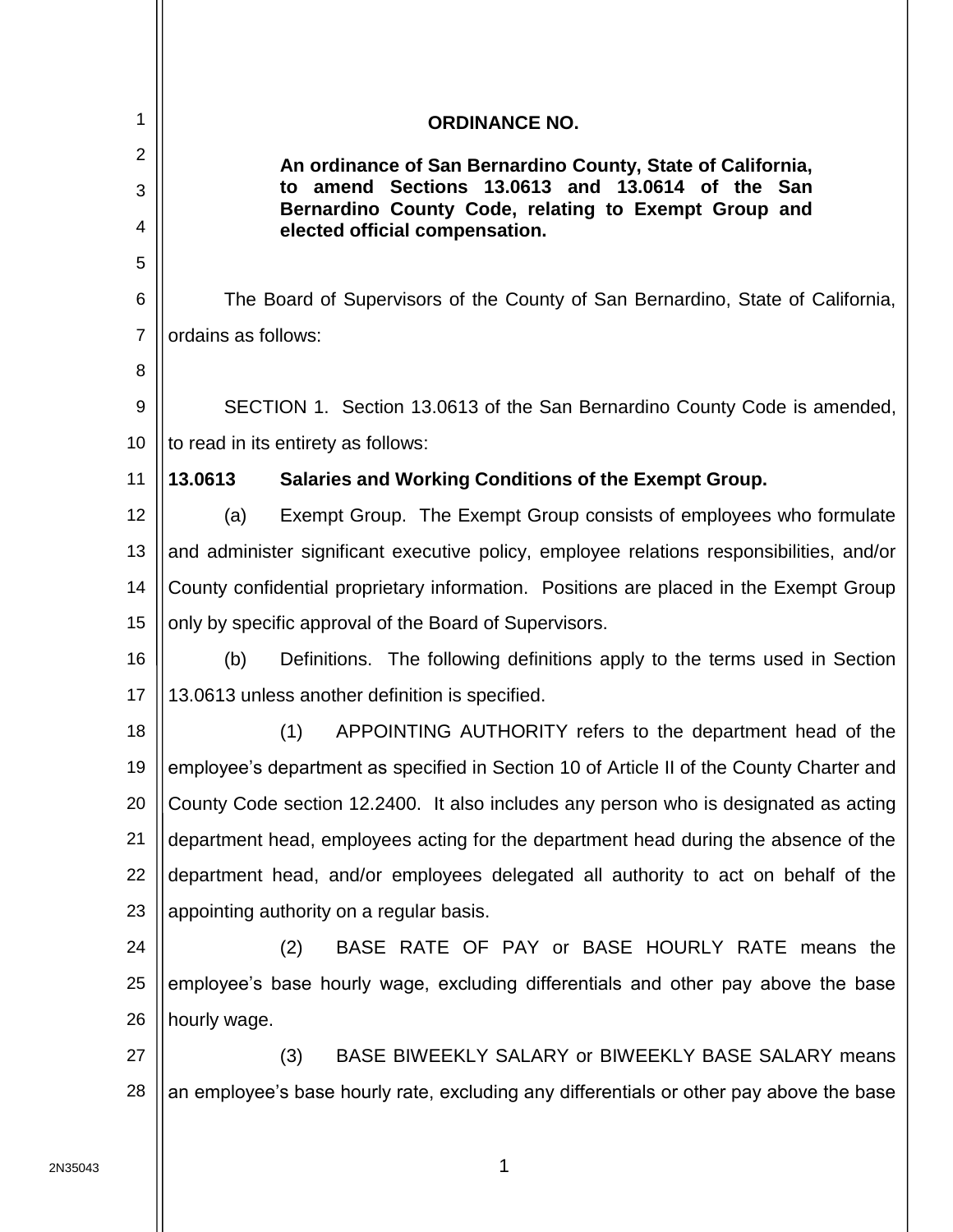1 2 3 hourly rate, multiplied by the base hours paid (e.g., REG, SCK, VAC, etc.) each pay period. Base hours paid does not include time without pay or disability payments such as short-term disability or workers' compensation.

4 5 (4) CALENDAR YEAR refers to pay period 1 through 26, or 27 when applicable, of the same year.

6 7 8 (5) COUNTY SERVICE or CONTINUOUS SERVICE refers to the total length of service from an employee's most recent beginning (hire) date in a regular position with no separation from County employment.

9 10 11 12 (6) COUNTY-WIDE ELECTED OFFICIAL refers to a County officer who is elected to a County-wide office pursuant to the law. County-wide elected officials consist of the Assessor/Recorder; Auditor-Controller/Treasurer/Tax Collector; Sheriff/Coroner/Public Administrator; and the District Attorney.

13 14 (7) DATE OF HIRE or HIRE DATE refers to the effective date of the most recent date of hire in a regular position.

15 16 17 18 19 (8) DIRECTOR OF HUMAN RESOURCES refers to the incumbent in the Director of Human Resources position. It also includes any person who has been designated as acting Director of Human Resources, employees acting for the Director during the absence of the Director of Human Resources, and/or employees delegated authority approval on a regular basis by the Director of Human Resources.

20 21 (9) FISCAL YEAR ordinarily refers to pay period 15 of one year through pay period 14 of the following year.

22 23 24 25 (10) PAID HOURS means hours actually worked or the use of accrued leave time such as vacation, sick, holiday, or compensatory time. It does not include unpaid hours or disability payments (excluding Labor Code section 4850 time) such as short-term disability or workers' compensation.

26 27 (11) PAID STATUS refers to any pay period in which an employee codes paid hours.

(12) REGULAR POSITION refers to a position authorized by the Board

28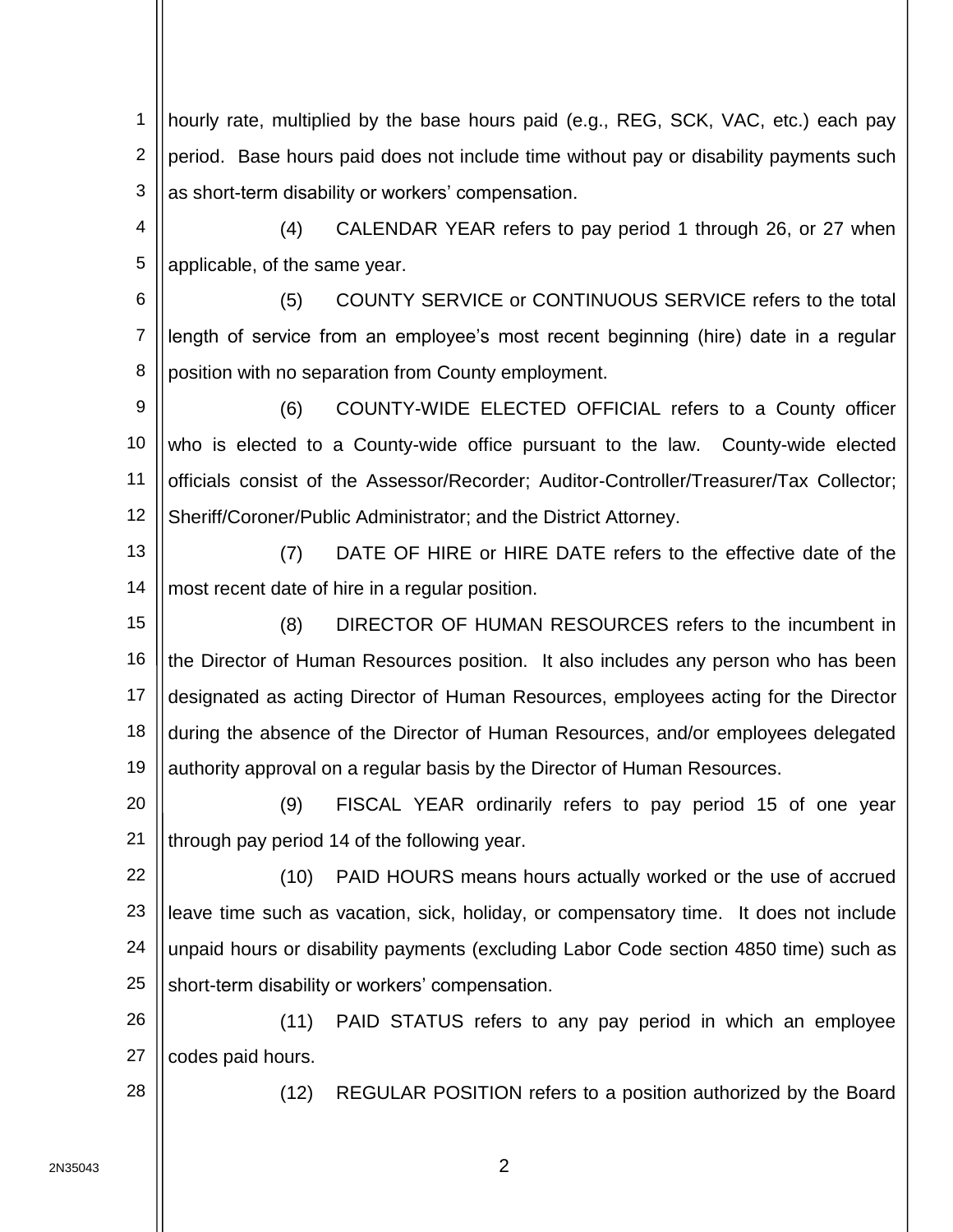1 2 3 of Supervisors that may be budgeted at either a full-time or part-time level, and that may be in either the classified or unclassified service. It does not include recurrent, extrahelp, ordinance, contract and other contingent positions.

4 5 6 (13) REGULAR STATUS refers to the completion of a required probationary and/or trainee period in a regular classified position in the employee's current or prior position, as applicable.

7 8 9 10 11 (14) SERVICE HOURS refers to paid hours from an employee's most recent date of hire in a regular position and during an employee's regular tour of duty, up to 80 hours per pay period. Time without pay, disability payments (excluding Labor Code section 4850 time), medical emergency leave and overtime hours do not count as service hours.

12 13 (c) Salary Schedules, Wage Increases, Classifications, and Salary Rates, and Step Advancements.

14 15 (1) Salary Schedules. The salary schedules for Exempt Group and all non-represented employees are as on file with the Clerk of the Board of Supervisors.

16 17 18 19 20 21 22 23 24 Effective July 18, 2020, the County shall add a new top step at approximately two and one-half percent (2.5%) above the then current top step for all salary ranges, except the no POST range, of Deputy Director Sheriff's Coroner Division, Sheriff's Captain, Sheriff's Deputy Chief, Assistant Sheriff, Undersheriff, District Attorney Chief Investigator, and District Attorney Assistant Chief Investigator. Employees assigned to these classifications who are at the top step of the applicable range shall be advanced one step effective July 18, 2020. The initial granting of this top step is subject to the discretion of the Chief Executive Officer based on the availability of financial resources.

25 26 27 (2) Wage Increases. The following wage increases shall be included in the salary schedules for Exempt Group employees and all non-represented employees, as are on file with the Clerk of the Board of Supervisors:

Effective July 18, 2020, the County shall provide all classifications in the

28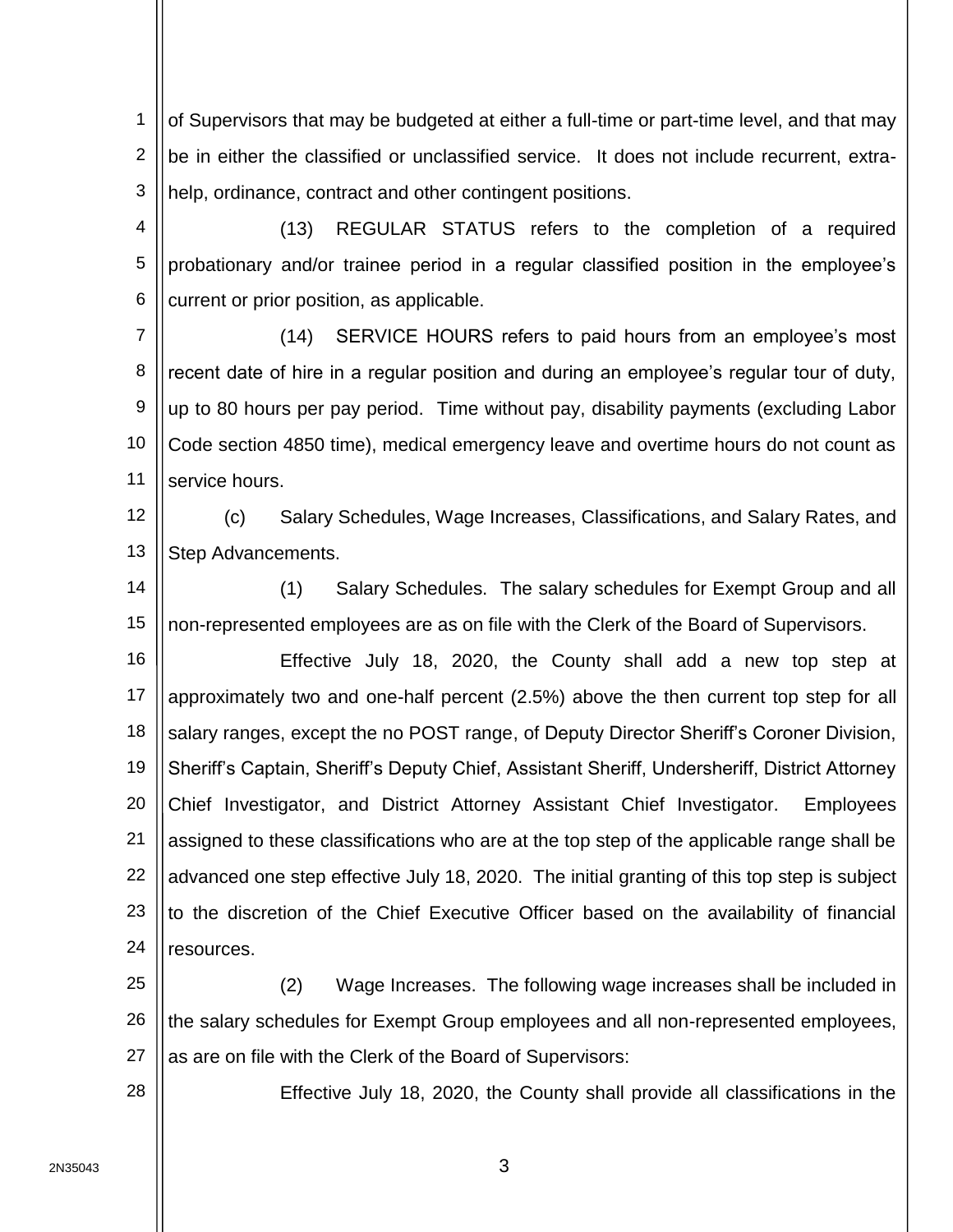1 Exempt Group with a three percent across the board salary increase.\*

2 3 4 \*The initial granting or restoration, in whole or in part, of this across the board salary increase is subject to the discretion of the Chief Executive Officer based on the availability of financial resources.

5 6 7 Effective July 31, 2021, the County shall provide all classifications in the Exempt Group with a three percent across the board salary increase, subject to the following:

8 9 10 11 12 13 If assessed values are less than a two percent increase in the 2019/2020 fiscal year from the 2018/2019 fiscal year and/or if the state or federal governments change funding allocations or reduce funding for the In-Home Support Services program (e.g., the Maintenance of Effort inflation factor is increased above four percent, etc.) then the County may, upon approval of the Board of Supervisors, defer this three percent increase no later than January 1, 2022.

14 15 16 Effective July 30, 2022, the County shall provide all classifications in the Exempt Group with a three percent across the board salary increase, subject to the following:

17 18 19 20 21 22 If assessed values are less than a two percent increase in the 2020/2021 fiscal year from the 2019/2020 fiscal year and/or if the state or federal governments change funding allocations or reduce funding for the In-Home Support Services program (e.g., the Maintenance of Effort inflation factor is increased above four percent, etc.) then the County may, upon approval of the Board of Supervisors, defer this three percent increase no later than January 1, 2023.

23 24 25 26 The County shall provide eligible employees a one-time lump sum payment of three percent of each employee's salary covering the period from July 18, 2020 – September 25, 2020, in lieu of the scheduled July 18, 2020 across the board increase, subject to the following:

27 28 Eligibility. In order to be eligible for the lump sum payment: i. An employee must be employed in an Exempt Group position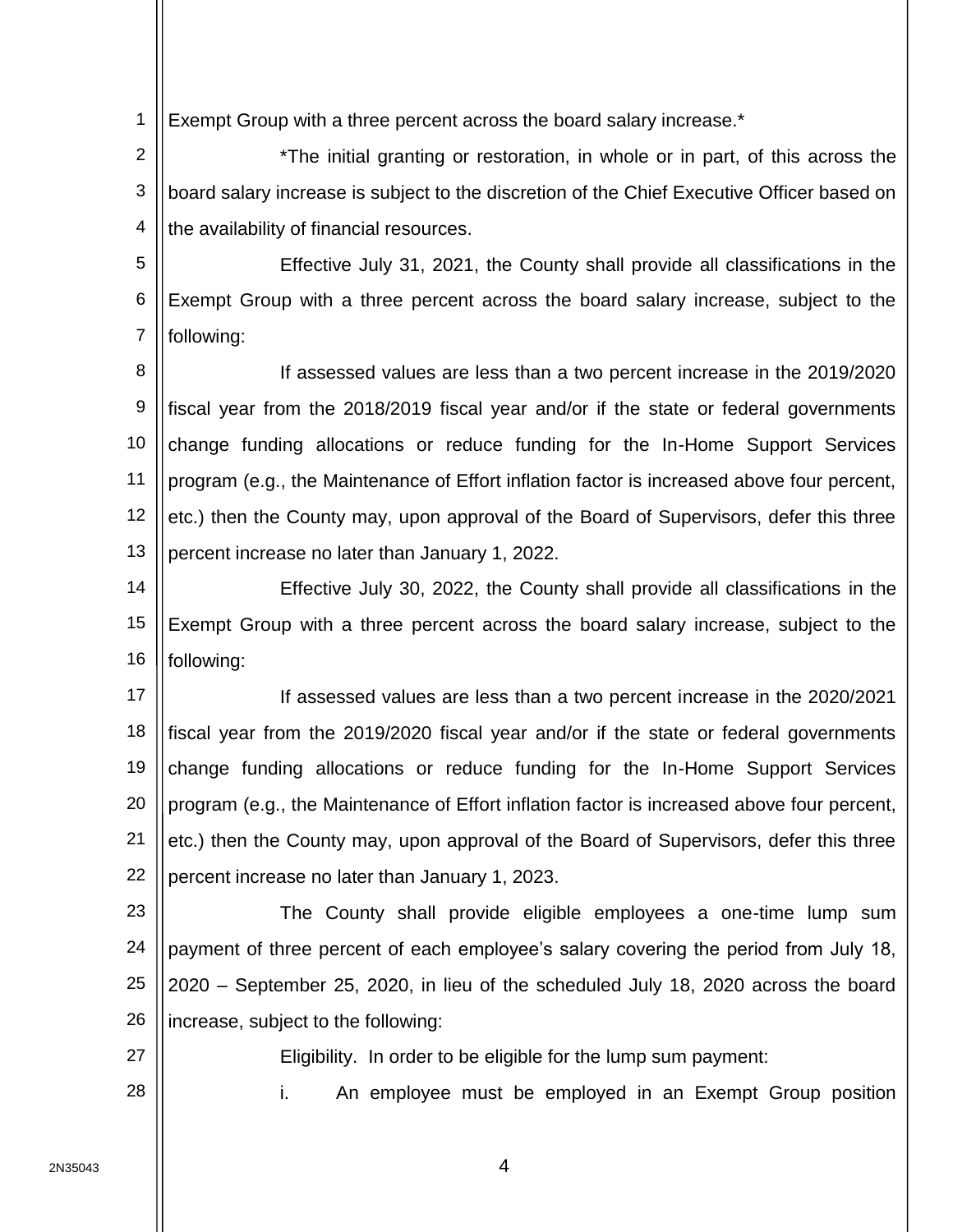1 covered by this Ordinance on the date of Board approval; and,

2 3 4 5 6 ii. Be in paid status in an Exempt Group position covered by this Ordinance in the pay period in which the lump sum payment is paid. Employees not in paid status in the pay period in which the payment is paid shall receive a prorated lump sum payment upon return to paid status, provided, however, that the employee returns to paid status by September 25, 2020.

7 8 An eligible employee who is part-time or job-sharing shall be eligible for a prorated lump sum payment based on regularly scheduled hours.

9 10 11 12 13 An employee who has separated from County employment for any reason or who is no longer in an Exempt Group position covered by this Ordinance for any reason prior to the pay period in which the payment is paid out, or who is hired into an Exempt Group position covered by this Ordinance after the date of Board approval of the payment, shall not be eligible to receive the lump sum payment.

14 15 16 17 Payment. The County agrees to pay eligible employees a lump sum of three percent of the employee's salary, to be paid in one payment, subject to withholdings, provided, however, an eligible employee who is part-time or job-sharing shall be eligible for a prorated payment based on regularly scheduled hours.

- 18 19 It is anticipated that the lump sum shall be payable in the month of August 2020.
	- (3) List of Exempt Group Classifications.

(A) Exempt—Executive County Administrators.

22 23 (I) Table 1. This table applies to employees hired into positions in the listed classifications before July 9, 2016.

| 24.      |                           | <b>EXECUTIVE COUNTY ADMINISTRATORS</b> |                         |           |                              |                                                                   |
|----------|---------------------------|----------------------------------------|-------------------------|-----------|------------------------------|-------------------------------------------------------------------|
| 25<br>26 | <b>Job</b><br><b>Code</b> | <b>Classifications</b>                 | Benefit Group Effective | 6/19/21   | <b>E</b> ffective<br>7/31/21 | Annual Salary Annual Salary Annual Salary<br>Effective<br>7/30/22 |
| 27       | 01115                     | Agricultural Commissioner/Sealer       | IΒ                      | \$176,232 | \$181,519                    | \$186,965                                                         |
|          | 03487                     | <b>County Clerk</b>                    | N/A                     | \$11,548  | \$11,894                     | \$12,251                                                          |
| 28       | 104237                    | <b>Director of Airports</b>            | IB                      | \$167,841 | \$172,876                    | \$178,062                                                         |

20

21

 $\sim$   $\lambda$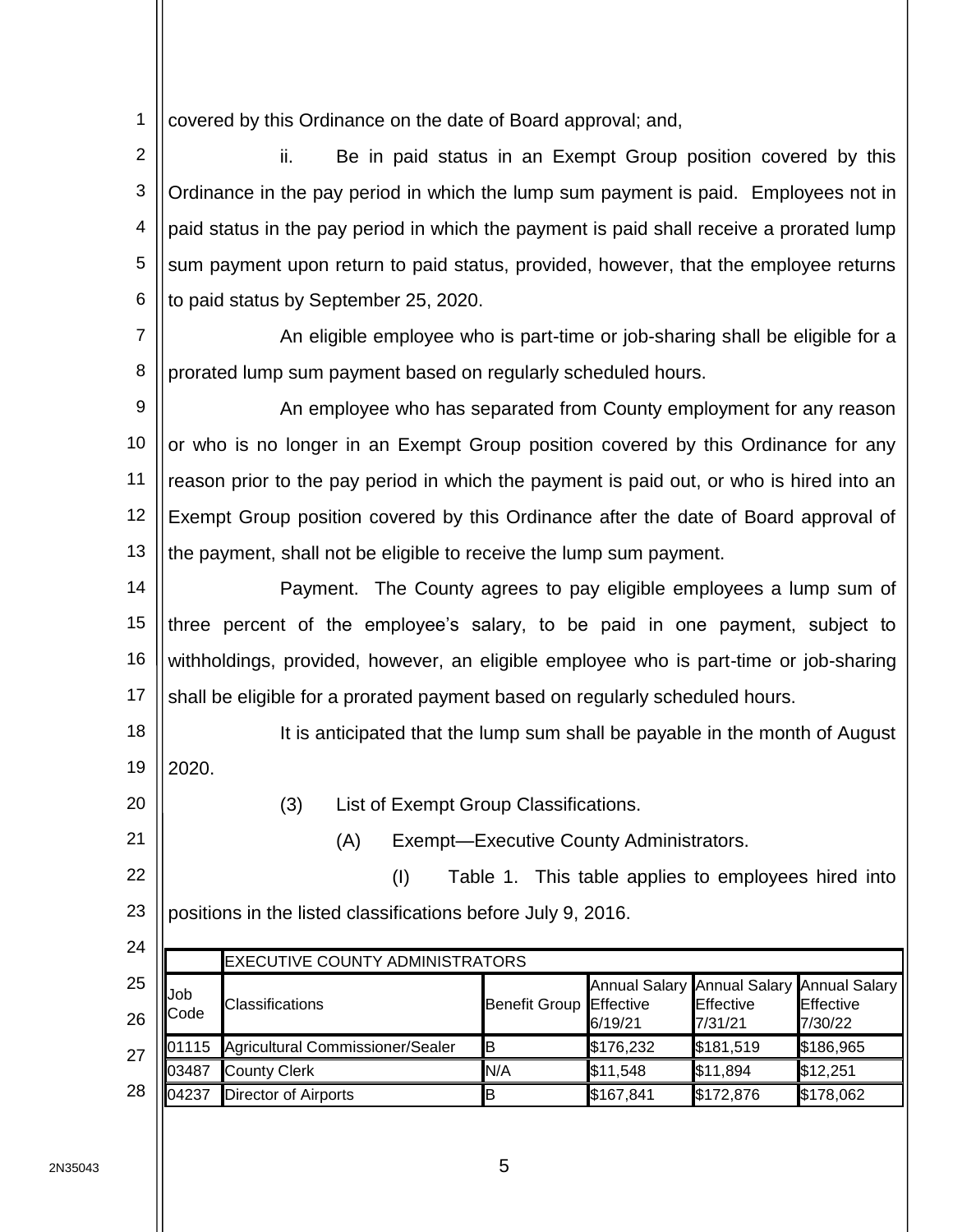| 04260       | Director of County Museum                                                 | B                    | \$159,367                                   | \$164,148                                           | \$169,072                                   |
|-------------|---------------------------------------------------------------------------|----------------------|---------------------------------------------|-----------------------------------------------------|---------------------------------------------|
| 04390       | Director of Veterans' Affairs                                             | B                    | \$159,367                                   | \$164,148                                           | \$169,072                                   |
|             | (II)<br>positions in the listed classifications on or after July 9, 2016. |                      |                                             | Table 2. This table applies to employees hired into |                                             |
|             | EXECUTIVE COUNTY ADMINISTRATORS                                           |                      |                                             |                                                     |                                             |
| Job<br>Code | Classifications                                                           | <b>Benefit Group</b> | <b>Salary Grade</b><br>Effective<br>6/19/21 | <b>Salary Grade</b><br>Effective<br>7/31/21         | <b>Salary Grade</b><br>Effective<br>7/30/22 |
| 01115       | Agricultural Commissioner/Sealer                                          | B                    | 85B                                         | 85B                                                 | 85B                                         |
| 03489       | <b>Assistant Executive Officer</b>                                        | B                    | 101B                                        | 101B                                                | 101B                                        |
| 10030       | <b>Assistant Executive Officer -</b><br><b>Human Services</b>             | В                    | 101B                                        | 101B                                                | 101B                                        |
| 13111       | <b>Behavioral Health Medical Director</b>                                 | Ć                    | 119C                                        | 119C                                                | 119C                                        |
| 03485       | <b>Chief Executive Officer</b>                                            | B                    | 116B                                        | 116B                                                | 116B                                        |
| 01246       | <b>Chief Information Officer</b>                                          | B                    | 97B                                         | 97B                                                 | 97B                                         |
| 03515       | <b>Chief Probation Officer</b>                                            | B                    | 93B                                         | 93B                                                 | 93B                                         |
| 03310       | Clerk of the Board of Supervisors                                         | B                    | 84B                                         | 84B                                                 | 84B                                         |
| 03488       | <b>County Chief Financial Officer</b>                                     | B                    | 97B                                         | 97B                                                 | 97B                                         |
| 03487       | County Clerk <sup>1</sup>                                                 | N/A                  | N/A                                         | N/A                                                 | N/A                                         |
| 03495       | <b>County Counsel</b>                                                     | B                    | 105B                                        | 105B                                                | 105B                                        |
| 03500       | County Librarian                                                          | B                    | 84B                                         | 84B                                                 | 84B                                         |
| 04228       | Director of Aging and Adult<br>Services                                   | B                    | 87B                                         | 87B                                                 | 87B                                         |
| 04237       | Director of Airports                                                      | B                    | 83B                                         | 83B                                                 | 83B                                         |
| 04383       | Director of Arrowhead Regional<br><b>Medical Center</b>                   | B                    | 118B                                        | 118B                                                | 118B                                        |
| 04300       | Director of Behavioral Health                                             | B                    | 96B                                         | 96B                                                 | 96B                                         |
| 04255       | Director of Child Support                                                 | B                    | 92B                                         | 92B                                                 | 92B                                         |
| 04260       | Director of County Museum                                                 | B                    | 81B                                         | 81B                                                 | 81B                                         |
| 04273       | Director of Economic Development                                          | B                    | 83B                                         | 83B                                                 | 83B                                         |
| 04276       | Director of Fleet Management                                              | B                    | 81B                                         | 81B                                                 | 81B                                         |
| 10004       | Director of Human Resources                                               | B                    | 96B                                         | 96B                                                 | 96B                                         |
| 04320       | <b>Director of Land Use Services</b>                                      | B                    | 91B                                         | 91B                                                 | 91B                                         |
| 18200       | Director of Preschool Services                                            | B                    | 87B                                         | 87B                                                 | 87B                                         |
| 04340       | Director of Public Works                                                  | B                    | 97B                                         | 97B                                                 | 97B                                         |
| 04356       | Director of Purchasing                                                    | B                    | 82B                                         | 82B                                                 | 82B                                         |
| 04365       | Director of Real Estate Services                                          | B                    | 86B                                         | 86B                                                 | 86B                                         |
| 18143       | Director of Risk Management                                               | B                    | 82B                                         | 82B                                                 | 82B                                         |
| 04386       | Director of Transitional Assistance                                       | B                    | 90B                                         | 90B                                                 | 90B                                         |
| 04390       | Director of Veterans' Affairs                                             | В                    | 81B                                         | 81B                                                 | 81B                                         |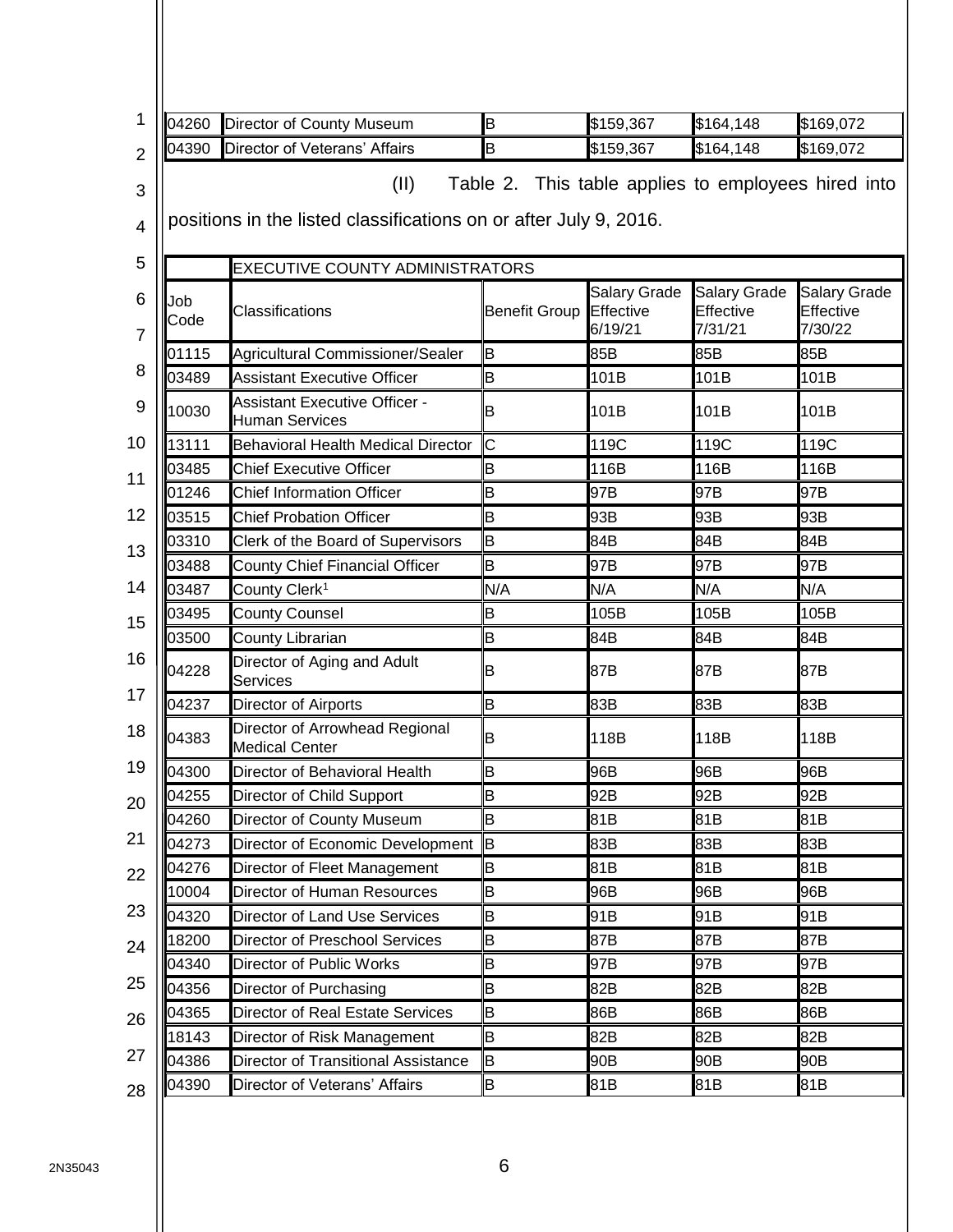| 04250                            | Director, Children and Family<br>Services                        | B                                | 94B                  | 94B                  | 94B                  |
|----------------------------------|------------------------------------------------------------------|----------------------------------|----------------------|----------------------|----------------------|
| 04280                            | Director, Community Development<br>and Housing                   | B                                | 83B                  | 83B                  | 83B                  |
| 18160                            | Director, Regional Parks                                         | B                                | 83B                  | 83B                  | 83B                  |
| 04278                            | Director, Workforce Development                                  | B                                | 83B                  | 83B                  | 83B                  |
| 04272                            | Economic Development<br>Administrator                            | B                                | 92B                  | 92B                  | 92B                  |
| 16345                            | <b>Public Defender</b>                                           | B                                | 101B                 | 101B                 | 101B                 |
| 08048                            | <b>Public Health Director</b>                                    | B                                | 95B                  | 95B                  | 95B                  |
| 18080                            | <b>Registrar of Voters</b>                                       | B                                | 87B                  | 87B                  | 87B                  |
|                                  | Salary for this position is set at \$1, not a salary grade.      |                                  |                      |                      |                      |
|                                  | (B)<br>ASSOCIATE ADMINISTRATORS                                  | Exempt-Associate Administrators. | Grade                | Grade                | Grade                |
|                                  | Job Code Classification                                          | <b>Benefit Group</b>             | Effective<br>7/18/20 | Effective<br>7/31/21 | Effective<br>7/30/22 |
| 01061                            | <b>Administrative Analyst I</b>                                  | D                                | 56D                  | 56D                  | 56D                  |
| 01066                            | Administrative Analyst II                                        | C                                | 66C                  | 66C                  | 66C                  |
| 01068                            | <b>Administrative Analyst III</b>                                | C                                | 73C                  | 73C                  | 73C                  |
| 01060                            | Administrative Analyst Trainee                                   | D                                | 45T_D                | 45T_D                | 45T_D                |
| 01289                            | <b>ARC Administrative and Financial</b><br>Manager               | C                                | 73C                  | 73C                  | 73C                  |
| 01292                            | <b>ARC Project Administrator</b>                                 | C                                | 57C                  | 57C                  | 57C                  |
| 01288                            | <b>ARC Public and Legislative Affairs</b><br>Officer             | C                                | 62C                  | 62C                  | 62C                  |
| 19173                            | <b>ARMC Associate Chief Financial</b><br>Officer                 | Ć                                | 83C                  | 83C                  | 83C                  |
| 19160                            | <b>ARMC Chief Financial Officer</b>                              | B                                | 100B                 | 100B                 | 100B                 |
| 01621                            | <b>ARMC Chief Operating Officer</b>                              | B                                | 102B                 | 102B                 | 102B                 |
| 19145                            | <b>ARMC Finance and Budget Officer</b> C                         |                                  | 77C                  | 77C                  | 77C                  |
| 19166                            | <b>Chief Medical Officer</b>                                     | C                                | 114C                 | 114C                 | 114C                 |
| 06047                            | Assistant Administrator, Economic<br>Development Agency          | B                                | 85B                  | 85B                  | 85B                  |
|                                  | <b>Assistant Agricultural</b>                                    | С                                | 75C                  | 75C                  | 75C                  |
|                                  | Commissioner/Sealer                                              |                                  |                      |                      |                      |
|                                  | <b>Assistant Assessor</b>                                        | B                                | 82B                  | 82B                  | 82B                  |
|                                  | <b>Assistant Auditor-</b><br>Controller/Treasurer /Tax Collector | В                                | 84B                  | 84B                  | 84B                  |
| 03098<br>01280<br>01286<br>01380 | Assistant Chief Information Officer                              | C                                | 92C                  | 92C                  | 92C                  |
| 01297                            | <b>Assistant Chief Probation Officer</b>                         | C                                | 85C                  | 85C                  | 85C                  |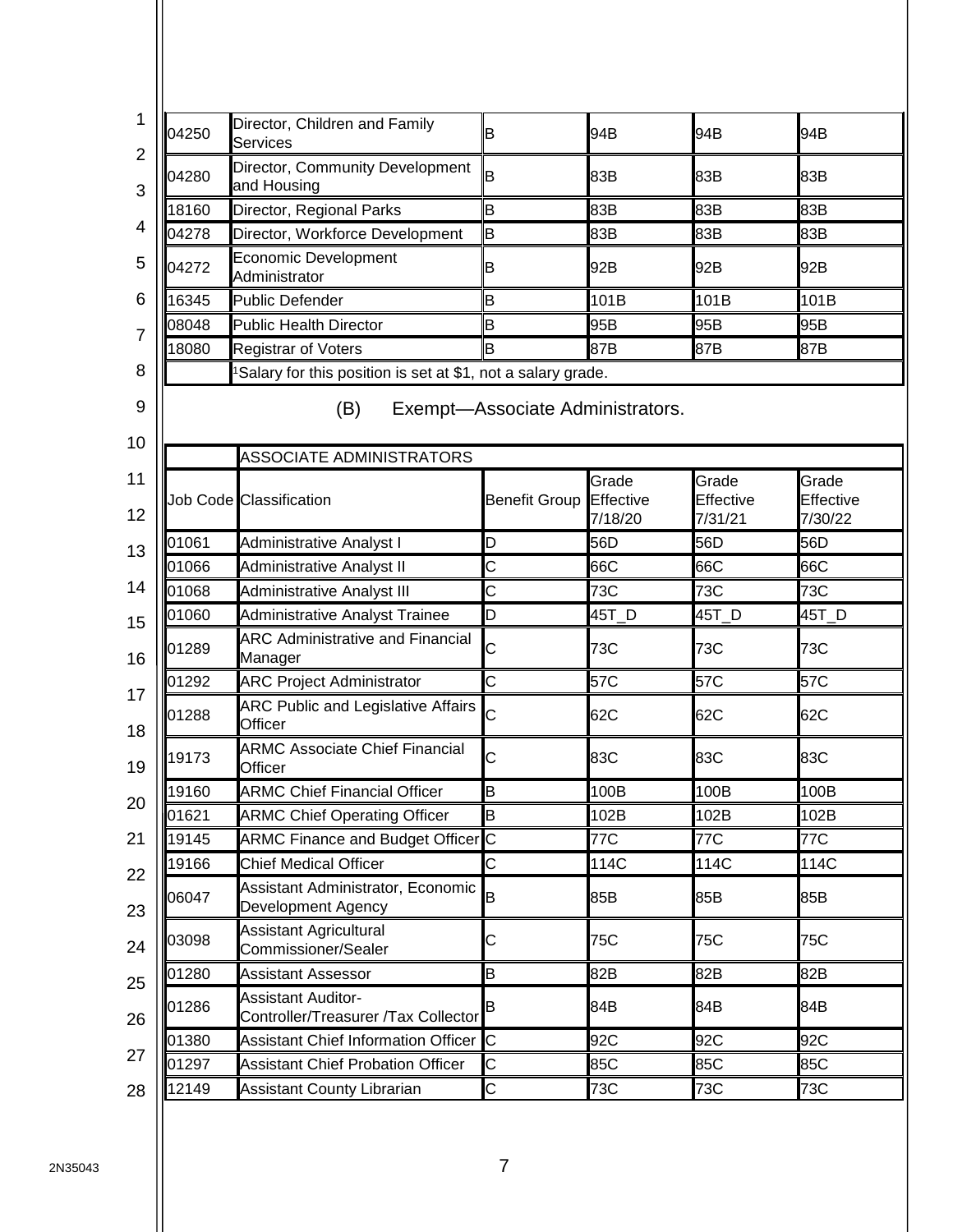| 04229 | Assistant Director of Aging and<br><b>Adult Services</b>                 | C                     | 78C       | 78C       | 78C       |
|-------|--------------------------------------------------------------------------|-----------------------|-----------|-----------|-----------|
| 04238 | <b>Assistant Director of Airports</b>                                    | $\overline{\text{c}}$ | 73C       | 73C       | 73C       |
| 01373 | <b>Assistant Director of Behavioral</b><br>Health                        | C                     | 86C       | 86C       | 86C       |
| 04254 | Assistant Director of Child Support C                                    |                       | 85C       | 85C       | 85C       |
| 04257 | Assistant Director of Children and<br><b>Family Services</b>             | C                     | 85C       | 85C       | 85C       |
| 10019 | <b>Assistant Director of Human</b><br><b>Resources</b>                   | C                     | 87C       | 87C       | 87C       |
| 04321 | Assistant Director of Land Use<br><b>Services</b>                        | C                     | 84C       | 84C       | 84C       |
| 18219 | <b>Assistant Director of Preschool</b><br><b>Services</b>                | C                     | 78C       | 78C       | 78C       |
| 04331 | Assistant Director of Public Health                                      | Ċ                     | 85C       | 85C       | 85C       |
| 04342 | <b>Assistant Director of Public Works</b>                                | C                     | 92C       | 92C       | 92C       |
| 04355 | Assistant Director of Purchasing                                         | C                     | 77C       | 77C       | 77C       |
| 04393 | <b>Assistant Director of Real Estate</b><br>Services                     | Ċ                     | 81C       | 81C       | 81C       |
| 18144 | <b>Assistant Director of Risk</b><br>Management                          | C                     | 77C       | 77C       | 77C       |
| 04391 | <b>Assistant Director of Transitional</b><br>Assistance                  | $\overline{C}$        | 84C       | 84C       | 84C       |
| 04286 | <b>Assistant Director of Workforce</b><br>Development                    | C                     | 78C       | 78C       | 78C       |
| 01410 | <b>Assistant District Attorney</b>                                       | B                     | 97B       | 97B       | 97B       |
| 01622 | Assistant Hospital Administrator -<br><b>Ambulatory Services</b>         | C                     | 74C       | 74C       | 74C       |
| 03114 | <b>Assistant Public Defender</b>                                         | B                     | 97B       | 97B       | 97B       |
| 01294 | <b>Assistant Recorder</b>                                                | B                     | 82B       | 82B       | 82B       |
| 18079 | <b>Assistant Registrar of Voters</b>                                     | C                     | 78C       | 78C       | 78C       |
| 01532 | <b>Assistant Sheriff</b>                                                 | C                     | 93C - SAF | 93C - SAF | 93C - SAF |
| 19172 | <b>Associate Chief Nursing Officer</b>                                   | C                     | 86C       | 86C       | 86C       |
| 01625 | Associate Hospital Administrator<br><b>Professional Services</b>         | C                     | 86C       | 86C       | 86C       |
| 01598 | Auditor-Controller/Treasurer/Tax<br><b>Collector Executive Assistant</b> | C                     | 57C       | 57C       | 57C       |
| 01599 | <b>ATC Project Administrator</b>                                         | C                     | 57C       | 57C       | 57C       |
| 01666 | Auditor-Controller/Treasurer/Tax<br><b>Collector Division Chief</b>      | C                     | 76C       | 76C       | 76C       |
| 01668 | Auditor-Controller/Treasurer/Tax<br>Collector Manager                    | C                     | 71C       | 71C       | 71C       |
| 01067 | <b>Board of Supervisor's</b><br>Administrative Analyst                   | B                     | 73B       | 73B       | 73B       |
| 10000 | <b>BOS Chief of Staff</b>                                                | B                     | 84B       | 84B       | 84B       |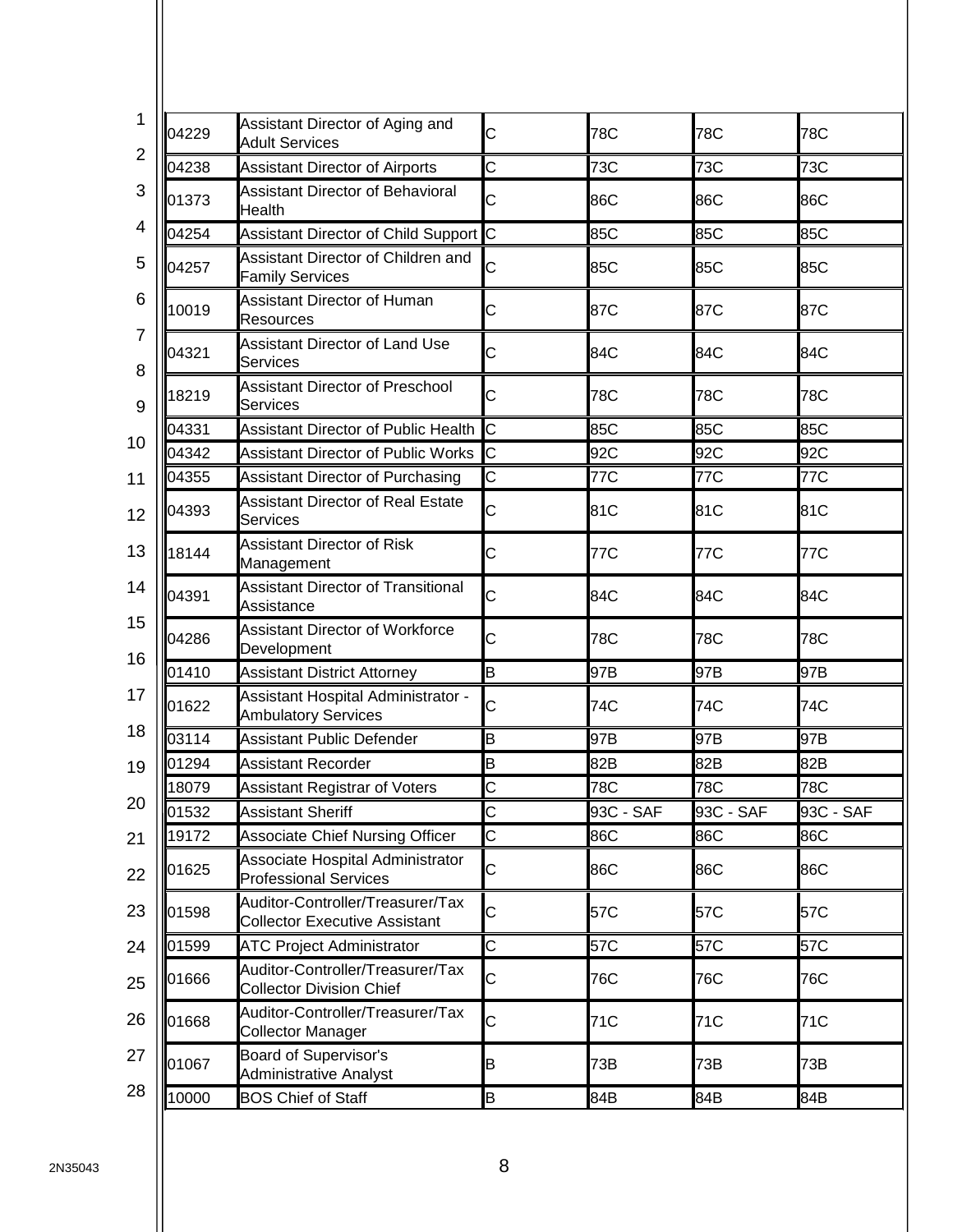| 02027          | <b>Building Official</b>                               | C  | 82C     | 82C     | 82C     |
|----------------|--------------------------------------------------------|----|---------|---------|---------|
| 19957          | <b>Business Solutions Division Chief</b>               | Iс | 82C     | 82C     | 82C     |
| 01076          | <b>Chief Administrative Analyst</b>                    | C  | 80C     | 80C     | 80C     |
| 03070          | <b>Chief Appraiser</b>                                 | C  | 76C     | 76C     | 76C     |
| 01340          | <b>Chief Assistant County Counsel</b>                  | B  | 98B     | 98B     | 98B     |
| 03107          | <b>Chief Assistant District Attorney</b>               | B  | 100B    | 100B    | 100B    |
| 03512          | <b>Chief Communications Officer</b>                    | B  | 89B     | 89B     | 89B     |
| 04302          | Chief Compliance Officer -<br><b>Behavioral Health</b> | С  | 72C     | 72C     | 72C     |
| 03099          | Chief Deputy Clerk of Board of<br>Supervisors          | C  | 73C     | 73C     | 73C     |
| 01264          | <b>Chief Deputy County Museum</b>                      | C  | 65C     | 65C     | 65C     |
| 03105          | <b>Chief Deputy District Attorney</b>                  | С  | 94C     | 94C     | 94C     |
| 03115          | Chief Deputy Public Defender                           | C  | 94C     | 94C     | 94C     |
| 03116          | <b>Chief Deputy Recorder</b>                           | C  | 76C     | 76C     | 76C     |
| 03120          | Chief Deputy Registrar of Voters                       | C  | 65C     | 65C     | 65C     |
| 03021          | <b>Chief Deputy Treasurer</b>                          | C  | 80C     | 80C     | 80C     |
| 15025          | <b>Chief Information Security Officer</b>              | C  | 92C     | 92C     | 92C     |
| 03111          | <b>Chief Learning Officer</b>                          | C  | 78C     | 78C     | 78C     |
| 19165          | <b>Chief Medical Information Officer</b>               | C  | 107C    | 107C    | 107C    |
| 19164          | <b>Chief Nursing Officer</b>                           | C  | 93C     | 93C     | 93C     |
| 16382          | Chief of Animal Care and Control                       | C  | 80C     | 80C     | 80C     |
| 03175          | <b>Chief of Assessment Services</b>                    | C  | 76C     | 76C     | 76C     |
| 03083          | <b>Chief of Clinical Operations</b>                    | C  | 73C     | 73C     | 73C     |
| 03499          | Chief of County Counsel's<br>Administration            | С  | 70C     | 70C     | 70C     |
| 03106          | Chief of District Attorney's<br>Administration         | С  | 73C     | 73C     | 73C     |
| 10002          | Chief of Environmental Health<br><b>Services</b>       | С  | 80C     | 80C     | 80C     |
| 13138          | <b>Chief of Homeless Services</b>                      | B  | 77B     | 77B     | 77B     |
| 03195          | Chief of Public Defender's<br>Administration           | C  | 70C     | 70C     | 70C     |
| 03221          | Chief Public Works Engineer                            | C  | 88C     | 88C     | 88C     |
| 03078          | <b>Child Support Chief Attorney</b>                    | C  | 91C     | 91C     | 91C     |
| 03278          | Children's Network Officer                             | C  | 69C     | 69C     | 69C     |
| 10025          | <b>Code Enforcement Chief</b>                          | C  | 82C     | 82C     | 82C     |
|                | Community Services Finance and                         | С  | 73C     | 73C     | 73C     |
|                | <b>Operations Chief</b>                                |    |         |         |         |
| 12151<br>03503 | <b>County Chief Operating Officer</b>                  | B  | 102B    | 102B    | 102B    |
| 03496          | County Counsel Research<br>Attorney I                  | C  | $62T_C$ | $62T_C$ | $62T_C$ |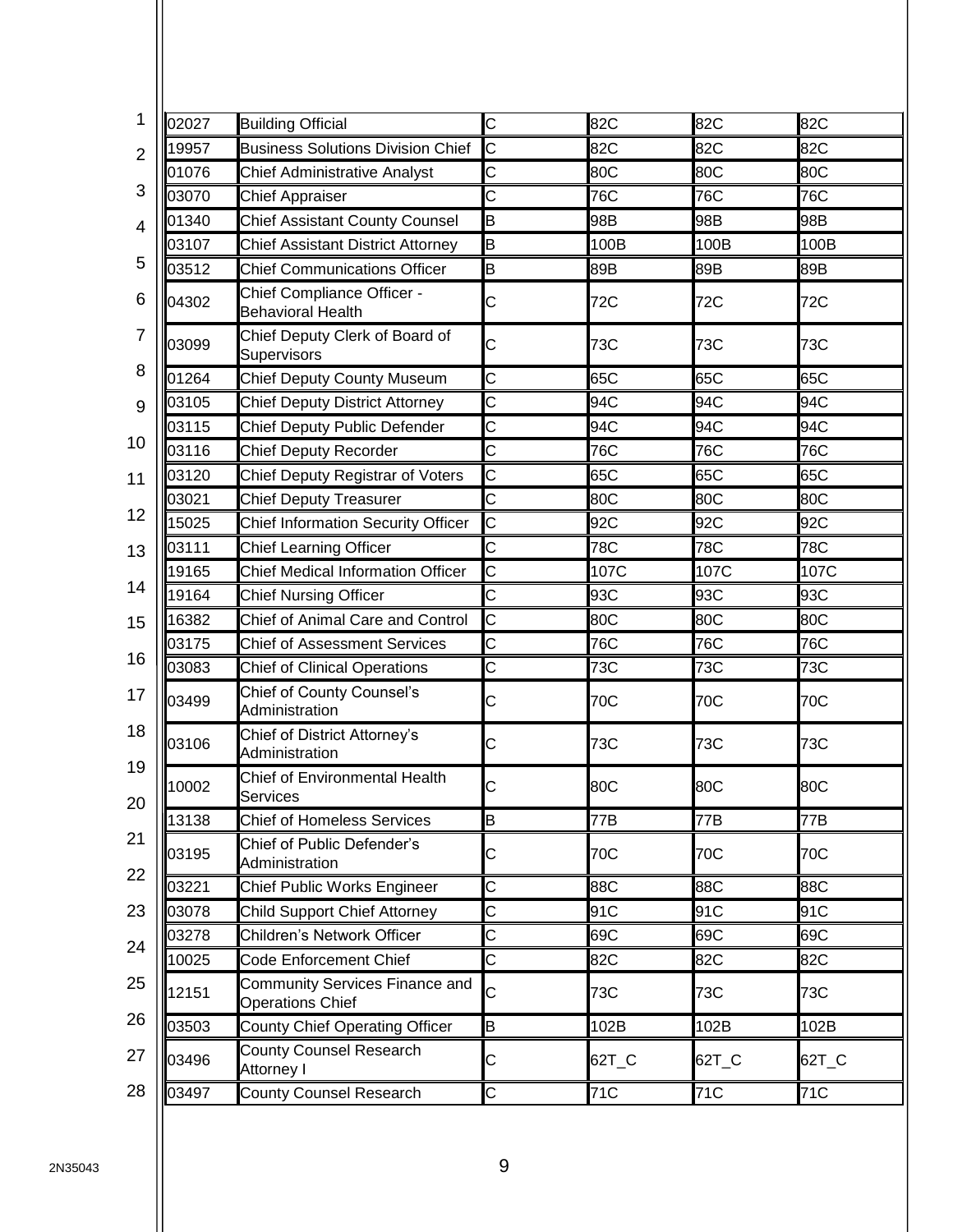| 1                       | Attorney II                                                                  |   |       |       |         |
|-------------------------|------------------------------------------------------------------------------|---|-------|-------|---------|
| $\overline{2}$<br>01078 | County HIPAA Security<br>Officer/Assistant Privacy Officer                   | С | 72C   | 72C   | 72C     |
| 3<br>03504              | <b>County Labor Relations Chief</b>                                          | B | 90B   | 90B   | 90B     |
| 01062<br>4              | County Compliance, Ethics and<br><b>Privacy Officer</b>                      | C | 76C   | 76C   | 76C     |
| 19863<br>5              | <b>County Surveyor</b>                                                       | Ċ | 82C   | 82C   | 82C     |
| 03150<br>6              | Departmental IS Administrator                                                | C | 80C   | 80C   | 80C     |
| 19961                   | Deputy Chief of Business<br><b>Solutions Development</b>                     | С | 77C   | 77C   | 77C     |
| 16401                   | Deputy Chief of Community Health C<br><b>Services</b>                        |   | 76C   | 76C   | 76C     |
| 16275                   | Deputy Chief Probation Officer                                               | C | 81C   | 81C   | 81C     |
| 04085                   | Deputy County Counsel I                                                      | C | 62T_C | 62T_C | $62T_C$ |
| 04095                   | Deputy County Counsel II                                                     | C | 71T_C | 71T_C | 71T_C   |
| 04100                   | Deputy County Counsel III                                                    | C | 78T_C | 78T_C | 78T C   |
| 04105                   | Deputy County Counsel IV                                                     | C | 84C_C | 84C_C | 84C_C   |
| 04107<br>12             | Deputy County Counsel V                                                      | C | 87C C | 87C_C | 87C_C   |
| 13124<br>13             | Deputy Director Behavioral Health<br><b>Administrative Services</b>          | Ć | 83C   | 83C   | 83C     |
| 14<br>03153             | Deputy Director of Behavioral<br><b>Health Program Services</b>              | С | 83C   | 83C   | 83C     |
| 12121                   | Deputy Director of Governmental<br>& Legislative Affairs                     | B | 73B   | 73B   | 73B     |
| 18182                   | Deputy Director of Regional Parks                                            | C | 77C   | 77C   | 77C     |
| 04287                   | Deputy Director of RES Facilities<br>Management                              | С | 74C   | 74C   | 74C     |
| 04394                   | Deputy Director of RES Leasing &<br>Acquisition                              | Ċ | 76C   | 76C   | 76C     |
| 01074                   | Deputy Director of RES Project<br>Management                                 | C | 77C   | 77C   | 77C     |
| 20<br>18146             | Deputy Director of Risk<br>Management                                        | С | 71C   | 71C   | 71C     |
| 04124<br>22             | Deputy Director, Administrative<br><b>Services</b>                           | C | 75C   | 75C   | 75C     |
| 23<br>04299             | Deputy Director, Behavioral Health <sub>C</sub><br><b>Quality Management</b> |   | 83C   | 83C   | 83C     |
| 04256<br>24             | Deputy Director, Child Support                                               | C | 74C   | 74C   | 74C     |
| 18162<br>25             | Deputy Director, Children and<br><b>Family Services</b>                      | С | 74C   | 74C   | 74C     |
| 26<br>04119             | Deputy Director, Community<br>Development and Housing                        | С | 74C   | 74C   | 74C     |
| 27<br>04118<br>28       | Deputy Director, Department of<br>Aging and Adult Services                   | C | 74C   | 74C   | 74C     |
| 04282                   | Deputy Director, Economic                                                    | C | 74C   | 74C   | 74C     |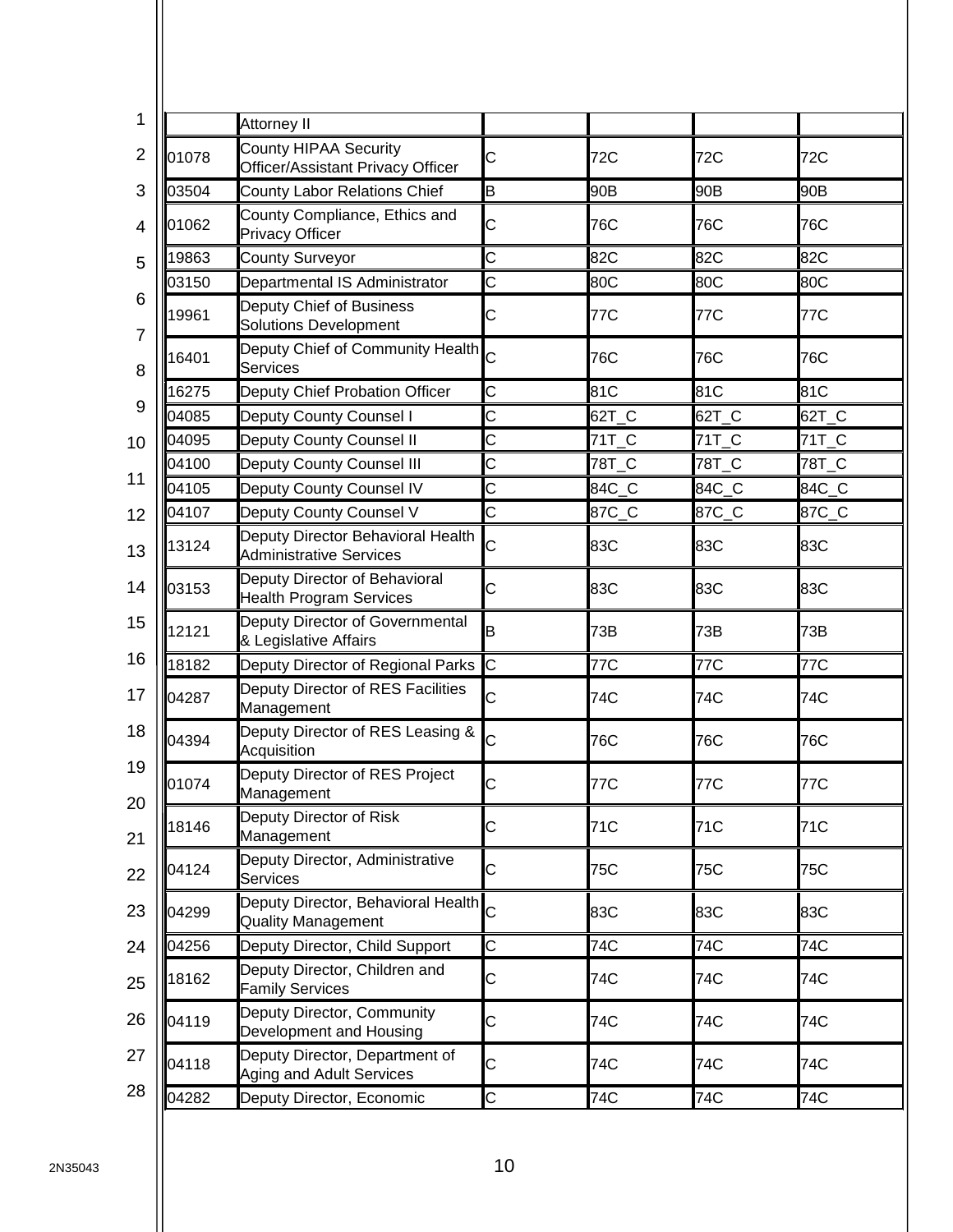|       | Development                                                         |   |           |                  |           |
|-------|---------------------------------------------------------------------|---|-----------|------------------|-----------|
| 18201 | Deputy Director, Preschool<br>Services                              | С | 74C       | 74C              | 74C       |
| 18167 | Deputy Director, Program<br>Development                             | C | 74C       | 74C              | 74C       |
| 01331 | Deputy Director, Sheriff's Coroner<br><b>Division</b>               | Ċ | 75C - SAF | <b>75C - SAF</b> | 75C - SAF |
| 18163 | Deputy Director, Transitional<br>Assistance                         | С | 74C       | 74C              | 74C       |
| 04275 | Deputy Director, Workforce<br>Development                           | С | 74C       | 74C              | 74C       |
| 04060 | Deputy Executive Officer                                            | B | 89B       | 89B              | 89B       |
| 16411 | Deputy Public Information Officer                                   | C | 66C       | 66C              | 66C       |
| 03493 | Director of Governmental &<br>Legislative Affairs                   | B | 83B       | 83B              | 83B       |
| 16278 | Director of Probation<br>Administration                             | С | 80C       | 80C              | 80C       |
| 19162 | Director of Public Relations and<br>Marketing                       | C | 68C       | 68C              | 68C       |
| 04402 | District Attorney Assistant Chief<br>Investigator                   | C | 83C - SAF | 83C-SAF          | 83C - SAF |
| 04395 | District Attorney Chief Investigator C                              |   | 89C - SAF | 89C - SAF        | 89C - SAF |
| 04406 | District Attorney, Public Affairs<br>Officer                        | С | 73C       | 73C              | 73C       |
| 06041 | Economic Development Manager                                        | C | 69C       | 69C              | 69C       |
| 16111 | <b>EMACS Manager</b>                                                | C | 71C       | 71C              | 71C       |
| 05145 | <b>Emergency Medical Services</b><br><b>Assistant Administrator</b> | C | 70C       | 70C              | 70C       |
| 06035 | <b>Field Representative</b>                                         | B | 63B       | 63B              | 63B       |
| 03506 | <b>Finance and Administration</b><br>Projects Coordinator           | D | 58D       | 58D              | 58D       |
| 03502 | <b>Government Relations Analyst</b>                                 | C | 66C       | 66C              | 66C       |
| 08040 | <b>Health Officer</b>                                               | C | 101C      | 101C             | 101C      |
| 08050 | Healthcare Program Administrator D                                  |   | 70D       | 70D              | 70D       |
| 06062 | Housing Agency Finance Officer                                      | C | 66C       | 66C              | 66C       |
| 05108 | <b>HS Administrative Manager</b>                                    | D | 60D       | 60D              | 60D       |
| 04414 | <b>HS Auditing Chief</b>                                            | C | 75C       | 75C              | 75C       |
| 05101 | HS Program Integrity Division<br>Chief                              | C | 74C       | 74C              | 74C       |
| 16119 | Human Resources Administrative<br>Manager                           | C | 73C       | 73C              | 73C       |
| 16095 | Human Resources Analyst I                                           | D | 60D       | 60D              | 60D       |
| 16098 | Human Resources Analyst II                                          | D | 68D       | 68D              | 68D       |
| 16100 | Human Resources Analyst III                                         | C | 71C       | 71C              | 71C       |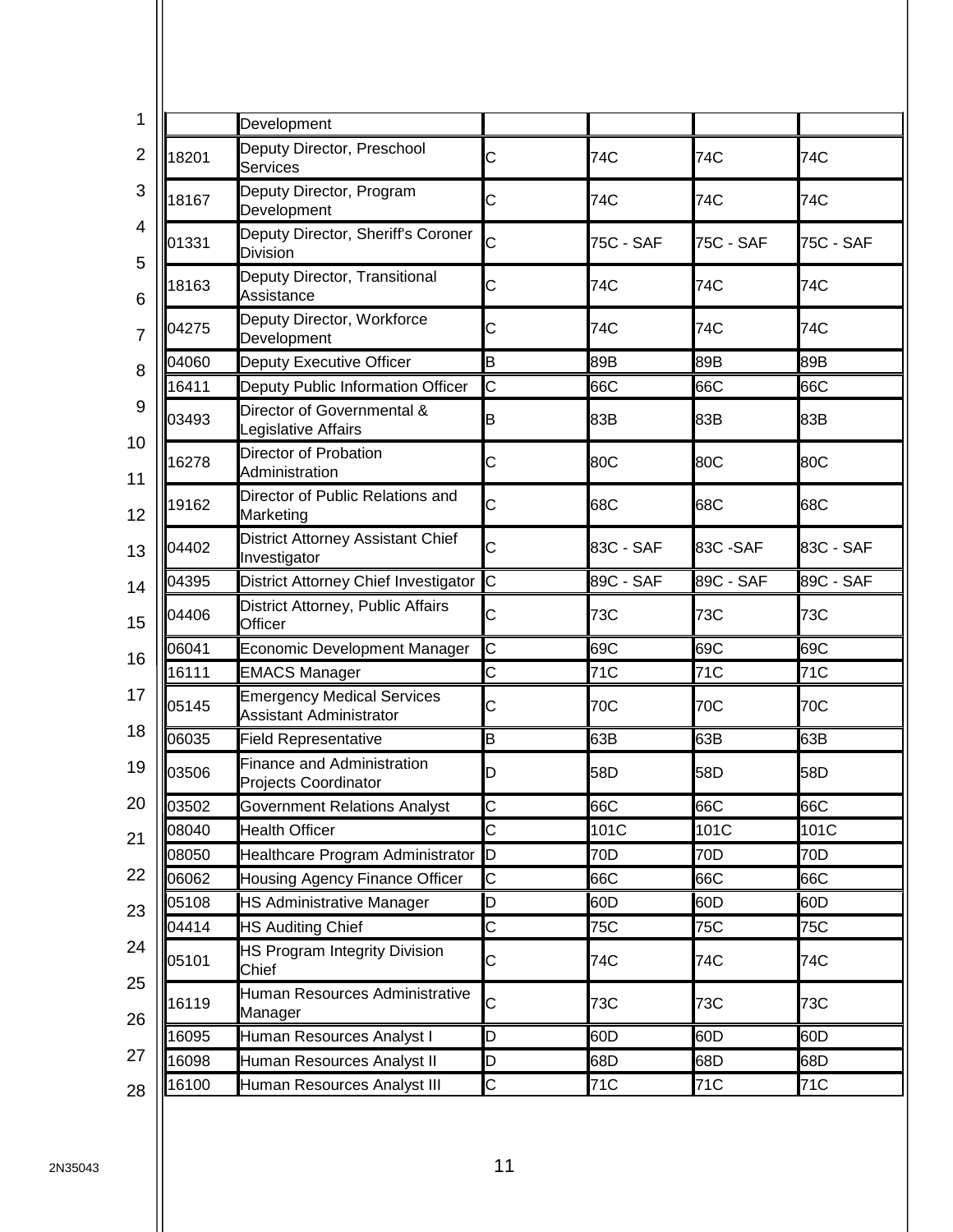| 16094<br>$\overline{2}$ | Human Resources Analyst<br>Trainee                   | D | $47T_D$ | 47T_D | $47T_D$ |
|-------------------------|------------------------------------------------------|---|---------|-------|---------|
| 10027<br>3              | Human Resources Deputy<br>Director                   | C | 84C     | 84C   | 84C     |
| 16110                   | Human Resources Division Chief                       | С | 80C     | 80C   | 80C     |
| 16115                   | Human Resources Business<br>Partner I                | D | 65T_D   | 65T_D | 65T_D   |
| 5<br>16116<br>6         | <b>Human Resources Business</b><br><b>Partner II</b> | C | 72C     | 72C   | 72C     |
| 16109                   | Human Resources Manager                              | C | 75C     | 75C   | 75C     |
| 03023                   | <b>Indigent Defense Analyst</b>                      | D | 56D     | 56D   | 56D     |
| 15024                   | <b>IT Chief Finance Officer</b>                      | C | 80C     | 80C   | 80C     |
| 01302                   | <b>IT Deputy Chief</b>                               | C | 77C     | 77C   | 77C     |
| 15022                   | <b>IT Division Chief</b>                             | C | 82C     | 82C   | 82C     |
| 15023                   | <b>IT Finance Officer</b>                            | C | 71C     | 71C   | 71C     |
| 15020                   | <b>Information Services Security</b><br>Officer      | C | 78C     | 78C   | 78C     |
| 01667                   | <b>Investment Officer</b>                            | C | 73C     | 73C   | 73C     |
| 05092                   | Labor Negotiator                                     | C | 80C     | 80C   | 80C     |
| 03511                   | <b>Labor Relations Analyst</b>                       | D | 60D     | 60D   | 60D     |
| 12102                   | Legislative Analyst                                  | C | 66C     | 66C   | 66C     |
| 03176                   | <b>Network Services Division Chief</b>               | C | 82C     | 82C   | 82C     |
| 01250                   | <b>Planning Director</b>                             | C | 82C     | 82C   | 82C     |
| 09999                   | <b>Principal Administrative Analyst</b>              | C | 77C     | 77C   | 77C     |
| 16220                   | <b>Principal Appraiser</b>                           | C | 69C     | 69C   | 69C     |
| 03100                   | <b>Principal Assistant County</b><br>Counsel         | B | 92B     | 92B   | 92B     |
| 10024                   | <b>Principal Management Analyst</b>                  | B | 84B     | 84B   | 84B     |
| 19856                   | <b>Probation Health Services</b><br>Manager          | С | 78C     | 78C   | 78C     |
| 16360                   | <b>Public Health Chief Financial</b><br>Officer      | С | 80C     | 80C   | 80C     |
| 16358                   | Public Health Division Chief                         | C | 80C     | 80C   | 80C     |
| 16385                   | <b>Public Health Medical Director</b>                | С | 97C     | 97C   | 97C     |
| 16410                   | <b>Public Information Officer</b>                    | B | 83B     | 83B   | 83B     |
| 04341                   | <b>Public Works Chief Financial</b><br>Officer       | C | 80C     | 80C   | 80C     |
| 16389                   | Quality and Compliance Officer                       | С | 75C     | 75C   | 75C     |
| 18031                   | Real Estate Services Manager                         | С | 67C     | 67C   | 67C     |
| 18141                   | <b>Risk Assessment Officer</b>                       | C | 70C     | 70C   | 70C     |
| 01600                   | <b>SAP Chief</b>                                     | С | 80C     | 80C   | 80C     |
| 03509                   | Senior Labor Relations Analyst                       | C | 72C     | 72C   | 72C     |
| 03510                   | Senior Labor Relations Officer                       | C | 75C     | 75C   | 75C     |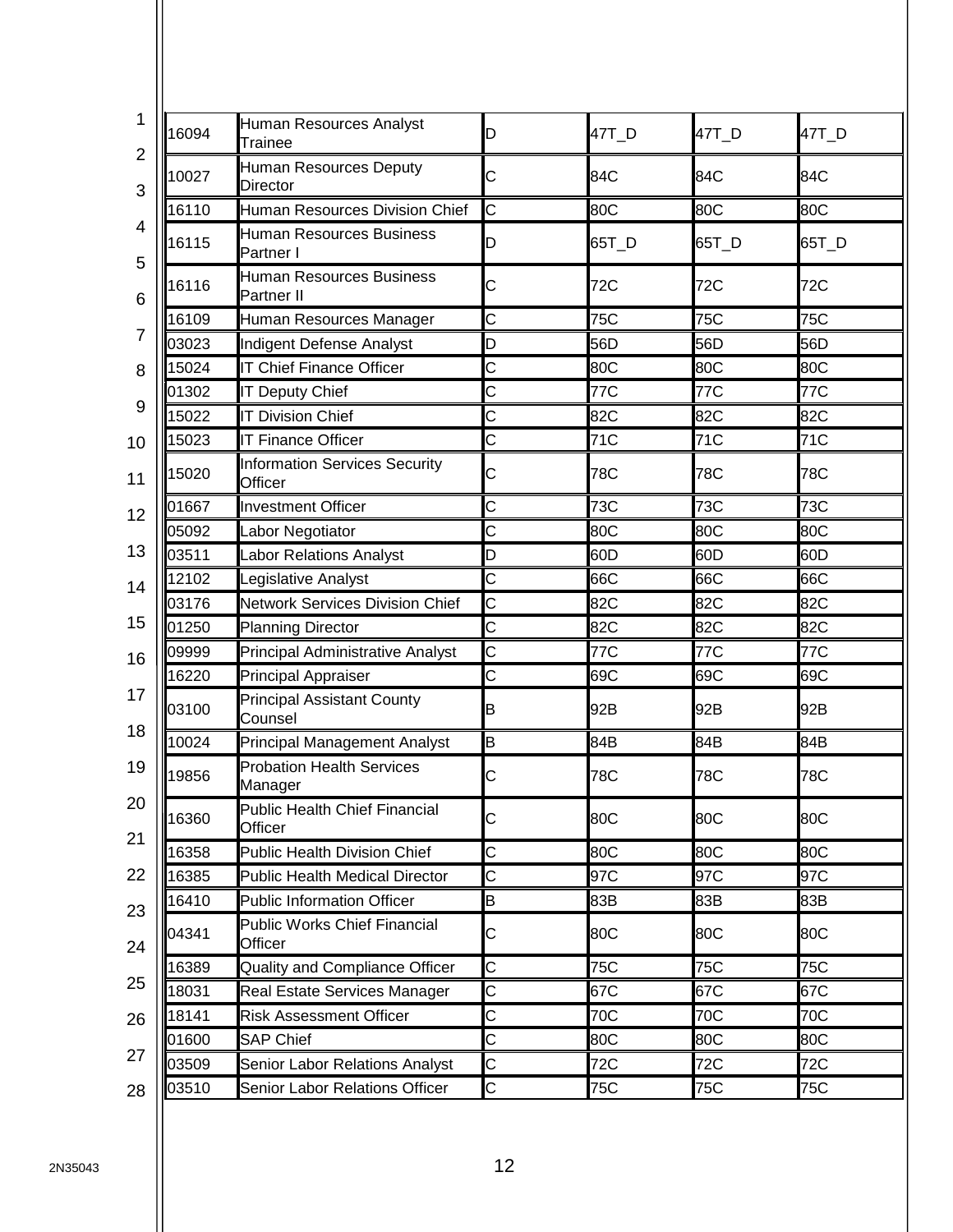| 04207          | Sheriff's Deputy Director of<br><b>Administrative Services</b>            | C                              | 84C              | 84C                           | 84C                           |
|----------------|---------------------------------------------------------------------------|--------------------------------|------------------|-------------------------------|-------------------------------|
| 19521          | Sheriff's Administrative Manager                                          | C                              | 73C              | 73C                           | 73C                           |
| 19465          | Sheriff's Captain                                                         | Ć                              | 83C - SAF        | 83C - SAF                     | 83C - SAF                     |
| 19460          | <b>Sheriff's Deputy Chief</b>                                             | Ć                              | 88C - SAF        | 88C - SAF                     | 88C - SAF                     |
| 19518          | Sheriff's Executive Officer of<br><b>Corrections and Support Services</b> | С                              | 88C              | 88C                           | 88C                           |
| 19520          | <b>Sheriff's Financial Manager</b>                                        | C                              | 73C              | 73C                           | 73C                           |
| 19507          | <b>Sheriff's Health Services</b><br>Administrator                         | С                              | 80C              | 80C                           | 80C                           |
| 04123          | <b>Special Assistant Deputy District</b><br>Attorney                      | Ć                              | 88C              | 88C                           | 88C                           |
| 04126          | Special Assistant to the District<br>Attorney                             | B                              | 97B              | 97B                           | 97B                           |
| 03505          | <b>Strategic Initiatives Chief</b>                                        | Ć                              | 80C              | 80C                           | 80C                           |
| 19822          | <b>Supervising Deputy County</b><br>Counsel                               | С                              | 90C              | 90C                           | 90C                           |
| 16120          | <b>Supervising Human Resources</b><br><b>Business Partner</b>             | C                              | 75C              | 75C                           | 75C                           |
| 21005          | Undersheriff                                                              | B                              | 98B - SAF        | 98B - SAF                     | 98B - SAF                     |
| 17351          | Victim Services Chief                                                     | Iс                             | 71C              | 71C                           | 71C                           |
|                | (C)                                                                       | Exempt-Executive Assistants.   |                  |                               |                               |
|                | <b>EXECUTIVE ASSISTANTS</b>                                               |                                |                  |                               |                               |
|                | Job Code Classification                                                   | <b>Benefit Group Effective</b> | Grade<br>6/19/21 | Grade<br>Effective<br>7/31/21 | Grade<br>Effective<br>7/30/22 |
| 01059          | Administrative Aide (K)                                                   | C                              | 57C              | 57C                           | 57C                           |
|                | Administrative Aide to the County<br>Counsel                              | С                              | 57C              | 57C                           | 57C                           |
| 03101<br>05281 | <b>CEO Executive Assistant -</b><br>Unclassified                          | C                              | 60C              | 60C                           | 60C                           |
| 16019          | <b>County Counsel Law Clerk</b>                                           | C                              | 58C              | 58C                           | 58C                           |
| 19046          | <b>County Counsel Lead Secretary</b>                                      | D                              | 48D              | 48D                           | 48D                           |
| 03498          | <b>County Counsel Paralegal</b>                                           | D                              | 50 <sub>D</sub>  | 50 <sub>D</sub>               | 50 <sub>D</sub>               |
| 03507          | <b>County Counsel Senior Paralegal</b>                                    | D                              | 54D              | 54D                           | 54D                           |
| 05320          | <b>Executive Assistant</b>                                                | D                              | 57D              | 57D                           | 57D                           |
| 05300          | <b>Executive Secretary I</b>                                              | D                              | 40D              | 40D                           | 40D                           |
| 05305          | <b>Executive Secretary II</b>                                             | D                              | 45D              | 45D                           | 45D                           |
| 05311          | Executive Secretary III - Classified D                                    |                                | 50 <sub>D</sub>  | 50 <sub>D</sub>               | 50 <sub>D</sub>               |
| 05312          | <b>Executive Secretary III -</b><br>Unclassified                          | C                              | 50C              | 50C                           | 50C                           |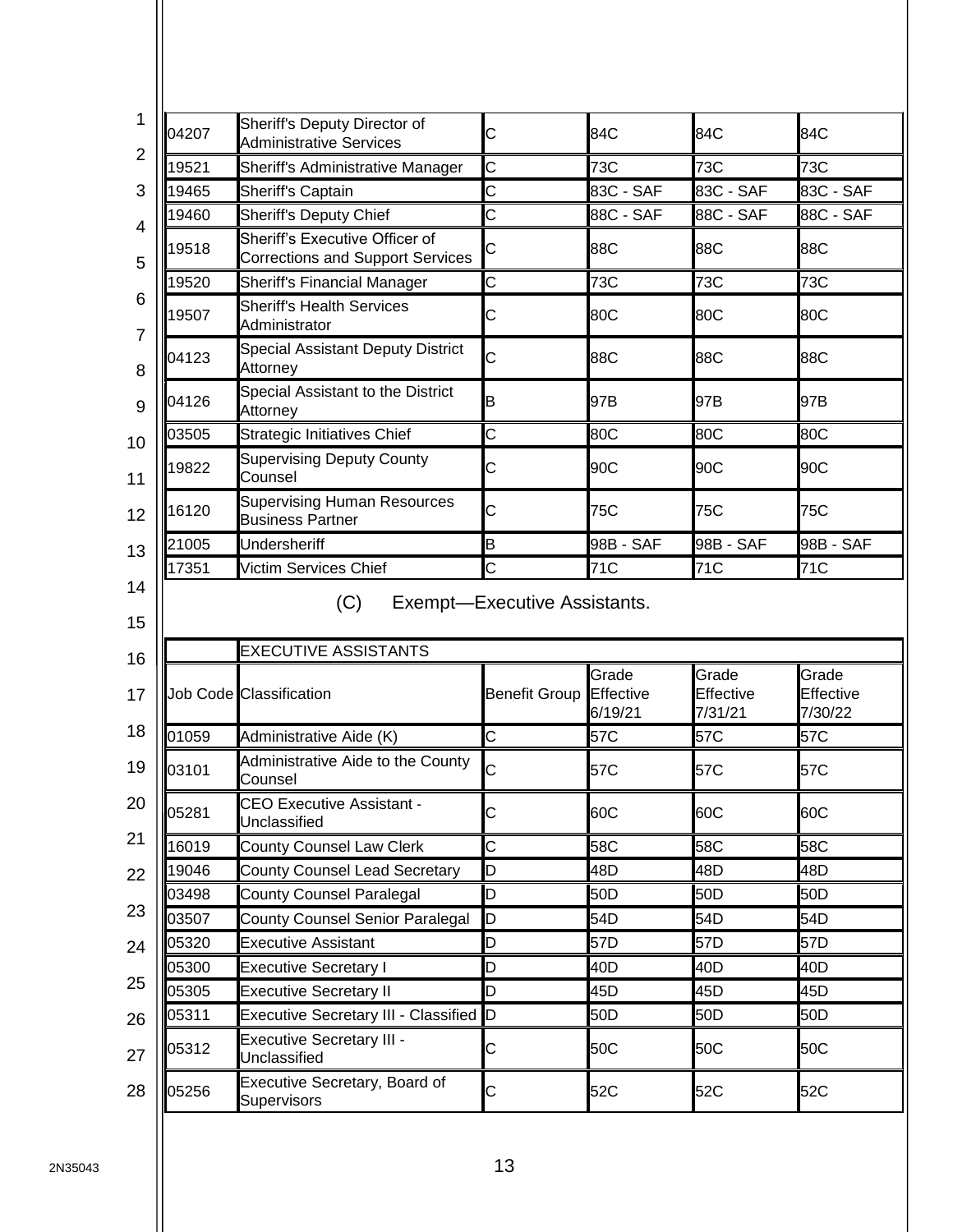| 1              | 03280         | Secretary, Civil Service<br>Commission                                                      | D                                                                | 45D | 45D | 45D |
|----------------|---------------|---------------------------------------------------------------------------------------------|------------------------------------------------------------------|-----|-----|-----|
| $\overline{2}$ | 19540         | <b>Sheriff's Special Assistant</b>                                                          | Ċ                                                                | 57C | 57C | 57C |
| 3              |               | (D)                                                                                         | Notwithstanding the salary as established by this chapter,       |     |     |     |
| 4              |               | the Board of Supervisors may establish salary, benefits, and other terms and conditions     |                                                                  |     |     |     |
| 5              |               | of employment by contract for the classifications listed in this section.                   |                                                                  |     |     |     |
| 6              |               | (4)                                                                                         | Salary Rates and Step Advancements.                              |     |     |     |
| $\overline{7}$ |               | (A)                                                                                         | Eligibility for Step Advancement. New employees shall be         |     |     |     |
| 8              |               | hired at Step 1 of the established base salary range, except as otherwise provided in       |                                                                  |     |     |     |
| 9              |               | this subdivision. Variable entrance steps may be established if justified by recruitment    |                                                                  |     |     |     |
| 10             |               | needs through Step 7 with the approval of the appointing authority and through the top      |                                                                  |     |     |     |
| 11             |               | step with the approval of the Director of Human Resources.                                  |                                                                  |     |     |     |
| 12             |               |                                                                                             | Within the base salary range, all step advancements will be made |     |     |     |
| 13             |               | at the beginning of the pay period in which the employee completes the required             |                                                                  |     |     |     |
| 14             |               | number of service hours. However, when an employee reaches the required number of           |                                                                  |     |     |     |
| 15             |               | service hours with 80 hours in each pay period, the step advancement will be made at        |                                                                  |     |     |     |
| 16             |               | the beginning of the next pay period. Approval for advancement shall be based upon          |                                                                  |     |     |     |
| 17             |               | completion of the required length of service hours in the classification, satisfactory work |                                                                  |     |     |     |
| 18             |               | performance, and appointing authority recommendation.                                       |                                                                  |     |     |     |
| 19             |               |                                                                                             | Completed service hours shall be defined as regularly scheduled  |     |     |     |
| 20             |               | hours in a paid status, up to 80 hours per pay period. Overtime hours, disability           |                                                                  |     |     |     |
| 21             |               | payments, medical emergency leave, and time without pay shall not count toward step         |                                                                  |     |     |     |
| 22             | advancements. |                                                                                             | Unless otherwise approved by the Board of Supervisors, step      |     |     |     |
| 23             |               | advancements within a base salary range shall be based upon a one-step increment,           |                                                                  |     |     |     |
| 24             |               | approximately two and one-half percent. The employee shall be eligible for step             |                                                                  |     |     |     |
| 25             |               | advancements after completion of increments of 1,040 hours until the top step of the        |                                                                  |     |     |     |
| 26             |               | range is reached.                                                                           |                                                                  |     |     |     |
| 27             |               | (B)                                                                                         | Implementation of Classification Study Results.                  |     |     |     |
| 28             |               | (I)                                                                                         | Upgrading. An upgrading is the reclassification of a             |     |     |     |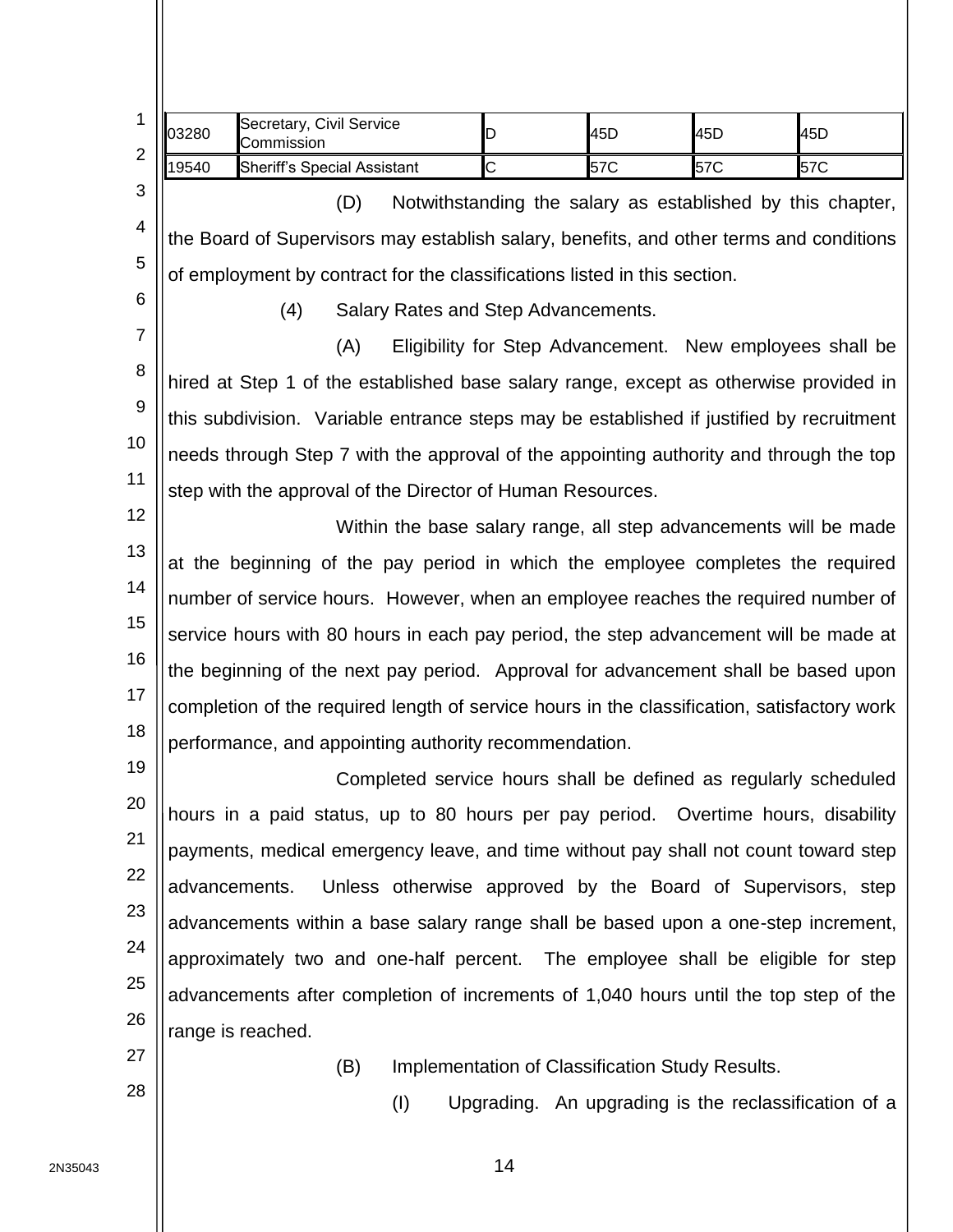1 2 3 4 position from one classification to another classification having a higher base salary range. Whenever an incumbent employee is upgraded as a result of such reclassification, pursuant to the Personnel Rules, such employee's step placement in the new salary range shall be governed by the subdivision on "Promotions."

5 6 7 8 9 10 11 12 13 14 (II) Downgrading. A downgrading is the reclassification of a position from one classification to another classification having a lower base salary range. When a position is downgraded, the incumbent employee may continue at the same salary rate where the salary rate is within the new base salary range. Where an incumbent receives a salary rate greater than the maximum of the new base salary range, the Director of Human Resources may authorize continuation of the same salary rate to the incumbent employee that the employee received prior to the downgrading of the position by placing the employee on an "X" step, provided that the employee shall receive no future salary rate increases until the salary range maximum of the new classification exceeds the "X" step.

15 16 17 18 19 (C) Salary Rate Adjustment. A salary rate (equity) adjustment is a change in the salary range assignment of an existing classification as a result of a compensation study. Step placement for incumbent employees whose classification is assigned to a higher base salary range shall be determined as follows, unless this process is waived by the Chief Executive Officer:

20 21 22 23 24 25  $(1)$  If the employee's original base rate of pay is less than Step 1 of the newly designated pay range, the employee shall be placed on Step 1 of the new range. The employee shall be eligible to advance to the next step upon receiving a satisfactory rating on the employee's next annual performance evaluation, in accordance with the requirements of Subsection 13.0613(c)(4)(A). Subsequent step advances shall be administered in accordance with Subsection 13.0613(c)(4)(A).

26 27 28 (II) If the employee's original base rate of pay falls within the newly designated pay range, and the salary adjustment granted is at least two salary ranges, the employee shall be placed upon the step in the new range that is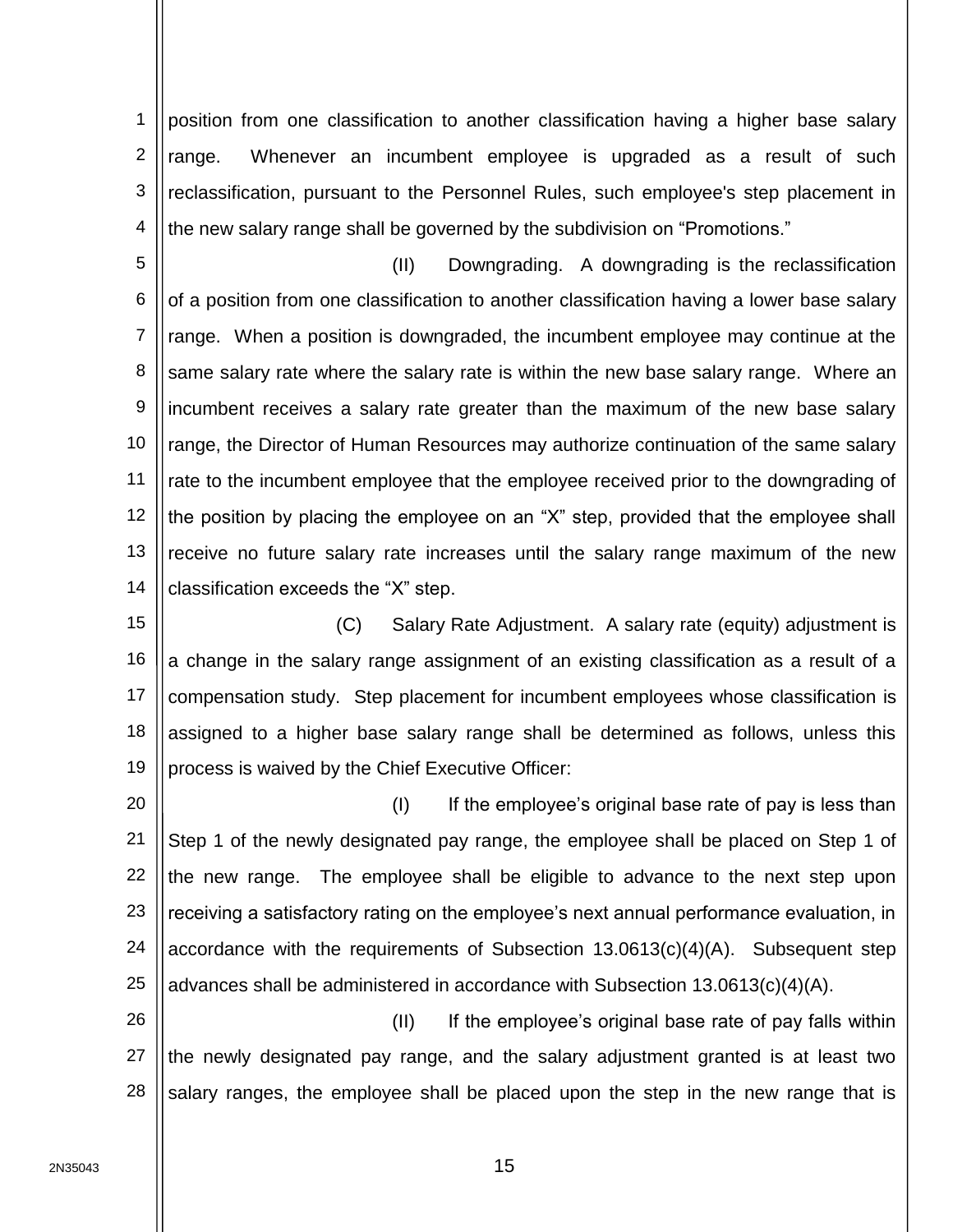1 2 3 4 5 6 7 8 9 approximately a five percent salary increase, not to exceed the maximum step of the new range. If the employee's original base rate of pay falls within the newly designated pay range, and the salary adjustment granted is less than two salary ranges, the employee shall be placed upon the step in the new range that is approximately a two and one-half percent salary increase, not to exceed the maximum step of the new range. The employee shall be eligible to advance to the next step upon receiving a satisfactory rating on the employee's next annual performance evaluation, in accordance with the requirements of Subsection 13.0613(c)(4)(A). Subsequent step advances shall be administered in accordance with Subsection 13.0613(c)(4)(A).

10 11 12 13 14 (D) Demotion. A demotion is the appointment of an employee from an incumbent position to a position in a different classification for which the maximum rate of pay is lower. An employee demoted for disciplinary reasons shall be placed on the step within the base salary range of the class to which the employee demoted as provided in the order of demotion.

15 16 17 18 An employee demoted for non-disciplinary reasons shall be retained at the same salary rate, provided the salary rate does not exceed the top step of the applicable range, with the approval of the appointing authority and the Director of Human Resources.

19 20 21 22 23 24 25 26 27 28 (E) Promotion. A promotion is the appointment of an employee from one classification to a classification having a higher base salary range. A promoted employee shall receive at least the entrance rate of the new range or a twostep or five percent salary increase, (i.e., mathematically closest to five percent) whichever is greater, provided that no employee is thereby advanced in step nor advanced above the top step of the higher base salary range. At the discretion of the appointing authority and with the approval of the Director of Human Resources, an employee may be placed at any step within the higher base salary range. Promotions shall be effective only at the beginning of a pay period unless the Director of Human Resources approves an exception.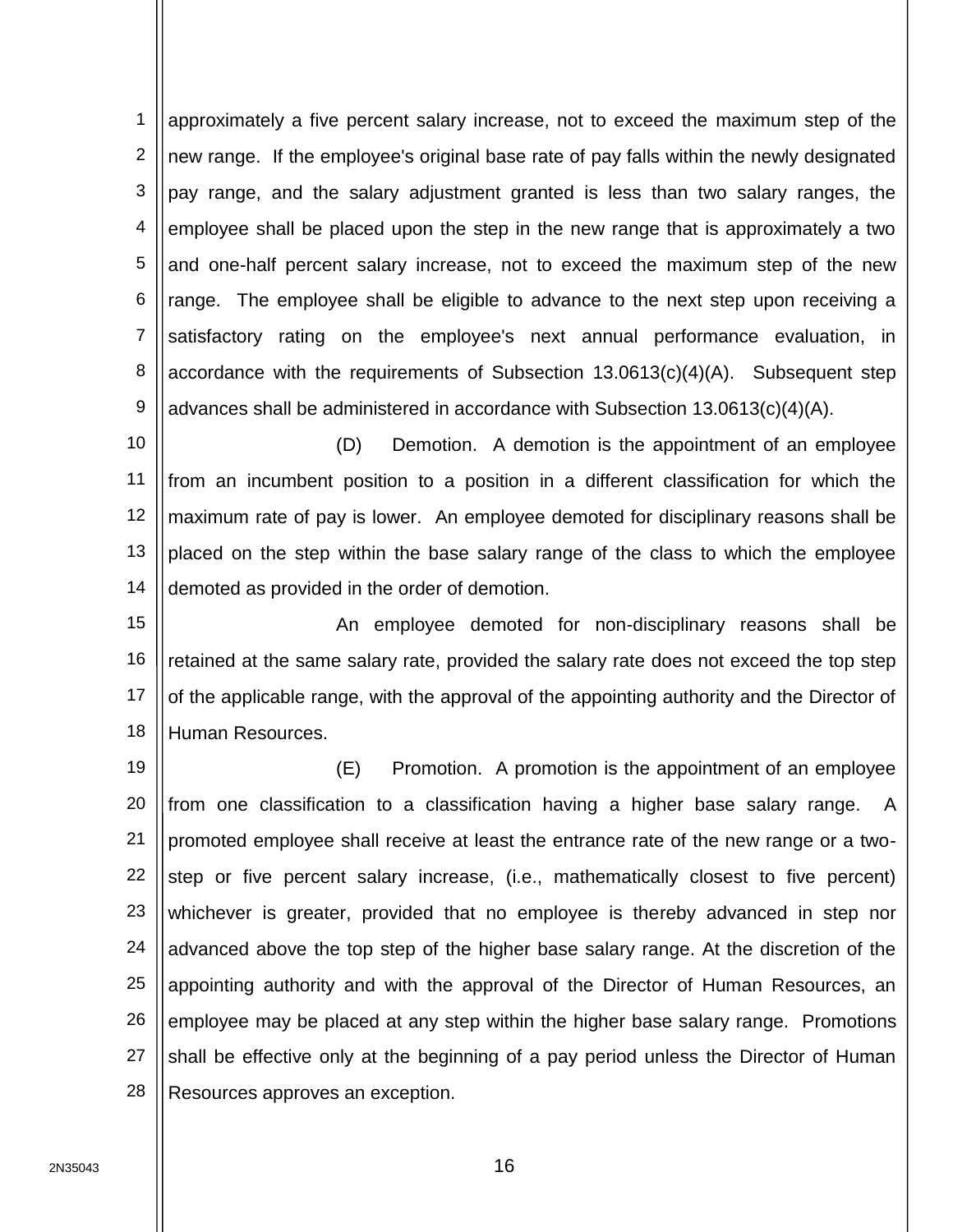1 2 3 4 5 6 7 8 9 10 (d) Job Sharing and Part-time Employment. The County will make reasonable accommodation for employees who desire to share their positions with other qualified employees or eligible persons or to work on a part-time basis. Jobs may be shared on an hourly or daily basis. All benefits for job sharing and part-time employees shall be pro-rated on regularly scheduled hours except as may otherwise be provided. Benefits not subject to proration include the following leaves: blood donation, examination time, and bereavement. Further, where a specific benefit provides a minimum hour requirement (e.g., must be full-time, or scheduled hours) job sharing and part-time employees shall be required to meet the minimum hour requirement in order to receive the benefit.

11

(e) Hours of Work.

12 13 14 15 (1) Employees shall be required to work during such hours as necessary to carry out the duties of their position as designated by the appointing authority, and such hours may be varied so long as the work requirements and efficient operations of the County are assured.

16 17 18 19 20 21 22 23 24 25 26 (2) The nature of Fair Labor Standards Act (FLSA) exempt employment for certain affected Exempt Group classifications is such that intermittent, occasional overtime is needed to fulfill the responsibilities and requirements of the position. Usually, additional time and effort are proportionate to the importance and level of the responsible position. These factors of time and effort are incorporated when the compensation level of FLSA-exempt positions is established. In those instances in which a position's work extends well beyond the normal hours of employment, the Chief Executive Officer may authorize additional compensation in the form of cash payment or compensating time off, generally on a pre-approved and prescheduled basis. Circumstances for such compensation would include implementation of the intent of a Board of Supervisors approved program or emergency response.

27 28 (3) For FLSA-covered employees in the Exempt Group classifications, overtime is determined by the legal requirements of the FLSA. For FLSA-covered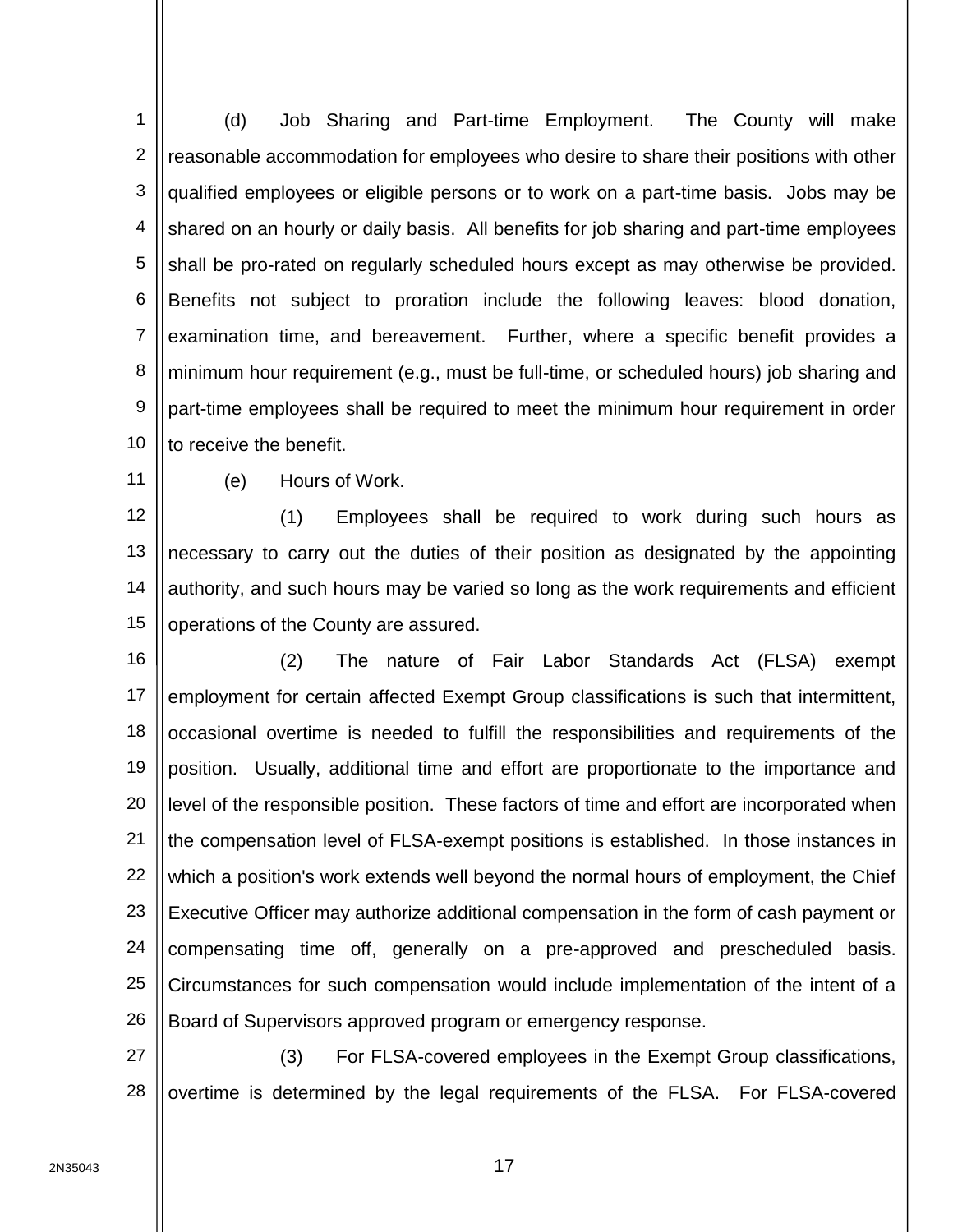1 employees, the following overtime provisions apply.

2 3 4 5 6 7 (A) Definition. OVERTIME shall be defined as all hours actually worked in excess of 40 hours a work period. For purposes of defining overtime, paid leave time, excluding sick leave as provided in Subsection 13.0613(e)(3)(B), shall be considered as time actually worked. Overtime shall be reported in increments of full 15 minutes and is non-accumulative and non-payable when incurred in units of less than 15 minutes. Overtime shall not affect leave accruals.

8 9 10 11 (B) Sick leave that is not pre-approved and sick leave used by employees on leave restriction shall not be considered as time actually worked for the purpose of calculating overtime. PRE-APPROVED shall mean notice to management at least 48 hours prior to the beginning of the leave.

12 13 14 15 16 17 18 (C) Overtime Compensation. Any employee authorized by the appointing authority or authorized representative to work overtime shall be compensated at premium rates, i.e., one and one-half times the employee's regular rate of pay. Payment for overtime compensation shall be made on the first payday following the pay period in which such overtime is worked, unless overtime compensation cannot be computed until some later date, in which case, overtime compensation will be paid on the next regular payday after such computation can be made.

19 20 21 22 23 24 In lieu of cash payment, upon request of the employee and approval of the appointing authority, an employee may accrue compensating time off at premium hours. Cash payment at the employee's base rate of pay shall automatically be paid for any compensating time which exceeds 80 hours, for any such time which has not been taken within 26 pay periods after being accrued, or for any hours on record immediately prior to promotion, demotion or termination of employment.

25 26 27 28 (D) Variable Work Schedule. An appointing authority, with agreement of an affected employee, may arrange for that individual to take such time off as necessary to ensure that an employee's actual time worked does not exceed 40 hours within a given work period.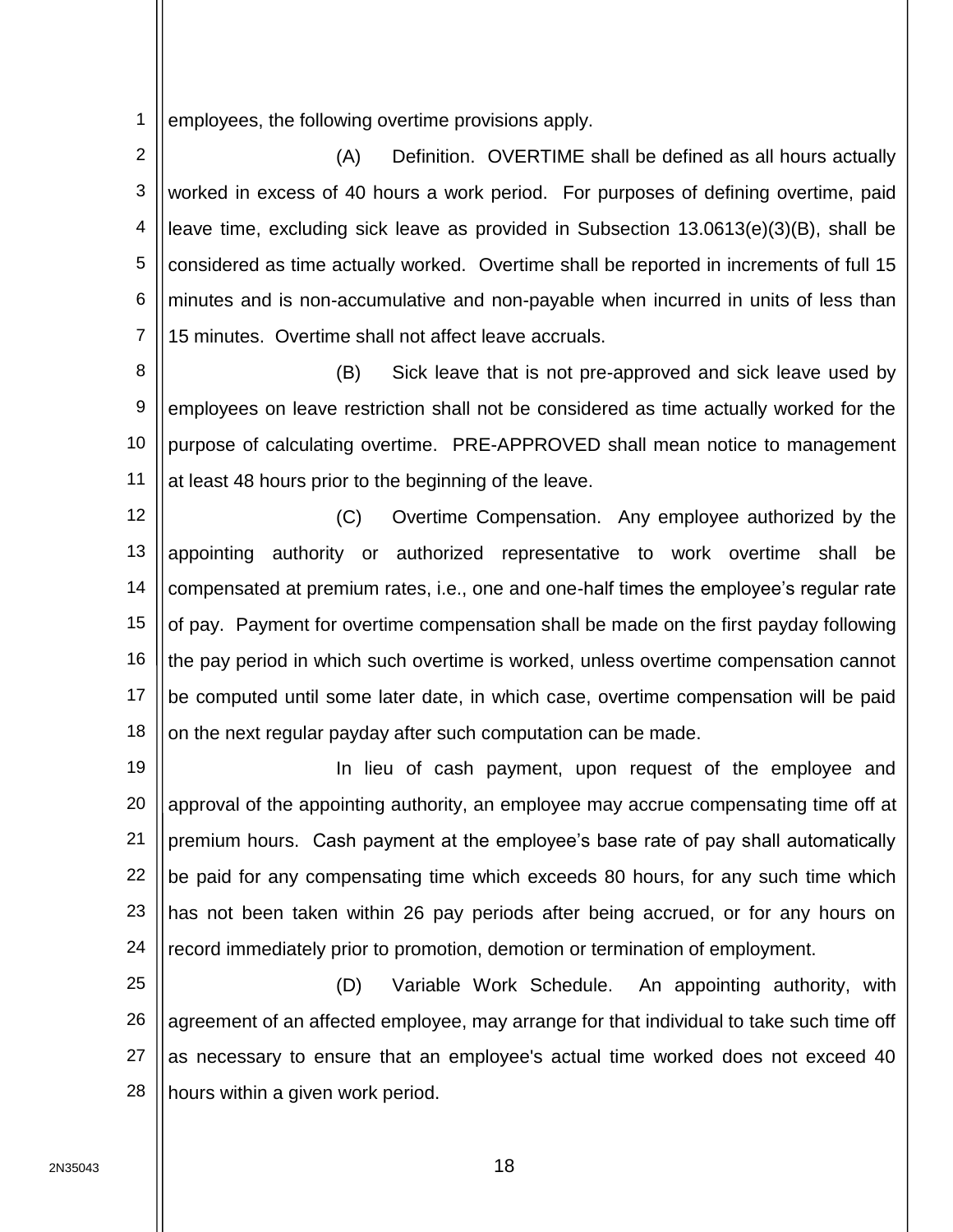1 2 3 4 (E) Work Period. The work period for purposes of overtime commences at 12:01 a.m. Saturday and ends at 12:00 midnight the following Friday of each week. The pay period and workweek may be adjusted in accordance with FLSA requirements.

5

6

(f) Insurance Programs.

(1) Medical and Dental Coverage Insurance.

7 8 9 10 11 12 13 14 (A) All eligible employees scheduled to work 40 hours or more per pay period in a regular position must enroll in a medical and dental plan offered by the County. Employees who fail to elect medical and dental plan coverage will be automatically enrolled in the medical and dental plan with the lowest biweekly premium rates available in the geographical location of the employee's primary residence. Medical and dental plan coverage will become effective on the first day of the pay period following the first pay period in which the employee is scheduled to work 40 hours or more and received pay for at least one-half plus one hour of scheduled hours.

15 16 17 18 19 20 (B) To continue enrollment in County-sponsored medical and dental plan coverage, an employee must remain in a regular position scheduled to work for a minimum of 40 hours per pay period and have received pay for at least one -half plus one hour of scheduled hours or be on an approved leave for which continuation of medical and dental coverage is expressly provided under this subdivision, or be eligible for and have timely paid the premium for COBRA continuation coverage.

21 22 23 24 (C) Eligible employees may elect to enroll their dependents upon initial eligibility for medical and dental insurance. Thereafter, newly eligible dependents may be enrolled within 60 days of obtaining dependent status, such as birth, adoption, marriage, or registration of domestic partnership.

25 26 27 28 (D) Notification of a mid-year qualifying event must be submitted to Human Resources in accordance with procedures adopted by Human Resources. Employees are responsible for notifying the County within 60 days of dependent's change in eligibility for the County plans.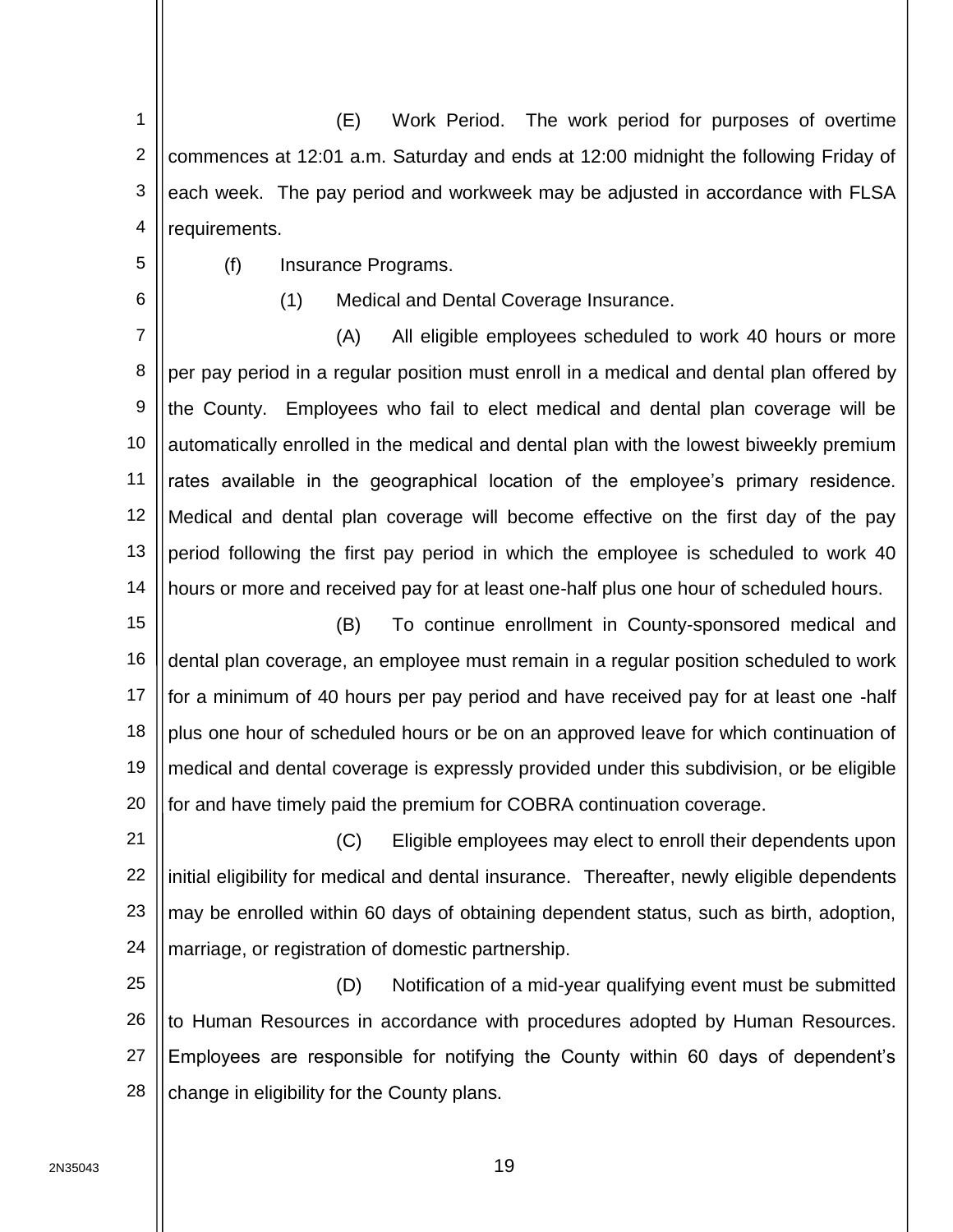1 2 3 4 5 6 7 8 9 10 11 12 13 14 15 16 17 18 19 20 21 22 23 24 25 26 27 28 (E) Dependent(s) must be removed mid-plan year when a dependent(s) becomes ineligible for coverage under the insurance plan eligibility rules, for example, divorce, over-age dependent, or termination of domestic partnership. (F) Enrollment elections must remain in effect for the remainder of the plan year unless an employee experiences an IRS qualifying event. (G) Premiums for coverage will be automatically deducted from the employee's pay warrant. Failure to pay premiums will result in loss of coverage for the employee and/or the dependents. If the employee does not have sufficient earnings to cover the deduction for premiums, the employee must make alternative payment arrangements that are acceptable to Human Resources. (H) Employees eligible for medical plan coverage who are also enrolled in a comparable group medical plan sponsored by another employer or are covered by a spouse, domestic partner, or parent who is also employed with the County may elect to discontinue enrollment in County-sponsored medical plan (opt-out or waive). (I) Employees who, prior to July 9, 2005, elected to optout of County-sponsored medical plan coverage and continue to opt-out will receive the following biweekly amount: Employees scheduled for 61 to 80 hours per pay period shall receive \$161.54 per pay period. Employees scheduled for 40 to 60 hours per pay period shall receive \$80.77 per pay period. To receive these amounts, the employee must be paid for a minimum of one-half plus one of their scheduled hours. For instance, an employee scheduled to work 80 hours must be paid for a minimum of 41 hours during a pay period to receive the opt-out or waive amounts. (II) Employees scheduled to work 61 to 80 hours who, prior to July 9, 2005, elected to waive medical plan coverage to a spouse, domestic partner, or parent employed by the County and continue to waive will receive \$230.00 per pay period; employees scheduled for 40 to 60 hours who continue to waive shall receive \$115.00 per pay period.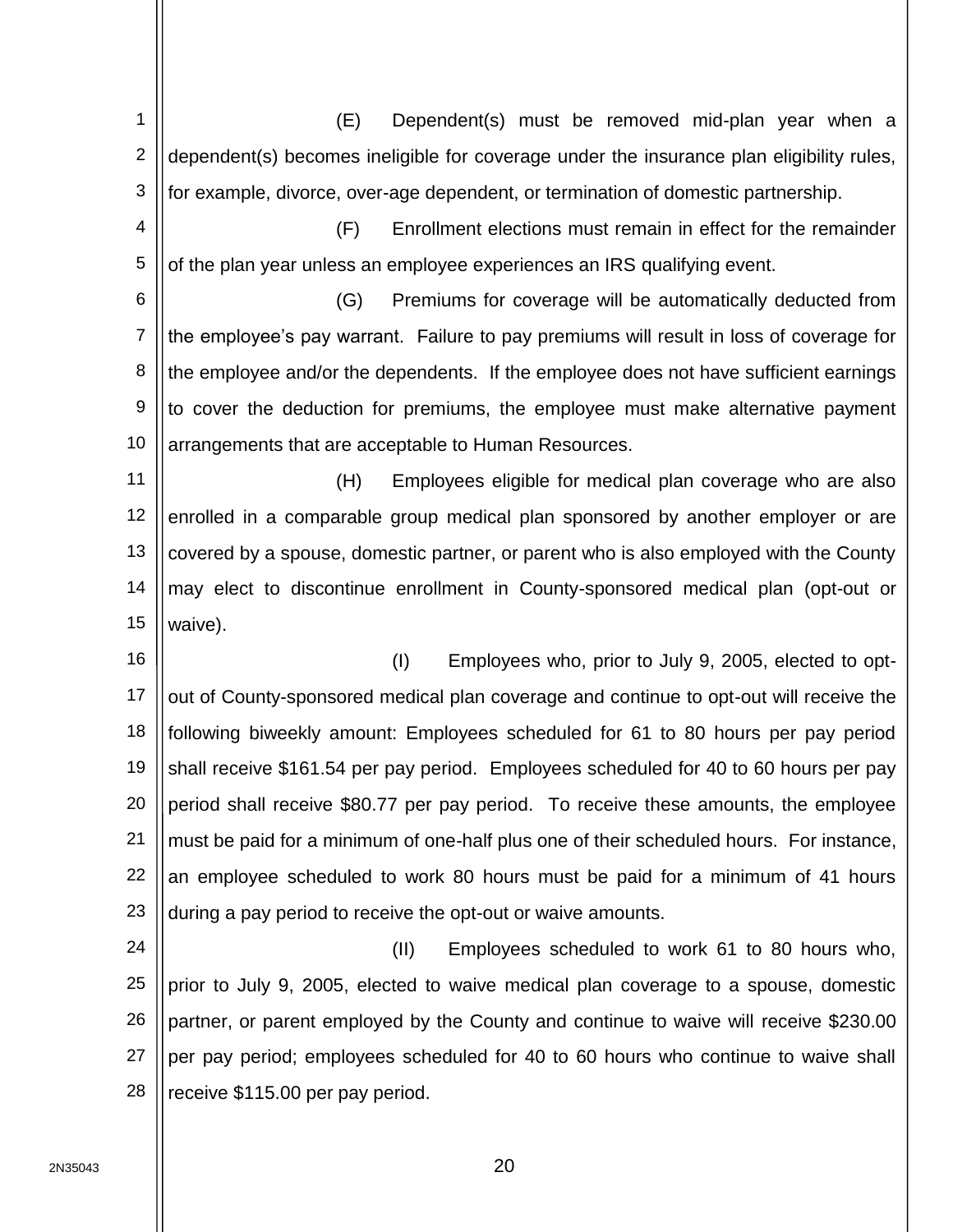1 2 3 4 5 6 7 8 9 10 11 12 13 14 15 16 17 18 19 20 21 22 23 24 25 26 27 28 (III) New opt-outs or waives (i.e., new employees and current employees who opted-out or waived effective July 9, 2005, and any time thereafter) scheduled for 61 to 80 hours per pay period will receive \$40.00 per pay period; new opt-outs or waives scheduled for 40 to 60 hours shall receive \$20.00 per pay period. (I) Employees eligible for County-sponsored dental plan coverage who are also enrolled in a comparable group dental plan sponsored by another employer or are covered by a spouse, domestic partner, or parent who is also employed with the County may elect to discontinue enrollment in their Countysponsored dental plan. (J) The rules and procedures for electing to opt-out of or waive County-sponsored medical and dental plan coverage are established and administered by Human Resources. (I) Employees may elect to opt-out of or waive County medical and/or dental plan coverage(s) within 60 calendar days of the effective date of gaining other employer group coverage. Proof of initial gain of other employer group coverage is required at the time that opt-out or waive is elected. (II) Employees may also elect to opt-out of or waive County medical and/or dental plan coverage during an annual open enrollment period. All employees who are newly opting-out or waiving during an open enrollment period must provide verification of other group coverage. (III) Except as required at the initial opt-out/waive election, employees are not required to provide verification of continued coverage unless requested by the plan administrator. (IV) Employees who voluntarily or involuntarily lose their other employer group medical and/or dental plan coverage must enroll in a Countysponsored medical and/or dental plan within 60 calendar days. Enrollment in the County-sponsored plan will be provided in accordance with the requirements of the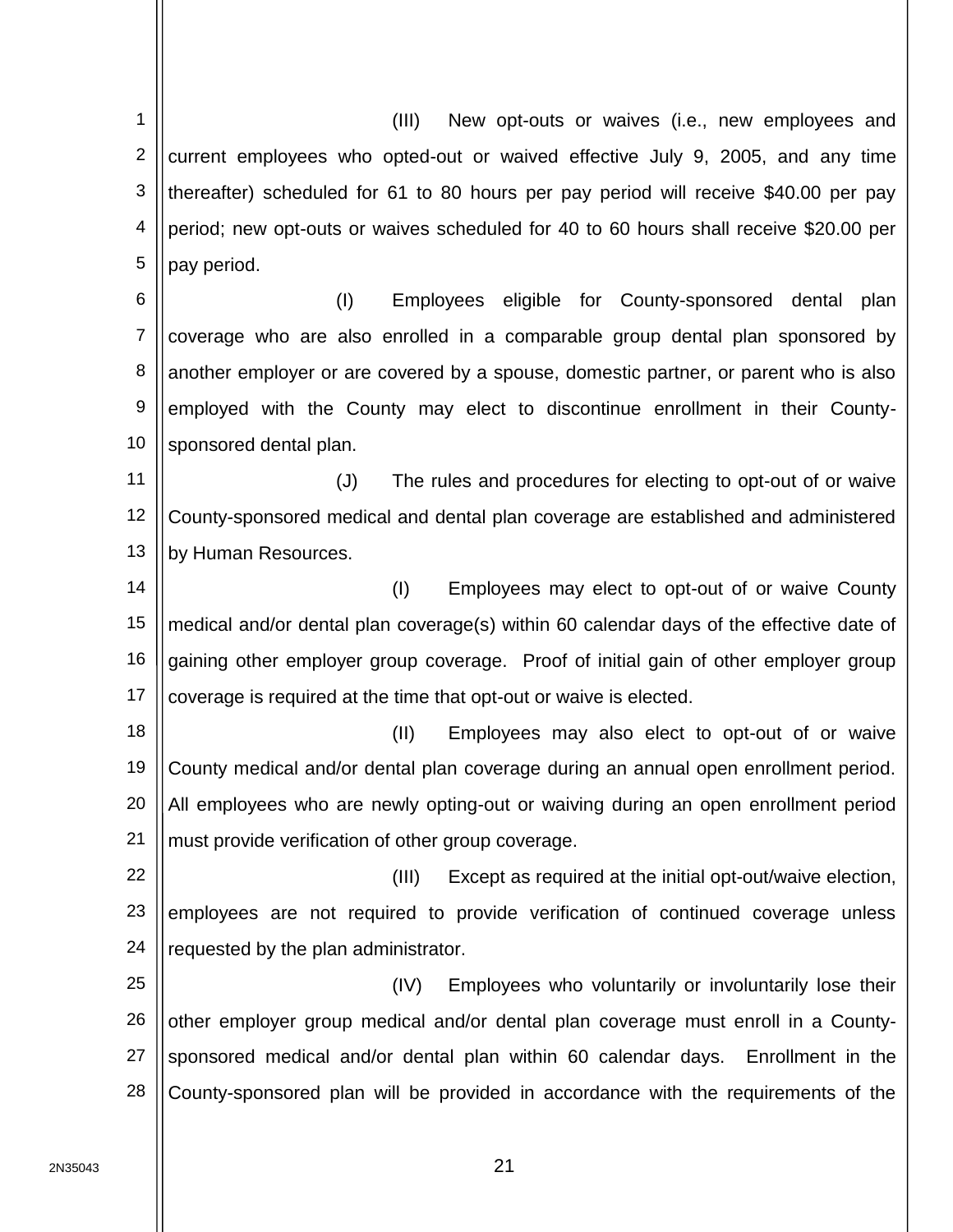1 applicable plan.

2 3 4 5 6 7 8 (V) There must be no break in the employee's medical and/or dental plan coverage between the termination date of the other employer group coverage and enrollment in a County sponsored medical and/or dental plan. Terms and conditions of the applicable plan will determine the required retroactive enrollment period and premiums required to implement coverage. Failure to notify the County of loss of group coverage within 60 calendar days will require the employee to pay their insurance premiums retroactively on an after-tax basis.

9 10 11 12 13 14 15 16 17 18 19 (K) For employees assigned to work in the Needles, Trona, and Baker work locations, the County will establish a Needles Subsidy. To be eligible for the Needles Subsidy the employee must be enrolled in a medical plan and receive the MPS. The Needles Subsidy will be paid by the employee's department and will be equal to the amount of the premium difference between the indemnity medical plan offered in these specific work locations and the lowest cost medical plan provided by the County. The applicable subsidy amount shall be paid directly to the provider of the County-sponsored medical plan in which the eligible employee has enrolled. This Needles Subsidy will be established each year when premiums change for the Countysponsored medical plans. The subsidy will be discontinued when the lowest cost medical plan becomes available to the employees.

20

(2) Term Life Insurance.

21 22 23 24 25 26 27 28 (A) County Paid Life Insurance. The County will pay the premium for a term life policy, the amount of which is based on the eligible employee's scheduled hours. Employees scheduled from 40 to 60 hours per pay period shall receive \$25,000.00 in coverage. An employee scheduled from 61 to 80 hours shall receive \$50,000.00 in coverage. Life insurance will become effective on the first day of the pay period following the employee's first pay period in which the employee is in paid status. For pay periods in which the employee is not in paid status, the employee shall have the option of continuing life insurance coverage at the employee's expense.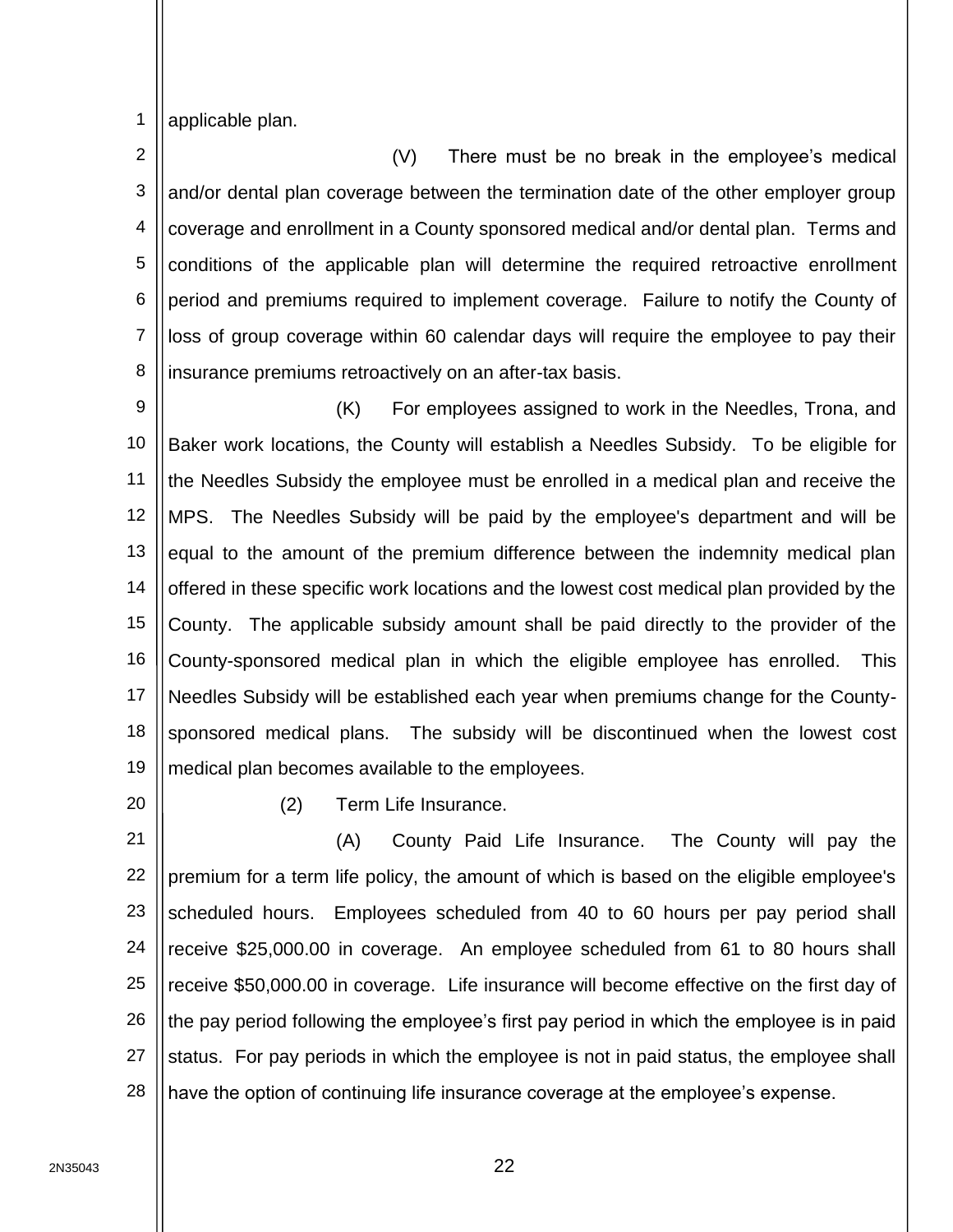1 2 3 4 5 6 7 8 (B) Voluntary Life Insurance. In accordance with the procedures established by Human Resources, eligible employees may purchase, through payroll deductions, term life insurance subject to carrier requirements. New employees shall become initially eligible to participate in this program on the first day of the pay period following the pay period in which the employee is in paid status. Participation will continue as long as premiums are paid timely. If the employee does not have sufficient earnings to cover the deduction for premiums, the employee must make alternative payment arrangements that are acceptable to Human Resources.

9 10 11 12 13 14 (3) Variable Group Universal Life. Eligible employees may purchase, through payroll deductions, variable group universal life insurance subject to carrier requirements and approval. The benefit levels for such insurance shall be equivalent to no more than three times the employee's annual base earnings. Employees who purchase variable group universal life insurance shall be provided a County contribution towards the biweekly premium based on the following schedule:

| 15 |                      |                                                                                                                                     |
|----|----------------------|-------------------------------------------------------------------------------------------------------------------------------------|
|    | <b>Benefit Group</b> | <b>County Contribution</b>                                                                                                          |
| 16 | Benefit Group A      | 100 percent of the premium of the annual base salary                                                                                |
| 18 | Benefit Group B      | 50 percent of the premium of the annual base salary or<br>100 percent of the premium equal to one-half of the annual<br>base salary |
|    | Benefit Group C      | 25 percent of the premium of the annual base salary                                                                                 |
| 19 | Benefit Group D      | 25 percent of the premium of the annual base salary                                                                                 |
|    |                      |                                                                                                                                     |

20 21 22 If the employee does not have sufficient earnings to cover the deduction for premiums, the employee must make alternative payment arrangements that are acceptable to Human Resources.

23 24 25 26 27 28 (4) Accidental Death and Dismemberment Insurance. Exempt Group employees may purchase amounts of accidental death and dismemberment insurance coverage for themselves and dependents through payroll deduction. New employees shall become initially eligible to participate in these programs on the first day of the pay period following the first pay period in which the employee works and receives pay for one-half plus one of their regularly scheduled hours. Participation will continue as long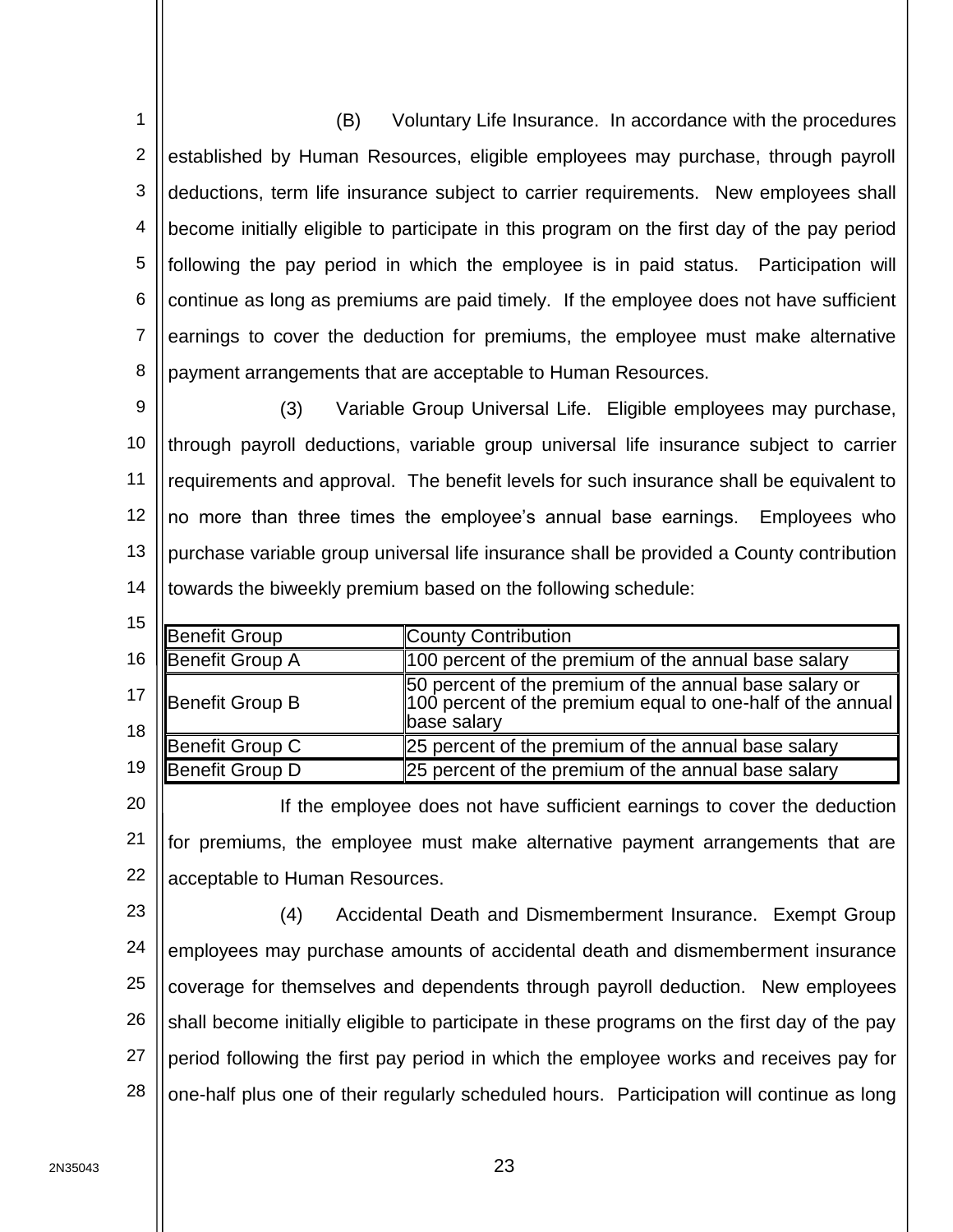1 2 3 4 as premiums are paid timely. If the employee does not have sufficient earnings to cover the deduction for premiums, the employee must make alternative payment arrangements that are acceptable to Human Resources. The benefits will be provided subject to carrier requirements, and will be administered by Human Resources.

5 6 7 8 9 10 (5) Long-Term Disability Insurance. The County will provide Exempt Group employees with long-term disability insurance subject to carrier requirements and approval. The benefit levels for such insurance shall be those approved by the Director of Human Resources and are subject to carrier requirements. Integration of leave balances (e.g., sick, vacation, etc.), either partially or fully, are not allowed in conjunction with long-term disability benefits.

11 12 13 14 15 16 17 18 19 20 21 22 23 24 (6) Short-Term Disability Insurance. The County will provide an employer paid short-term disability insurance plan for Exempt Group employees. This benefit shall apply to Exempt Group employees in regular positions who are regularly scheduled to work 40 hours or more per pay period. The short-term disability insurance plan benefit coverage shall be governed by the plan document that has been approved and adopted by the Board of Supervisors for Exempt Group employees and is subject to carrier requirements and approval. The short-term disability insurance plan benefit coverage shall include a provision for a seven consecutive calendar day waiting period from the first day of disability before benefits begin. Benefits shall be 55 percent of base salary up to a weekly maximum established by a formula that incorporates the State of California for the State Disability Insurance fund maximum. Benefit payments terminate when the employee is no longer disabled or after receiving 180 days of benefits at which time the employee would be eligible for long-term disability benefits if still medically disabled.

25 26 27 (7) Vision Care Insurance. Subject to carrier requirements, the County will pay the premiums for vision care insurance for employees who are in paid status and their eligible dependents.

28 (g) Leave Provisions.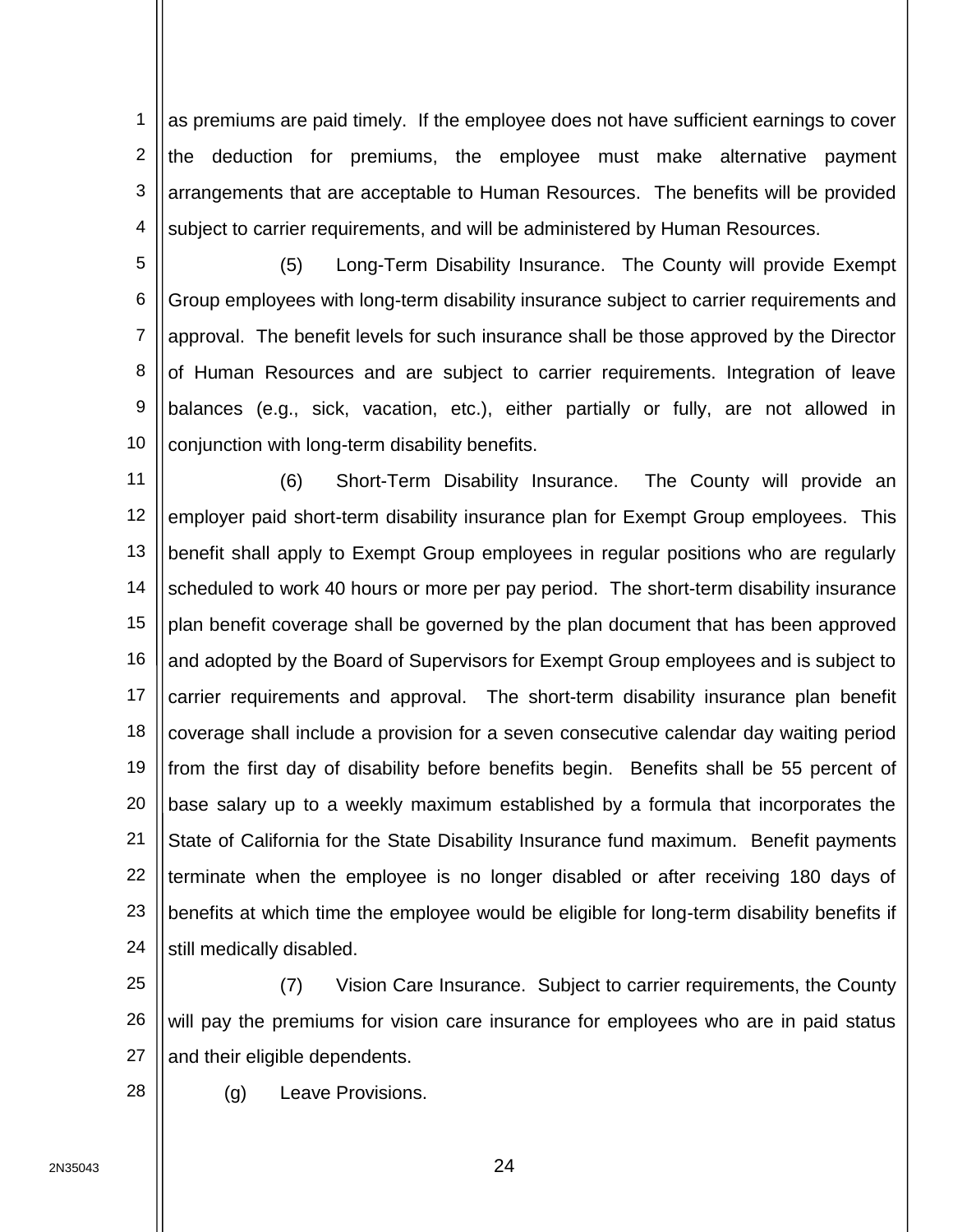1 2 3 4 5 6 7 8 (1) Sick Leave. Sick leave with pay is an insurance or protection provided by the County to be granted in circumstances of adversity to promote the health of the individual employee. It is not an earned right to time off from work. SICK LEAVE is defined to mean the authorized absence from duty of an employee because of physical or mental illness, injury, pregnancy, confirmed exposure to a serious contagious disease, for a medical, optical, or dental appointment, for certain purposes related to being a victim of domestic violence, sexual assault or stalking, or other purpose authorized herein.

9

## (A) Definition.

10 11 12 13 14 15 16 17 (I) FAMILY MEMBER. A FAMILY MEMBER, as defined by Labor Code section 245.5, is a parent, child, spouse, registered domestic partner, grandparent, grandchild, or sibling. PARENT means a biological, foster, adoptive, or step parent, a legal guardian, or a person who stood in loco parentis when the employee was a minor child of the employee, or the employee's spouse or registered domestic partner. CHILD means a biological, foster, or adopted child, a stepchild, a legal ward, a child of a domestic partner, or a child to whom the employee stands in loco parentis. DOMESTIC PARTNER is defined by Family Code section 297.

18 19 20 (II) EXTENDED FAMILY. EXTENDED FAMILY is defined as, parent/sibling-in-law, aunt, uncle, niece, nephew, or any step relations as defined herein.

21 22 23 24 25 26 27 (B) Accumulation. Employees in regular positions shall accrue sick leave for each payroll period completed, prorated on the basis of 3.69 hours per pay period, except as provided in Subsection 13.0613(g)(14). Earned sick leave shall be available for use the first day following the payroll period in which it is earned. Employees in regular positions paid less than 80 hours per pay period or job-shared positions shall receive sick leave accumulation on a pro rata basis. There shall be no limit on sick leave accumulation.

28

(C) Compensation. Approved sick leave with pay shall be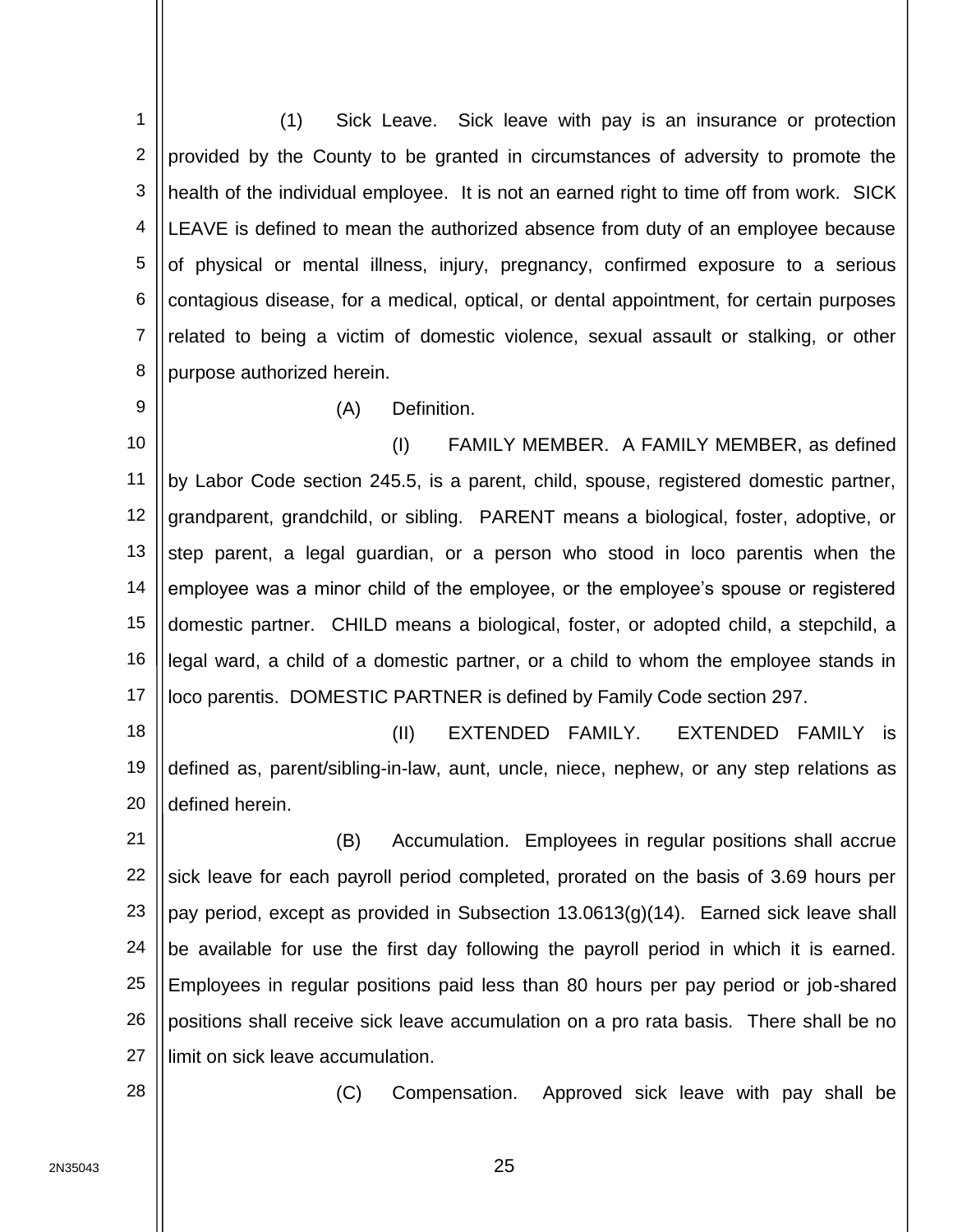1 2 compensated at the employee's base rate of pay. The minimum charge against accumulated sick leave shall be 15 minutes.

3

(D) Administration.

4 5 6 7 (I) Investigation. It shall be the responsibility and duty of each appointing authority to investigate each request for sick leave and to allow sick leave with pay where the application is determined to be proper and fitting, subject to approval of the Director of Human Resources.

8 9 10 11 12 13 14 (II) Notice of Sickness. In 24-hour departments, the appointing authority or designee should be notified at least two hours prior to the start of the employee's scheduled tour of duty of a sickness on the first day of absence and must be notified at least one hour prior to the start of the employee's scheduled tour of duty. In other departments, the appointing authority or designee must be notified within one-half hour after the start of the employee's scheduled tour of duty of a sickness on the first day of absence.

15 16 17 18 19 20 21 22 It is the responsibility of the employee to keep the appointing authority informed as to continued absence beyond the first day for reasons due to sickness or occupational disability. Failure to make such notification shall result in denial of sick leave with pay. If the employee receives a doctor's off-work order and provides notice of same to the appointing authority, the employee is not required to contact the department daily. If the employee does not have an off-work order or has not notified the appointing authority that one has been issued, the employee shall be required to contact the department daily in accordance with the timeframe above.

23 24 25 26 (III) Review. The Director of Human Resources may review and determine the justification of any request for sick leave with pay and may, in the interest of the County, require information from a doctor to support a claim for sick leave pay.

27 28 (IV) Proof. A doctor's certificate or other adequate proof shall be provided by the employee in all cases of absence due to illness if requested by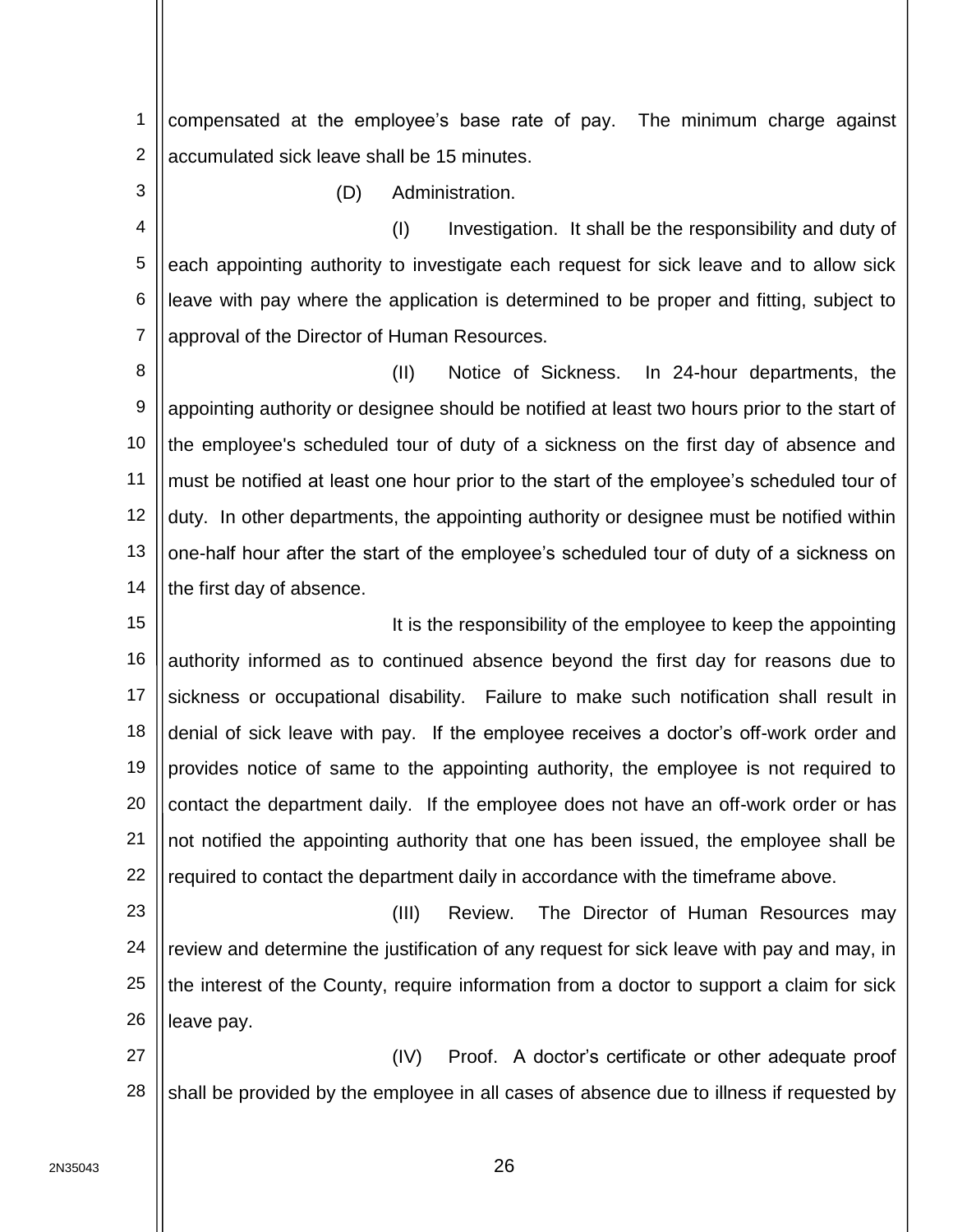1 2 the appointing authority. All requests for proof of illness shall be made in compliance with the Labor Code and other law.

3 4 5 6 7 (V) Improper Use. Evidence substantiating the use of sick leave for willful injury, gross negligence, intemperance, trivial indispositions, instances of misrepresentation, or violation of the rules defined herein will result in denial of sick leave with pay and shall be construed as grounds for disciplinary action up to and including termination.

8

(E) Sick Leave for Other than Personal Illness/Injury.

9 10 11 12 13 14 (I) Family Sick Leave. A maximum of one-half of the employee's annual accrual of earned sick leave per calendar year may be used for attendance upon family members who require the attention of the employee. Upon approval of the appointing authority, the employee may use part of this annual allowance for attendance upon members of the employee's extended family residing in the employee's household who require the attention of the employee.

15 16 17 18 (II) Bereavement. A maximum of three days earned sick leave may be used per occurrence for bereavement due to the death of a family member or a member of the employee's extended family, as defined herein, or any relative who resided with the employee.

19 20 21 22 (III) Birth/Adoption. A maximum of 40 hours earned sick leave may be used per occurrence for arrival of an adoptive child at the employee's home. An employee may utilize on an annual basis no more than 40 hours of accumulated sick leave per calendar year for the birth of his or her child.

23 24 25 26 (IV) Medical, Optical or Dental Appointments. The employee may use sick leave for medical, dental or optical appointments; however, every effort should be made to schedule the appointments at a time of day that will minimize the employee's time off work.

27

(F) Return-to-Work Medical Clearance.

28

(I) Under any of the following circumstances, all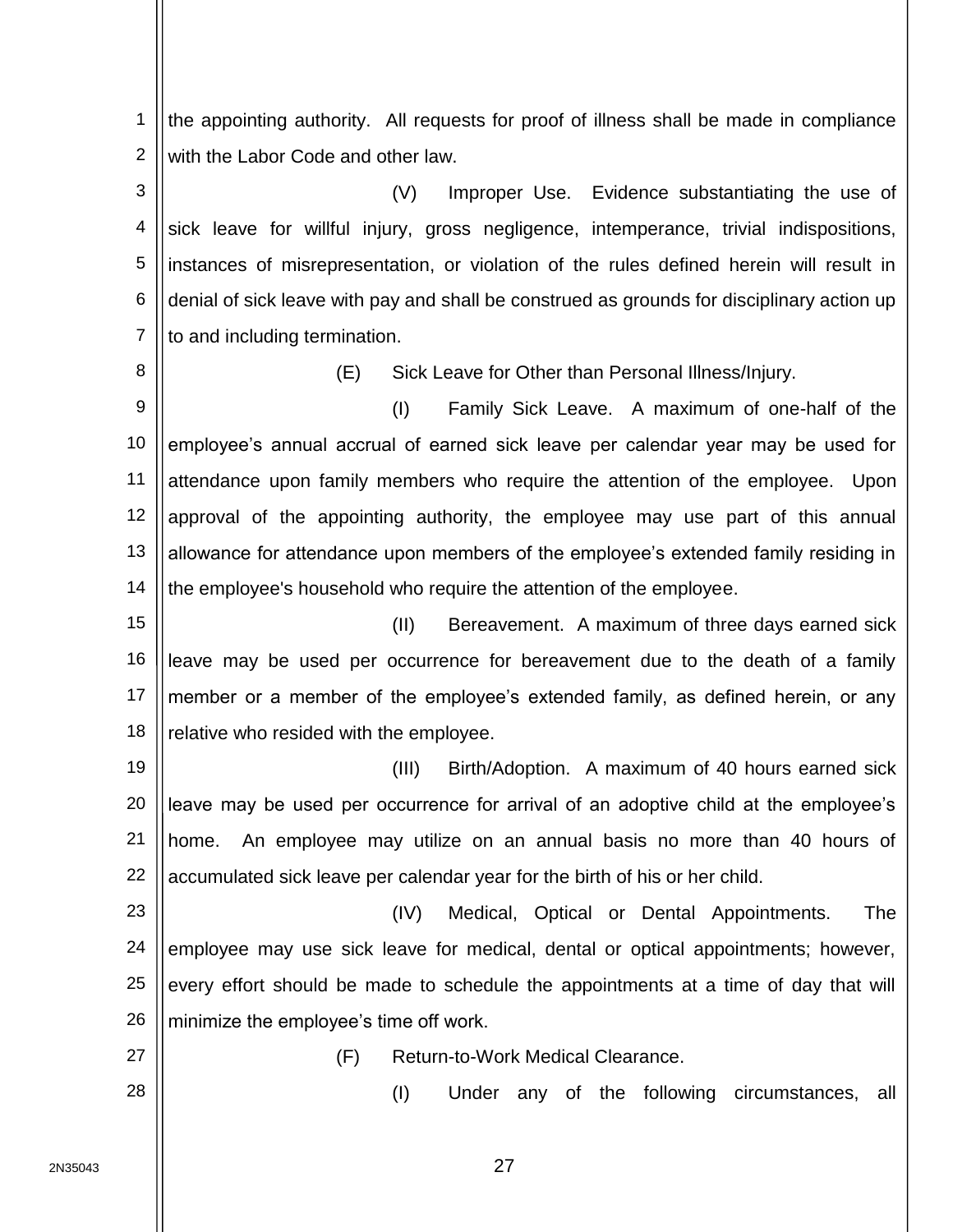1 2 3 employees who have been off work due to an illness or injury will report to the San Bernardino County Center for Employee Health and Wellness for a medical evaluation of condition and authorization to return to work before returning to work.

4 5 6 7 (i) Employees whose treating physician or other qualified medical provider has ordered job modification(s) as a condition for either continuing to work or for returning to work after an illness or injury. This applies to both occupational and non-occupational illness or injury.

8 9 (ii) Employees who have been off work due to communicable diseases such as, but not limited to, chicken pox and measles.

10 11 (iii) Employees who have been absent on account of serious medical condition, when so directed by appointing authority.

12 13 14 15 (II) Employees are required to attend return-to-work medical appointments at the Center for Employee Health and Wellness on their own time; however, mileage for attending such appointments are eligible for reimbursement pursuant to the expense reimbursement provision, Subsection 13.0613(j).

16 17 18 19 20 21 22 23 24 25 26 (III) It is the responsibility of the employee to obtain written notice from the medical provider of authorization to return to work with or without job modification. To ensure all necessary and relevant medical information is provided, the County shall make available forms to be completed by the medical provider. It is the responsibility of the employee to provide verbal notice to his or her appointing authority immediately upon receipt of the medical provider's authorization to return to work, and no later than 24 hours after receipt of the notice. The appointing authority or designee will schedule an appropriate medical evaluation for the employee with the Center for Employee Health and Wellness prior to the employee's return to work. The employee shall provide the medical provider's written notice of authorization to return to work to the Center at or prior to the employee's scheduled appointment time.

27 28 (IV) Exceptions to the above requirements may be made on a case-by- case basis by the Center for Employee Health and Wellness.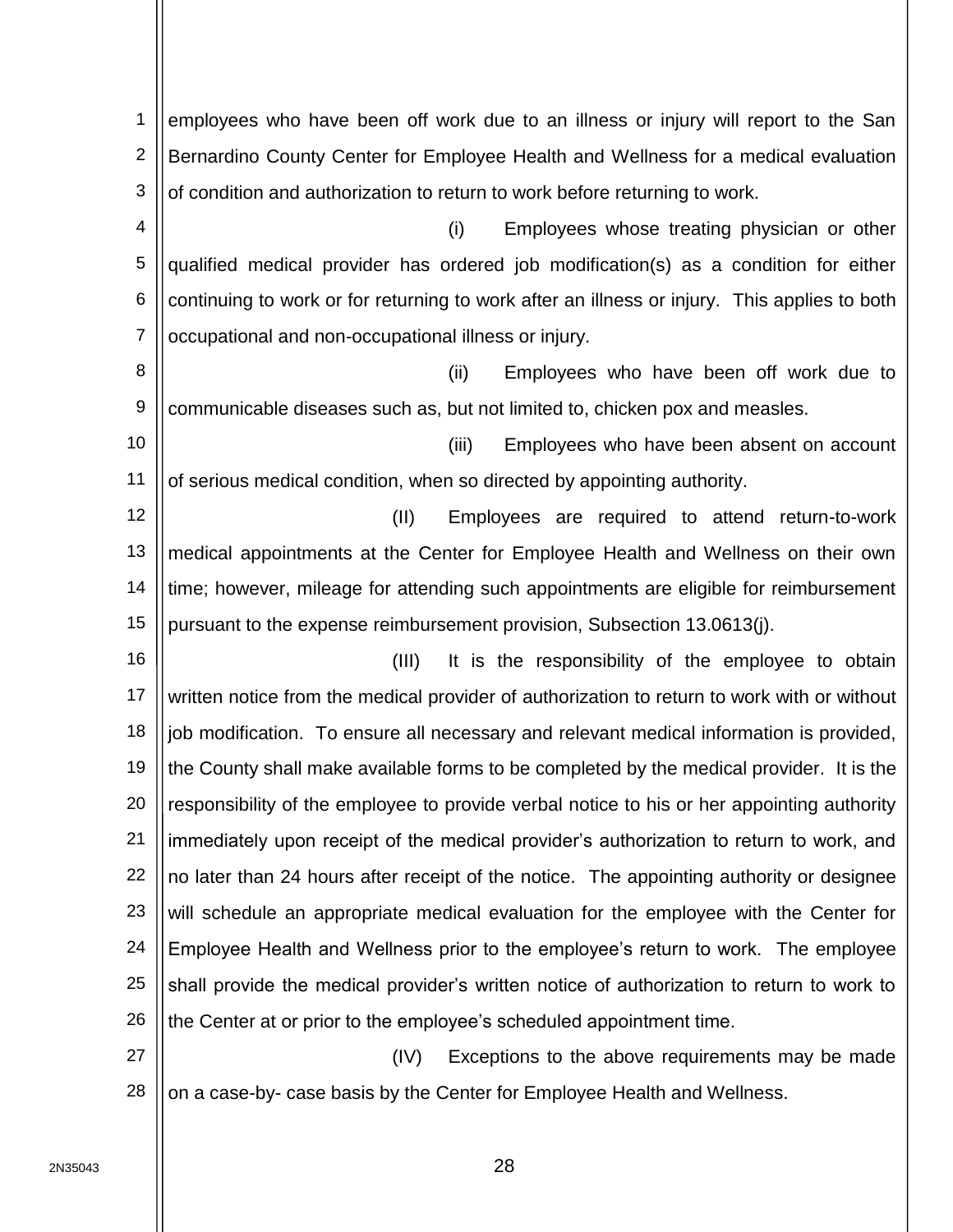1 2 3 4 5 6 7 (V) The employee is obligated to attend the appointment as scheduled under the conditions outlined above. If the employee fails to adhere to the procedure, the employee is required to use sick leave or leave without pay for any work hours missed. If required notice has been provided, and there is a delay between the employee's appointment with the Center and the start of his or her scheduled tour of duty on the day that he or she was released to return to work, the County will pay for work hours missed, without charge to the employee's leave balances.

8 9 10 11 (VI) The final decision on the employee's ability to return to work rests with the medical provider at the Center. In the event the employee is not released to return to work by the medical provider at the Center, the employee's status would continue on sick leave or, where there is no balance, leave without pay.

12 13 14 15 16 17 18 19 (G) Workers' Compensation. Employees shall receive full salary in lieu of Workers' Compensation benefits and paid sick leave for the first 40 hours following an occupational injury or illness, if authorized off work by order of an accepted physician under the Workers' Compensation sections of the California Labor Code. Thereafter, accumulated paid leave may be prorated to supplement such temporary disability compensation payments, provided that the total amount shall not exceed the regular gross salary of the employee. Employees eligible for salary continuation pursuant to Labor Code section 4850 are not entitled to this paid time.

20 21 22 23 24 25 26 (H) Employees covered by Labor Code section 4850 who are injured in the line of duty are entitled to full salary in lieu of Workers' Compensation benefits and sick leave for a period not to exceed one year. After the employee has used one full year of such "4850 time", said employee may use accumulated sick leave with pay with the approval of the appointing authority to augment temporary disability payments if said employee is still temporarily disabled by order of an accepted physician under the Workers' Compensation sections or until said employee is retired.

27 28 (I) Separation. Unused sick leave shall not be payable upon separation of the employee, except as provided in the Retirement Medical Trust Fund,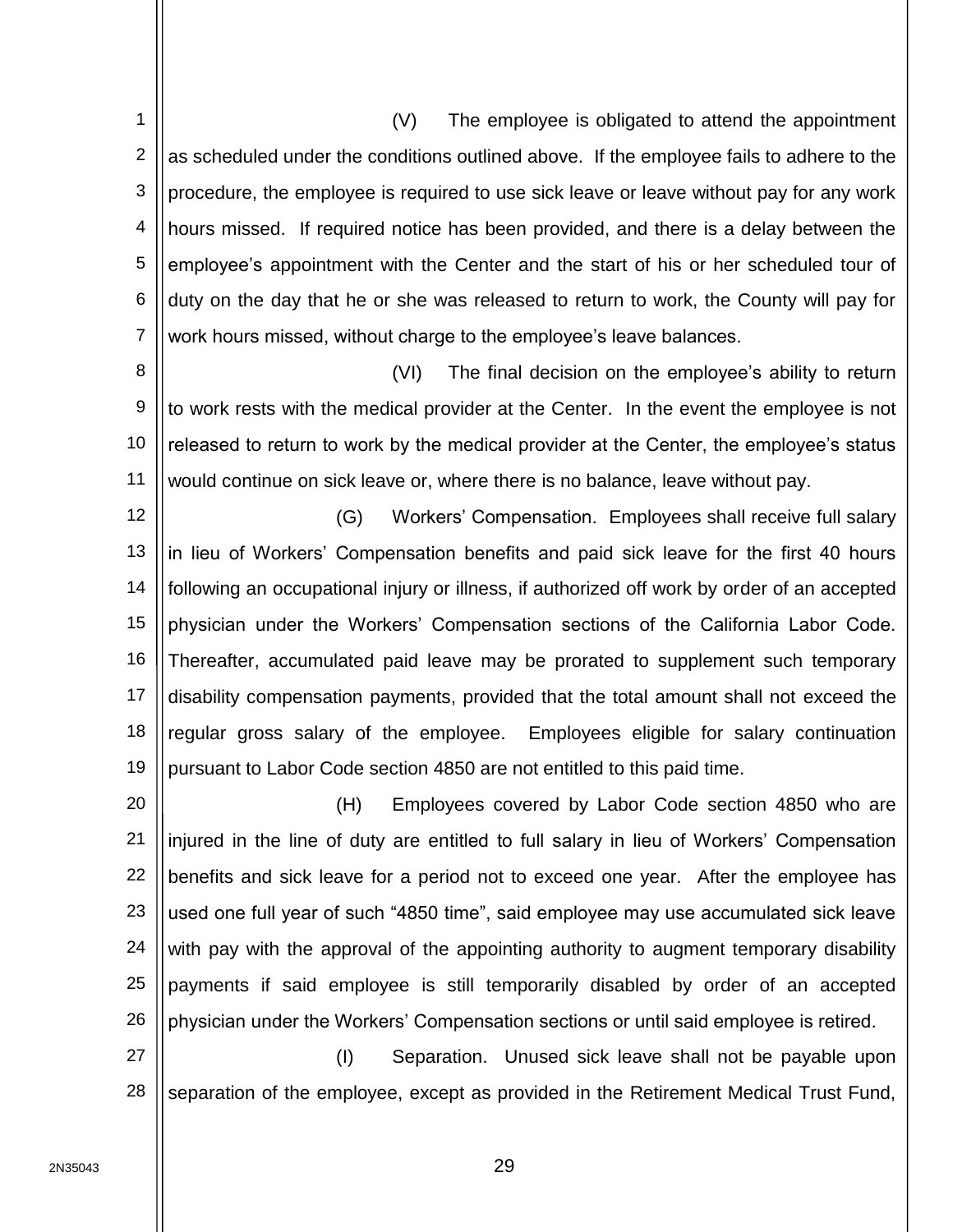1 Subsection 13.0613(k)(4) and as provided below.

2 3 4 5 6 7 8  $\mathbf{Q}$ 10 11 12 13 14 15 16 17 18 19 20 21 22 23 24 25 26 27 28 Upon the death of an active employee with five or more years of continuous service from the most recent date of hire in a regular position, the estate of the deceased employee will be paid the cash value for the unused sick leave balances according to the sick leave conversion formula below only up to 1,000 hours, and will not go into the Trust. Sick Leave Balance as of Date of Separation for Cash Payment Percent of Hours of Death Sick Leave Balance 480 hours or less 30 percent 481 to 600 hours 35 percent 601 to 720 hours and the set of the 40 percent 721 to 840 hours and the set of the 45 percent 841 to 1,000 hours 50 percent (J) Sick Leave Conversion. While employed by the County, employees who have contributed to a public sector retirement(s) for over five years and have not withdrawn the contribution from the system(s) may exchange accrued sick leave hours in excess of 200 hours for vacation time on the following basis: Sick Leave Balance at Time of Conversion Sick Leave to Vacation Leave Conversion Ratio 201 to 599 hours 3 sick hours to 1 hour vacation 600 to 799 hours 2.5 sick hours to 1 hour vacation 800 or more hours 2 sick hours to 1 hour vacation Any such exchange must be made in ten-hour increments of accrued sick leave under the procedures established by the Director of Human Resources. Employees may elect this exchange once per calendar year. (2) Vacation Leave. (A) Definition. VACATION is a right, earned as a condition of employment, to a leave of absence with pay for the recreation and well-being of the employee. If an employee has exhausted sick leave, vacation leave may be used for sick leave purposes upon a special request of the employee and with the approval of the appointing authority.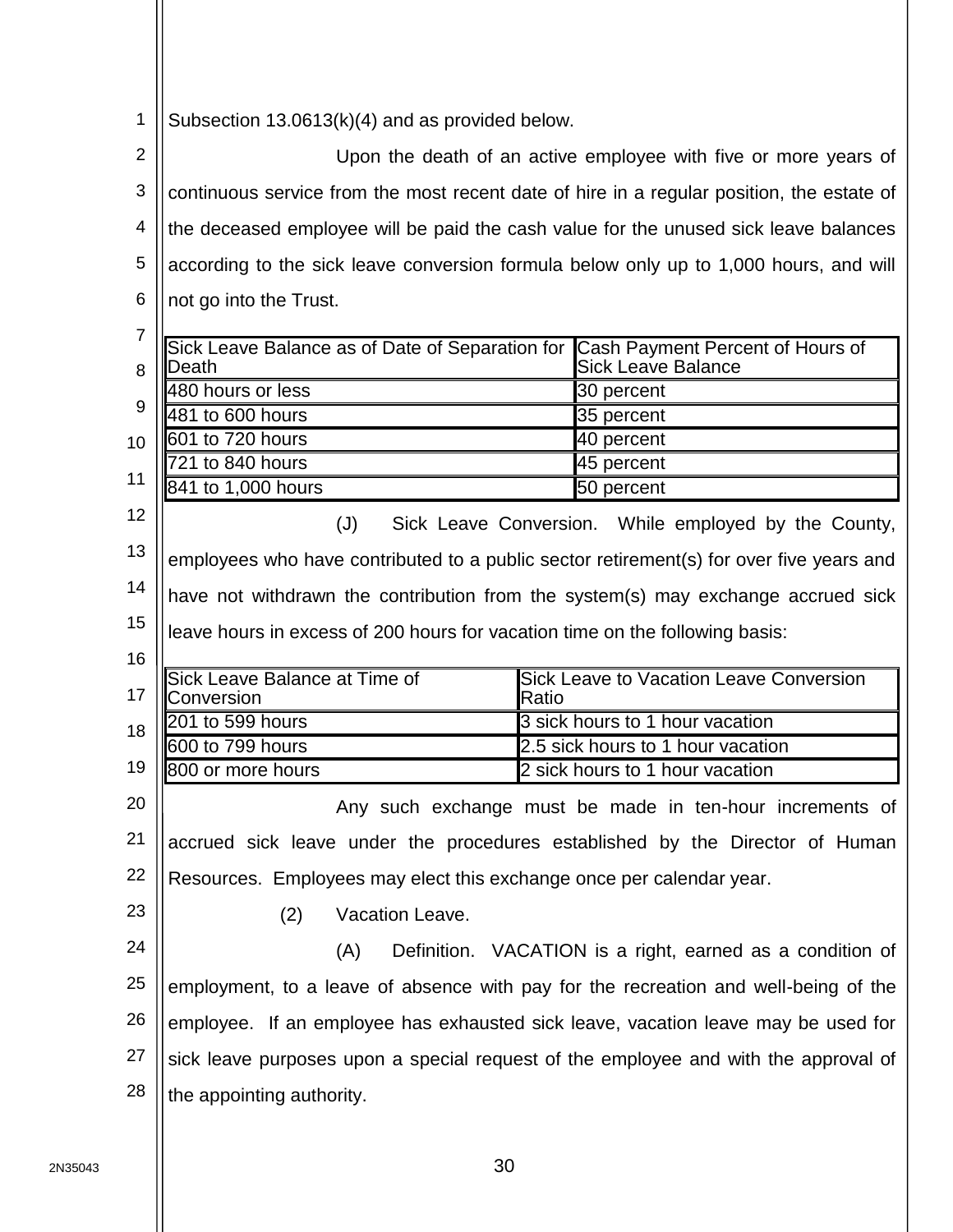1 2 3 4 5 6 7 (B) Accumulation. Employees in regular positions scheduled to work 80 hours per pay period shall accrue, on a pro-rata basis, vacation leave for completed pay periods. Such vacation leave shall be available for use on the first day following the pay period in which it is earned, provided an employee has worked six pay periods from the employee's hire date. Employees in regular positions paid less than 80 hours per pay period or job shared positions shall receive vacation leave accumulation on a pro-rata basis.

|                 | Length of Service from Hire Date            | <b>Annual Vacation Allowance</b> |
|-----------------|---------------------------------------------|----------------------------------|
|                 | 9   Hire date through 8,320 service hours   | 80 hours                         |
| 10 <sup>1</sup> | Over 8,320 and through 18,720 service hours | 120 hours                        |
|                 | <b>Over 18,720 service hours</b>            | 160 hours                        |

12 13 14 15 16 17 18 19 20 21 The maximum vacation leave accrual balance that may be carried over to a future calendar year shall be 480 hours. However, the maximum vacation leave accrual balance that may be carried over into a future calendar year for an employee with a balance of more than 480 hours at the end of calendar year 2010 shall be such employee's vacation leave balance at the end of pay period 26 of calendar year 2010. Thereafter, the maximum vacation accrual balance for those employees with a balance greater than 480 hours at the end of calendar year 2010 shall be adjusted annually at the end of each calendar year, and shall never be increased. Any vacation leave accrual balance in excess of the employee's maximum leave accrual balance at the end of the calendar year shall be cashed out and paid in accordance with Subsection 13.0613(g)(2)(E)(II).

22

11

(C) Administration.

23 24 25 26 (I) Vacation periods should be taken annually with the approval of the appointing authority at such time as will not impair the work schedule or efficiency of the department but with consideration given to the well-being of the employee.

27 28 (II) The minimum charge against accumulated vacation leave shall be 15 minutes. Vacation leave shall be compensated at the employee's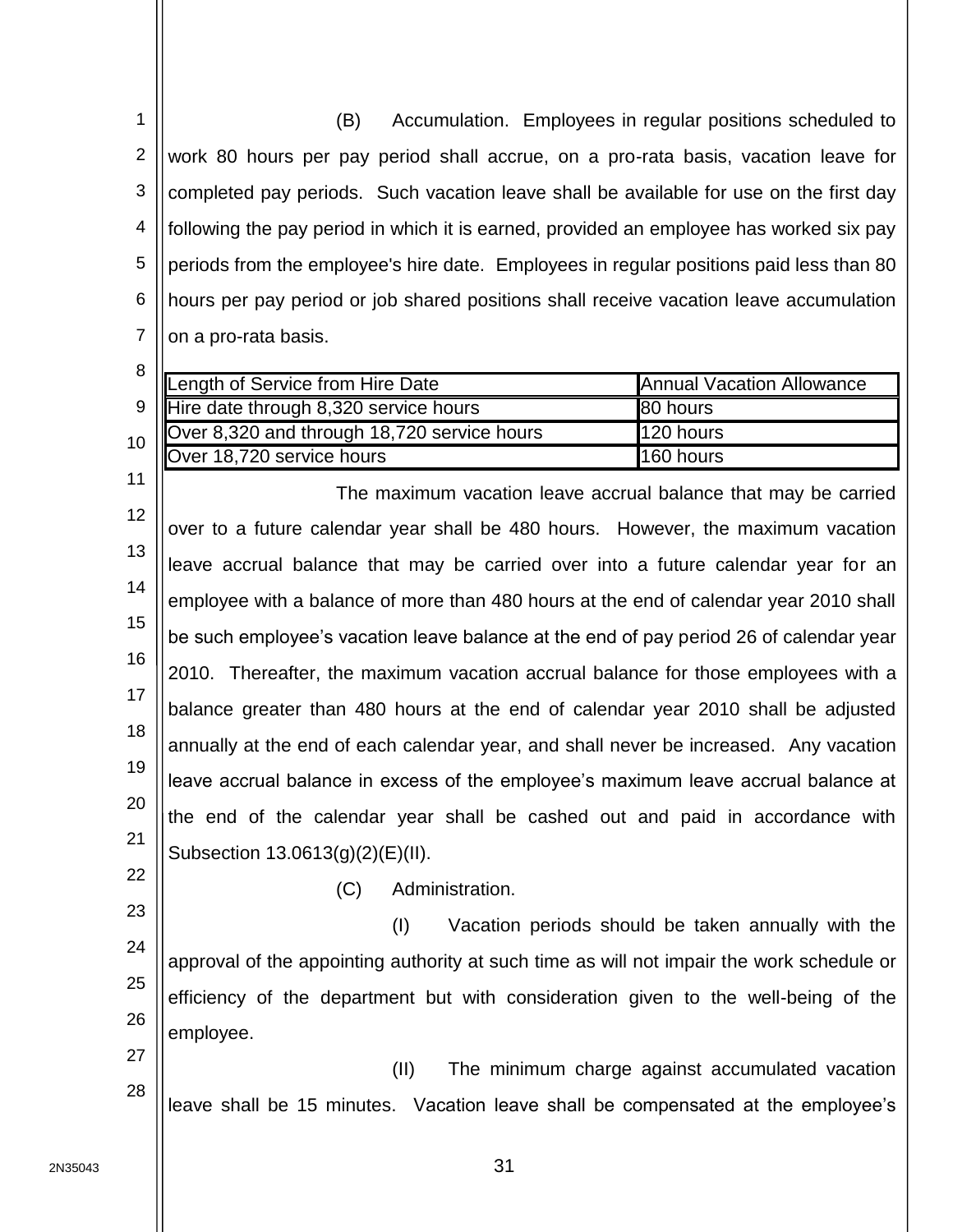1 base rate of pay, except as otherwise provided in this Plan.

2 3 (III) When a fixed holiday falls within a vacation period, the holiday time shall not be charged against an employee's earned vacation benefits.

4 5 6 7 8 (IV) Employees not planning to return to County employment at the expiration of a vacation leave, except those retiring, shall be compensated in a lump sum payment for accrued vacation and shall not be carried on the payroll. Retiring employees may elect to use vacation leave to enhance retirement benefits or be compensated in a lump sum payment for accrued vacation leave.

9 10 11 12 13 14 15 16 17 (D) Prior Service. New employees hired into the County in regular positions who have been employed by a public jurisdiction or private sector in a comparable position or a position which has prepared such employees for an assignment to a position in the Exempt Group may receive credit for such previous experience in the former agency(s) in determining their vacation accrual rate. Such determination as to the comparability of previous experience and amount of credit to be granted rests solely with the Director of Human Resources or designee. Requests for prior service credit should be made at the time of hire or as soon as possible thereafter but in no event later than one year from the employee's hire date.

18

(E) Conversion of Vacation Leave to Cash.

19 20 21 22 23 24 25 26 (I) Elective Conversion. An employee may sell back vacation leave at the base hourly rate of the employee as hereinafter provided, upon approval of the appointing authority. Eligible employees may exercise these options under procedures established by the Director of Human Resources. In lieu of cash, the employee may designate that part or all of the value of vacation leave be contributed to the County's 401(k) Defined Contribution Plan or 457(b) Deferred Compensation Plan. In order to sell back vacation leave prior to termination or retirement, an employee may exercise the following options:

27 28 Option 1. Future Accruals. An employee must make an irrevocable election during the month of December, specifying the number of hours to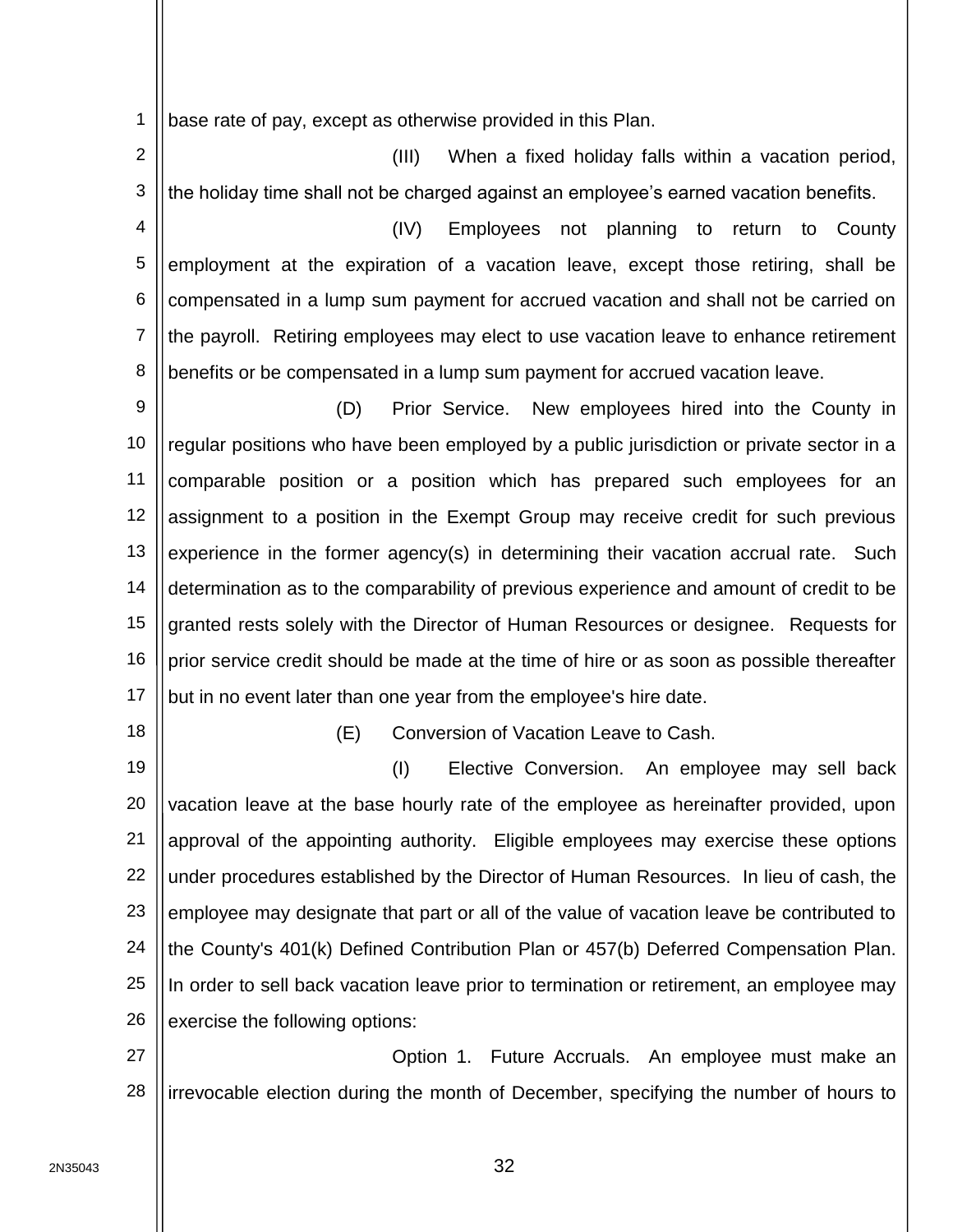1 2 3 4 5 6 7 8 9 10 11 12 13 14 15 16 17 18 19 20 21 22 23 24 25 26 27 28 be sold back from the next calendar year's vacation leave accrual. Such election must be made in increments of not less than ten hours and may not exceed 160 hours. All designated hours remaining at the end of the pay period 25 will automatically be converted into cash in the last period of the calendar year. Option 2. Existing Accruals. Existing accruals may be cashed out in whole hour increments with a minimum cash out of ten hours and will be subject to a ten percent penalty. (II) Automatic Conversion. At the end of the last pay period of the calendar year, an employee shall automatically have any vacation leave accruals in excess of the employee's maximum vacation leave accrual balance converted to cash. Such automatic vacation leave cash out shall be paid in pay period 1 of the next calendar year. (3) Holiday Leave. (A) Fixed Holidays. All employees in regular positions except as modified in Subdivision (i) shall be entitled to the following holidays: January 1 Third Monday in January Third Monday in February Last Monday in May July 4 First Monday in September Second Monday in October November 11 Thanksgiving Day Day after Thanksgiving December 24 December 25 December 31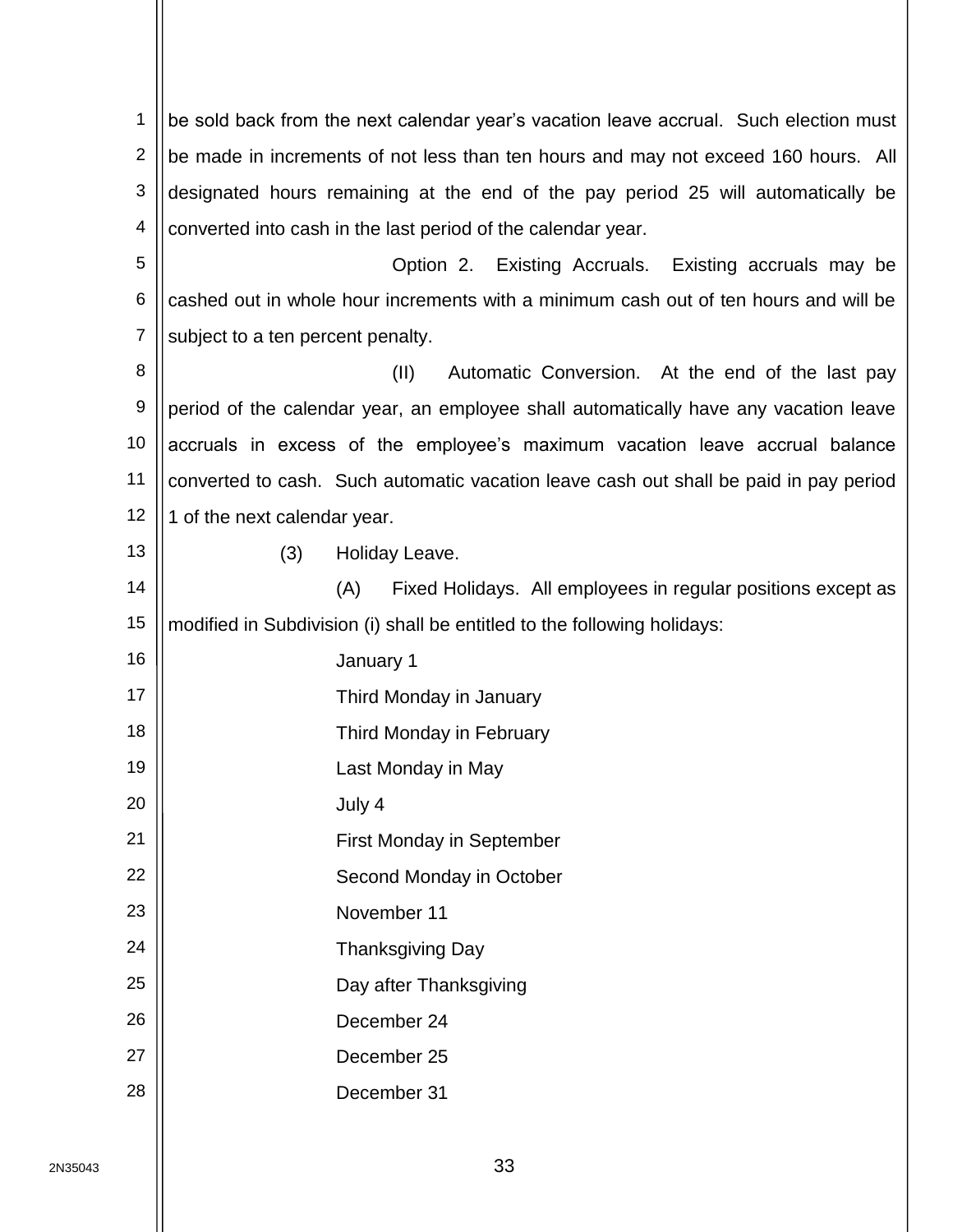1 2 3 4 5 6 (B) Floating Holidays. Employees in regular positions shall be entitled to a total of eight hours floating holiday time annually provided that the employee is not on unpaid leave for the entire pay period and is actively on the payroll for the pay period where the floating holiday time is to accrue. Eight hours floating holiday time shall be accrued during the first pay period prior to the third Monday in January.

7 8 9 10 11 12 13 Floating holidays accrued shall be available for use on the first day following the pay period in which they are accrued, with the approval of the appointing authority. Appointing authorities have the right to schedule employees' time off for accrued holidays to meet the needs of the service but with consideration given to the well-being of the employee. Employees in regular positions budgeted less than 80 hours per pay period or job-shared positions shall receive floating holiday accruals on a prorata basis.

14 15 16 17 18 19 20 21 22 23 24 (C) The maximum holiday leave accrual balance that may be carried over to a future calendar year shall be 112 hours. However, the maximum holiday leave accrual balance that may be carried over into a future calendar year for an employee with a balance of more than 112 hours at the end of calendar year 2010 shall be such employee's holiday leave balance at the end of pay period 26 of calendar year 2010. Thereafter, the maximum holiday accrual balance for those employees with a balance greater than 112 hours at the end of calendar year 2010 shall be adjusted annually at the end of each calendar year, and shall never be increased. Any holiday leave accrual balance in excess of the employee's maximum holiday leave accrual balance at the end of the calendar year shall be cashed out and paid in accordance with Subsection 13.0613(g)(3)(G)(II).

25 26 (D) When a fixed holiday falls within a vacation period, the holiday time shall not be charged against an employee's earned vacation benefits.

27 28 (E) Whenever an employee is required to work on a fixed holiday or the fixed holiday falls on an employee's regularly scheduled day off, the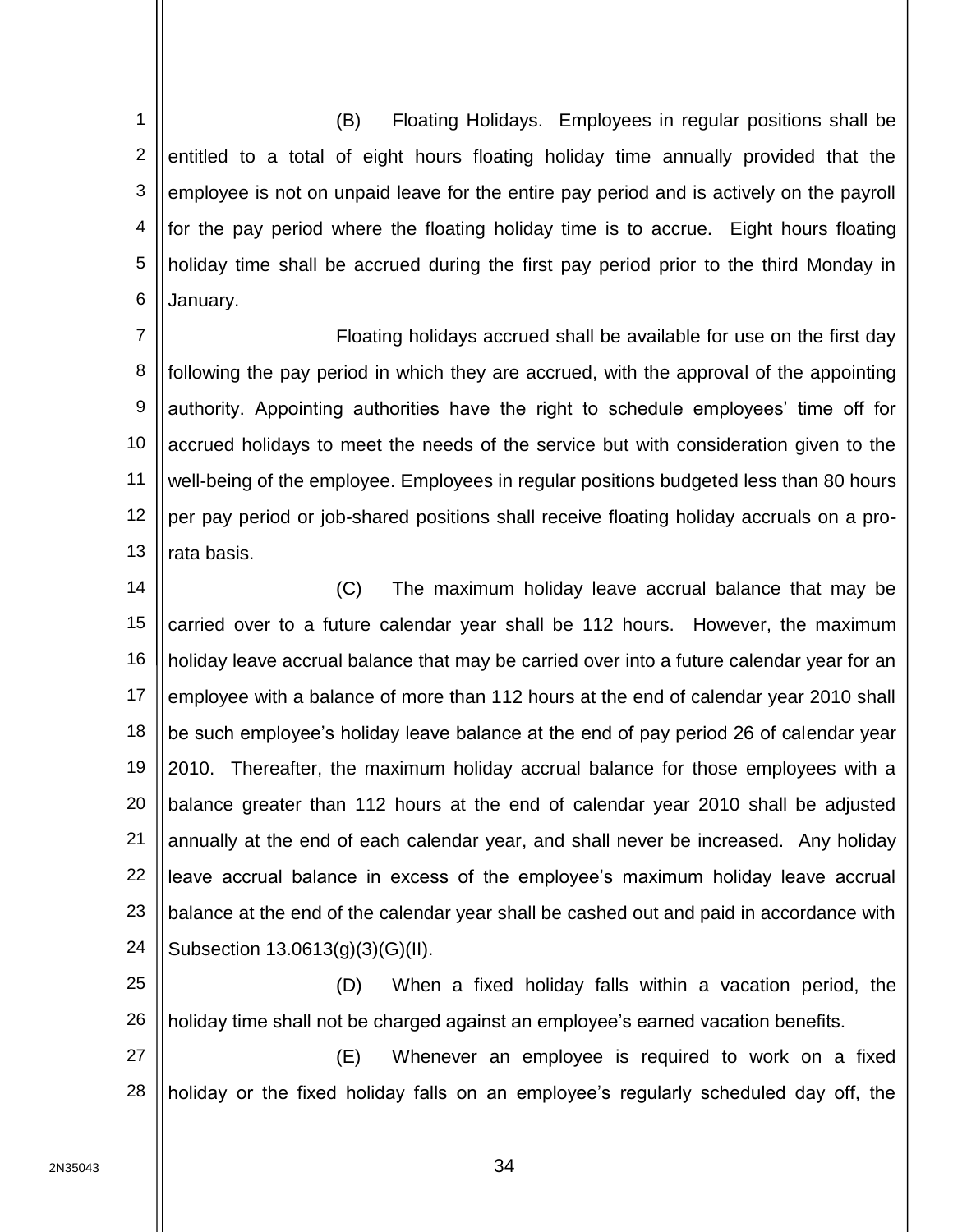1 2 employee shall accrue, on an hour-for-hour basis, up to a total of eight hours floating holiday time.

3 4 5 6 7 8 (F) When a fixed holiday falls on a Saturday, the previous Friday will be observed as the fixed holiday except that when the preceding Friday is also a fixed holiday, the preceding Thursday will be observed as the fixed holiday. When a fixed holiday falls on a Sunday, the following Monday will be observed as the fixed holiday except that when the following Monday is also a fixed holiday, the following Tuesday will be observed as the fixed holiday.

9

(G) Conversion of Holiday Leave to Cash.

10 11 12 13 14 15 (I) Elective Conversion. An employee may sell back holiday time at the base hourly rate of the employee as hereinafter provided, upon approval of the appointing authority. Eligible employees may exercise this option under procedures established by the Director of Human Resources. In lieu of cash, the employee may designate that part or all of the value of holiday time to be contributed to the County's 401(k) Defined Contribution Plan or 457(b) Deferred Compensation Plan.

16 17 In order to sell back holiday time prior to termination or retirement, an employee may exercise the following options:

18 19 20 21 22 23 24 Option 1. Future Accruals. An employee must make an irrevocable election during the month of December, specifying the number of hours to be sold back from the next calendar year's holiday time accrual. Such election must be made in increments of not less than eight hours and may not exceed the annual amount to be accrued for the next calendar year. All designated hours remaining at the end of pay period 25 will automatically be converted into cash in the last pay period of the calendar year.

25 26 27 Option 2. Existing Accruals. Existing accruals may be cashed out in whole hour increments with a minimum cash out of eight hours and will be subject to a ten percent penalty.

28

(II) Automatic Conversion. At the end of the calendar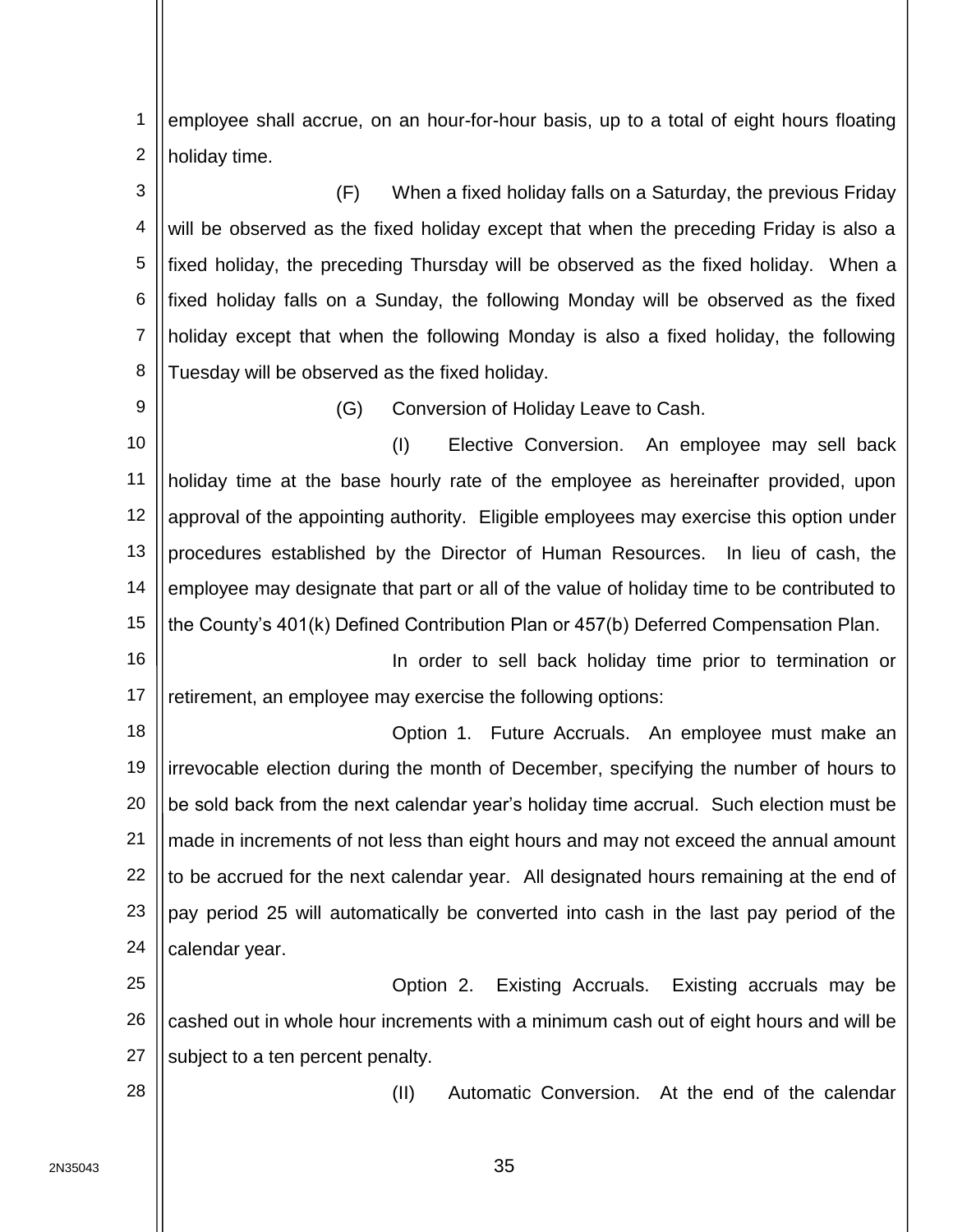1 2 3 4 5 6 7 8 9 10 11 12 13 14 15 16 17 18 19 20 21 22 23 24 25 26 27 28 year, an employee shall automatically have any holiday leave accruals in excess of the employee's maximum holiday leave accrual balance converted to cash. Such automatic holiday leave cash out shall be paid in pay period 1 of the next calendar year. (H) Grandfathered Holiday Time. An employee promoted from the Safety Management and Supervisory Unit to the Exempt group who has any grandfathered holiday time at the time of promotion, will be allowed to retain such grandfathered holiday time. Such time may be used or compensated at the time of retirement or separation under the same terms and conditions as are applicable to Safety Management and Supervisory Unit employees. (4) Special Leaves of Absence Without Pay. (A) General Provisions. A special leave of absence without pay may be granted to an employee who: (I) Is medically incapacitated to perform the duties of the position; (II) Desires to engage in a relevant course of study which will enhance the employee's value to the County; (III) Takes a leave of absence pursuant to the Federal Family Medical Leave Act (FMLA), the California Family Rights Act (CFRA), and/or Pregnancy Disability Leave (PDL) provisions of the Fair Employment and Housing Act (FEHA); (IV) For any reason considered appropriate by the appointing authority and the Director of Human Resources. (B) Exempt Group employees eligible to receive the automobile allowance, portable communication device allowance, bilingual compensation, or special assignment compensation will have these benefits suspended while on unpaid leave and upon exhausting short-term disability insurance benefits. These benefits will cease the day following the end of the individual's short-term disability insurance benefits. Employees off work without pay for disciplinary reasons shall not receive the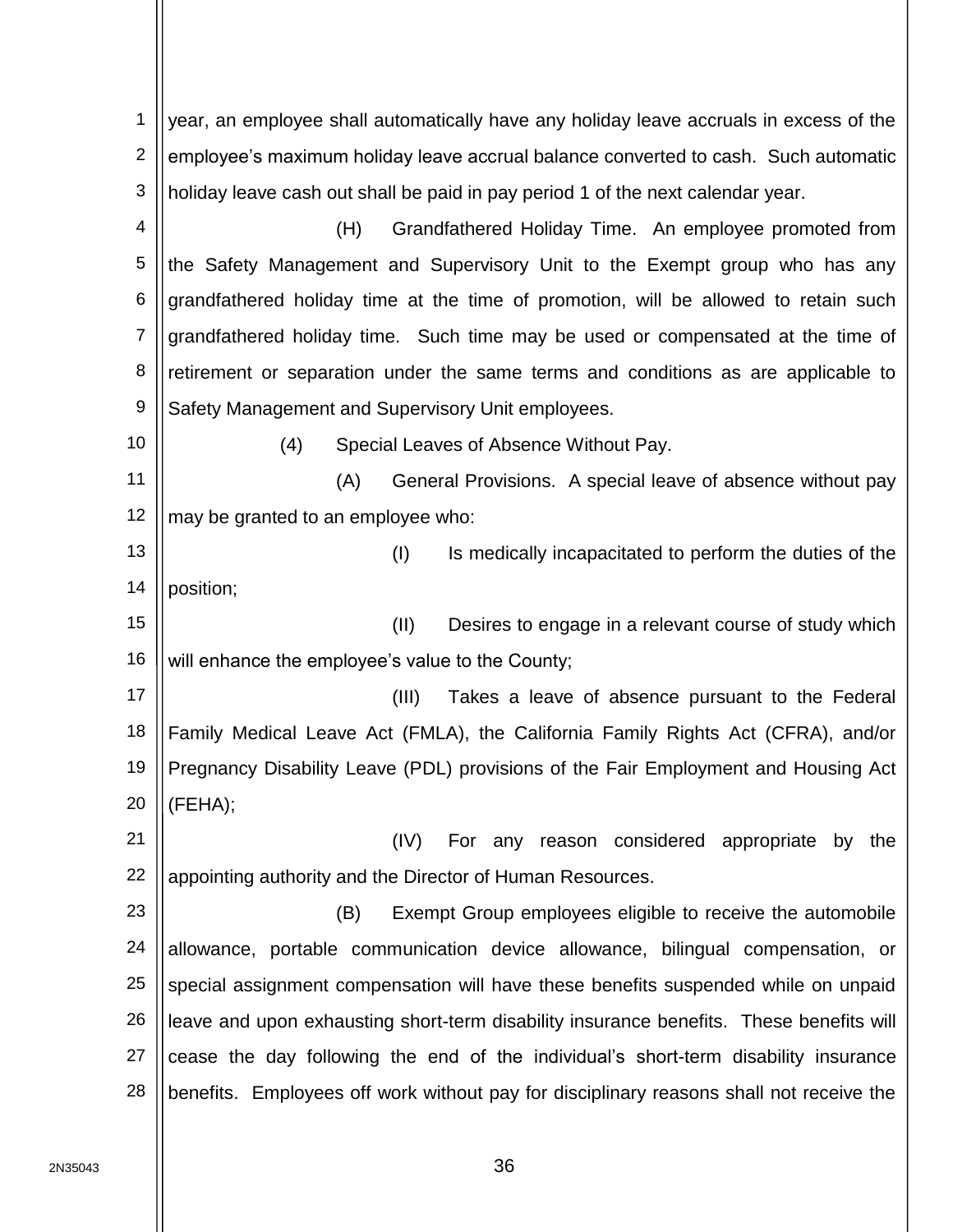1 above listed benefits until they return to full time status.

2 3 4 5 6 7 (C) Type of Leave of Absences. There are four types of leaves of absences. All requests must be in writing and require the approval of the appointing authority or designee and the Director of Human Resources or designee. Upon request, the appointing authority or designee and the Director of Human Resources or designee may grant successive leaves of absence. All benefits shall be administered in accordance with the appropriate section of this code.

8 9 10 (I) Leave of Absence with Right to Return. Leaves of absence with right to return may be granted to employees in regular positions for a period not exceeding one year. The employee remains in his or her position.

11 12 13 14 (II) Family Leave. Leaves of absence will be granted in accordance with the FMLA, the CFRA, and/or the PDL provisions of FEHA. This leave can be concurrent with use of paid leave or leave of absence without pay with right to return.

15 16 17 18 19 20 An employee on an approved leave of absence without pay under this provision will continue to receive the benefits outlined in Subsection 13.0613(k)(1)(B)(III) for a period of six pay periods. Certification from a health care provider is required for all instances of medical leave under this provision. Employees are required to inform supervisors of the need for leave at least 30 days before commencement where possible.

21 22 23 In instances where the leave is for the birth or placement of a child and both husband and wife are County employees, both employees are limited to a total of 12 weeks between them.

(III) Leave of Absence without Right to Return.

25 26 27 28 (i) Definition. Leaves of absence without right to return may be granted to employees with regular status for a period not exceeding one year. Employees without right to return shall be removed from their position. Retirement contributions shall remain in the system and cannot be requested for

24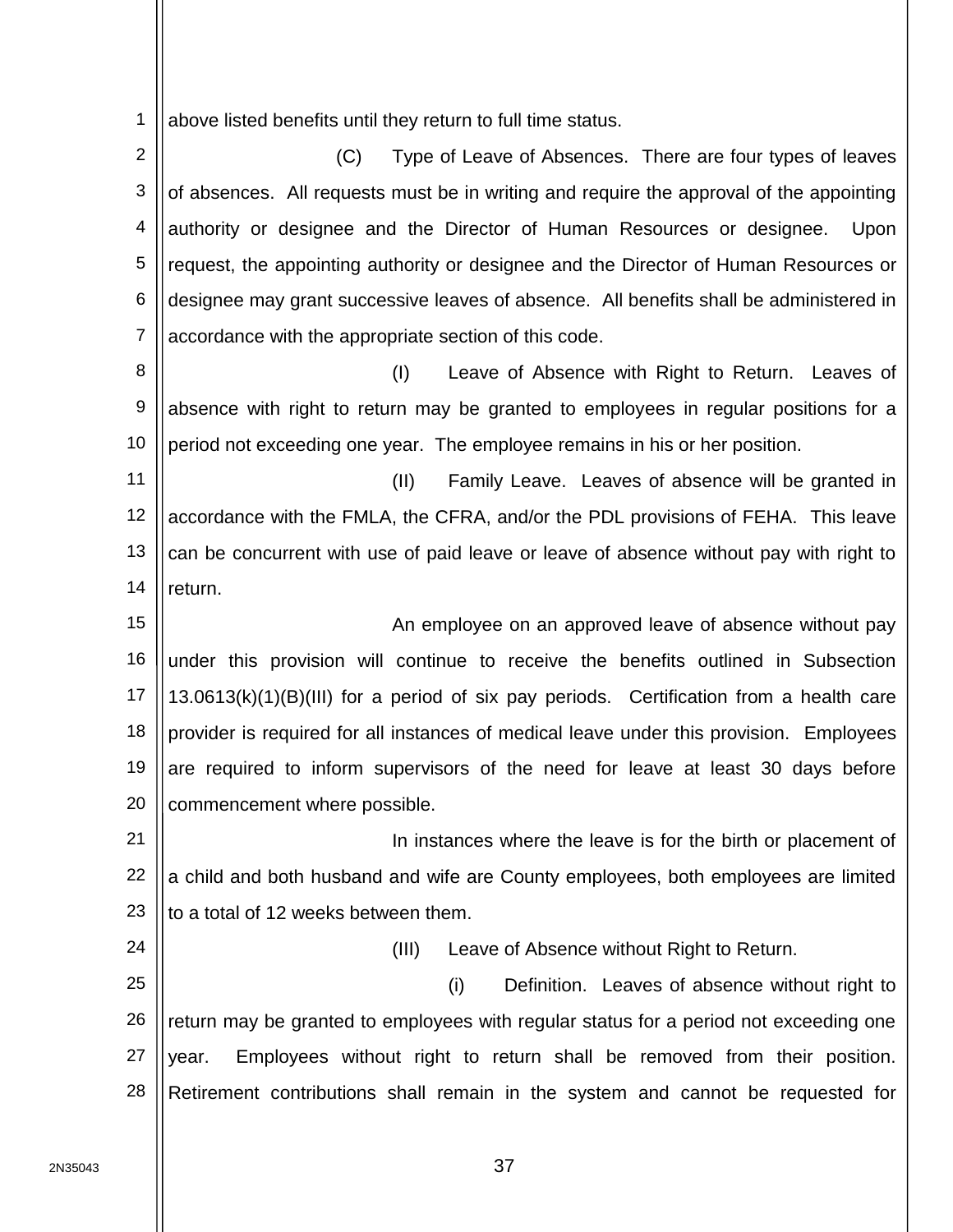1 2 3 distribution until the expiration of the leave. The employee shall be eligible to purchase medical benefits pursuant to federal Consolidated Omnibus Reconciliation Act of 1985 (COBRA).

4 5 6 7 8 9 10 11 12 13 14 15 (ii) Return Process. An employee may return to the same department in the classification from which the employee took the leave of absence with the approval of the appointing authority and the Director of Human Resources. Alternatively, the employee may apply through Human Resources by the last day of the leave of absence. The employee will be placed on the eligible list for the classification from which he or she took the leave of absence without examination. Placement on the eligible list will be administered in accordance with the requalification provisions of the Personnel Rules. If the employee does not return to a regular position within 90 calendar days of the expiration of such a leave the employee shall be terminated from County service. If reemployed, the employee shall be required to serve a new probationary period. The Director of Human Resources or designee has the discretion to waive the requirement to serve a new probationary period.

16

17 18 19 20 21 22 23 24 (iii) Benefits Upon Return. An employee who returns to a regular position within 90 days after the expiration of the leave of absence without right to return shall retain his or her hire date for purposes of leave accruals and step advances; except that the employee will not receive service credit for the period of time the employee is on the leave of absence without right to return. To be reemployed and retain the above benefits, the employee must be appointed to a position no later than 90 calendar days after the date of expiration of the leave of absence. The 90 days shall run concurrently with the first 90 days of the one-year period provided in the reemployment subdivision.

25

(IV) Long-Term Medical Leave of Absence.

26 27 28 (i) Definition. An employee with regular status who suffers from a serious condition may be placed on a medical leave of absence for up to one year, only after FMLA, CFRA and/or PDL have been exhausted. However, if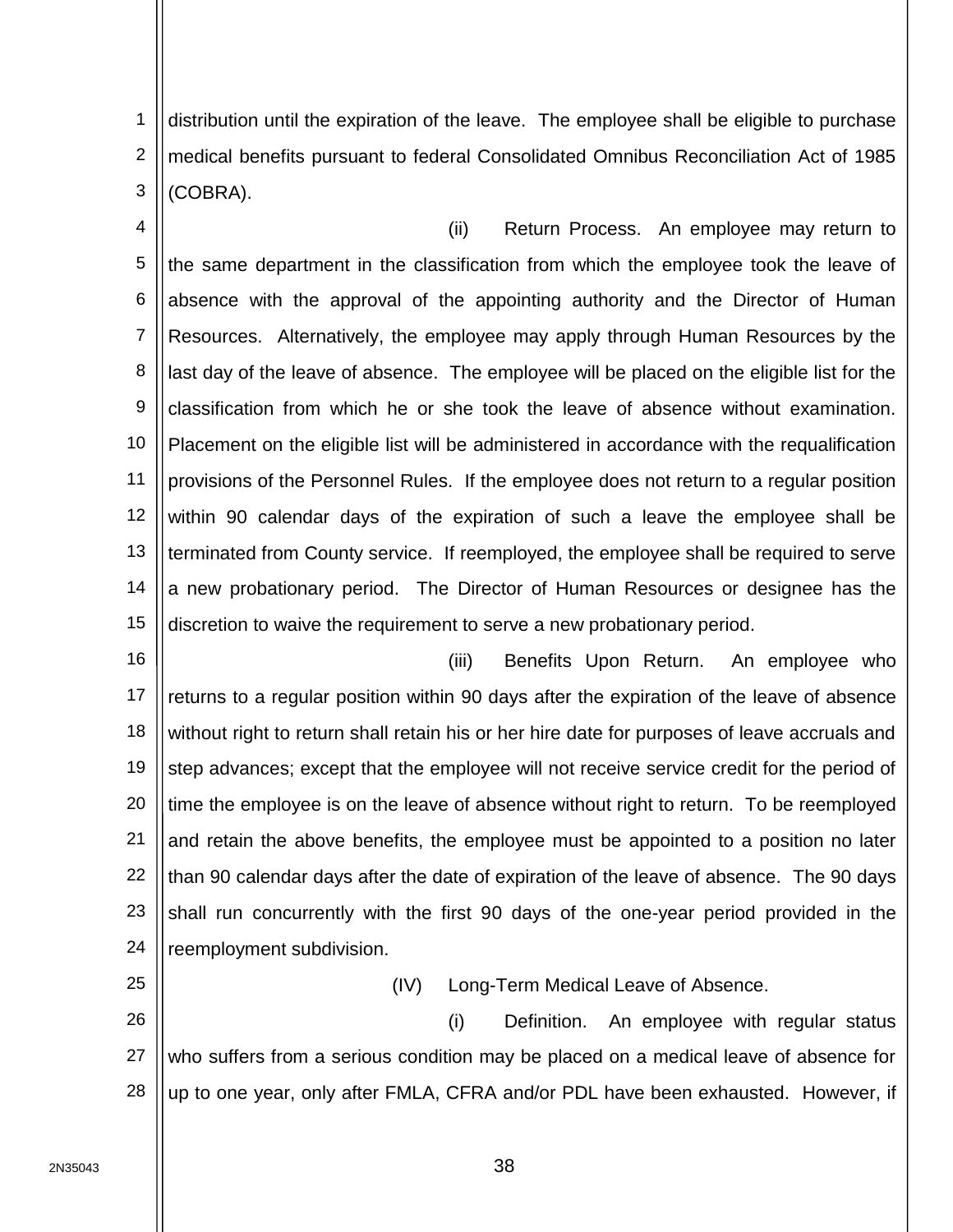1 2 3 4 5 an employee meets the service requirements for eligibility for a disability retirement, the long-term medical leave of absence may be extended. The employee is responsible for providing documentation from a qualified health practitioner prior to approval. The County retains the right to request medical documentation regarding the employee's continued incapacity to return to work.

6 7 8 9 10 The employee will be removed from his or her position so that the department may fill behind the employee. Retirement contributions shall remain in the system and cannot be requested for distribution until the expiration of the leave. The employee shall be eligible to purchase benefits pursuant to the federal Consolidated Omnibus Reconciliation Act of 1985 (COBRA).

11 12 13 14 15 16 17 18 Upon the employee's ability to return to work or the expiration of the leave of absence, whichever comes first, the employee will have the right to return to the classification within the department from which he or she took a leave of absence when a funded vacancy for which the employee meets the qualifications is available. If the employee does not return to work by the expiration date of the leave, or the soonest date after that for which the department has a vacancy (but in no event later than 90 days following the expiration of the medical leave of absence), the employee relinquishes the right to return.

19 20 21 22 (ii) Upon return from a medical leave of absence, the employee shall retain hire date for purposes of leave accruals and step advances; except that the employee will not receive service credit for the period of time the employee is on the medical leave of absence.

23 24 (5) Medical Emergency Leave. The particulars of the Medical Emergency Leave policy are as follows:

25 26 (A) The employee must have regular status with the County or one year of continuous service in a regular position with the County.

27 28 (B) The employee must meet all of the following criteria before he or she becomes eligible for Medical Emergency Leave donation: (1) be on an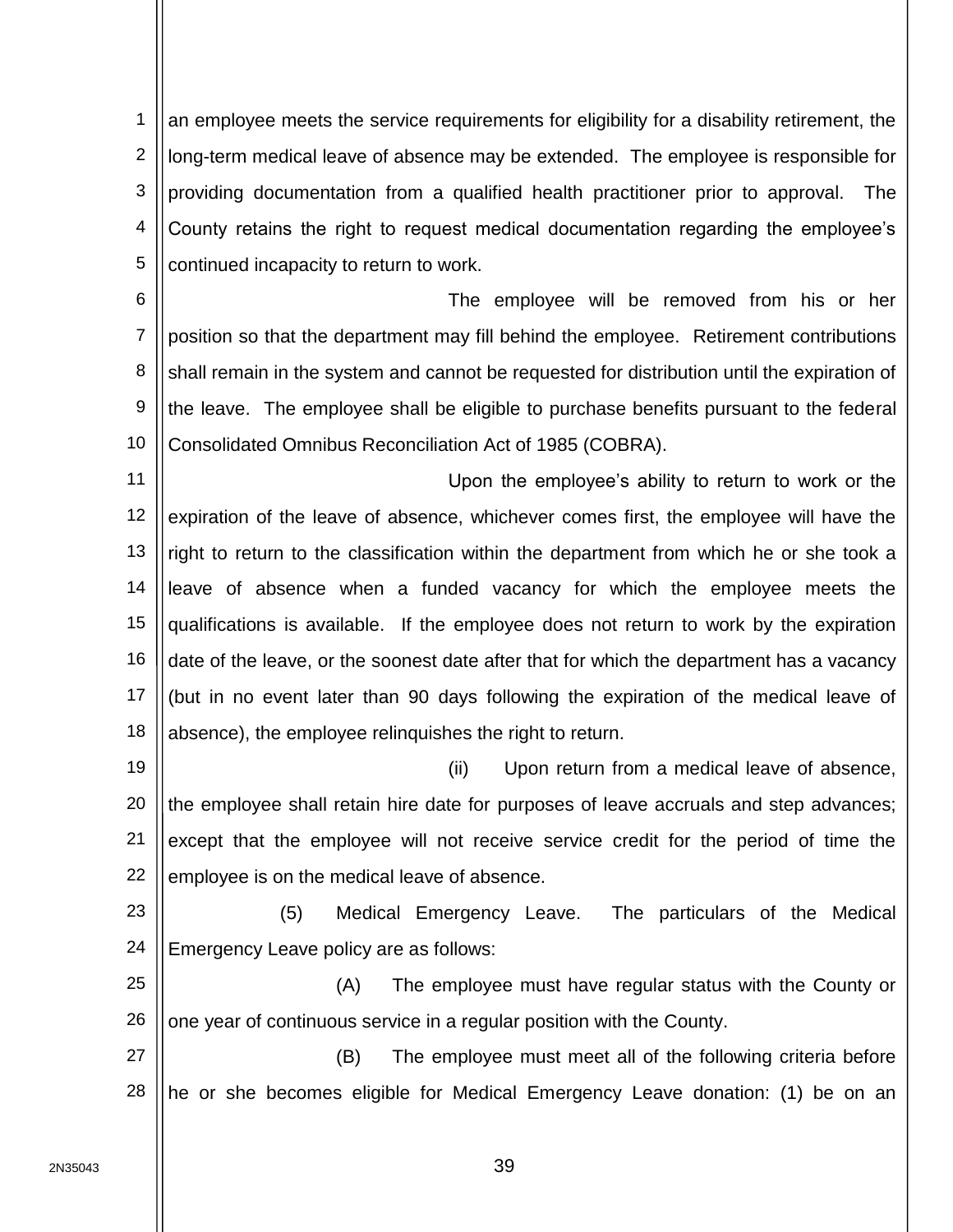1 2 3 4 5 6 7 approved medical leave of absence for at least 30 calendar days (160 working hours) exclusive of an absence due to a work related injury/illness; (2) submit a doctor's off work order verifying the medical requirement to be off work for a minimum of 30 calendar days (160 working hours); (3) have exhausted all useable leave balances prior to initial eligibility for Medical Emergency Leave donations—subsequent accruals will not affect eligibility; and (4) have also recorded at least 40 hours of sick leave without pay during the current period of disability.

8 9 10 11 (C) An employee is not eligible for Medical Emergency Leave if he or she is receiving Workers' Compensation wage replacement (e.g., Coding TTD, etc.). An employee eligible for State Disability Insurance and/or short-term disability must agree to integrate these benefits with Medical Emergency Leave.

12 13 14 15 16 17 18 19 (D) Vacation, holiday, administrative leave or annual leave, as well as compensatory time, may be donated by employees only on a voluntary and confidential basis, in increments of eight hours (or in the case of holiday leave four hours) not to exceed a total of 50 percent of a donor's annual vacation, holiday, administrative leave, annual leave or compensatory time accrual per employee. The donation may be made for a specific employee on the time frames established by the Human Resources Department. The employee (donee) using/coding the Medical Emergency Leave will be taxed accordingly.

20 21 22 23 24 (E) The donation is to be utilized for the employee's Medical Emergency Leave only; the donation to one employee is limited to a total of 1,040 hours per fiscal year. The maximum of 1,040 hours shall be prorated for those scheduled less than 40 hours per week. Example: An employee who is regularly scheduled 20 hours per week is eligible for a maximum donation of 520 hours of Medical Emergency Leave.

25 26 (F) Medical emergency leave shall be administered in accordance with procedures approved by Human Resources.

27 28 (6) Compulsory Leave. If, in the opinion of the appointing authority, employees are unable to perform the duties of their position for physical or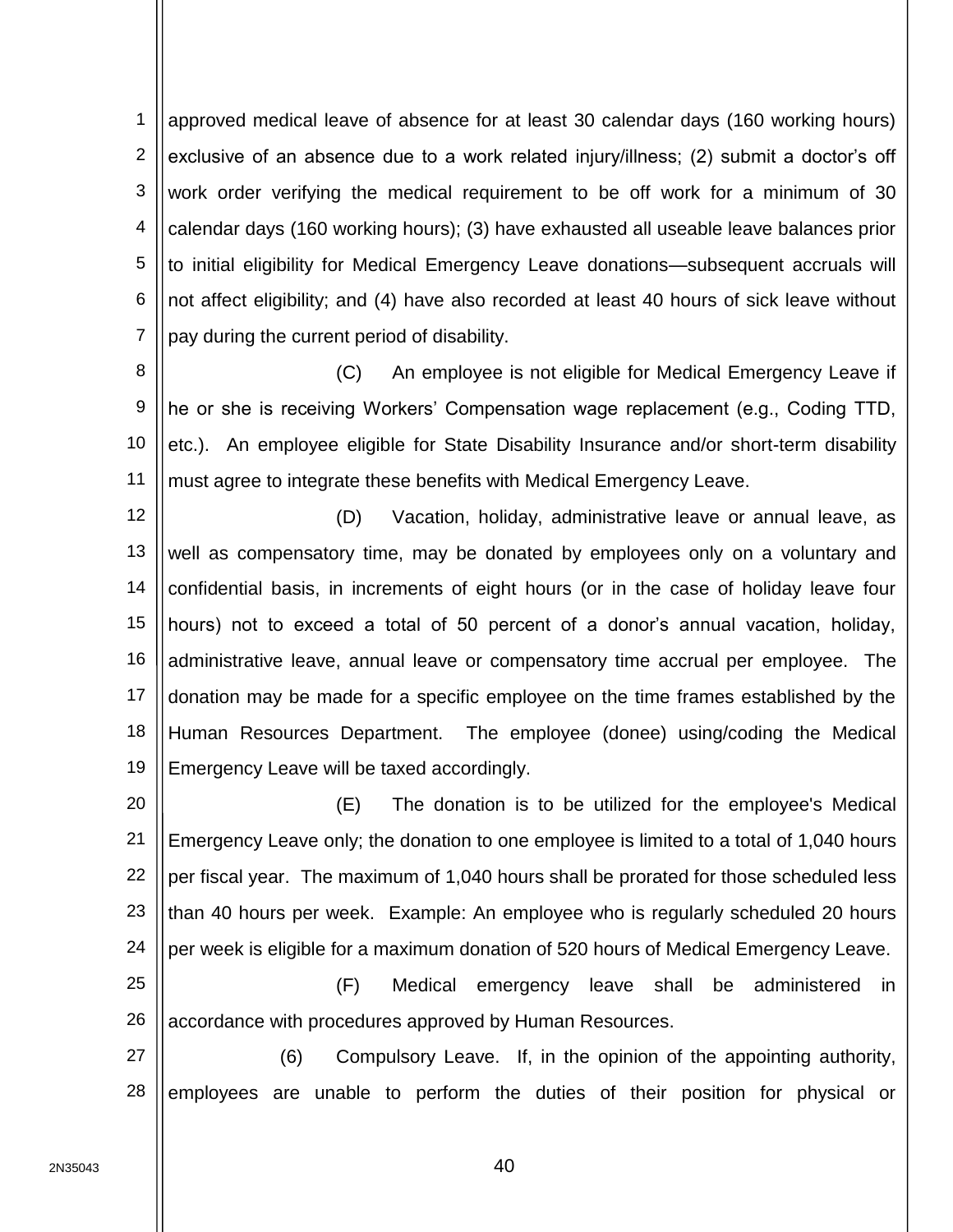1 2 3 4 5 6 7 8 9 10 11 12 13 psychological reasons, they may be removed from duty without pay or may use appropriate accrued paid leave for which they are eligible. In addition, such employees may be required to submit to an examination by either a physician or other competent authority designated by the Director of Human Resources or by their own physician or practitioner, as appropriate. If the examination report of the competent authority (e.g., physician, appropriate practitioner) shows the employee to be in an unfit condition to perform the duties required of the position, the appointing authority shall have the right to compel such employee to take sufficient leave of absence with or without pay, to transfer to another position without reduction in compensation, and/or follow a prescribed treatment regimen until medically qualified to return to unrestricted duty. An employee who has been removed from duty for physical or psychological reasons by the appointing authority, and was required to submit to an examination, may not return to duty until such time as medical clearance has been obtained.

14 15 16 17 18 Employees shall be required to meet all qualifications for employment (e.g., licensure, certification, etc.). Employees who become disqualified to perform the duties of their position (e.g., fail to maintain required licenses) shall be immediately removed from duty without pay unless permitted to use appropriate accrued paid leave for which they are eligible and may be subject to appropriate disciplinary action.

19 20 21 22 23 (7) Military Leave. As provided in the California Military and Veterans Code section 395 et seq., and any amendment thereto, and the Federal Uniformed Services Employment and Reemployment Rights Act of 1994, a County employee, regular, extra-help, per diem, or recurrent may be entitled to the following rights concerning military leave:

24 25 26 27 28 (A) Definition. MILITARY LEAVE is defined as the performance of duty on a voluntary or involuntary basis in a uniformed service under competent authority and includes active duty, active duty for training, initial active duty for training (weekend drills), full-time National Guard duty, and a period for which an employee is absent for the purpose of an examination to determine the fitness of the person to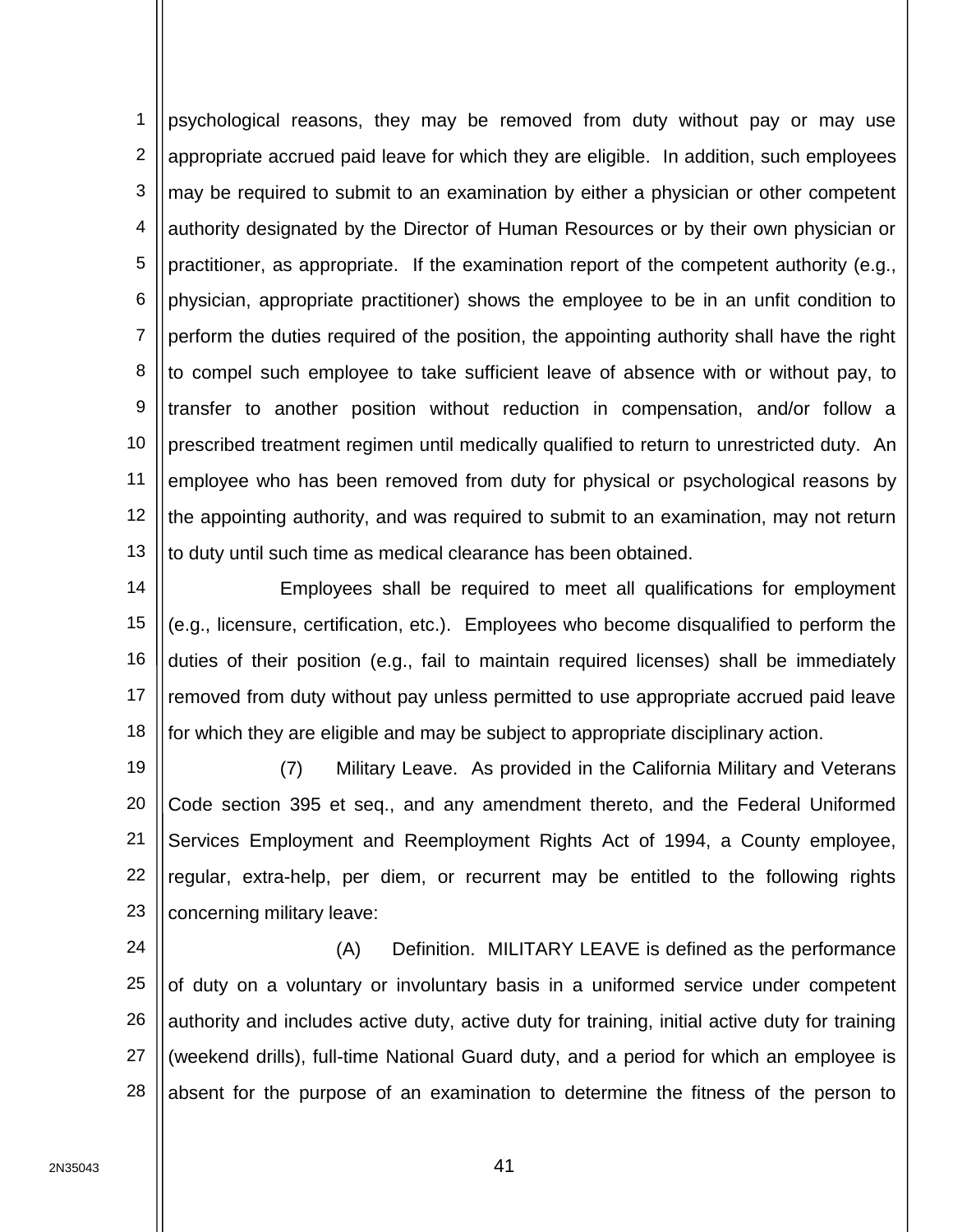1 perform any such duty.

2 3 4 5 (B) Notice and Orders. All employees shall provide advance notice of military service unless military necessity prevents the giving of notice or the giving of notice is impossible or unreasonable. Where available, copy of military orders must accompany the request for leave.

6 7 8 9 10 11 12 13 14 15 16 17 18 19 20 (C) Temporary Active Duty. Any employee who is a member of the reserve corps of the Armed Forces, National Guard, or Naval Militia shall be entitled to temporary military leave of absence for the purpose of active military training, encampment, naval cruises, special exercises or like activities provided that the period of ordered duty does not exceed 180 calendar days, including time involved in going to and returning from such duty. While on paid status, an employee on temporary military leave shall receive the same vacation, holiday, and sick leave, step advances, and benefits that would have been enjoyed had the employee not been absent, providing such employee has been employed by the County for at least one year immediately prior to the date such leave begins. In determining the one-year employment requirement, all time spent in recognized military service, active or temporary, shall be counted. An exception to the above is that an uncompleted probationary period must be completed upon return to the job. Any employee meeting the above one-year employment requirement shall be entitled to receive his or her regular salary or compensation, pursuant to Subsection 13.0613(g)(7)(E).

21 22 23 24 25 26 27 28 (D) Full-Time Active Duty. Employees who resign from positions to serve in the Armed Forces for more than 180 days, shall have a right to return to former classification upon serving written notice to the appointing authority, no later than 90 days after completion of such service. Returning employees are subject to a physical/psychological examination. Should such employee's former classification have been abolished, then the employee shall be entitled to a classification of comparable functions, duties, and compensation if such classification exists, or to a comparable vacant position for which the employee is qualified.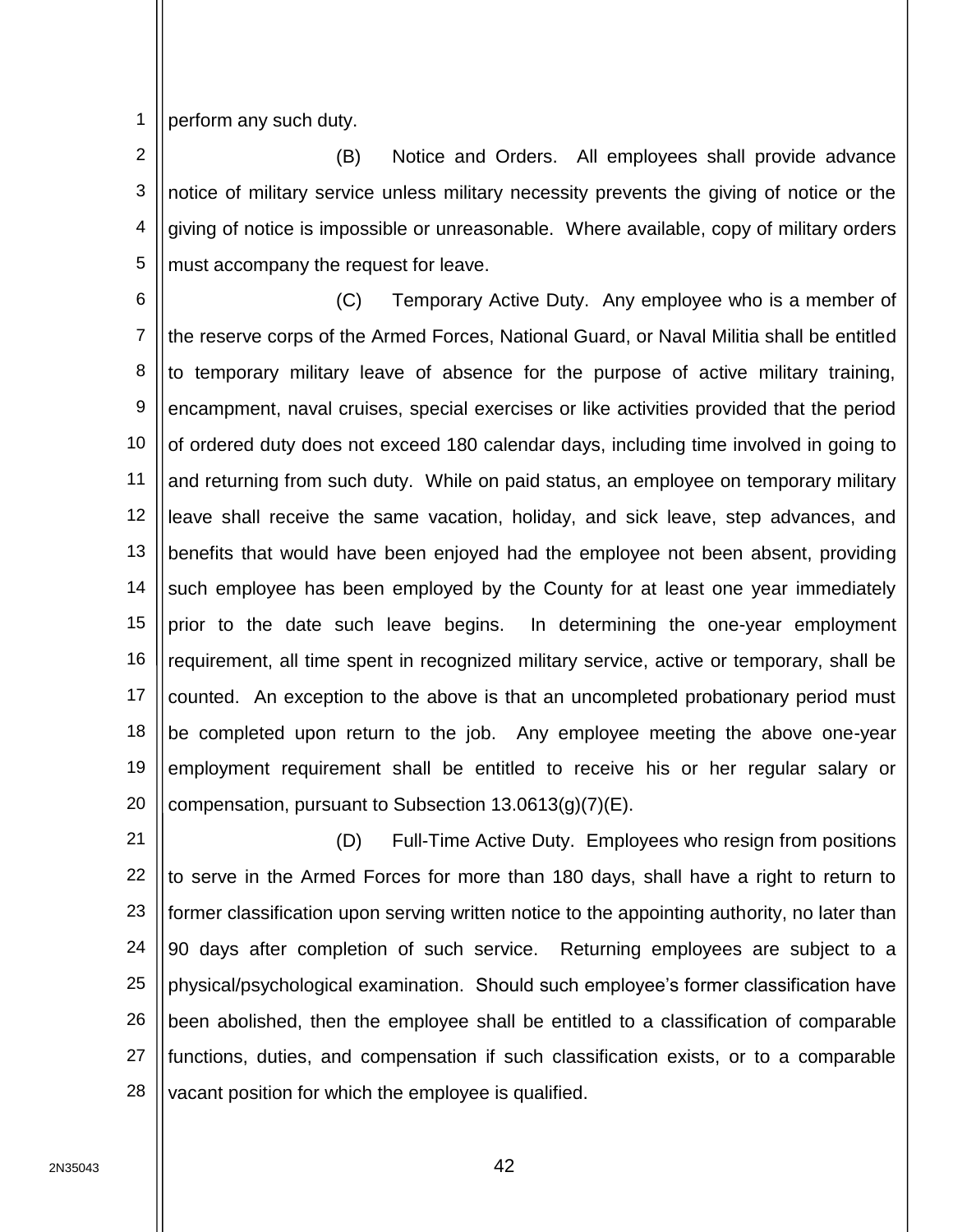1 2 3 4 The right to return to former classification shall include the right to be restored to such civil service status as the employee would have if the employee had not so resigned; and no other person shall acquire civil service status in the same position so as to deprive such employee of this right to restoration.

5 6 7 8 9 10 11 12 13 14 Eligible employees are also entitled to the reemployment and benefit rights as further described in the Uniformed Services Employment and Reemployment Rights Act, 38 U.S.C. sections 4301 to 4333. Specifically, a returning employee will receive restoration of original hire and benefit date, salary step, vacation accrual rate, sick leave balance (unless the employee has received payment for unused sick leave in accordance with provisions contained herein), the retirement plan contribution rate, and retirement system contributions (provided the employee complies with any requirements established by the Retirement Board). However, such employee will not have accrued vacation, sick leave, or other benefit while absent from County employment, except as provided in the temporary duty provision.

15 16 17 18 19 20 21 22 23 24 25 26 (E) Compensation. This provision does not include an employee's attendance for inactive duty, commonly referred to as weekend reserve meetings, muster duty, or drills. Employees must use their own time to attend such meetings. Should the meetings unavoidably conflict with an employee's regular working hours, the employee is required to use vacation or holiday leave, leave without pay, or make up the time. Employees who are called in for a medical examination to determine physical fitness for military duty must also use vacation leave, leave without pay, or make up the time. Employees cannot be required to use their accrued leave. Any employee meeting the requirements in (C) and (D) shall be entitled to receive their regular salary or compensation for the first 30 calendar days of any such leave. Pay for such purposes shall not exceed 30 days in any one fiscal year and shall be paid only for the employee's regularly scheduled workdays that fall within the 30 calendar days.

27 28 (F) Extension of Benefits. The County recognizes the increased requirements of the military due to the current threats facing the United States of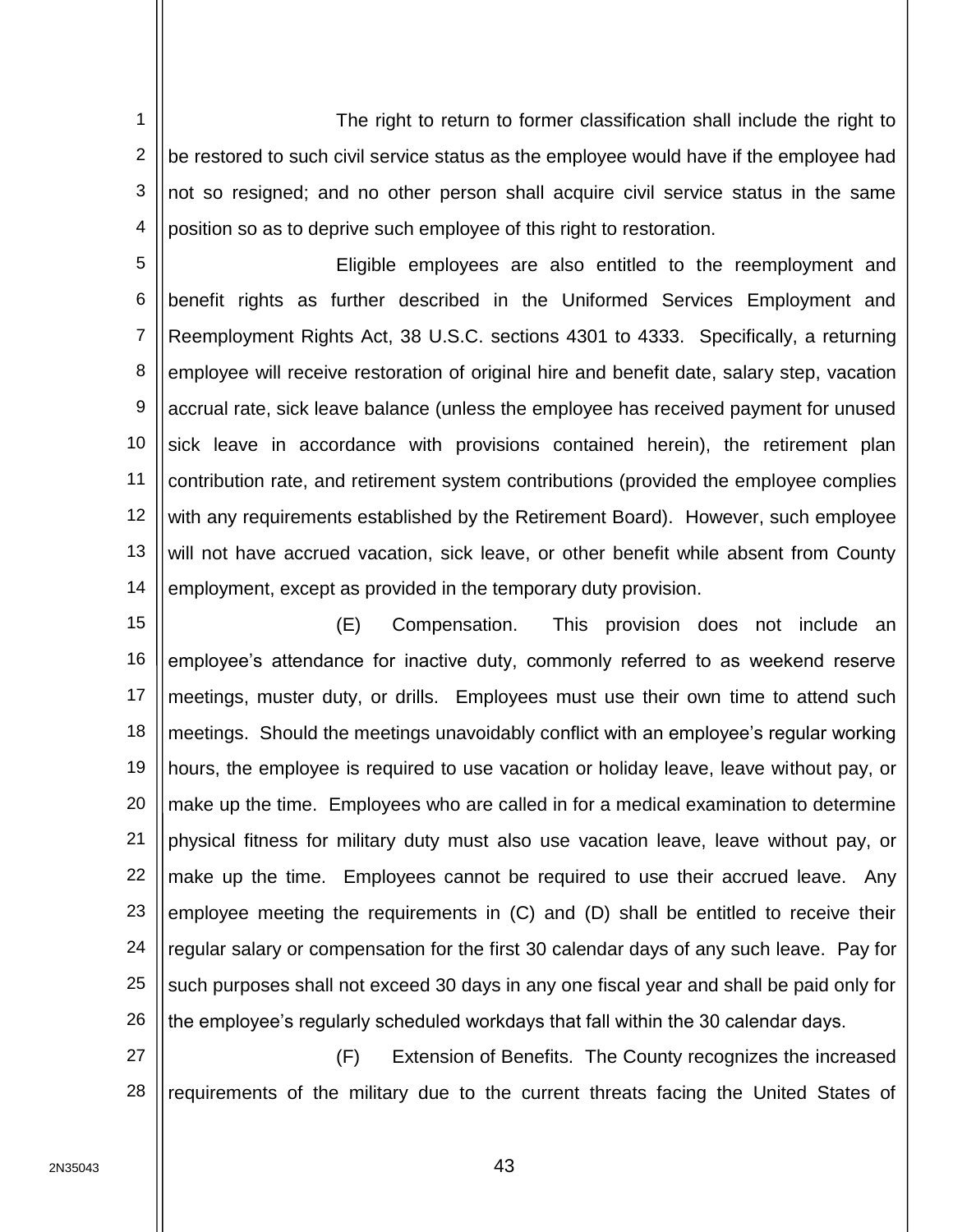1 2 3 4 5 6 7 8 9 10 11 12 13 14 America and, as such, has established a program under which employees may be eligible for an extension of benefits. Employees who are called to active duty as a result of the activation of military reservists beginning in September 2001, and who are eligible to receive the 30 calendar day military leave compensation, and meet the requirements established by the Board shall receive the difference between their base County salary and their military salary starting on the thirty-first calendar day of military leave. The difference in salary shall continue for the period approved by the Board of Supervisors. During this period, the County will continue to provide the employee the benefits and all leave accruals as were provided prior to such active duty. Retirement contributions and service credit will be granted if the employee had enough pay to cover the entire retirement system contribution. If the employee does not receive enough pay to cover the retirement system contribution, no contribution or credit will be given. Employees should note that the accidental death and dismemberment (AD&D) plan contains a war exclusion.

15 16 17 18 19 20 21 If the employee becomes eligible for full County payment for the first thirty days of military leave provided in (C) of this subsection, the extended payments provided under this section shall be suspended and shall be continued after the 30 days compensation has been completed. No compensation shall be paid beyond the thirty day leave period, unless such compensation is expressly approved by the Board of Supervisors. The County may unilaterally extend the benefits of this subsection upon the approval of the Board of Supervisors.

22 23 24 25 26 (8) Political Leave. Any employee who is a declared candidate for public office (i.e., a candidate who has filed the appropriate documents) shall have the right to a leave of absence without pay with or without right to return for a reasonable period to campaign for the election. Such leave is subject to the conditions governing special leaves of absence without pay contained herein.

27 28 (9) Jury Duty Leave. Employees in regular positions who are ordered/summoned to serve jury duty including Federal Grand Jury duty shall be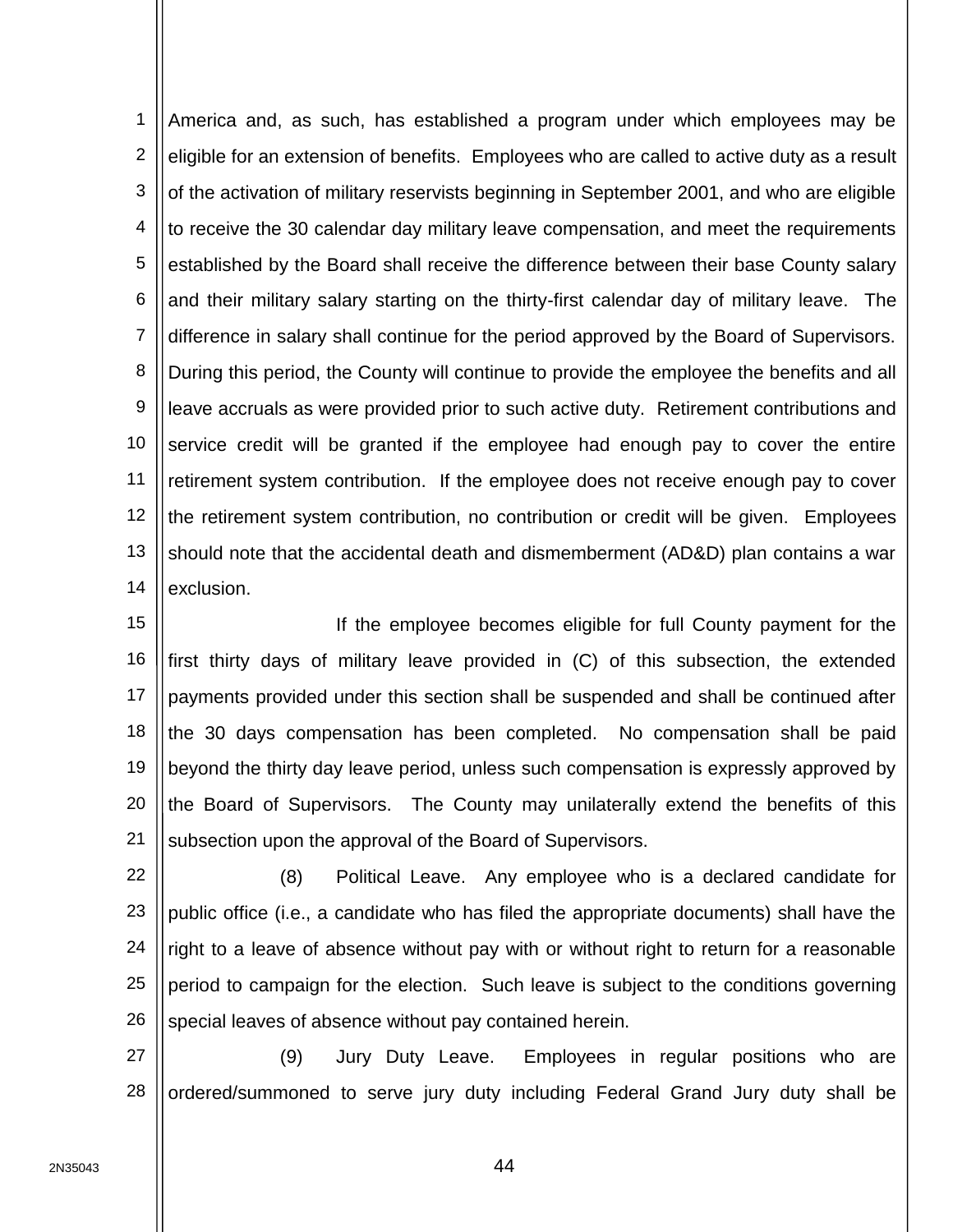1 2 3 4 5 6 7 8 9 10 entitled to base pay for those hours of absence from work, provided the employee waives fees for service, other than mileage. Such employees will further be required to deliver a "Jury Duty Certification" form at the end of the required jury duty to verify such service. When practicable, the appointing authority will convert an employee's regular tour of duty to a day shift tour of duty during the period of jury duty. Employees required to serve on a jury must report to work before and after jury duty provided there is an opportunity for at least one hour of actual work time. Employees volunteering to serve on a Grand Jury shall be granted a leave of absence without pay to perform the duties of a member of the Grand Jury, in the same manner as provided in Subsection 13.0613(g)(4).

11 12 13 14 15 16 17 18 19 (10) Examination Time. Employees having regular status in regular positions at the time of application, or employees who do not have regular status but have previously held regular status and continuously remained a County employee, shall be entitled to a reasonable amount of time off with pay for the purpose of attending all examination processes (e.g., selection interviews, etc.) required for selection to a different County position. Employees are responsible for notifying and obtaining approval from their immediate supervisor prior to taking such leave. Examination time off shall not be charged against any accumulated leave balances and shall be compensated at the employee's base hourly rate.

20 21 22 23 24 25 26 27 28 (11) Witness Leave. Employees in regular positions shall be entitled to a leave of absence from work when subpoenaed to testify as a witness, such subpoena being properly issued by a court, agency, or commission legally empowered to subpoena witnesses. This benefit shall not apply in any case in which the subpoenaed employee is a party to the action or the subpoena has arisen out of the employee's scope of employment. Witness leave shall not be charged against any accumulated leave balances and shall be compensated at the employee's base hourly rate. This benefit will be paid only if the employee has demanded witness fees at the time of service of the subpoena, and such fees are turned over to the County.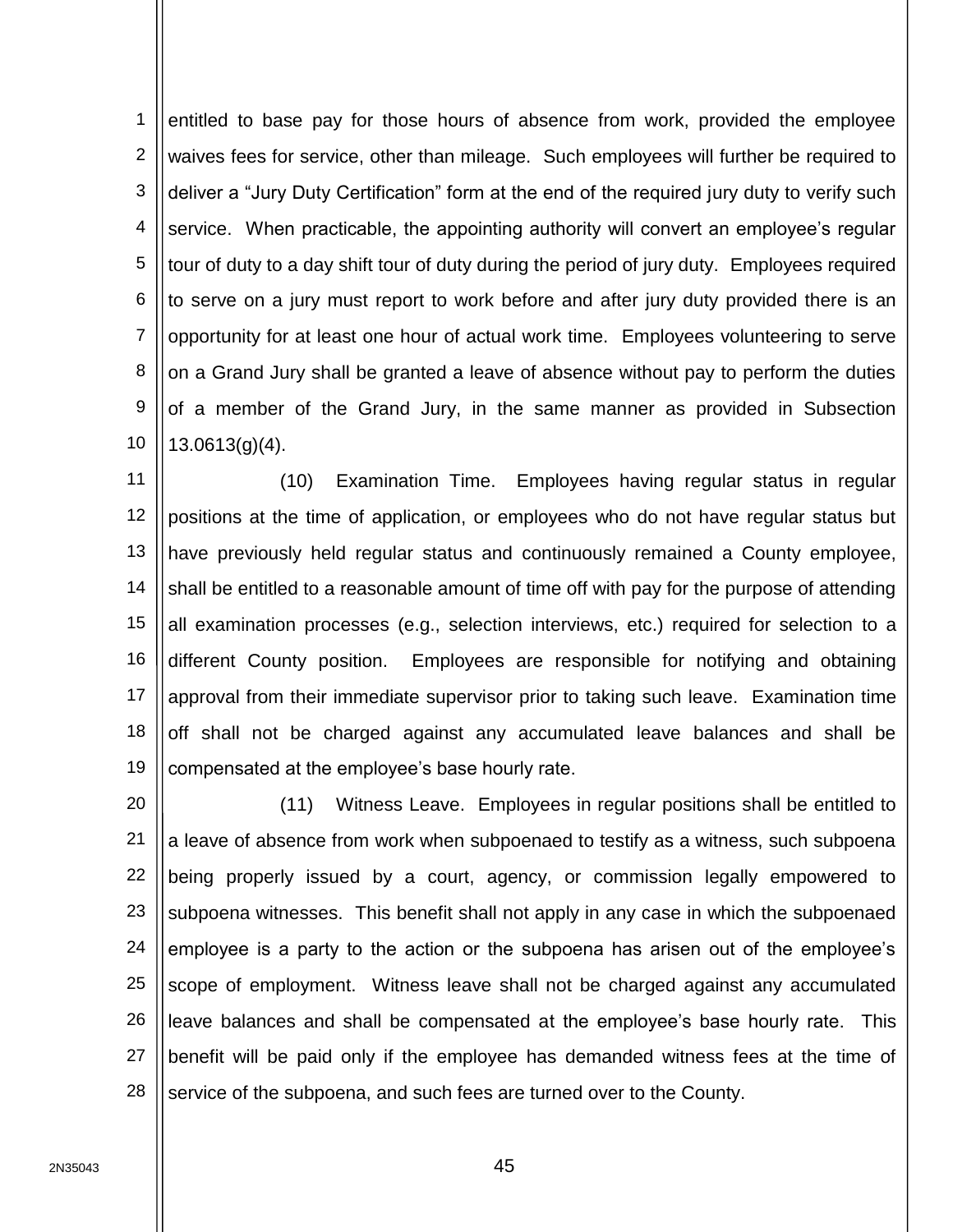1 2 3 4 5 6 7 (12) Blood Donations. Employees in regular positions who donate blood without receiving compensation for such donation, may have up to two hours off with pay to recover with prior approval of the immediate supervisor for each such donation. This benefit shall not be charged to any accumulated leave; provided, however, if the employee is unable to work, any time in excess of two hours may be charged to accumulated sick leave or be taken as leave without pay. Evidence of each donation must be presented to the appointing authority to receive this benefit.

8 9 10 11 12 13 14 Employees in regular positions who are apheresis donors may have up to four hours off with pay to recover with prior approval of the immediate supervisor for each such donation, provided no compensation is received for such donation. This benefit shall not be charged to any accumulated leave; provided, however, if the employee is unable to work any time in excess of four hours may be charged to accumulated sick leave or be taken as leave without pay. Evidence of each apheresis donation must be presented to the appointing authority to receive this benefit.

15 16 17 18 19 20 21 (13) Bereavement Leave. Employees in regular positions may use up to two days paid leave, not charged to the employee's personal leave balances, per occurrence for bereavement due to the death of an employee's family member as defined in Subsection 13.0613(g)(1)(A)(I). One additional day shall be granted if the employee travels over 1,000 miles from his or her residence to the bereavement service(s). This additional day shall not be charged to the employee's personal leave balances. The appointing authority may request verification of distance traveled.

22 23 24 25 26 (14) Leave Accruals While on Disability Leave. Employees receiving the benefits of workers' compensation or short-term disability leave receive partial replacement of their income through these benefits. Employees on these types of disability leaves may choose to fully integrate, partially integrate, or not integrate personal leave time with these disability payments.

27 28 The maximum amount the employee receives from integrating leave time with disability payments shall not exceed 100 percent of the employee's base salary.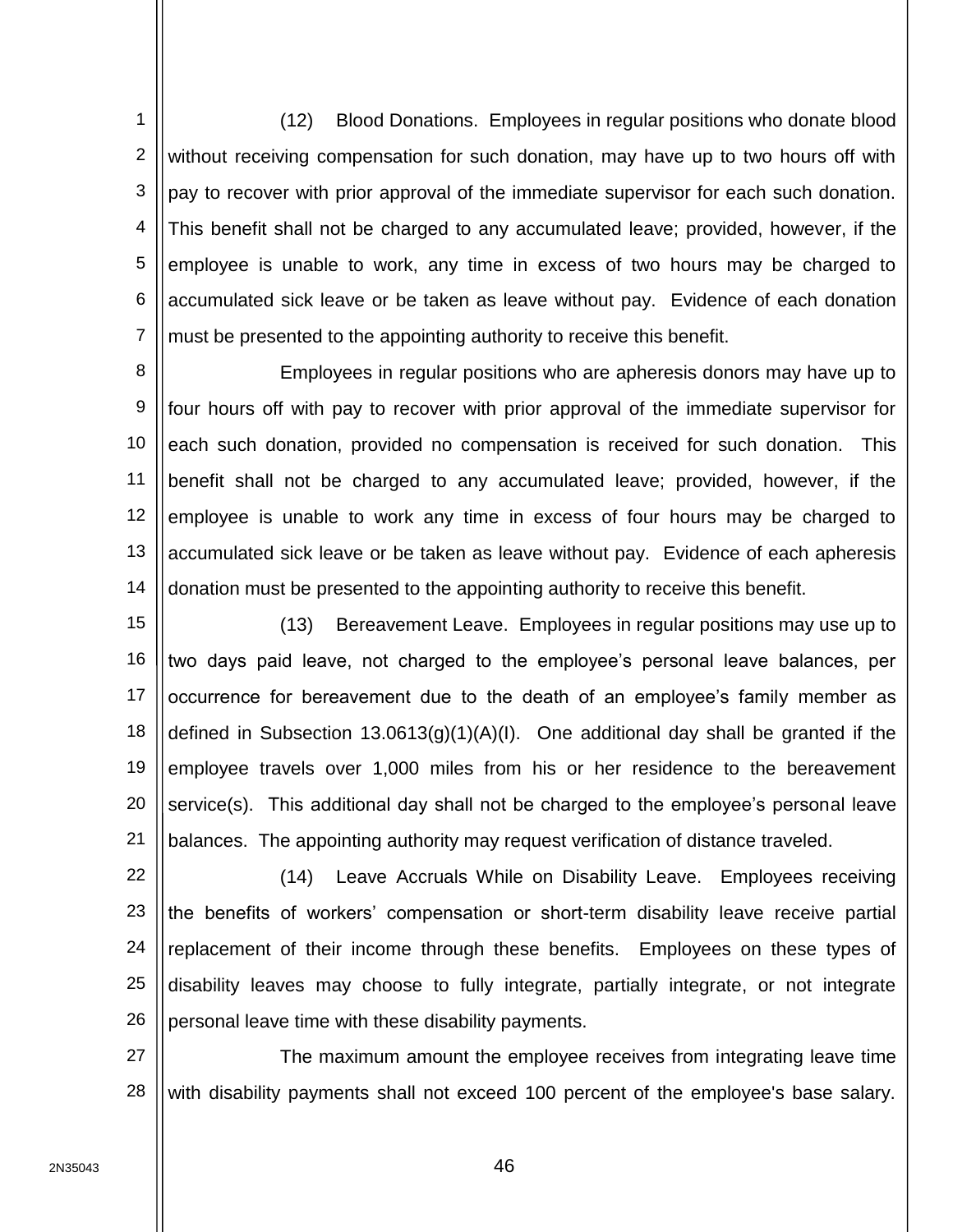1 2 3 4 5 6 7 Paid personal leave time coded on the employee's time and labor report will be limited to the amount of leave necessary to integrate benefits to the level designated by the employee. When the exact amount is not known, a good faith estimate may be made and the amount will be adjusted later as necessary. If any overpayments are made, the employee will be required to repay that amount. An employee who knowingly receives payment in excess of his or her regular base salary is required to report it to his or her Departmental payroll clerk.

8 9 10 11 Employees who are fully integrating accrued leave time with disability benefits and shall be eligible to receive full accruals of vacation and sick leave. Employees who are not fully integrating shall earn pro-rated vacation and sick leave accruals based upon paid leave time coded on the time and labor report only.

12 13 14 15 16 17 Employees who are fully integrating paid leave time with disability benefit(s) will be eligible for fixed holiday pay provided that they are on the payroll for the entire pay period and have no unapproved leave for the pay period. Employees who are partially integrating or not integrating paid leave time with disability benefits will be paid for holidays in accordance with the holiday leave provisions in Subsection 13.0613(g)(3).

18 19 20 21 22 (h) Relocation. Employees who are required by order of their appointing authority to change their principal place of residence because of a reassignment to meet the needs of the service or because of layoff will be granted time off with pay not to exceed two work days and up to \$400.00 reimbursement toward the actual cost of relocating their personal furnishings and belongings.

23 24 25 26 27 28 (i) Special Assignment Compensation. Increases in pay may be granted to recognize the temporary assignment of additional responsibilities that are significant in nature and beyond the normal scope of the position. No award shall be made in any situation related to a vacation, short-term illness or other relief which is six weeks or less. The duration of such assignments is not intended to exceed one calendar year except in unusual circumstance approved by both the appointing authority and the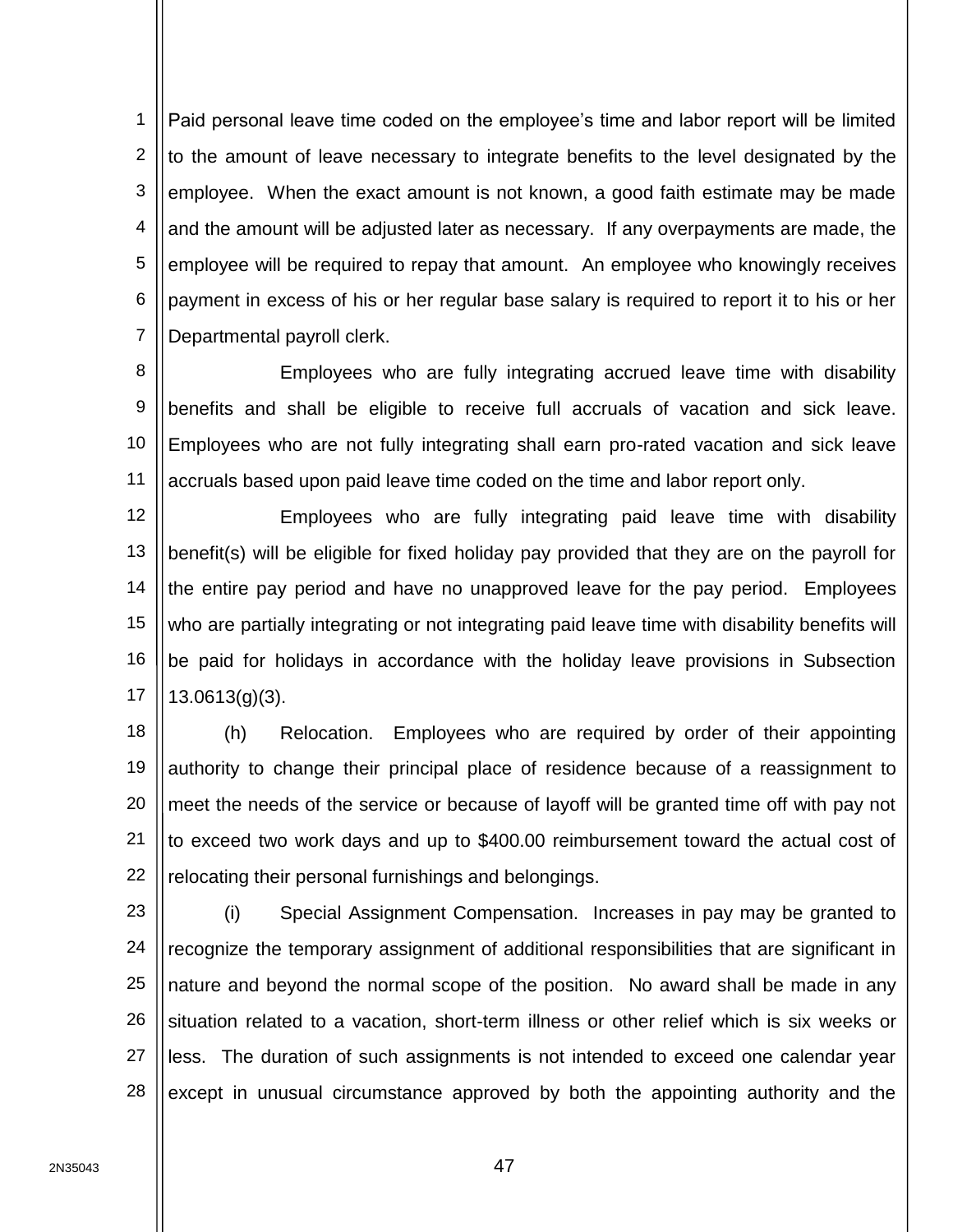1 2 Director of Human Resources. Employees will normally not be in a probationary status. The employee shall be required to meet standards for satisfactory performance.

3 4 5 6 7 8 9 10 Compensation shall be awarded in pay period increments, and shall be in the form of a specified percentage of the employee's base pay. The Director of Human Resources will determine the amount in increments of one-half percent from a minimum of two and one-half percent up to a maximum of seven and one-half percent. The additional compensation will be computed at the specified percentage of the current base pay of the employee for each pay period. Such increases in pay shall not affect an employee's step advancement in the base range pursuant to the salary rates and step advancements subdivision.

11 12 13 14 15 16 17 18 19 Requests for special assignment compensation may be initiated by the appointing authority or an employee via the appointing authority. The appointing authority and the employee bear mutual responsibility for initiating the compensation request in a timely manner and adhering to the compensation provisions defined in this provision. It is important to obtain Human Resources Department review of the request in advance of the date the employee begins the assignment, since there is no guarantee the request will be approved. Special assignment compensation is to be effective only with the Director of Human Resources written approval, assignment of the greater level of duties, and signed acceptance by the employee.

20 21 22 23 24 This provision shall not be utilized to circumvent or provide additional compensation over and above that which may be provided in the subsection on assignment to vacant higher position and the Personnel Rules. These aforementioned provisions are mutually exclusive concepts and as such there shall be no dual or multiple requests based on the same facts.

25 26 (j) Expenses Incurred in Conducting County Business and Expense Reimbursement.

27 28 (1) General Provisions. Employees in the Exempt Group shall be reimbursed for all expenses incurred in connection with the conduct of County business,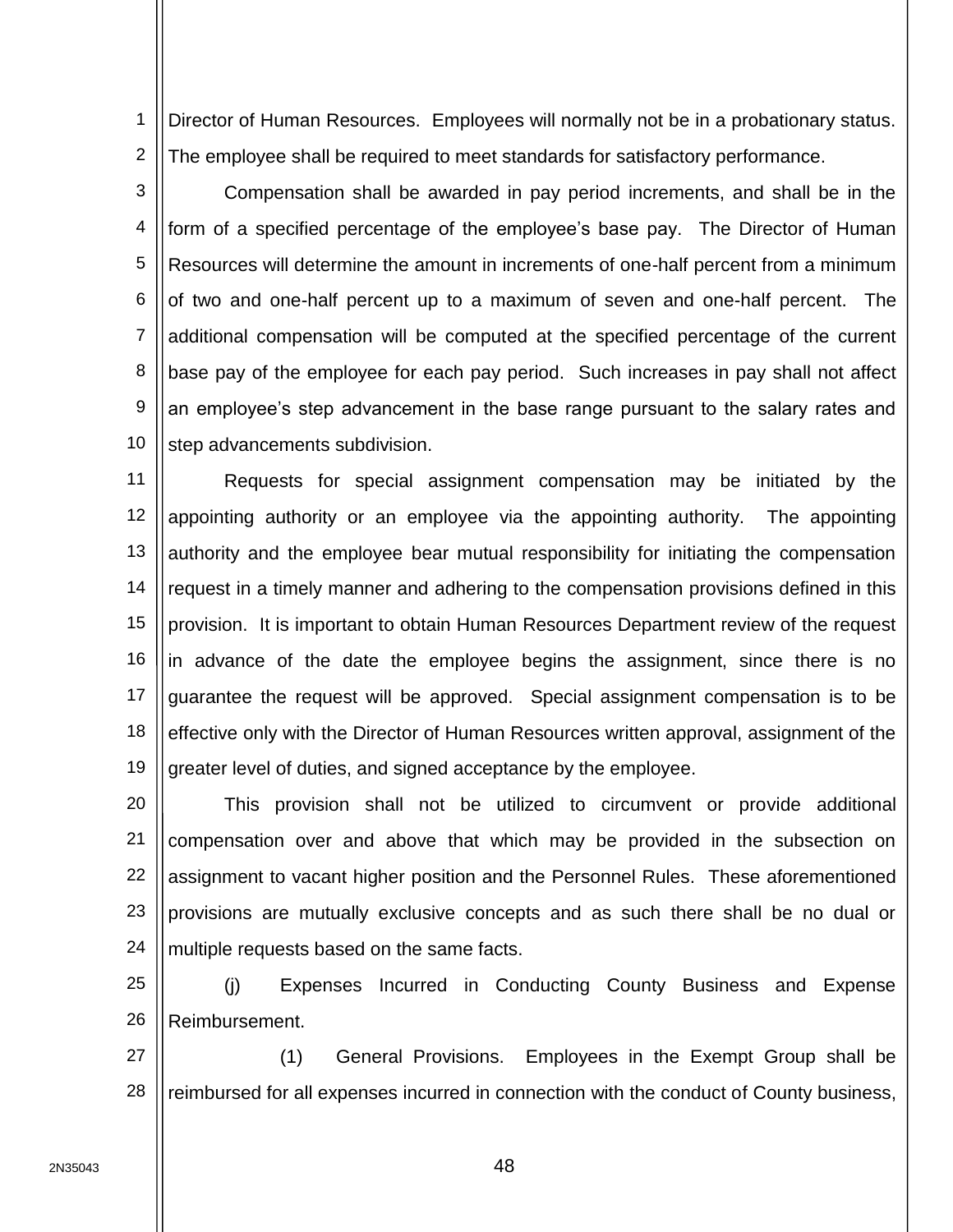1 2 3 4 5 6 including, but not limited to: travel, lodging, meals, laundering, gratuities, and other related costs. Payment for actual expenses is subject to the approval of the appointing authority. The Chief Executive Officer, Assistant Executive Officers, and County officers with department head status may incur necessary County expenses involved with activities and functions of their departments and arrange for the County to be billed directly for such expenses.

7 8 9 The purpose of this subdivision is to define the policy and procedures by which employees shall report and be reimbursed for necessary expenses incurred on behalf of San Bernardino County, except as may be otherwise provided in this code.

10 11 12 13 14 (2) Responsibilities. It shall be the responsibility of each appointing authority or designee to investigate and approve each request for expense reimbursement. It shall be the responsibility of each employee to obtain prior approval from the appropriate appointing authority or designee to incur a business expense or to exceed maximum allowable amounts provided in Section (7) below.

15 16 17 Prior approval may be in the form of standing orders issued by the appointing authority. Failure to obtain prior approval may result in denial of any expense claim (or excess amount) not pre-approved.

18

(3) Travel Authorization.

19 20 21 (A) Travel outside the State of California must be approved by the Chief Executive Officer or designee. Requests for such travel shall be submitted to the County Administrative Office on a travel request form.

22 23 24 (B) The appointing authority or designee shall initiate travel requests. The Chief Executive Officer and Auditor-Controller/Treasurer/Tax Collector shall be notified in writing of all such designees.

25 26 27 (C) The appointing authority or designee is authorized to approve necessary travel within the State of California and use of transportation mode consistent with this subdivision.

28

(4) Authorization for Attendance at Meetings.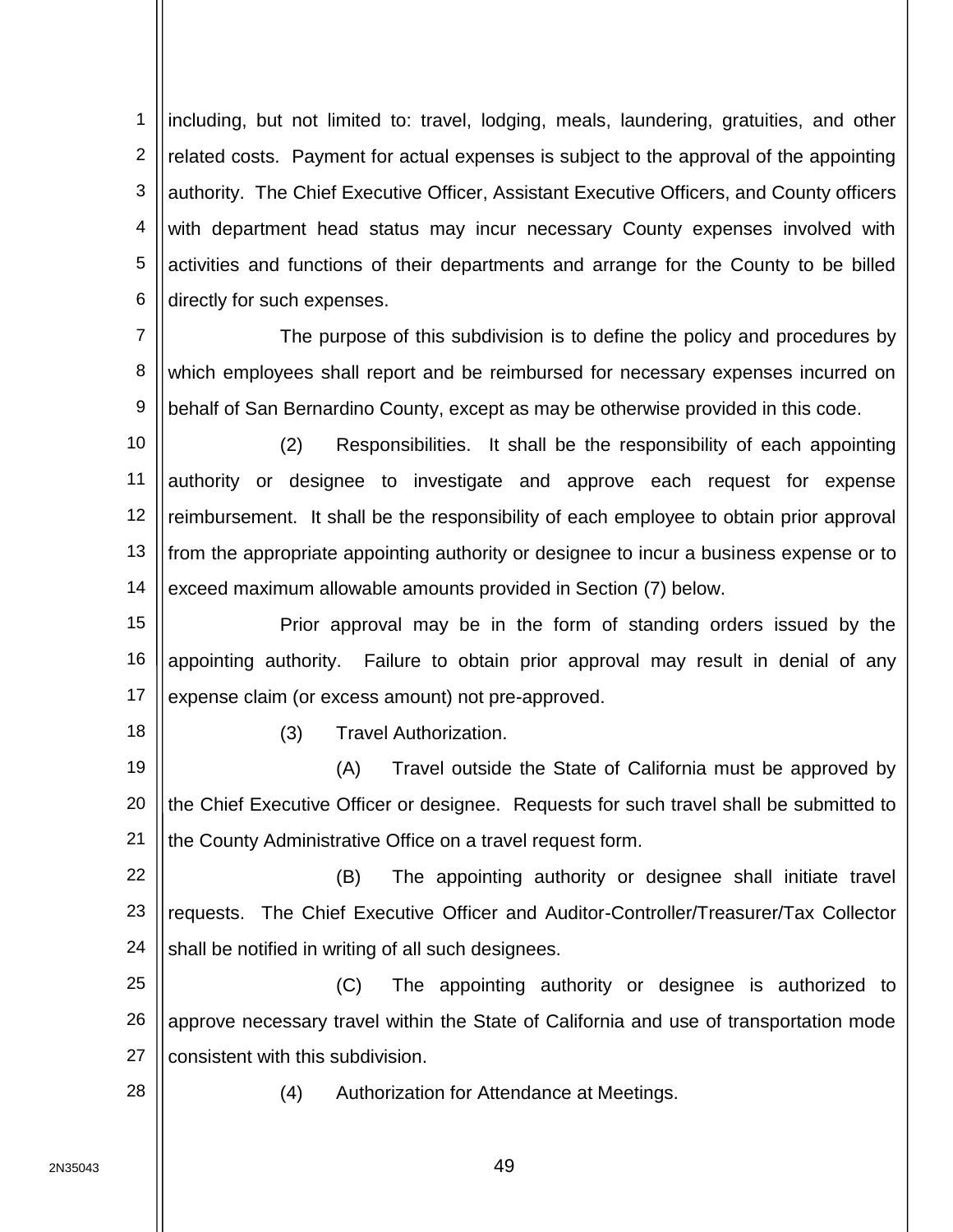1 2 3 4 5 6 7 8 9 10 11 12 13 14 15 16 17 18 19 20 21 22 23 24 25 26 27 28 (A) Appointing authorities may authorize attendance at meetings at County expense when the program material is directly related to an important phase of County service and holds promise of benefit to the County as a result of such attendance. (B) Authorization for attendance at meetings without expense reimbursement, but on County time, may be granted when the employee is engaged on the County's behalf, but from which the gain will inure principally to the benefit of the employee and only incidentally to the County. (5) Records and Reimbursements. (A) Requests for expense reimbursements should be submitted once each month and within one year of the date that the expense was incurred. (B) Receipts or vouchers which verify the claimed expenditures will be required for all items of expense, except: (I) Subsistence, except as otherwise provided in this subdivision; (II) Private mileage (e.g., mileage to the airport); (III) Telephone or other communication-related charges including Wi-Fi and internet access fees if needed to conduct County business; (IV) Other authorized expenses of less than \$1.00. (C) Claims for expense reimbursement totaling less than \$1.00 in any fiscal year shall not be paid. (D) Reimbursement shall not be made for any personal expenses such as, but not limited to: entertainment, barbering, personal grooming, alcoholic beverages, etc. (E) Except as otherwise provided in this subdivision, expense reimbursements shall be made on an actual cost basis. (F) If the receipt is unavailable, the employee may submit a signed statement with an explanation of expenses (i.e., itemized list of expenses with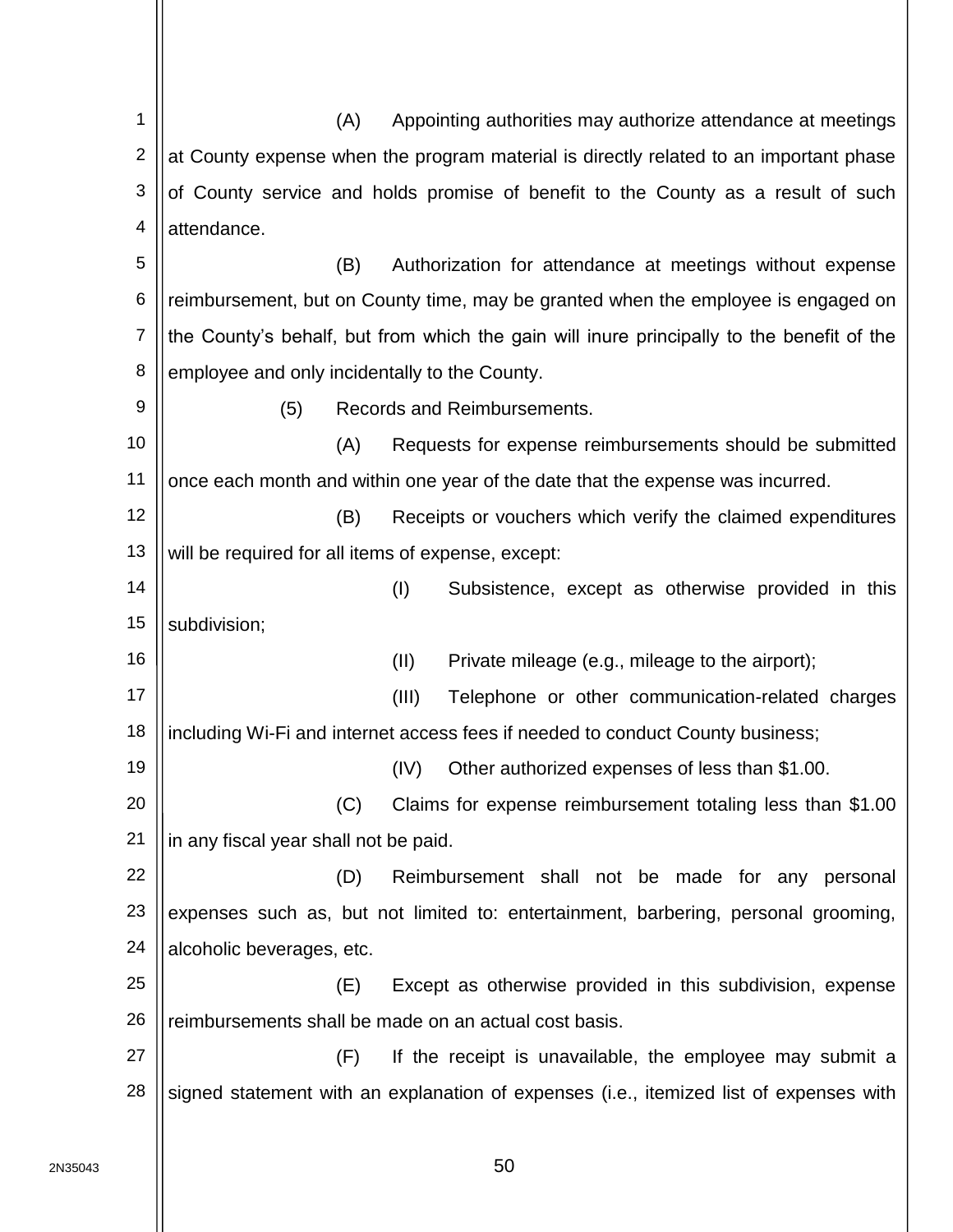1 2 location, date, dollar amount, and reason for expenses) and an explanation as to why the receipt is unavailable.

3 4 5 6 (G) Expense reimbursements may be made via electronic fund transfer into the financial institution of the employee's choice or by pay card. Employees who fail to make arrangements for direct deposit shall receive reimbursements via pay card.

7

(6) Transportation Modes.

8 9 10 11 12 13 14 15 16 (A) The general rule for selection of a mode of transportation is that mode which represents the lowest expense to the County. Where an employee is given the choice between several means of travel (e.g., use of County vehicle vs. own personal vehicle, flying vs. driving, etc.) and the employee chooses the option that is more costly, the employee shall only be reimbursed for the lesser cost option. For example, if an employee chooses to drive his or her own vehicle when offered a County vehicle, the employee shall not be entitled to any reimbursement. Similarly, if the cost of flying on an airplane is less than the cost of driving, the employee shall only be reimbursed for the amount the County would have paid for the flight.

17

(B) Travel via Private Automobile.

18 19 20 21 22 23 24 25 (I) Reimbursement for use of privately-owned automobiles to conduct County business shall be at the IRS allowable rate. Reimbursement at this rate shall be considered as full and complete payment for actual necessary expenses for the use of the private automobile, insurance, maintenance and all other transportation related costs. The County does not provide any insurance for private automobiles used on County business. The owner of an automobile is responsible for the personal liability and property damage insurance when the vehicle is used on County business.

26 27 28 (II) When employees, traveling on official County business, leave directly from their principal place of residence rather than from their assigned work location, mileage allowed to the first work contact point shall be the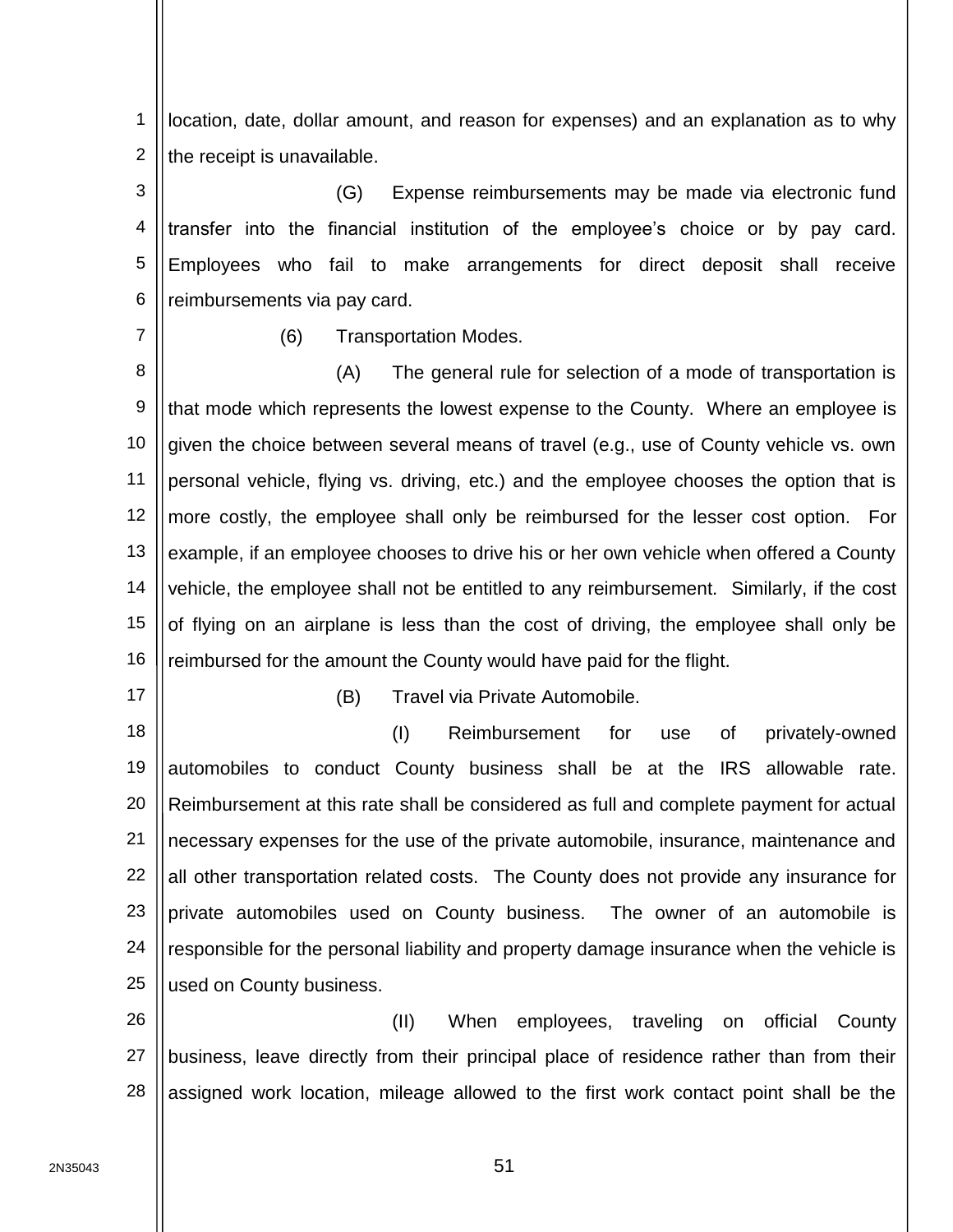1 2 3 4 5 difference between the distance from the residence to the assigned work location and the distance from the residence to the first work contact point. If the first work contact point is closer than the assigned work location, no mileage shall be allowed. If the employee departs from the last work contact point directly to the residence, the same principle governs.

6 7 8 9 10 (III) Employees may have multiple assigned work locations. Mileage allowed is based on the assigned work location for that day. When employees have more than one assigned work location in a standard tour of duty, mileage shall be allowed between assigned work locations. In no case will mileage be allowed between the employee's residence and the assigned work location.

11

(C) Travel via Air.

12 13 14 15 16 17 (I) Commercial Aircraft. When commercial aircraft transportation is approved, the "cost of public carrier" shall mean the cost of air coach class rate including tax and security surcharges. Travel via charter aircraft shall be limited to emergencies, or when other types of transportation are impractical or more expensive. Specific prior approval for travel via charter aircraft must be obtained from the Chief Executive Officer or designee.

18 19 20 (II) Private Aircraft. When private aircraft transportation is approved by the Chief Executive Officer or designee, reimbursement will be as follows:

21 22 23 24 (i) Reimbursement for use of aircraft owned or rented and flown by County personnel will be for equivalent road miles at the first mile rate of the current private automobile use reimbursement schedule. Landing or tiedown fees will be reimbursed similar to auto parking charges.

25 26 27 28 (ii) Reimbursement for trips to and from the following destinations will be limited to the cost of public carrier except when justified by unusual circumstances as determined by the Chief Executive Officer or designee: Sacramento, San Francisco, Oakland and San Jose.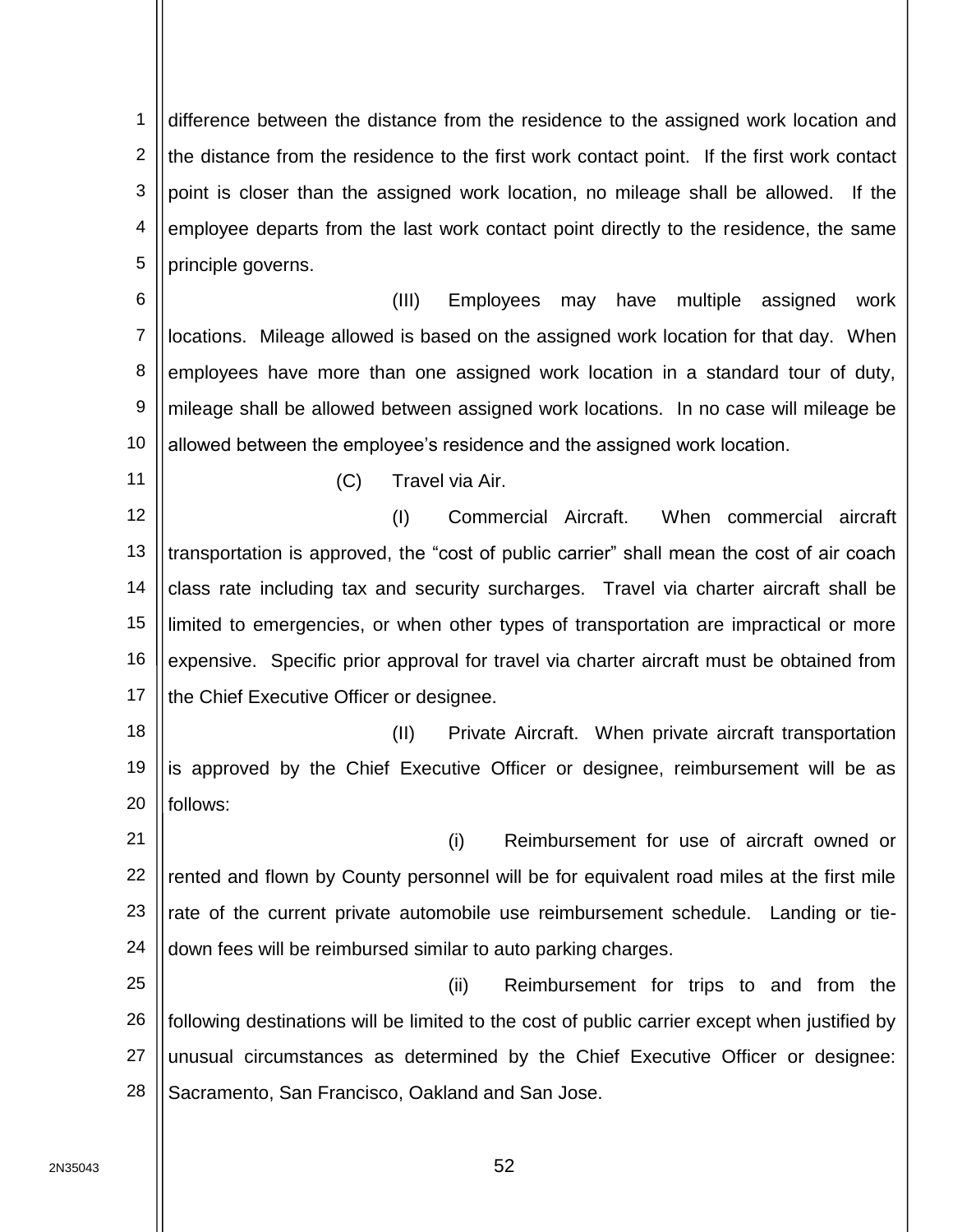1 2 3 4 (iii) Authorized charter flights with a licensed charter service providing the aircraft and pilot will be reimbursed at actual cost. Charter flights must be individually approved by the Chief Executive Officer or designee prior to departure.

5 6 7 8 9 10 11 (iv) The employee or owner of the aircraft must maintain on file, with the County's Risk Management Department, a current policy for aviation comprehensive general liability insurance, which includes the County as an additional insured and covers all operations performed by or on behalf of the employee or owner of the aircraft for bodily injury and property damage with a combined single limit of not less than \$1,000,000.00, per occurrence and \$2,000,000.00, general aggregate.

12 13 14 15 16 17 18 19 (D) Travel via Rental Vehicles. Reimbursement will be provided for the cost of a rental vehicle used for business purposes if such use is approved by the appointing authority. Rental vehicles are covered for liability and vehicle physical damage under the County's self-insurance program. Reimbursement will not be provided for the additional costs incurred if any employee purchased any additional insurance or signs a collision damage waiver (CDW) when renting a vehicle for County business. Requests for reimbursement for gasoline for rental vehicles must be accompanied by a copy of the rental agreement or rental receipt and gasoline receipt.

20 21 22 23 (E) Travel via Ride-Share Service, Taxi, or Public/Mass Transit. Reimbursement will be provided for the cost of using a ride-share service, (e.g., Uber or Lyft), taxi, or public/mass transit (e.g., bus, streetcar, and ferry) if such expenses are incurred for County business and approved by the appointing authority.

24 25 26 27 28 (F) Incidental Travel Expenses. Reimbursement will be provided for the cost of incidental travel expenses such as bridge tolls, road tolls and parking fees if such expenses are incurred as part of County business and approved by the appointing authority. Valet parking will not be reimbursed unless self-parking is not available or security is a concern.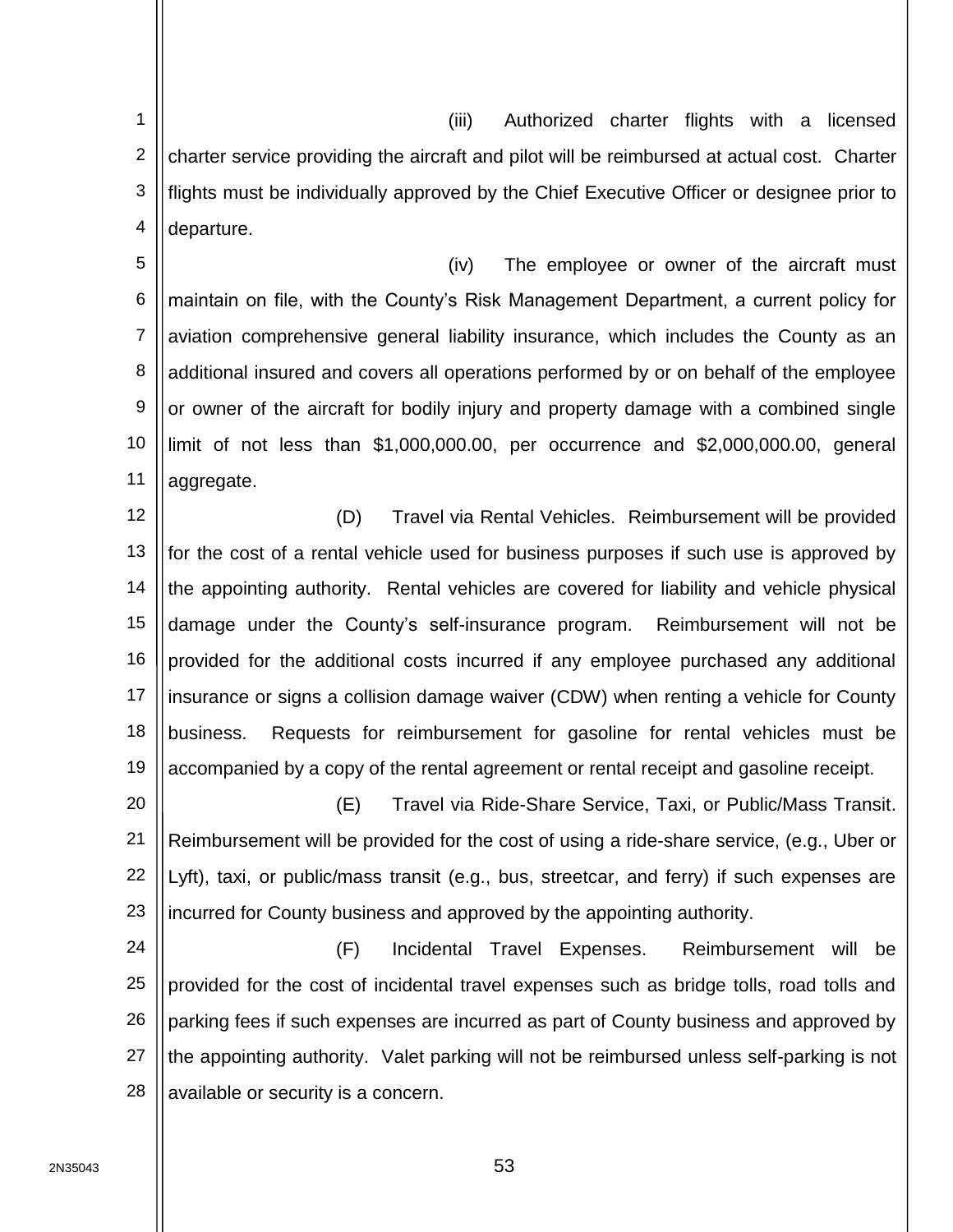## (7) Subsistence.

1

2 3 4 5 6 7 8 9 10 11 12 13 14 15 (A) Subsistence allowances for lodging and meals shall not be allowed without prior approval of the appointing authority or designee as necessary for the purpose of conducting County business. Meal and lodging selections should represent a reasonable cost to the County and be generally consistent with the rates established by the General Services Administration (GSA). Excess charges greater than the allowances listed below in Subdivisions (B) and (C) may be authorized under special conditions, such as a convention or conference requirement (e.g., lodging at the hotel where the conference is held) or if County business requires lodging and meals in an area of unusually high cost (i.e., Non-Standard Areas as established by the GSA). Employees may be reimbursed for expenses in high cost areas for the actual cost incurred, but generally not to exceed the per diem amounts established by the GSA for that area and month. Receipts are mandatory to obtain reimbursement for all lodging expenses, and except as provided below, for all meal expenses claimed. (B) An employee may be reimbursed for lodging expenses at

16 17 actual cost, generally not to exceed the standard lodging per diem rate as established by the GSA, except as otherwise provided in Subdivision (A) above.

18 19 20 (C) Except as otherwise provided in Subdivision (A) above, reimbursements for meal expenses for up to three separate meals per day may be provided as follows:

21 22 23 24 (I) With receipts. An employee may be reimbursed for meal expense at actual cost not to exceed eleven dollars (\$11.00) for breakfast; fifteen dollars (\$15.00) for lunch; and twenty-four dollars (\$24.00) for dinner, all plus tax and up to 15 percent gratuity.

25 26 27 28 (II) Without receipts. An employee may be reimbursed for meal expense at per diem rates not to exceed six dollars (\$6.00) for breakfast; nine dollars (\$9.00) for lunch; and nineteen dollars (\$19.00) for dinner, all plus tax and up to 15 percent gratuity.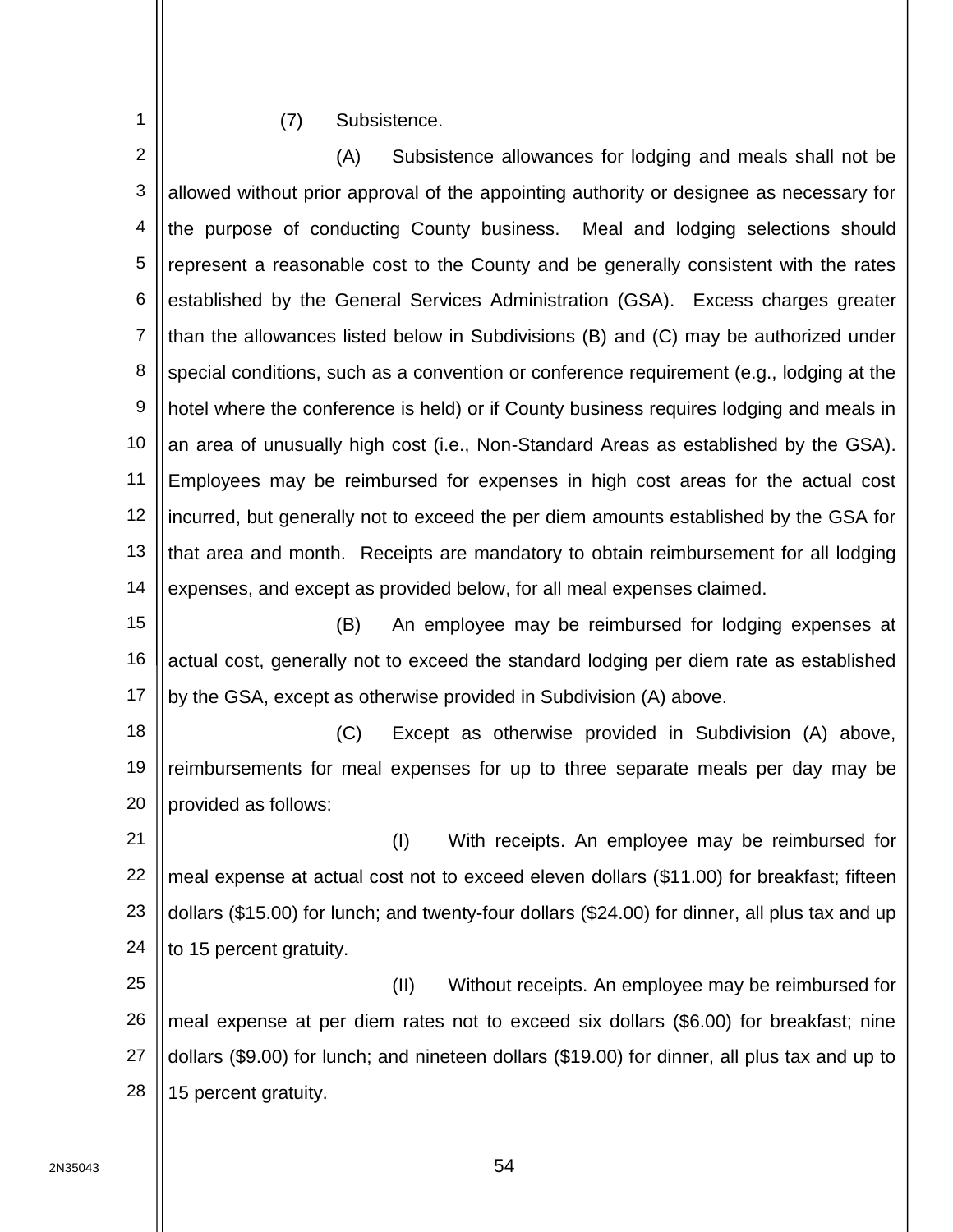2N35043 **Fig. 1** 2 3 4 5 6 7 8 9 10 11 12 13 14 15 16 17 18 19 20 21 22 23 24 25 26 27 28 charge for an event (e.g., continental breakfast at a conference or training seminar) or in the cost of lodging, an employee may not claim reimbursement for that meal. (8) Expense Advances. Advancement of funds for business expenses can be obtained from the Auditor-Controller/Treasurer/Tax Collector's Office through submission of the appropriate form. Advancements shall not exceed the per diem allowances set forth herein. The minimum amount to be advanced is \$50.00. (9) County Credit Cards. The appointing authority may issue a County credit card to an employee and require business expenses be paid for with said card. If unauthorized charges are placed on the card, the employee shall be required to reimburse the County. (k) Medical Insurance and Retirement System Contributions. (1) Medical Insurance Contributions. (A) Section 125 Premium Conversion Plan. (I) Eligible employees shall be provided with a Section 125 premium conversion plan. The purpose of the plan is to provide employees a choice between paying premiums with either pre-tax salary reductions or after-tax payroll deductions for medical insurance, dental insurance, vision insurance, voluntary life (to the Internal Revenue Service (IRS) specified limit) and accidental death and dismemberment insurance premiums currently maintained for Exempt Group employees or any other programs(s). The amount of the pre-tax salary reduction or after-tax payroll deduction must be equal to the required insurance premium. (II) Medical and dental coverage elections shall not reduce earnable compensation for purposes of calculating benefits or contributions for the SBCERA. (III) To be eligible for the Section 125 premium conversion plan, an employee must be eligible to participate in medical, dental, vision, AD&D, and/or life insurance and have a premium deduction for these benefit plans.

(D) Where the cost of a meal is included as part of a registration

1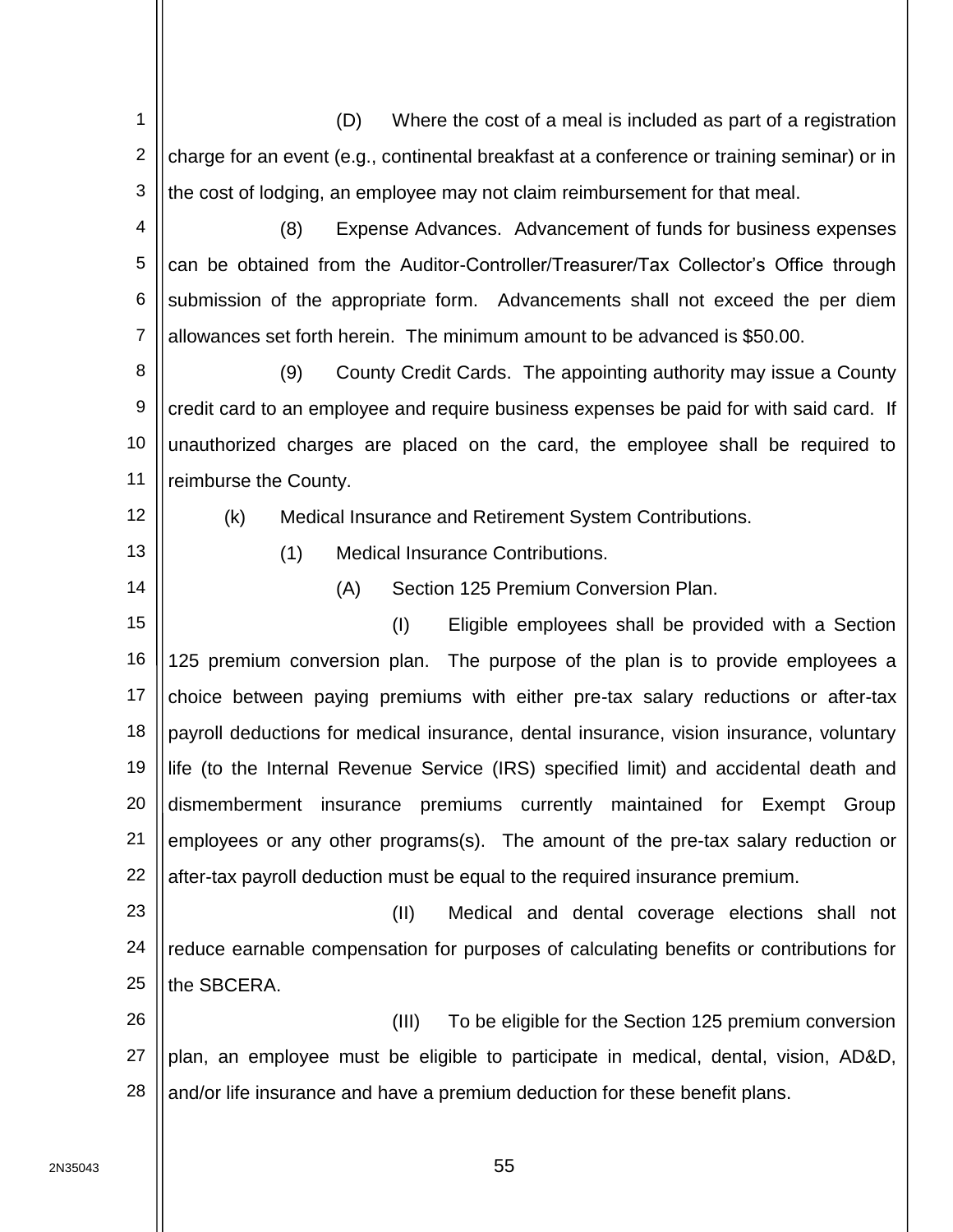| 1              | (IV)                                                                                        |                                        | Election of pre-tax salary reductions and after-tax |  |  |
|----------------|---------------------------------------------------------------------------------------------|----------------------------------------|-----------------------------------------------------|--|--|
| $\overline{2}$ | payroll deductions shall be made within 60 days of the initial eligibility period in a      |                                        |                                                     |  |  |
| 3              | manner and on such forms designated by Human Resources. Failure to timely submit            |                                        |                                                     |  |  |
| 4              | appropriate paperwork will result in after-tax payroll deductions for all eligible premiums |                                        |                                                     |  |  |
| 5              |                                                                                             |                                        |                                                     |  |  |
|                | for the remainder of the plan year.                                                         |                                        |                                                     |  |  |
| 6              | Once a salary reduction has begun, in no event will<br>(V)                                  |                                        |                                                     |  |  |
| 7              | changes in elections be permitted during the plan year except to the extent permitted       |                                        |                                                     |  |  |
| 8              | under IRS rulings and regulations, and consistent with the County's Section 125 plan        |                                        |                                                     |  |  |
| 9              | The employee must submit request for a change due to a mid-year<br>document.                |                                        |                                                     |  |  |
| 10             | qualifying event within 60 days of the qualifying event.                                    |                                        |                                                     |  |  |
| 11             | (B)<br><b>Medical and Dental Subsidies.</b>                                                 |                                        |                                                     |  |  |
| 12             | (1)<br>The County has established a medical premium                                         |                                        |                                                     |  |  |
| 13             | subsidy (MPS) to offset the cost of medical and dental plan premiums charged to             |                                        |                                                     |  |  |
| 14             | eligible employees. The MPS shall be applied first to medical plan premiums and then        |                                        |                                                     |  |  |
| 15             | to dental plan premiums. The applicable MPS amount shall be paid directly to the            |                                        |                                                     |  |  |
| 16             | providers of the County-sponsored medical and dental plans in which the eligible            |                                        |                                                     |  |  |
| 17             | employee has enrolled. In no case, shall the MPS exceed the total cost of the medical       |                                        |                                                     |  |  |
| 18             | and dental insurance premium for the coverage selected.                                     |                                        |                                                     |  |  |
| 19             | Effective 7/20/19 the following MPS amounts apply:                                          |                                        |                                                     |  |  |
| 20<br>21       | Coverage Type                                                                               | Scheduled for 40 to 60<br><b>Hours</b> | Scheduled for 61 to 80<br><b>Hours</b>              |  |  |
| 22             | <b>Employee Only</b>                                                                        | \$121.67                               | \$243.33                                            |  |  |
|                | Employee + 1                                                                                | \$189.52                               | \$379.03                                            |  |  |
| 23             | Employee + 2                                                                                | \$264.97                               | \$529.94                                            |  |  |
| 24             | Effective 7/18/20 the following MPS amounts apply*:                                         |                                        |                                                     |  |  |
| 25<br>26       | Coverage Type                                                                               | Scheduled for 40 to 60<br>Hours        | Scheduled for 61 to 80<br><b>Hours</b>              |  |  |
|                | <b>Employee Only</b>                                                                        | \$126.67                               | \$253.33                                            |  |  |
| 27             | $Employee + 1$                                                                              | \$199.52                               | \$399.03                                            |  |  |
| 28             | $Employee + 2$                                                                              | \$279.97                               | \$559.94                                            |  |  |

2N35043 | 30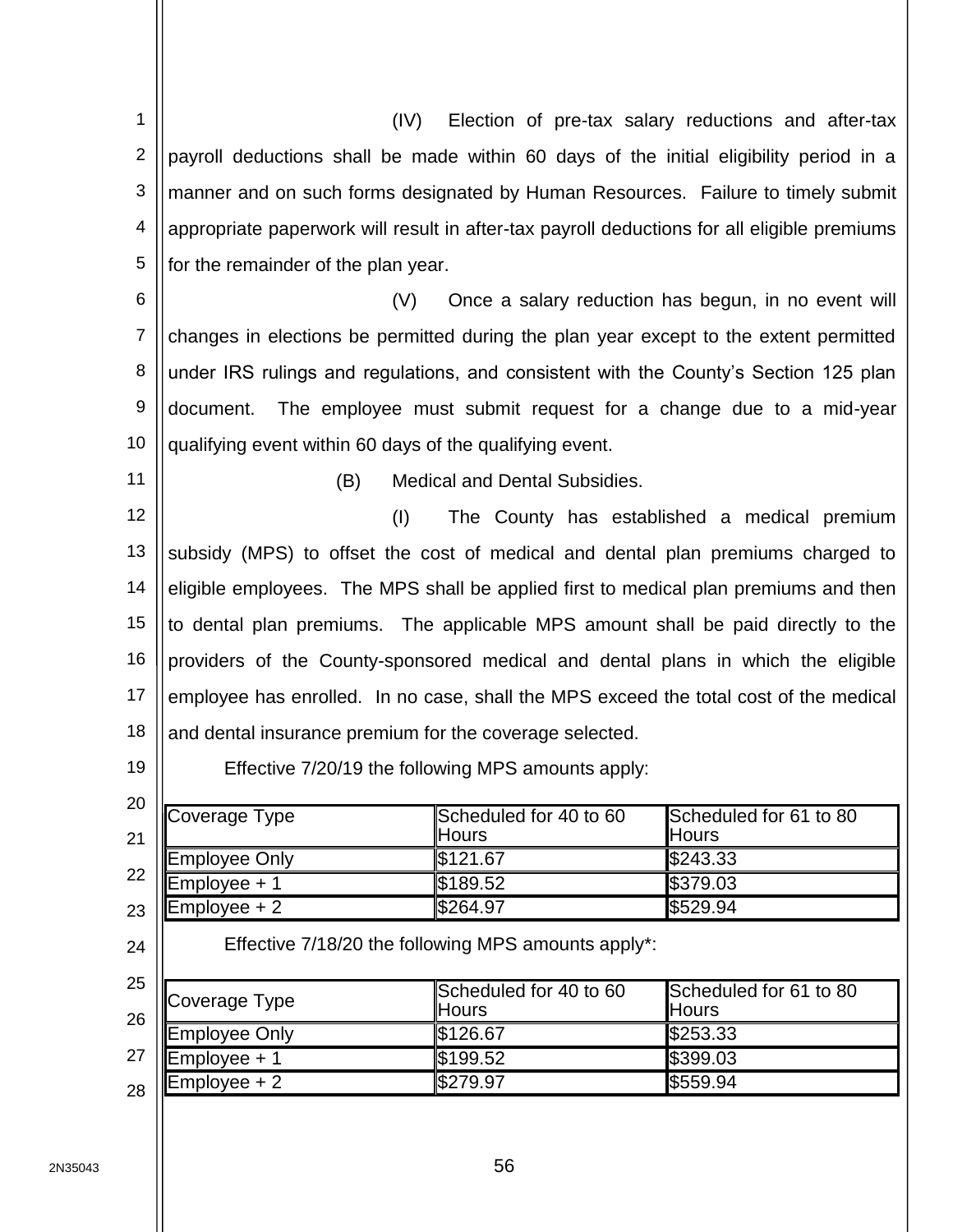1 \*The initial granting of this MPS increase is subject to the discretion of the Chief

2 Executive Officer based on the availability of financial resources.

3 Effective  $7/17/21$  the following MPS amounts apply:

| 4                      |                                                                                          |                                             |                                        |
|------------------------|------------------------------------------------------------------------------------------|---------------------------------------------|----------------------------------------|
| 5                      | Coverage Type                                                                            | Scheduled for 40 to 60<br>Hours             | Scheduled for 61 to 80<br><b>Hours</b> |
|                        | Employee Only                                                                            | \$130.47                                    | \$260.93                               |
| 6                      | Employee + 1                                                                             | \$205.50                                    | \$411.00                               |
| $\overline{7}$         | Employee + 2                                                                             | \$288.37                                    | \$576.74                               |
| 8                      | Effective 7/16/22 the following MPS amounts apply:                                       |                                             |                                        |
| $\boldsymbol{9}$<br>10 | Coverage Type                                                                            | Scheduled for 40 to 60<br>Hours             | Scheduled for 61 to 80<br><b>Hours</b> |
|                        | Employee Only                                                                            | \$134.38                                    | \$268.76                               |
| 11                     | Employee + 1                                                                             | $\sqrt{$211.67}$                            | \$423.33                               |
| 12                     | Employee + 2                                                                             | \$297.02                                    | \$594.04                               |
| 13                     | (II)<br>The County has established a dental premium                                      |                                             |                                        |
| 14                     | subsidy (DPS) for all employees who are enrolled in both County-sponsored medical        |                                             |                                        |
| 15                     | and dental coverage whose premium costs for medical and dental exceeds the MPS.          |                                             |                                        |
| 16                     | The amount of the DPS shall be up to \$9.46, but not to exceed the combined total of the |                                             |                                        |
| 17                     | employee's out-of-pocket premium expenses. For example, an employee who selects          |                                             |                                        |
| 18                     | "employee only" coverage for medical and dental with a combined per pay period           |                                             |                                        |
| 19                     | premium cost of \$250.79 and receives a per pay period MPS of \$243.33 will receive a    |                                             |                                        |
| 20                     | DPS in the amount of \$7.46 per pay period.                                              |                                             |                                        |
| 21                     | (III)                                                                                    | Eligibility for MPS and DPS While on Leave. |                                        |
| 22                     |                                                                                          | FMLA/CFRA.<br>(i)                           | <b>Employees</b><br>who<br>are<br>on   |
| 23                     | approved leave, pursuant to FMLA/CFRA law and whose paid hours in a pay period are       |                                             |                                        |
| 24                     | less than the required number of hours designated in Subsection 13.0613(f)(1) above      |                                             |                                        |
| 25                     | will continue to be enrolled in a County-sponsored medical plan and receive MPS and      |                                             |                                        |
| 26                     | DPS in accordance with applicable law.                                                   |                                             |                                        |
| 27                     |                                                                                          | <b>Disability</b><br>(ii)<br>Pregnancy      | Leave<br>$(PDL)$ .<br>An               |
| 28                     | employee on an approved pregnancy disability leave is eligible for continuation of MPS   |                                             |                                        |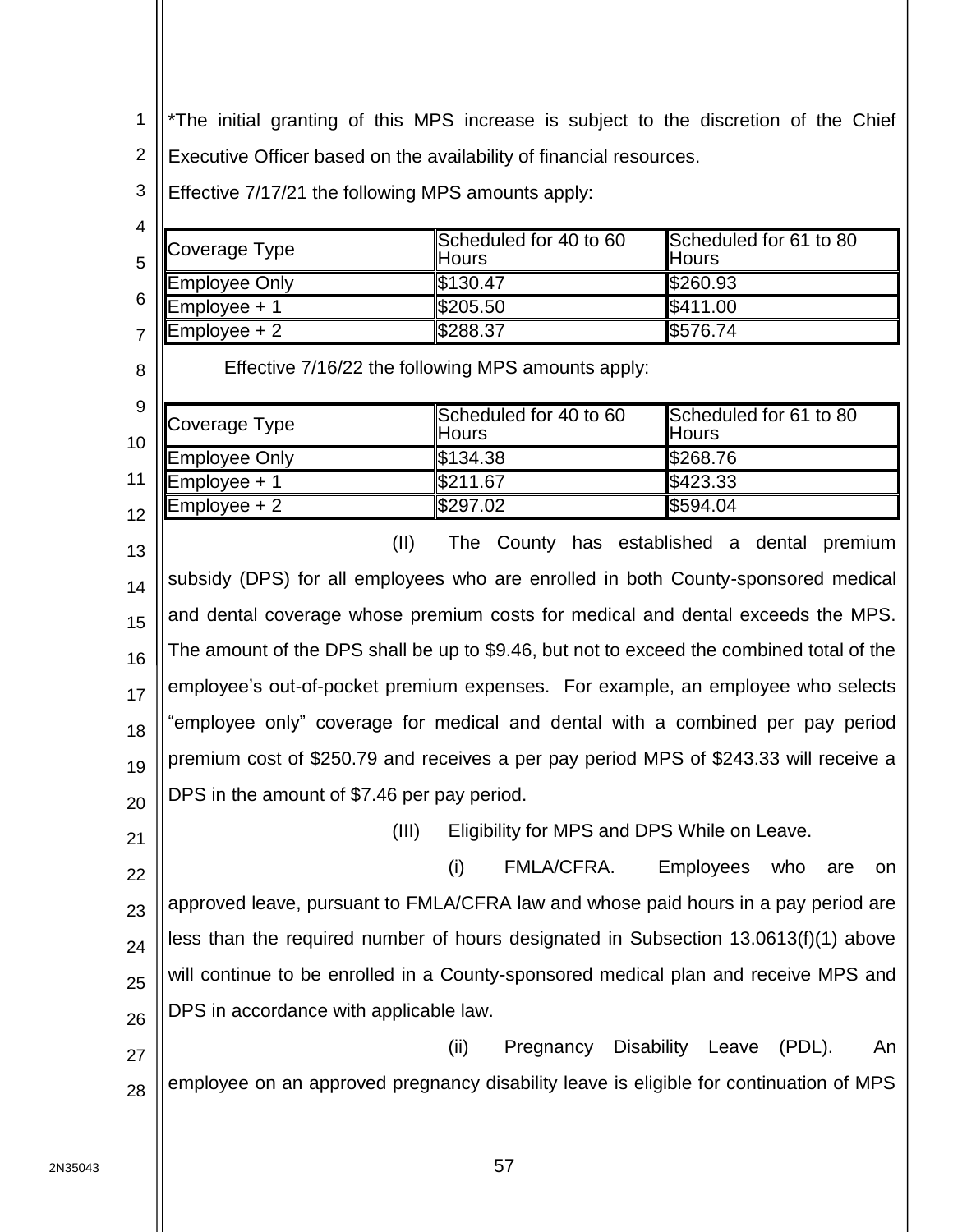1 and DPS in accordance with PDL, Government Code section 12945.

2 3 4 5 6 7 8 9 10 11 12 13 14 15 (iii) Workers' Compensation. Employees who are on an approved leave based on an approved workers' compensation claim shall continue to receive the MPS and DPS for up to a total of 20 pay periods while off work due to that work injury as long as the employee pays his or her portion of the premiums on time. If any subsequent workers' compensation claims occur during the initial 20 pay periods, the remaining MPS eligibility from the original claim shall run concurrent with any additional approved workers' compensation claims that occur during the initial claim. For example, if the employee is receiving the MPS and DPS for 20 pay periods for an injury and after ten pay periods another workers' compensation claim is approved and the employee is eligible to receive the MPS and DPS for an additional 20 pay periods, ten pay periods will run concurrent with the initial claim, for a total of 30 pay periods. Employees who are still on workers' compensation after the expiration of the initial 20 pay periods shall continue to receive MPS and DPS provided the employee is fully integrating appropriate paid leave time.

16 17 18 (iv) Short Term Disability. Employees who are fully integrating paid leave time with short-term disability (STD) insurance provided by the County or State Disability Insurance (SDI) shall continue to receive the MPS and DPS.

19 20 21 22 (v) Per Episode of Illness or Injury. Employees who are on an approved medical leave of absence and whose paid hours in a pay period are less than the required number of hours will continue to receive the benefits of this Subdivision for up to six pay periods per episode of illness or injury.

23

(2) Retirement System Contributions.

24 25 26 (A) County Contributions. The County shall pay all required employer contributions to the San Bernardino County Employee's Retirement Association (SBCERA).

27 28 (B) Employee Contributions. All employee Retirement System contribution obligations shall be "picked up" for tax purposes only pursuant to this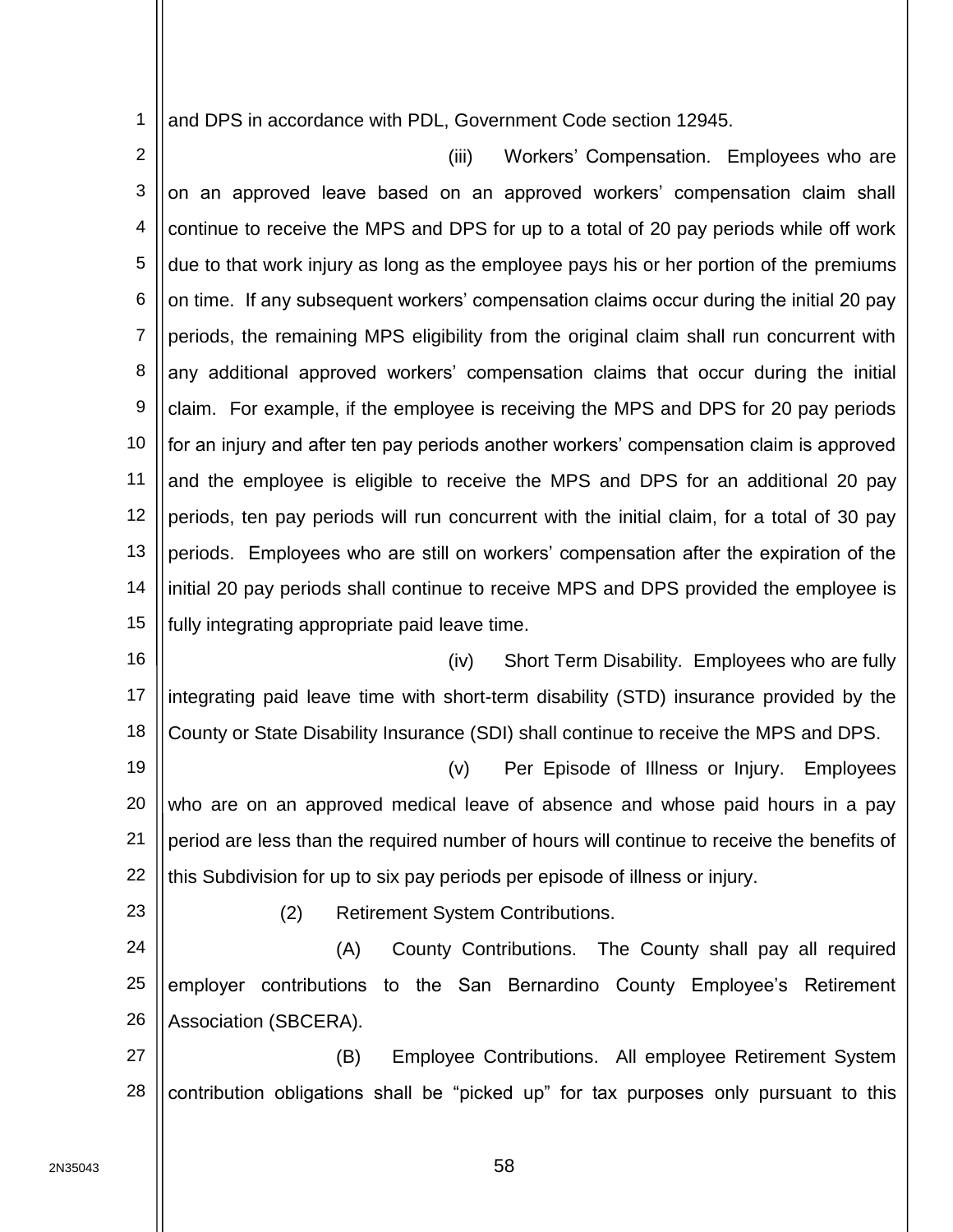1 2 3 section. The Auditor-Controller/Treasurer/Tax Collector has implemented the pickup of such retirement system contributions under Internal Revenue Code subsection 414(h)(2).

4 5 6 7 8 9 10 11 12 13 14 15 16 17 The County shall make member contributions under this subdivision on behalf of the employee which shall be in lieu of the employee's contributions and such contributions shall be treated as employer contributions for purposes of reporting and wage withholding under the Internal Revenue Code and the Revenue and Taxation Code. The amounts picked up under this subdivision shall be recouped through offsets against the salary of each employee for whom the County picks up member contributions. These offsets are akin to a reduction in salary and shall be made solely for purposes of income tax reporting and withholding. The member contributions picked up by the County under this subdivision shall be treated as compensation paid to County employees for all other purposes. County-paid employer contributions to SBCERA under this subdivision shall be paid from the same source of funds used in paying the salaries of the affected employees. No employee shall have the option to receive the retirement system contribution amounts directly instead of having them paid to SBCERA.

18 19 Until retirement or separation, all contributions picked up under this subdivision will be considered for tax purposes as employer-paid contributions.

20

(C) Special Provisions.

21 22 23 24 25 26 27 (I) Except as provided below, employees who have 30 years of service credit shall not be paid in cash seven percent of earnable compensation. Employees with at least 25 years of service as set forth in Government Code section 31625.3 as of June 18, 2011, and who either already have or thereafter attain 30 years of service credit as set forth in Government Code section 31625.3 shall have one opportunity during the employee's employment to receive cash payments of seven percent of earnable compensation for up to 26 consecutive pay periods.

28

(II) Employees who are over the age of 60 at the time of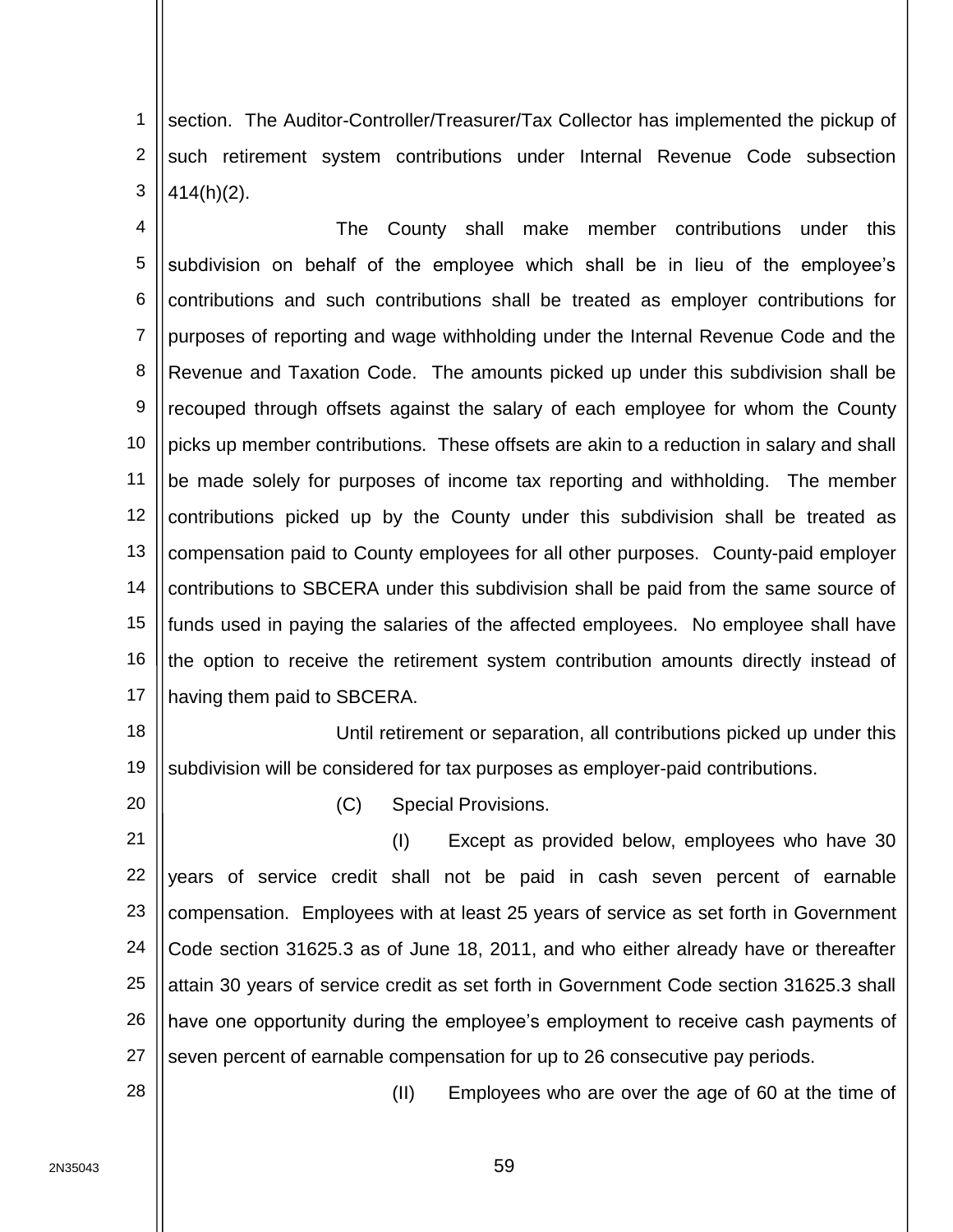1 2 3 4 5 6 hire, and who are in a regular position, and who choose not to be a member of SBCERA, shall be enrolled in the County's 401(k) Salary Savings Plan. The County shall contribute the applicable percent of the employee's biweekly salary as defined in Subsection 13.0613(p) to the Plan, and the employee shall contribute a minimum of three percent of biweekly salary to the plan, not to exceed the annual limits of the Plan as defined in the Internal Revenue Code.

7 8 9 10 11 (D) Survivor Benefits. Survivor Benefits are payable to employed general retirement members with at least 18 months continuous retirement membership pursuant to Government Code section 31855.12. An equal, nonrefundable employer and employee biweekly contribution will be paid to SBCERA as provided in the annual actuarial study.

12 13 14 15 (E) Special Provisions for Exempt Safety Employees. The following Subdivision shall apply to all members of the Exempt Group who are safety members of SBCERA as defined in Government Code section 31469.3, on October 1, 2003.

16 17 18 19 20 21 For Tier 1 safety members of SBCERA, the County adopted a resolution making Government Code section 31664.1 applicable to safety members, effective October 1, 2003. The County also adopted a resolution pursuant to Government Code section 31678.2, applying the formula set forth in Government Code section 31664.1 applicable to all prior safety service credit for every eligible employee under this Subdivision.

22 23 For Tier 2 safety members, the applicable retirement formula is as provided by applicable law.

(3) Flexible Spending Account (FSA) for Medical Related Expenses.

25 26 27 28 (A) General. The County has established a Medical Expense Reimbursement Plan, also known as a Flexible Spending Account (FSA). This plan has been established in accordance with the provisions of Internal Revenue Code section 125. Human Resources will serve as the FSA Plan administrator and will administer the

24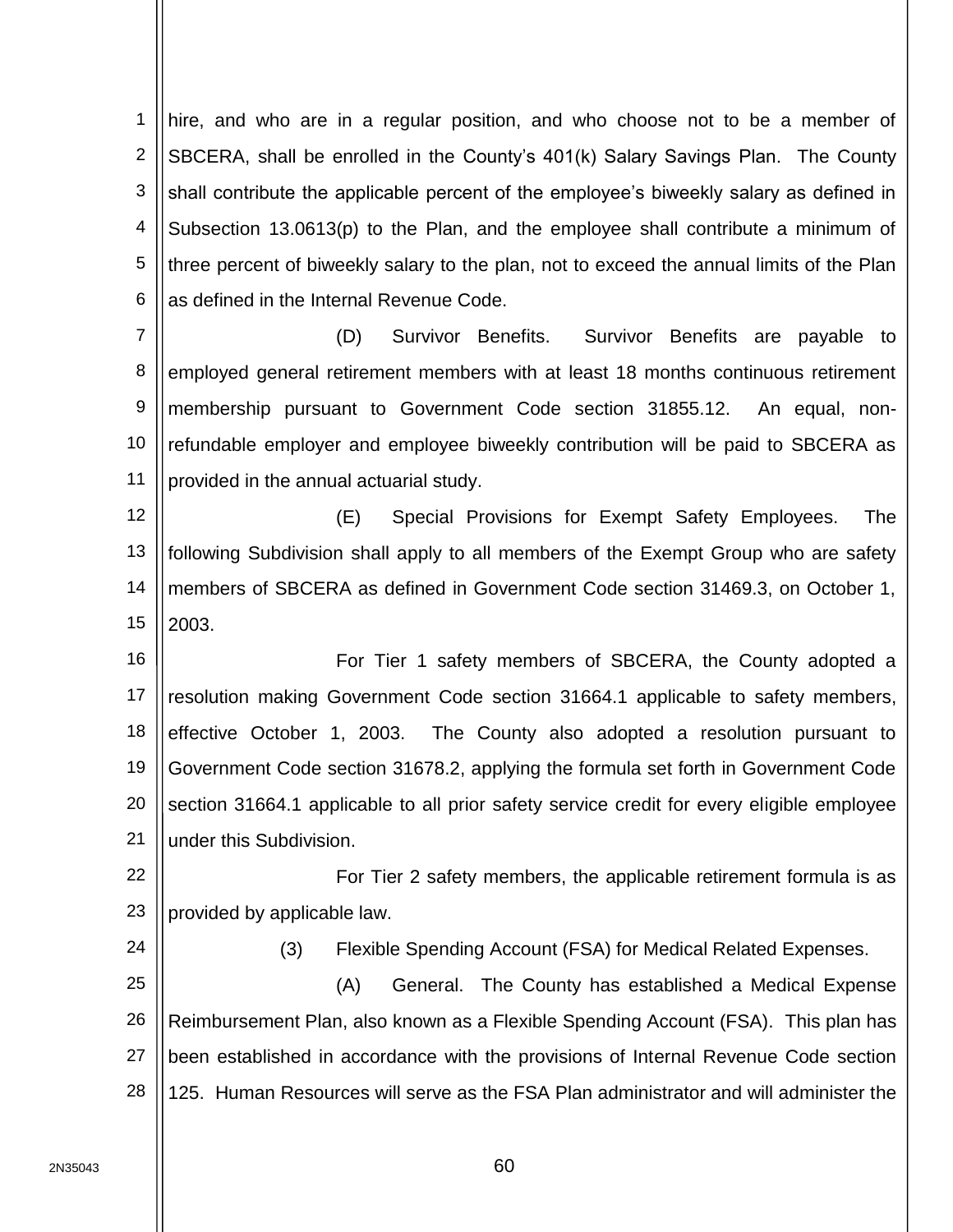1 2 FSA in accordance with the County's plan document. The FSA's plan year will coincide with the County's benefit plan year.

3 4 5 6 7 8 9 10 11 12 13 14 15 16 17 18 19 20 (B) Eligible employees may contribute to the FSA, on a pre-tax basis, an amount up to the Internal Revenue Code's annual maximum. This annual contribution is made by the employee via equal biweekly payroll deductions. The County will also contribute up to \$40.00 per biweekly pay period, matching Exempt employee contributions dollar for dollar. Effective February 1, 2020, the County will contribute up to an additional \$10.00 per biweekly pay period, matching Exempt employee contribution dollar for dollar, for employees who select the County-sponsored Blue Shield Access + HMO Plan or the Kaiser Choice HMO Plan and elect to enroll in the FSA. FSA participants must elect to enroll each year in order to continue participation. Upon enrolling in the FSA, employees may not change their designated biweekly contribution amount or discontinue making contributions for the remainder of the plan year except as permitted by the Internal Revenue Code. Any unused amounts remaining in an employee's FSA account at the end of the Plan year shall be forfeited except as permitted by the Internal Revenue Code and the County's plan document. Contributions made to the FSA may be used for receiving non-taxable reimbursements of eligible medical expenses not covered by insurance. Eligible reimbursable expenses are those medical expenses that qualify as determined under Internal Revenue Code section 213.

21 22 23 24 25 (4) Retirement Medical Trust Fund. A Retirement Medical Trust Fund (RMT) has been established. Exempt Group employees with five or more years of participation in SBCERA are eligible to participate. The trust is a Voluntary Employee Benefit Association (VEBA) and will comply with all the provisions of Internal Revenue Code section 501(c)(9).

26 27 28 The Retirement Medical Trust Fund will be administered by Human Resources as the plan administrator in accordance with the plan document and applicable law.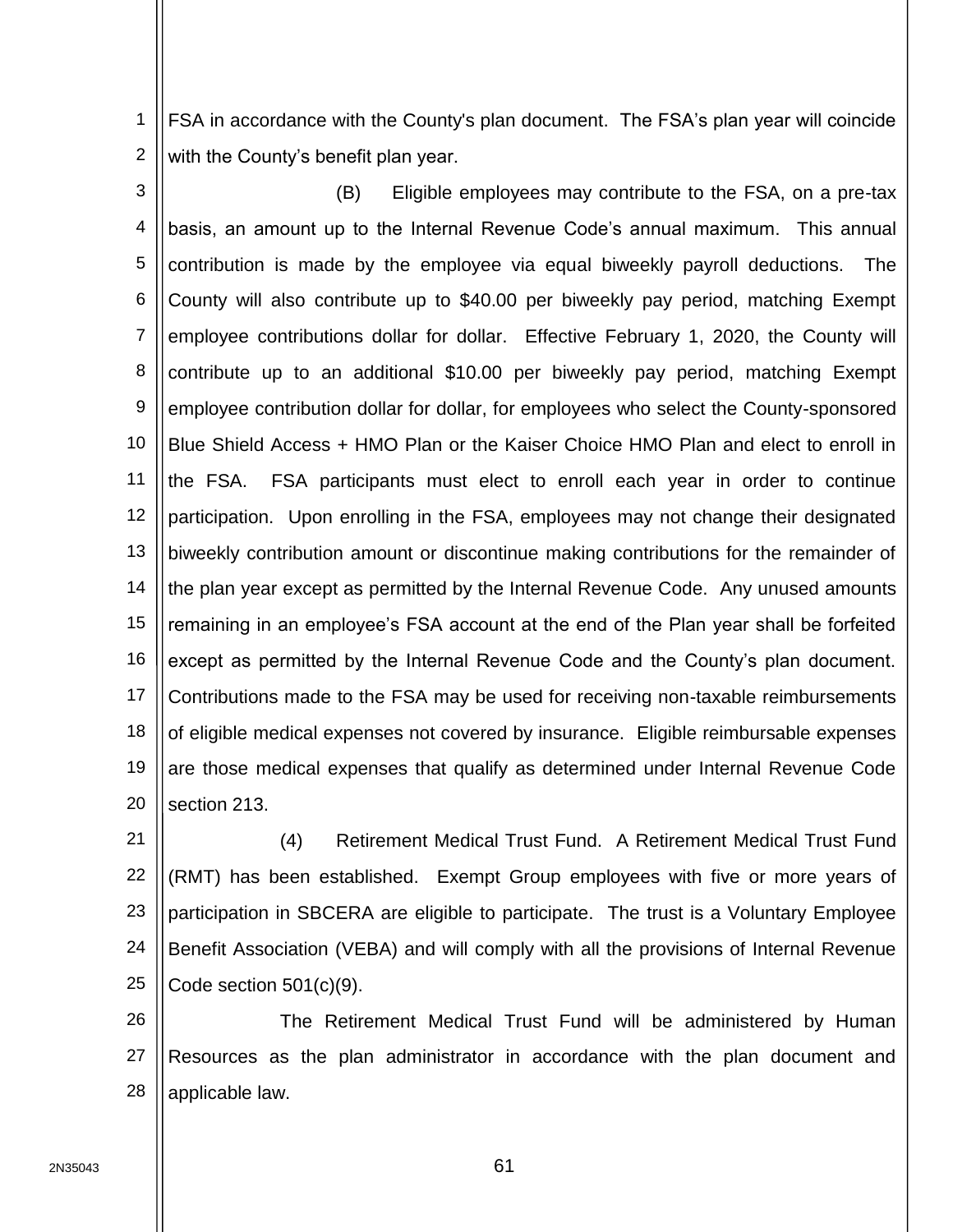| 1              | Sick Leave Conversion Eligibility. Exempt Group employees<br>(A)                              |  |  |
|----------------|-----------------------------------------------------------------------------------------------|--|--|
| $\overline{2}$ | with five or more years of participation in SBCERA are eligible to participate in the Trust.  |  |  |
| 3              | The purchase of additional retirement credit or other retirement service credit and/or        |  |  |
| 4              | participation in other public sector retirement systems may be counted towards the five       |  |  |
| 5              | year service requirement provided that the employee has not withdrawn their                   |  |  |
| 6              | contributions from the system(s) and the employee is also a member of SBCERA.                 |  |  |
| $\overline{7}$ | Employees who wish to receive credit for participation in other                               |  |  |
| 8              | public retirement systems must provide the Plan Administrator written evidence of             |  |  |
| $9\,$          | participation and that contributions made to the system(s) have not been withdrawn.           |  |  |
| 10             | Sick Leave Conversion Formula. At separation from County<br>(B)                               |  |  |
| 11             | service for reasons other than death, all eligible employees will be required to contribute   |  |  |
| 12             | the cash value of their unused sick leave balances to the Trust at the rate of 80 percent     |  |  |
| 13             | of the cash value of unused sick leave hours, up to a maximum of 1,500 hours.                 |  |  |
| 14             | County Contribution. The County will contribute to the RMT<br>(C)                             |  |  |
| 15             | as follows:                                                                                   |  |  |
| 16             |                                                                                               |  |  |
|                | <b>Years of Service</b><br>Percentage of Base Salary*                                         |  |  |
| 17             | 2.00%<br>Exempt $-5-9$ years                                                                  |  |  |
| 18             | 2.75%<br>Exempt - 10-15 years                                                                 |  |  |
|                | 3.75%<br>Exempt - 16 or more years                                                            |  |  |
| 19             | *For purposes of the RMT contribution, base salary is as defined in the RMT plan<br>document. |  |  |
| 20             |                                                                                               |  |  |
| 21             | Tuition Reimbursement and Membership Dues.<br>The County shall                                |  |  |
|                | (1)                                                                                           |  |  |
| 22             | establish an individual, departmental fund in the amount of \$1,000.00 for each fiscal        |  |  |
| 23             | year for each regular employee in the Exempt Group to reimburse employees for tuition         |  |  |
| 24             | costs incurred for job-related education or career development or to reimburse                |  |  |
| 25             | membership dues in professional organization(s), provided each expenditure enhances           |  |  |
| 26             | furtherance of County or continuing educational goals.                                        |  |  |
| 27             | Requests for reimbursement must be approved in advance by the appointing                      |  |  |
| 28             | authority and shall not be paid in increments less than \$10.00 per fiscal year.<br>The       |  |  |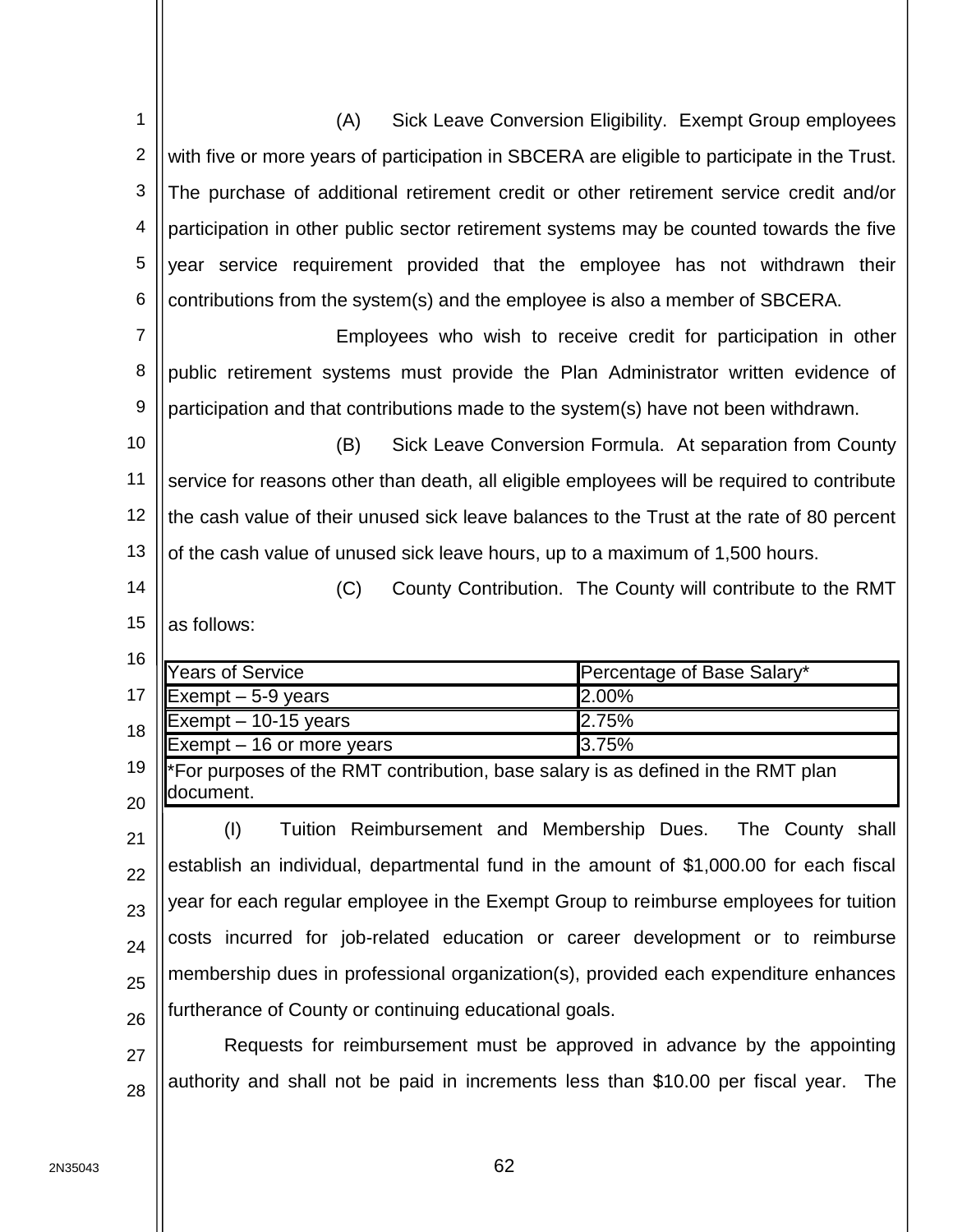1 2 3 4 individual department fund is in addition to department budgeted and mandated training and memberships. The County shall also pay, in addition to the individual department fund, the membership dues to the State Bar of California for all licensed attorneys in the Exempt Group whose job duties require admission in the State Bar.

5 6 7 8 9 10 11 12 Employees who successfully complete job-related education or courses may submit a request to be reimbursed beyond the limit of \$1,000.00 to their department head or appointing authority for review. The department head or appointing authority must then request and receive approval from the County Administrative Office to reimburse beyond the limit of \$1,000.00 per fiscal year per employee. In order to be eligible for tuition reimbursement under this provision, the employee must take such course work outside regular work hours, and shall do no productive work for the County while attending the courses.

13 14 15 16 If the reimbursement is approved and paid to the employee, and the employee leaves the County prior to completing two years of County service after completing the job-related education or coursework, the employee will reimburse the County according to the following schedule:

|                                   | Reimbursement                                                                      |
|-----------------------------------|------------------------------------------------------------------------------------|
| 18  Within 9 months               | 100%                                                                               |
| After 9 months, through 18 months | 50%                                                                                |
|                                   | 25%                                                                                |
| After 24 months                   | 0%                                                                                 |
|                                   | Job-related education/course completion date<br>After 18 months, through 24 months |

21 22 Benefits under the Tuition Reimbursement and Membership Dues Subdivision shall be pro-rated for job share and part-time employees.

23 24 (m) Conditions of Employment. Unless in the classified service, employees in this group serve at the pleasure of their appointing authority.

25 26 27 28 Should a classified employee's position be abolished, the County will make reasonable efforts to place the employee in a comparable County position based upon the employee's skills, knowledge and abilities, as well as consideration for the employee's length of service with the County. If reasonable efforts to place an exempt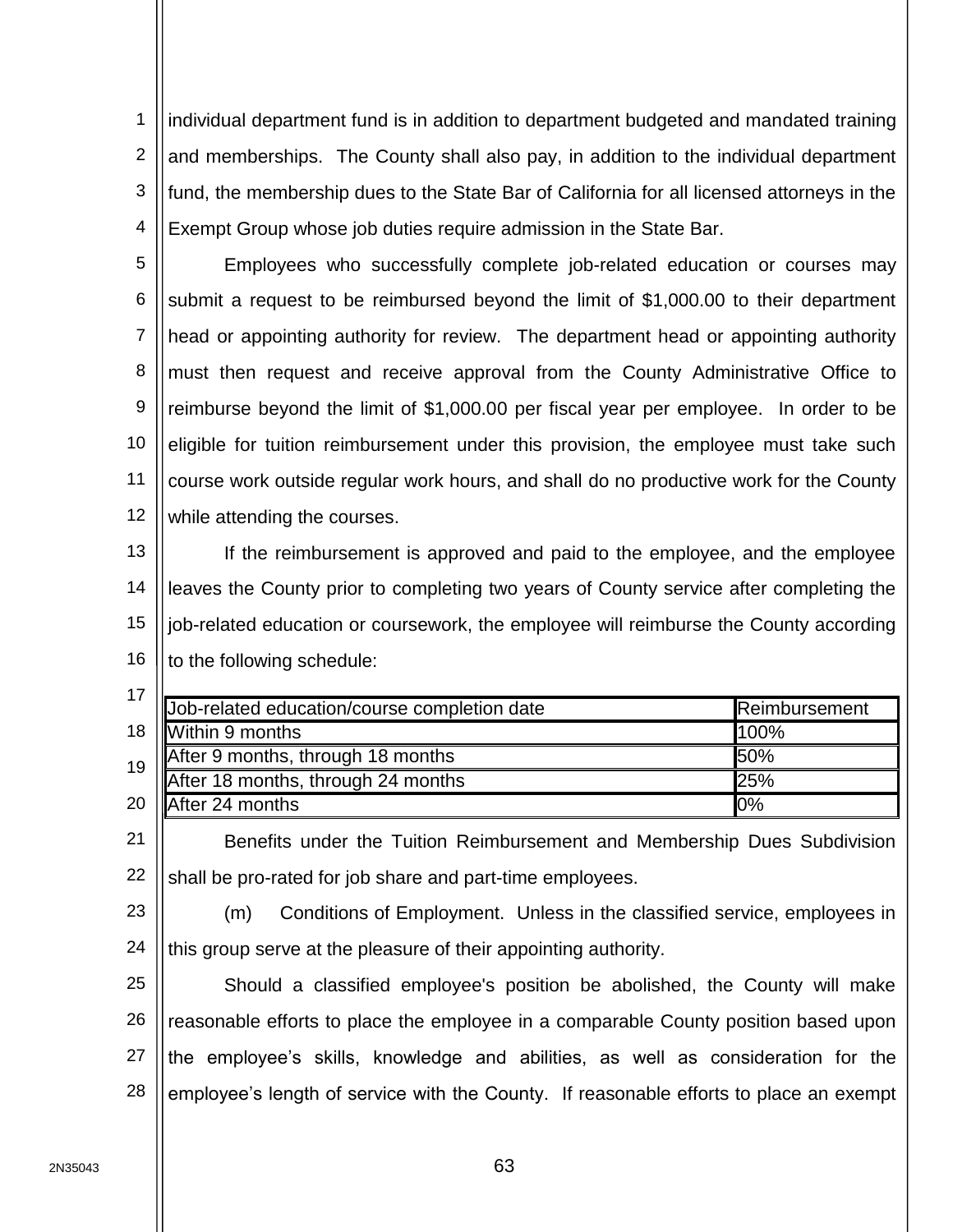1 2 3 4 5 classified employee in a comparable County position are unsuccessful, the employee shall be subject to lay-off by written notification by the appointing authority or the Chief Executive Officer, which notification shall be given at least ten working days prior to the effective date of the layoff. An Exempt Group classified employee does not have any bumping rights to other County positions.

6

(n) Automobiles.

7 8 9 10 (1) All County employees in Benefit Groups A and B, Assistant Sheriffs and Sheriff's Deputy Chiefs, and the District Attorney Chief Investigator in a paid status are eligible for a Category I County vehicle under this subdivision with the approval of the Chief Executive Officer.

11 12 13 14 Such employees may use such vehicles for occasional personal use provided they reimburse the County at the current motor pool variable rate per mile for such use. All automobile users shall be taxed for such personal use in accordance with state and federal tax law and regulation.

15 16 17 18 19 20 21 22 23 24 25 (2) All County employees in Benefit Groups A and B, Assistant Sheriffs and Sheriff's Deputy Chiefs, and the District Attorney Chief Investigator in a paid status shall receive a biweekly automobile allowance in the amount of \$561.54 with no mileage reimbursement, provided they are not assigned a County vehicle pursuant to Subsection 13.0613(n)(1) above and they provide a private vehicle for their own use on County business. An employee who becomes eligible or ineligible for this benefit in the middle of a pay period will receive a prorated sum of automobile allowance. Employees selecting this allowance shall be required to have a vehicle available at all times for use on County business. This allowance shall be considered complete reimbursement for the acquisition, insurance, maintenance, repair, upkeep, fuel, and all other costs for the required vehicle.

26 27 28 (3) Effective June 20, 2020, the automobile allowance shall be reduced from \$561.54 to \$461.54 per biweekly pay period. The reduced amount (\$100 per biweekly pay period) shall be included in base salary of employees eligible for this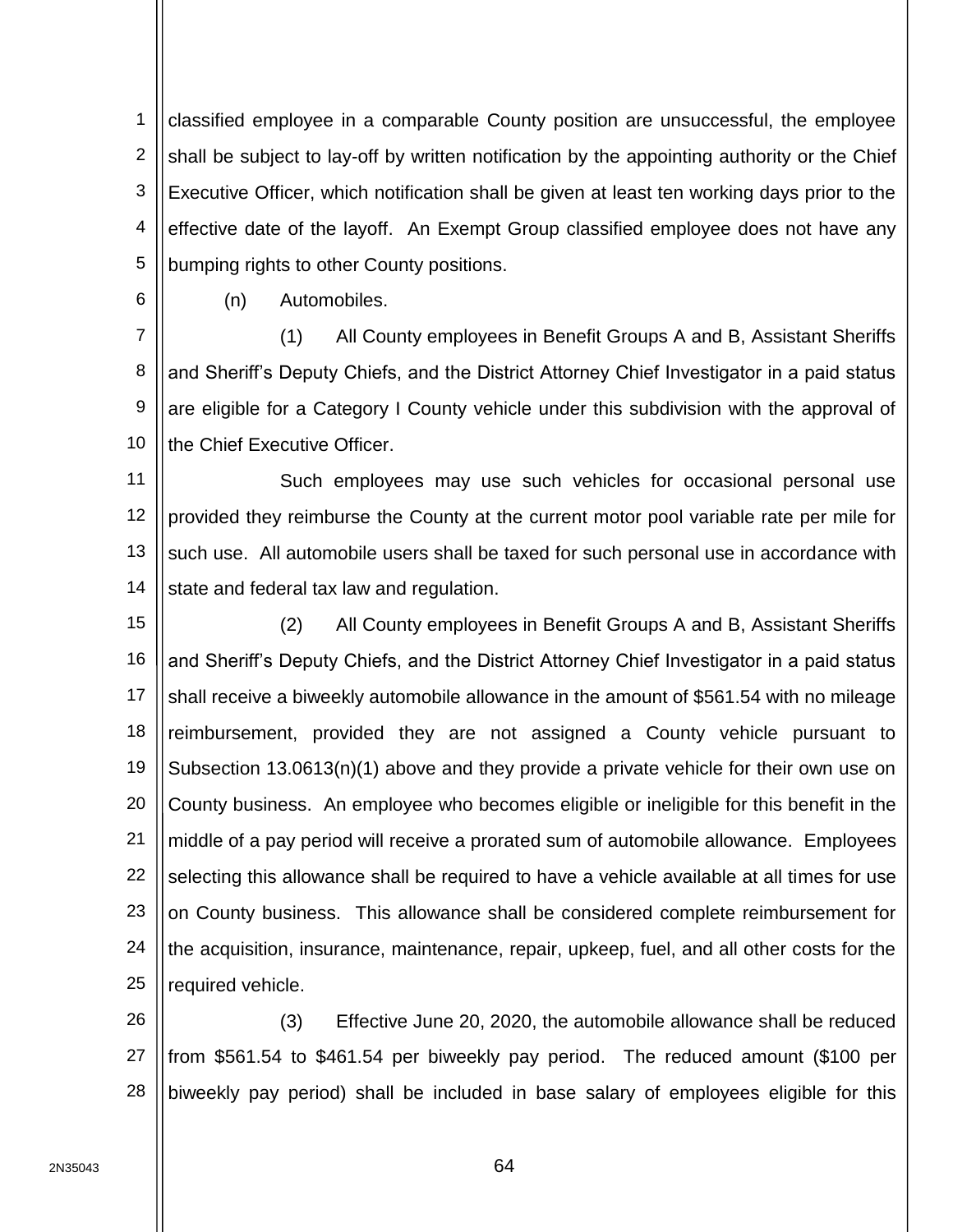1 2 automobile allowance, as reflected in the salary schedules and tables as set forth in Section 13.0613(c)(3), and as on file with Clerk of the Board of Supervisors.

3 4 5 6 7 8 9 10 11 12 13 (o) Administrative Leave. Effective pay period 1 of each year, an employee in a regular position who is in paid status will be provided with 80 hours of administrative leave time for the employee's use. An eligible employee in a regular position who is part-time or job-sharing shall be eligible for a prorated number of administrative leave hours based on regularly scheduled hours. Employees newly entering the Exempt Group after the beginning of pay period 1 shall receive a prorated number of hours. Such proration shall be based upon the remaining number of pay periods in the calendar year nearest the employee's appointment. Employees not in paid status in pay period 1 shall receive, upon return to paid status, a prorated number of Administrative Leave hours based on the number of pay periods remaining in the calendar year.

14 15 16 17 18 19 20 21 Administrative leave may be cashed out at the employee's then current base rate of pay in increments of one hour, upon the approval of the appointing authority, during the calendar year. Any Administrative Leave accrual balances in effect at the end of the last pay period paid in the calendar year will automatically be paid at the employee's then current base rate of pay. Employees may designate that cash outs of Administrative Leave be contributed to the County's 401(k) Plan or 457(b) Deferred Compensation Plan. Upon termination of employment, unused Administrative Leave will be paid at the current rate of pay.

22 23 All elected officials, i.e., the County-wide elected officials and members of the Board of Supervisors, are not eligible to receive administrative leave.

24

(p) Contributions to Salary Savings Plan.

25 26 27 28 (1) Biweekly contributions of Exempt Group employees to the County's 401(k) Defined Contribution Plan will be matched by a County contribution on the basis of two times the employee's contribution. The biweekly contributions of Exempt Group employees in Benefit Groups A, B, and C of up to four percent of biweekly base salary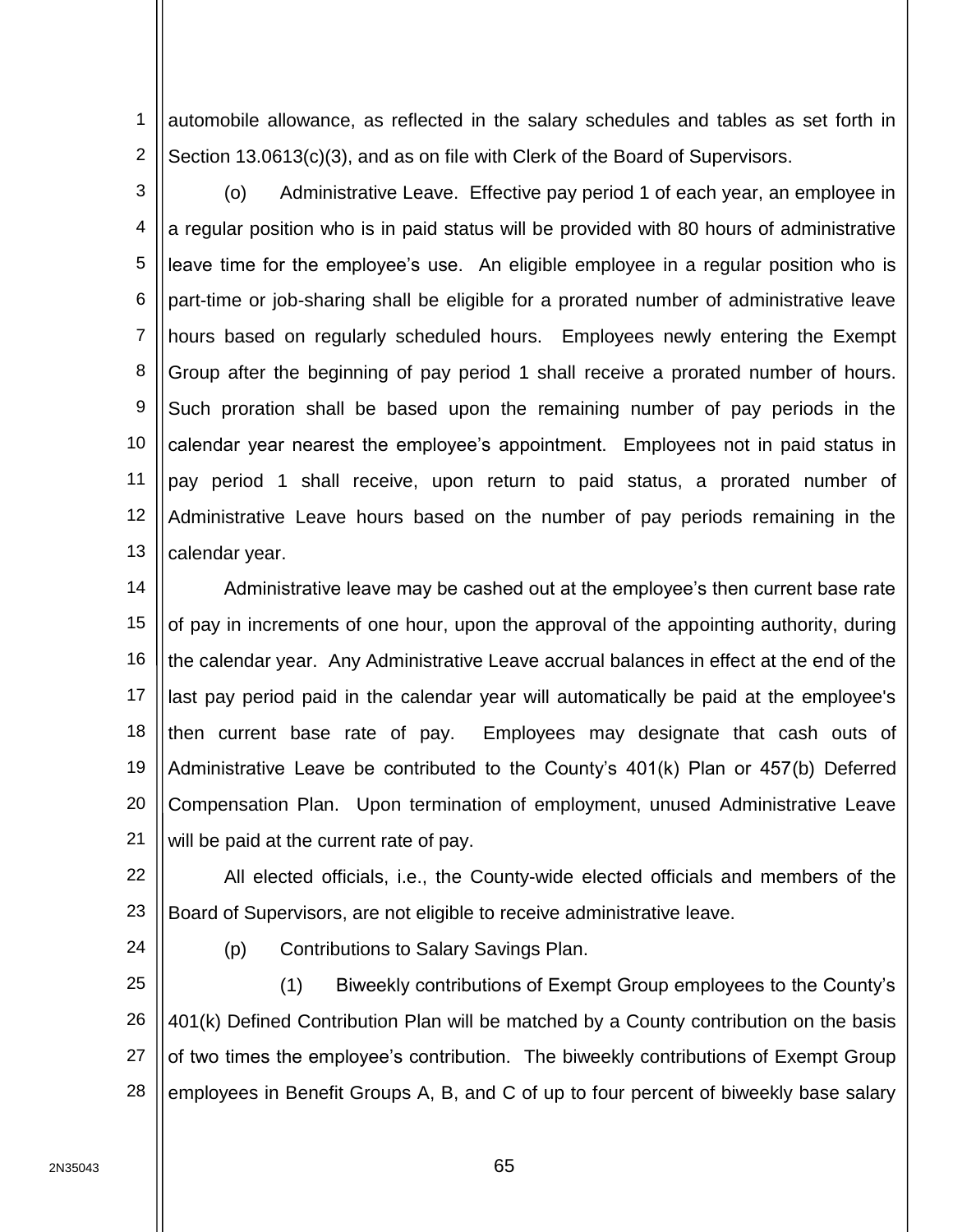1 2 3 4 5 6 will be matched by a County contribution of two times the employee's contribution, not to exceed eight percent of an employee's biweekly base salary. The biweekly contributions of Exempt Group employees in Benefit Group D to the County's 401(k) Defined Contribution Plan of up to three percent of biweekly base salary will be matched by a County contribution of two times the employee's contribution. The County contribution shall not exceed six percent of an employee's biweekly base salary.

7 8 9 10 11 12 (2) Biweekly contributions of Exempt Group employees in Benefit Groups A and B to the County's 457(b) Deferred Compensation Plan up to one percent of biweekly base salary will be matched by a County contribution on the basis of one times the employee's contribution. The County contribution shall not exceed one percent of the employee's biweekly base salary. The County contribution shall be deposited in the County's 401(a) Defined Contribution Plan.

13 14 15 16 17 18 (3) Biweekly contributions of Exempt Group employees in Benefit Groups C and D to the County's 457(b) Deferred Compensation Plan up to one percent of biweekly base salary will be matched by a County contribution of one-half times the employee's contribution. The County contribution shall not exceed one-half percent of the employee's biweekly base salary. The County contribution shall be deposited in the County's 401(a) Defined Contribution Plan.

19

(q) Employment Interview Expenses and Moving Reimbursement.

20 21 22 23 24 25 26 27 (1) Interview Expense Reimbursement. For employees in Benefit Group C and above, the appointing authority may approve reimbursement of interview expenses incurred by external candidates upon proof/receipts provided. Such reimbursement is restricted to airfare, auto mileage, meals, overnight stay, and airport transit. Employees must submit a request for reimbursement for employment interview expenses within 90 days of hire date to be eligible for the reimbursement. Requests submitted for reimbursement after 90 days from hire date will be denied, unless waived by the appointing authority.

28

(2) Moving Expense Reimbursement.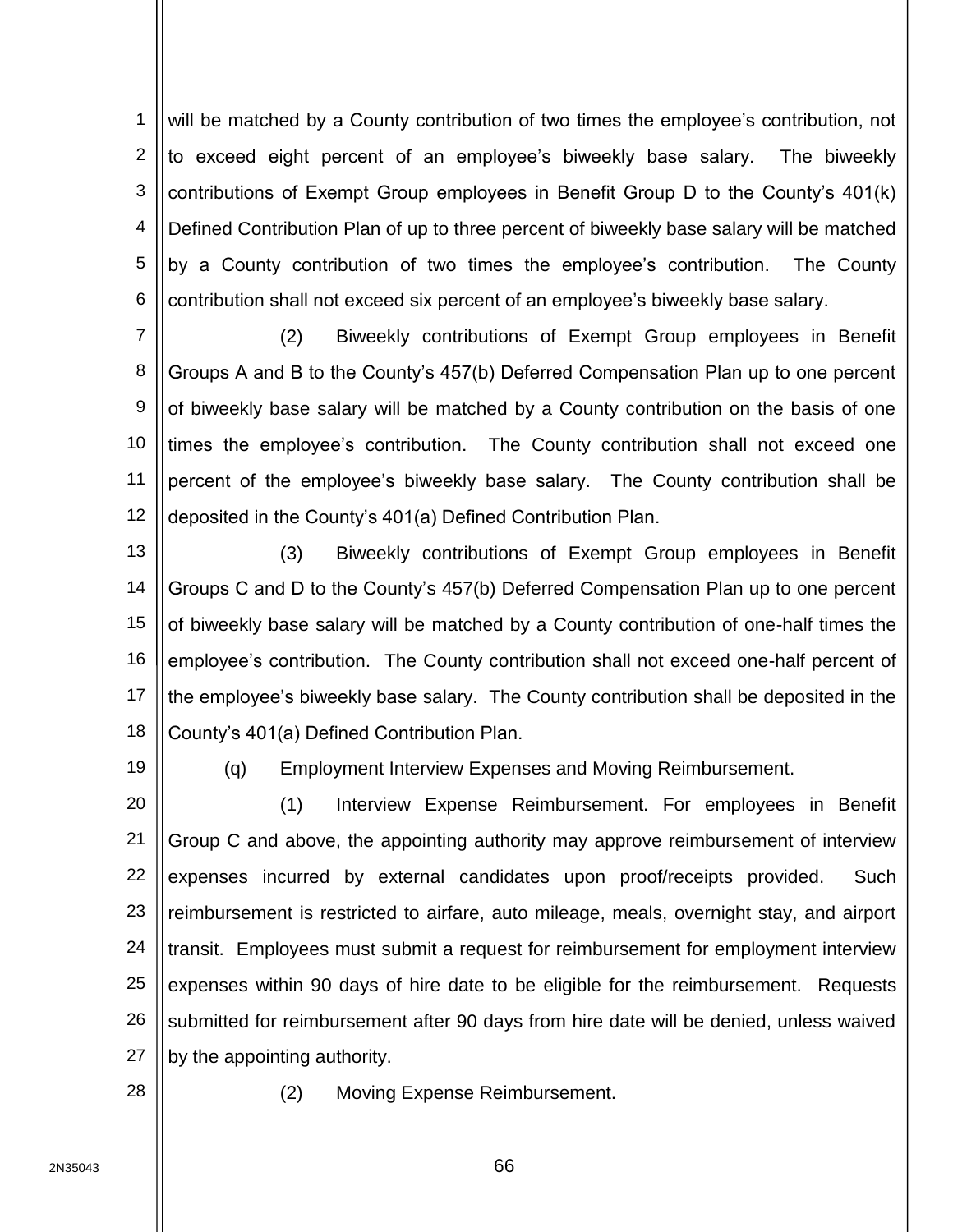| 1              | (A)<br>The Chief Executive Officer may approve moving expenses                                                              |  |  |
|----------------|-----------------------------------------------------------------------------------------------------------------------------|--|--|
| 2              | up to but not exceeding \$10,000.00 for any employee new to County employment for                                           |  |  |
| 3              | whom the Chief Executive Officer or the Board of Supervisors is the appointing authority                                    |  |  |
| 4              | or any department head. The Chairperson of the Board of Supervisors may approve                                             |  |  |
| 5              | such moving expenses for the Chief Executive Officer. Reimbursement of moving                                               |  |  |
| 6              | expenses in excess of \$10,000.00 must be approved by the Board of Supervisors.                                             |  |  |
| $\overline{7}$ | The appointing authority may approve moving expenses up<br>(B)                                                              |  |  |
| 8              | to but not exceeding \$5,000.00 for employees new to County employment in Benefit                                           |  |  |
| 9              | Group B or Benefit Group C, not covered by Subsection 13.0613(q)(2)(A), for moving                                          |  |  |
| 10             | expenses authorized, incurred and documented as a result of accepting the position.                                         |  |  |
| 11             | For employees in Benefit Group D the following provision<br>(C)                                                             |  |  |
| 12             | applies. To assist with the recruitment and appointment of qualified individuals to hard-                                   |  |  |
| 13             | to-recruit positions/classifications, upon request of the appointing authority, the Director                                |  |  |
| 14             | of Human Resources may authorize reimbursement of a new employee's relocation-                                              |  |  |
| 15             | related expenses incurred as a result of accepting employment with the County, as                                           |  |  |
| 16             | follows:                                                                                                                    |  |  |
| 17             |                                                                                                                             |  |  |
| 18             | <b>Maximum Reimbursement</b><br><b>Miles Relocated</b><br>500-1,000 miles<br>\$1,000.00                                     |  |  |
|                | 1,001-2,000 miles<br>\$2,000.00                                                                                             |  |  |
| 19             | More than 2,000 miles<br>\$2,500.00                                                                                         |  |  |
| 20             | (D)<br>Reimbursement may be provided to employees covered in                                                                |  |  |
| 21             |                                                                                                                             |  |  |
| 22             |                                                                                                                             |  |  |
|                | Subsections 13.0613(q)(2)(B) and 13.0613(q)(2)(C) upon initial employment with the                                          |  |  |
| 23             | County, provided that the employee: (1) is appointed to a regular position; (2) submits                                     |  |  |
| 24             | original receipts documenting expenses incurred; and (3) agrees to remain employed in                                       |  |  |
| 25             | the regular position for at least 12 months. Such employees must submit a request for                                       |  |  |
| 26             | reimbursement for moving expenses within 90 days of hire date to be eligible for the                                        |  |  |
| 27             | reimbursement. Requests submitted for reimbursement after 90 days from hire date will                                       |  |  |
| 28             | be denied, unless waived by the appointing authority.<br>If the employee voluntarily resigns employment prior to completion |  |  |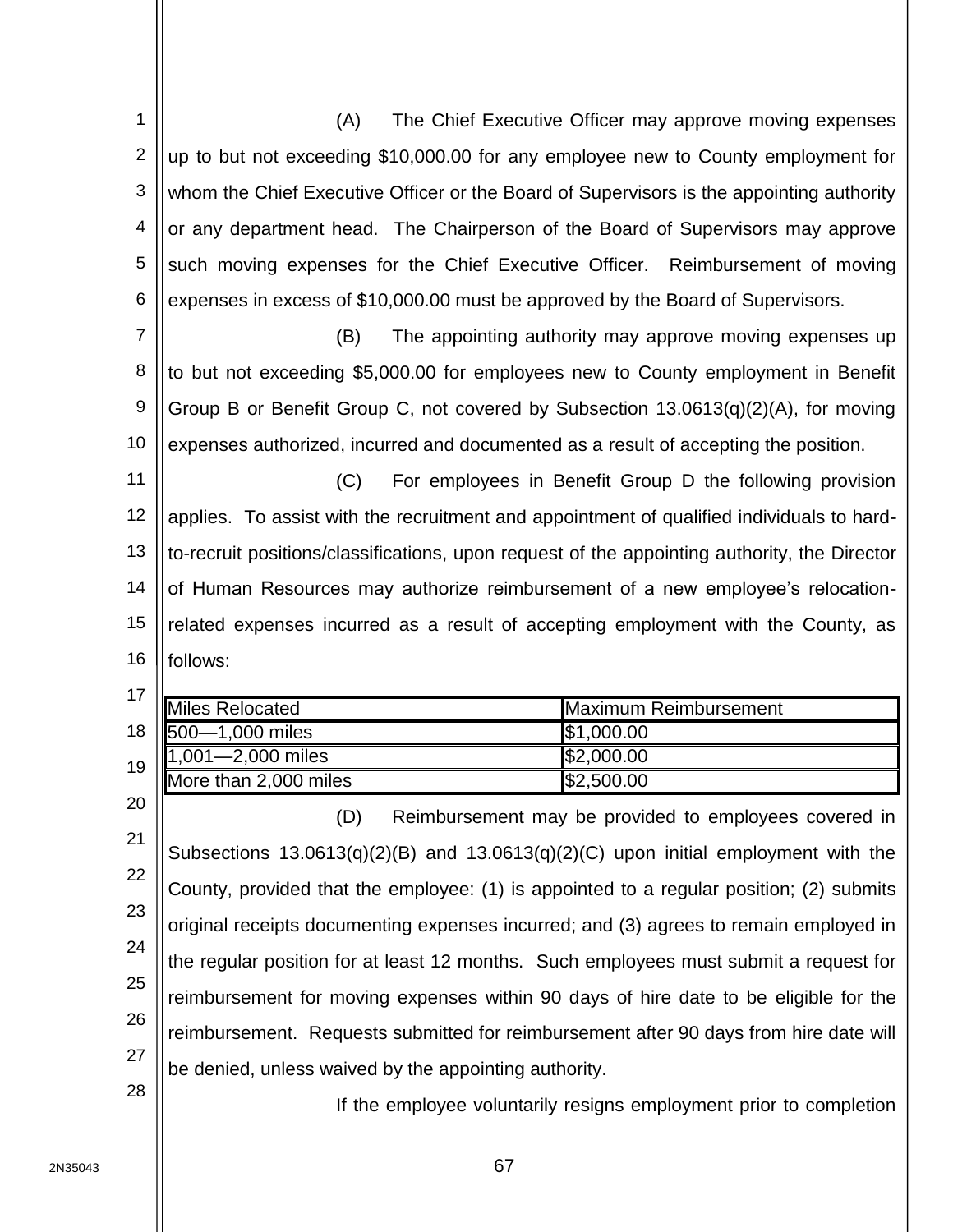1 2 of 12 months' service, the employee shall be required to reimburse the County for any payment made under this subdivision.

- 3
- (r) Peace Officer Standards and Training Pay.

4 5 6 7 (1) General. Peace Officer Standards and Training (POST) certificates are awarded to peace offers who achieve increasingly high levels of education, training, and experience in his or her pursuit of professional excellence. POST base rate of pay adjustments will be uniformly maintained for all County employees.

8 9 10 11 12 13 14 15 16 17 18 19 (2) Qualification. An Exempt Group law enforcement employee, other than the elected Sheriff, in the Sheriff's Department or District Attorney's Office who obtains an Advanced Certificate shall have his or her base rate of pay increased in accordance with the table and procedures set forth below. An Exempt Group law enforcement employee, other than the elected Sheriff, in the Sheriff's Department or District Attorney's Office who obtains a Supervisory Certificate, or a higher POST certificate, or a master's degree earned through attendance at an accredited university or college, shall have his or her base rate of pay increased in accordance with the table and procedures set forth below. If an employee obtains a Supervisory Certificate and has his or her base rate of pay increased as set forth below, and thereafter obtains a higher POST certificate or a master's degree, the employee will receive no further increase in his or her base rate of pay.

20

21

(3) Rates.

(A) The rates for POST pay are as follows:

| 22 |                                                                                 |                                  |                                     |  |
|----|---------------------------------------------------------------------------------|----------------------------------|-------------------------------------|--|
|    |                                                                                 | POST Pay - Flat Amount           |                                     |  |
| 23 | Classification                                                                  | <b>Advanced POST</b><br>(hourly) | <b>Supervisory POST</b><br>(hourly) |  |
| 24 | Deputy Director, Sheriff's Coroner                                              | \$2.74                           | \$4.16                              |  |
| 25 | <b>District Attorney Assistant Chief<br/>Investigator and Sheriff's Captain</b> | \$3.16                           | \$4.79                              |  |
| 26 | <b>Sheriff's Deputy Chief</b>                                                   | \$3.74                           | \$5.66                              |  |
| 27 | <b>District Attorney Chief Investigator</b>                                     | \$3.39                           | \$5.14                              |  |
|    | <b>Assistant Sheriff</b>                                                        | \$4.12                           | \$6.23                              |  |
| 28 | <b>Undersheriff</b>                                                             | \$4.53                           | \$6.85                              |  |
|    |                                                                                 |                                  |                                     |  |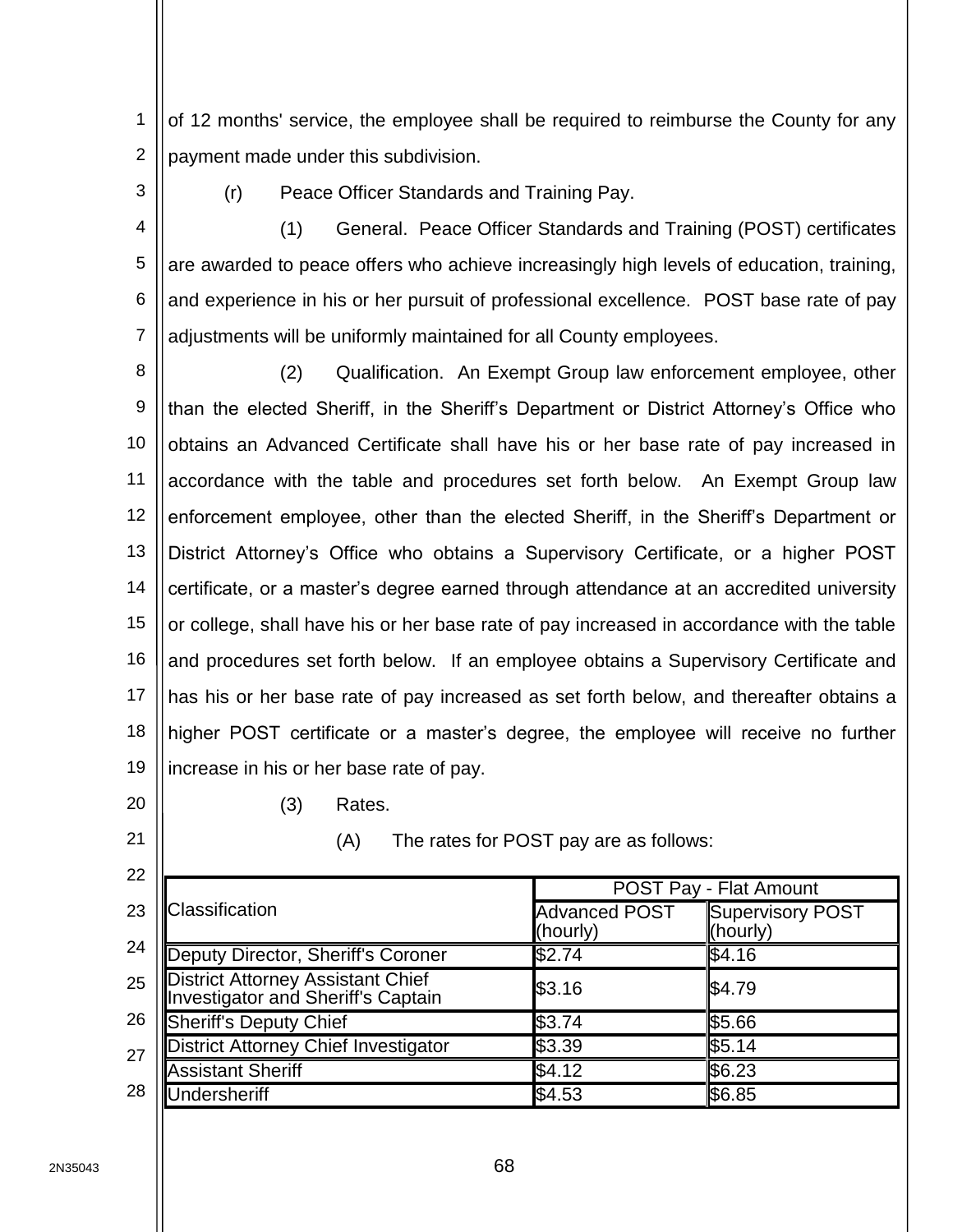1 2 3 4 5 6 7 8 9 10 11 (B) Effective January 21, 2017, the County added the flat dollar amounts in the table above to the then existing base rate of pay to establish a higher base rate of pay for the employees described in this section who obtained an Advanced Certificate and/or a Supervisory Certificate, or a higher POST certificate, or a master's degree. Once the new higher base rate of pay was established, the County established a new POST Pay of two percent. Effective January 16, 2021, the County shall establish a new POST Pay of three percent. The initial granting of this POST increase to three percent is subject to the discretion of the Chief Executive Officer based on the availability of financial resources. Effective January 29, 2022, the County shall establish a new POST Pay of four percent. Effective January 28, 2023, the County shall establish a new POST Pay of five percent.

12 13 14 15 16 17 18 (C) Effective July 18, 2020, the County shall establish a new POST base pay for employees who obtain a Management POST Certificate. This POST base pay shall be approximately \$1.79 per hour above POST base pay effective July 18, 2020, for a Supervisory Certificate or a master's degree. The initial establishment of this new POST base pay for a Management POST certificate is subject to the discretion of the Chief Executive Officer based on the availability of financial resources.

19 20 21 22 23 24 (4) Procedure. The employee shall submit a written request for POST pay to the department with an attached copy of the appropriate POST certificate or official transcript from the accredit university or college. This POST pay shall start the first full pay period following receipt by the County of a valid POST certificate or official transcript. The County shall submit to POST in an expeditious manner applications by affected employees for the certificates described above.

25 26 27 28 (s) Dependent Care Assistance Plan. The purpose of this Section 125 Dependent Care Assistance Plan (DCAP) is to permit eligible employees to make an election to pay for certain dependent care expenses with salary reduction from compensation contributed to the plan before federal income or social security taxes are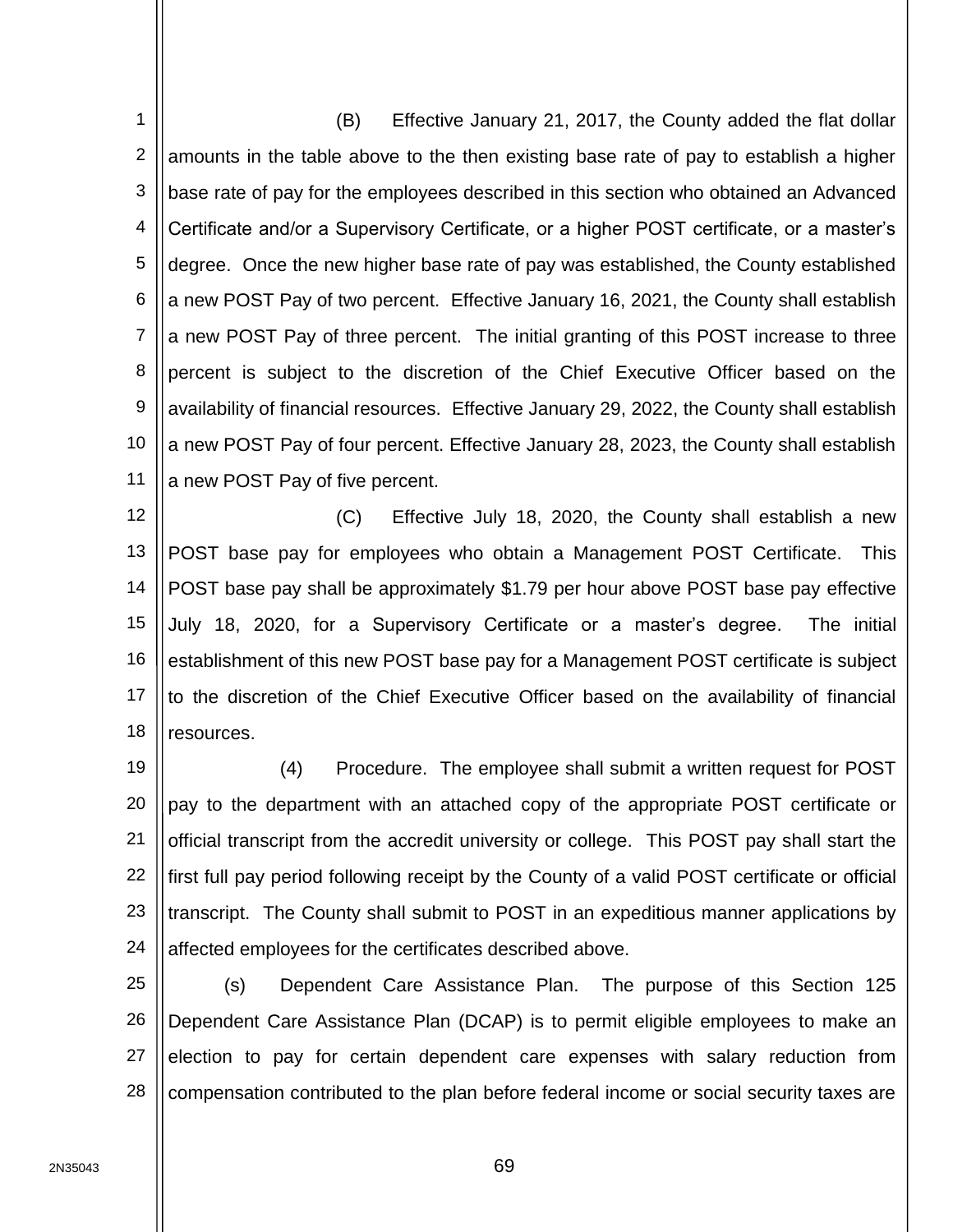1 2 3 4 5 paid to the IRS ("Salary Reduction") in accordance with Internal Revenue Code sections 125 and 129 and regulations issued pursuant thereto. The DCAP shall be construed to comply with said code sections and to meet the requirements of any other applicable provisions of law. The DCAP will be administered by Human Resources in accordance with the DCAP plan document and applicable law.

6

7

(1) To be eligible for this benefit, an employee must be in a regular position.

8 9 10 11 12 (2) Enrollment in the plan is required every plan year and is limited to the annual open enrollment period or no later than 60 days following the date of becoming eligible due to a mid-year change in status event. Failure to submit a participation agreement within the time frame shall result in an election to not participate in the plan.

13 14 15 16 17 18 (3) An employee must elect to contribute to the DCAP through salary reduction on forms approved by Human Resources. An employee election to participate shall be irrevocable for the remainder of the plan year. Once a salary reduction has begun, in no event will changes in elections be permitted during the plan year except to the extent permitted under IRS rulings and regulations and with the plan document.

19 20 21 (4) Pursuant to Internal Revenue Code section 125, any amounts remaining in the employee's account at the end of a plan year must be forfeited except as permitted by the Internal Revenue Code and the plan document.

22 23 24 25 (t) Vacant Higher Position. Employees directed to continuously perform duties in a vacant higher level regular position for which funds have been appropriated, shall be entitled to a salary rate increase to the higher level for the time actually worked in excess of 160 hours, unless specifically waived by the employee; provided, however:

26 27 28 (1) The appointing authority certifies to the Director of Human Resources, in writing at the time of appointment, that the employee meets minimum qualifications and is assigned and held responsible to fully perform all of the duties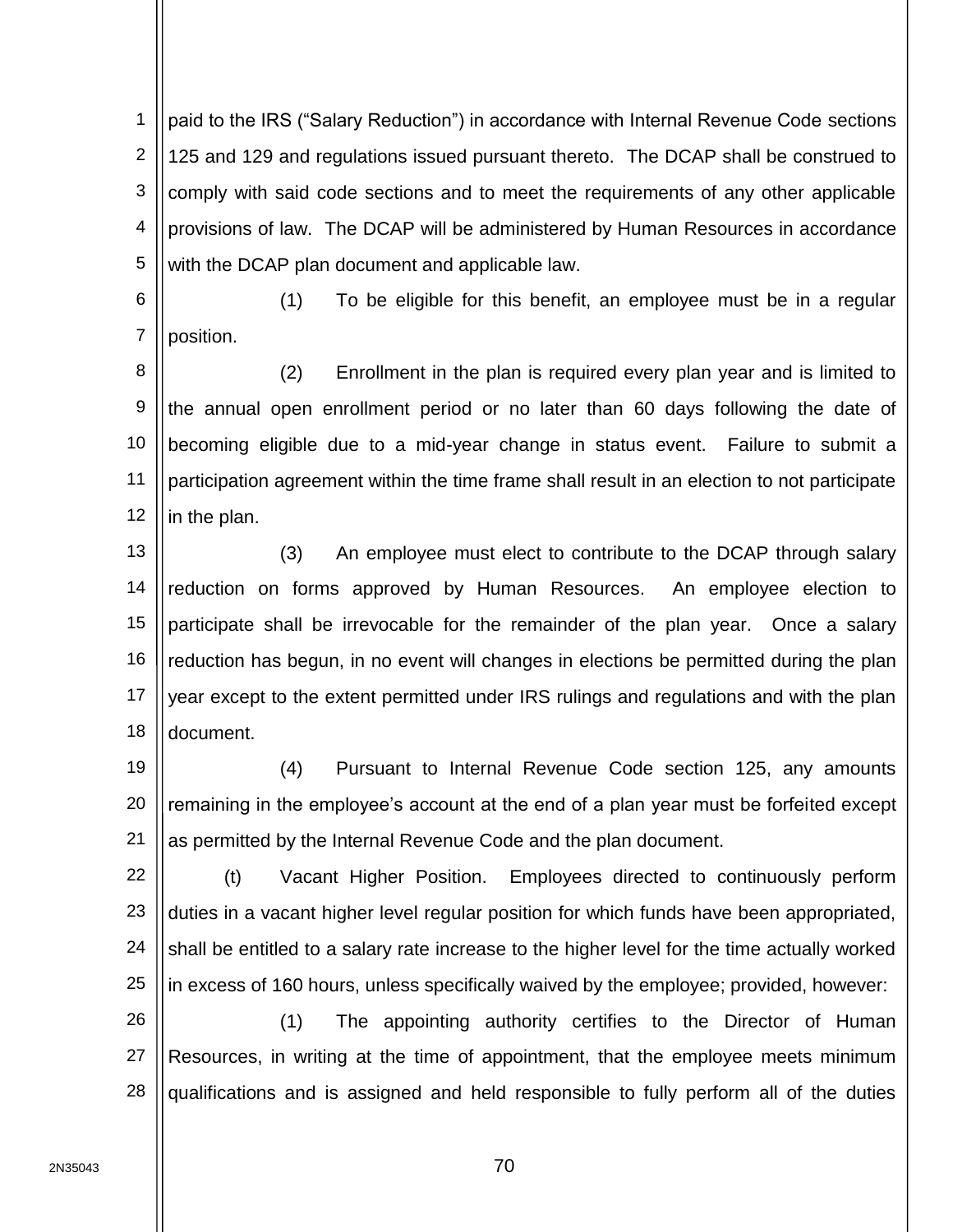1 2 3 4 normally associated with the higher level position without limitation as to difficulty or complexity of assignments or consequence of action and that the employee shall be required to meet standards for satisfactory performance normally required at the higher level position; and

5 6 7 (2) A written request for salary rate increase to the higher level is directed to the Director of Human Resources for approval; such increase to the higher level shall be determined as if the assignment had been a promotion.

8 9 10 11 12 13 14 15 It shall be the responsibility of the appointing authority to initiate such requests and to provide a copy of such request to the employee. Written requests may also be made by the employee through the appointing authority in the same manner. Requests for a salary rate increase should be initiated during the first 30 calendar days of such assignment. Requests for retroactive payment of a salary increase must be filed as soon as possible, but not later than one calendar year after assignment of the higher level duties and must be approved by the Director of Human Resources. Failure to meet this time limitation shall waiver any and all rights to retroactive pay.

16 17 18 19 20 21 22 23 24 25 26 27 28 The duration of such assignments to vacant higher positions are not intended to exceed one calendar year except in unusual circumstances approved by both the appointing authority and the Director of Human Resources or designee. Such assignments in all circumstances are temporary assignments and at the conclusion of such assignments the respective employee shall be returned to his or her previous classification. Appointments to regular positions of trainees or underfills are exempt from the provisions of this section. Further, this section does not apply to a situation in which there is no vacant higher-level position for which funds have been appropriated. Addition of duties of a higher-level classification to any employee's regular position shall be governed by the Special Assignment Compensation section or the Personnel Rules on Classification, as appropriate. For purposes of this section, a vacant position is defined as an authorized regular position for which funds have been appropriated and which may be: (1) An unoccupied position due to attrition and for which the appointment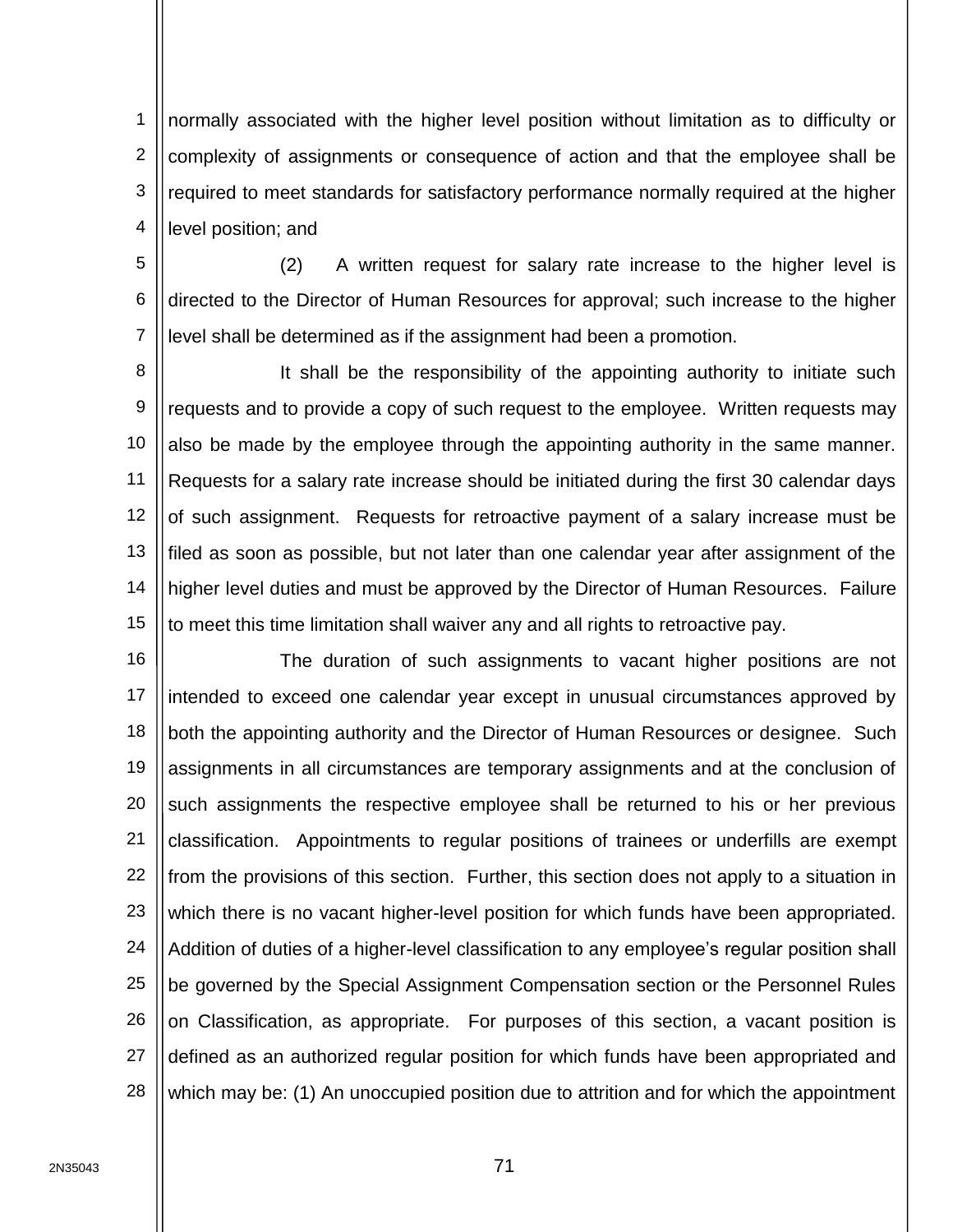1 2 3 process has been initiated; (2) A position from which the incumbent is on extended leave of absence; or (3) A new position authorized by the Board of Supervisors for which the appointment process has been initiated.

4 5 6 7 8 9 10 11 12 (u) Personnel Rules. Notwithstanding any other provision in the County Code or the Personnel Rules, those serving in classified service positions have appeal rights under the Personnel Rules, except as otherwise provided herein. Any such appeals shall be heard by a hearing officer selected from the Civil Service Commission Hearing Officer list and appointed by the Civil Service Commission or, upon mutual agreement of the appellant and the County, shall be heard by the Civil Service Commission. If the appeal is heard by a hearing officer, the Civil Service Commission shall either accept or reject the hearing officer's findings and recommendations within 30 days of receipt by the Commission.

13 14 The only grounds for rejection of the hearing officer's decision must be for one of the following and the rejection must include specific detail in writing:

15 16 (1) The recommendation was procured by corruption, fraud, or other undue means;

17

(2) There was corruption on the part of the hearing officer;

18 19 (3) The rights of a party were substantially prejudiced by the misconduct of the neutral hearing officer;

20

(4) The hearing officer exceeded his or her powers;

21 22 23 24 (5) The rights of a party were substantially prejudiced by the refusal of the hearing officer to postpone the hearing upon sufficient cause being shown therefore, or by the refusal of the hearing officer to properly include or exclude evidence material to the controversy.

25 26 27 28 Should such be the case, the Commission must state in writing specific reason(s) for the decision (1, 2, 3, 4, or 5) and subsequently conduct and complete a full and fair evidentiary hearing on the appeal within 30 days of rejecting the hearing officer's findings and recommendations unless the hearing cannot for good cause be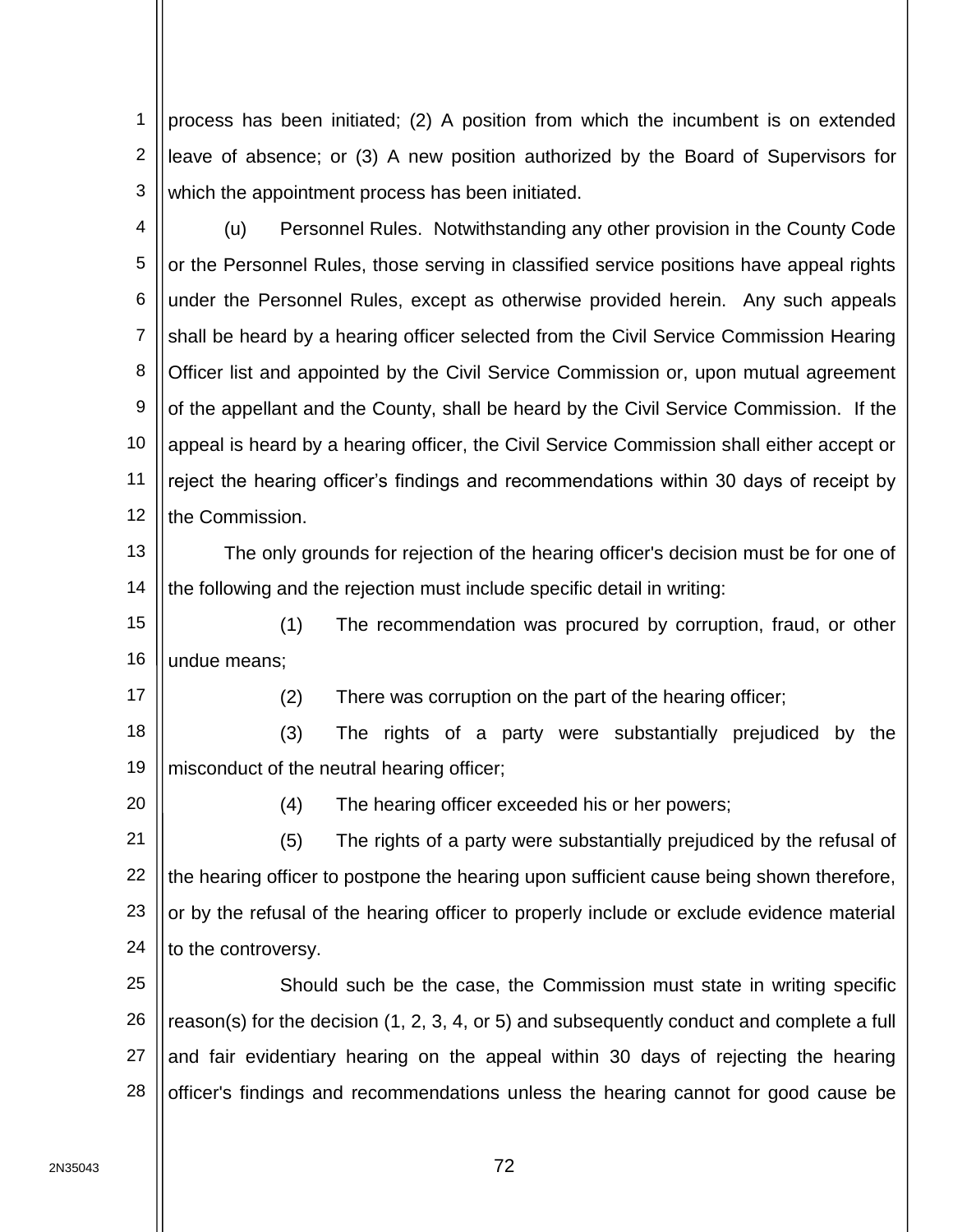1 completed within 30 days.

2 3 4 5 Those serving in unclassified positions do not have civil service appeal rights as they serve at the pleasure of the appointing authority. Positions in the Exempt Group shall not have rights to the classification appeal procedures under the Personnel Rules.

6

(v) Reemployment.

7 8 9 10 11 12 13 14 15 16 17 18 19 (1) A regular employee who has separated County employment, and who is subsequently rehired in the same classification in a regular position within one year (i.e., beginning the first day of work by the 365th calendar day), may receive restoration of salary step, vacation accrual rate, and sick leave balance, unless the employee has received payment for unused sick leave in accordance with the Retirement Medical Trust Subdivision, subject to the approval and conditions established by the appointing authority and the Director of Human Resources. Such employees begin accruing vacation and sick leave and may utilize the same immediately. Restoration of retirement contribution rate shall be in accordance with applicable State law and in compliance with any requirements established by SBCERA. The employee shall be required to serve a new probationary period, unless waived by the Director of Human Resources. The employee shall be provided a new date of hire for purposes of County seniority.

20 21 22 23 24 25 26 27 (2) A regular employee who has separated County employment and who is subsequently rehired to a regular position in the same job family within one year, (i.e., beginning the first day of work by the 365th calendar day), may receive restoration of vacation accrual rate, sick leave, and retirement contribution rate in the same manner as described above. Such employees begin immediately accruing vacation and sick leave and may utilize the same immediately. The employee shall be required to serve a new probationary period, unless waived by the Director of Human Resources. The employee shall be provided a new date of hire for purposes of County seniority.

28

(3) A regular employee who has separated County employment, and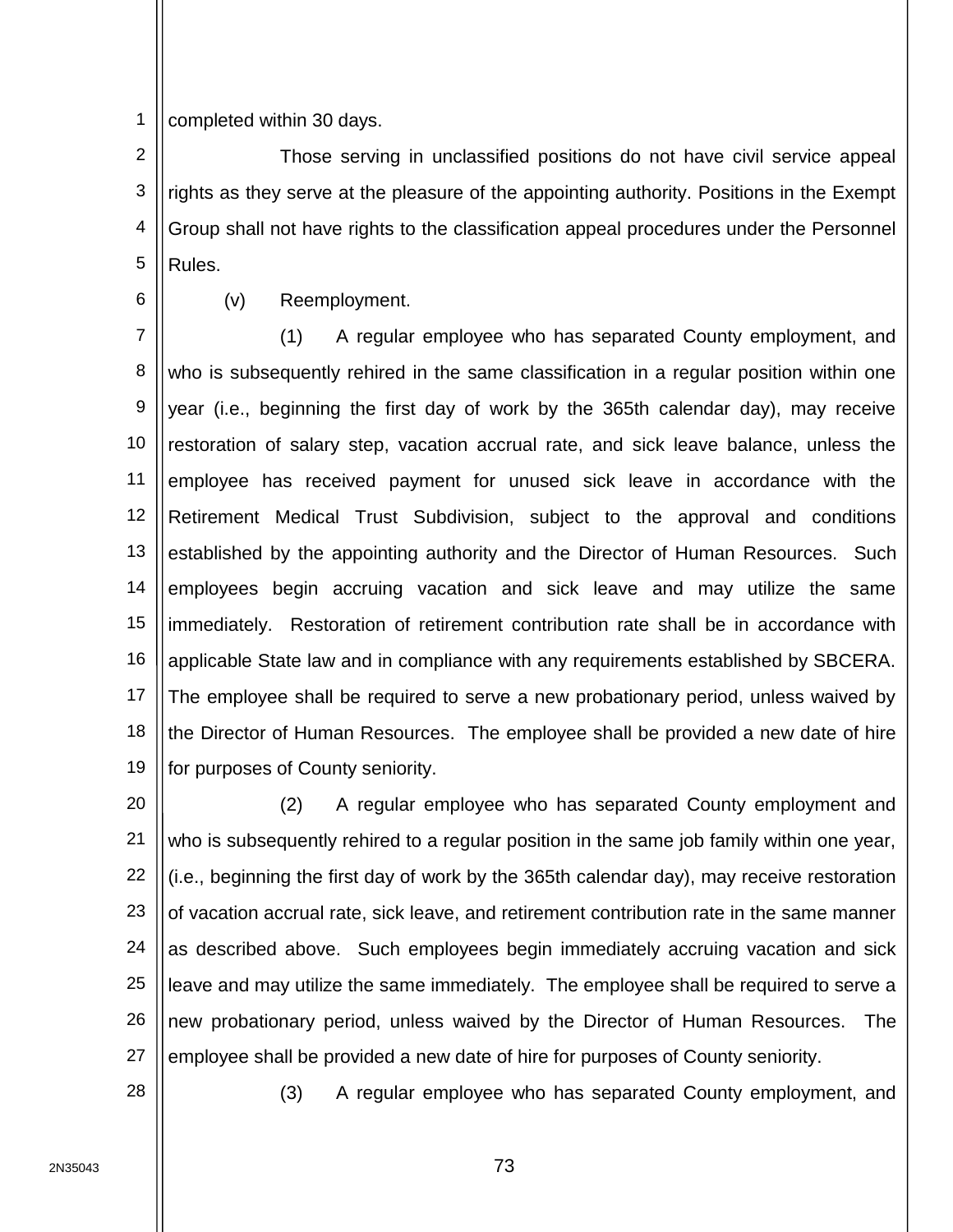1 2 3 4 5 6 7 8 who is subsequently rehired to a regular position in another job family within a 90 calendar day period, must begin the first day of work within 90 calendar days and beginning the first day of work by the ninety-first day, may receive restoration of salary step (in the instance of rehire in a classification at the same pay range as the position originally held), vacation accrual rate, sick leave and retirement contribution rate in the same manner as described above. The employee shall be required to serve a new probationary period, unless waived by the Director of Human Resources. The employee shall be provided a new date of hire for purposes of County seniority.

9 10 11 12 13 (4) Reemployment from Layoff. A regular employee who has been laid off from County employment and is subsequently rehired to a regular position shall be reemployed in the same manner as described in the reemployment subdivision. Restoration of retirement contribution rate shall be in accordance with applicable state law and in compliance with any requirements established by SBCERA.

14 15 16 (5) For purposes of this subdivision, a regular employee shall mean an employee in a regular position who held regular status in any classification during the previous period of County employment.

17

(w) Recruitment and Referral Bonus Programs.

18 19 20 21 (1) General. The County shall make available to appointing authorities' recruitment and referral incentive (bonus) programs to assist in the recruitment and appointment of qualified individuals into hard-to-recruit regular positions in the Exempt Group, in accordance with the guidelines established herein.

22 23 24 25 26 27 28 (2) Program Applicability. Appointing authorities may request authorization to apply the recruitment and/or referral incentive program(s) to assist in filling regular positions in their departments. To apply, said position/classification must have had historical/demonstrable recruitment difficulty. The Director of Human Resources shall have the sole authority to determine the applicability and duration of these program(s) to each requested position/classification and shall certify applicability of the program(s) for each position, by assignment, department, and beginning and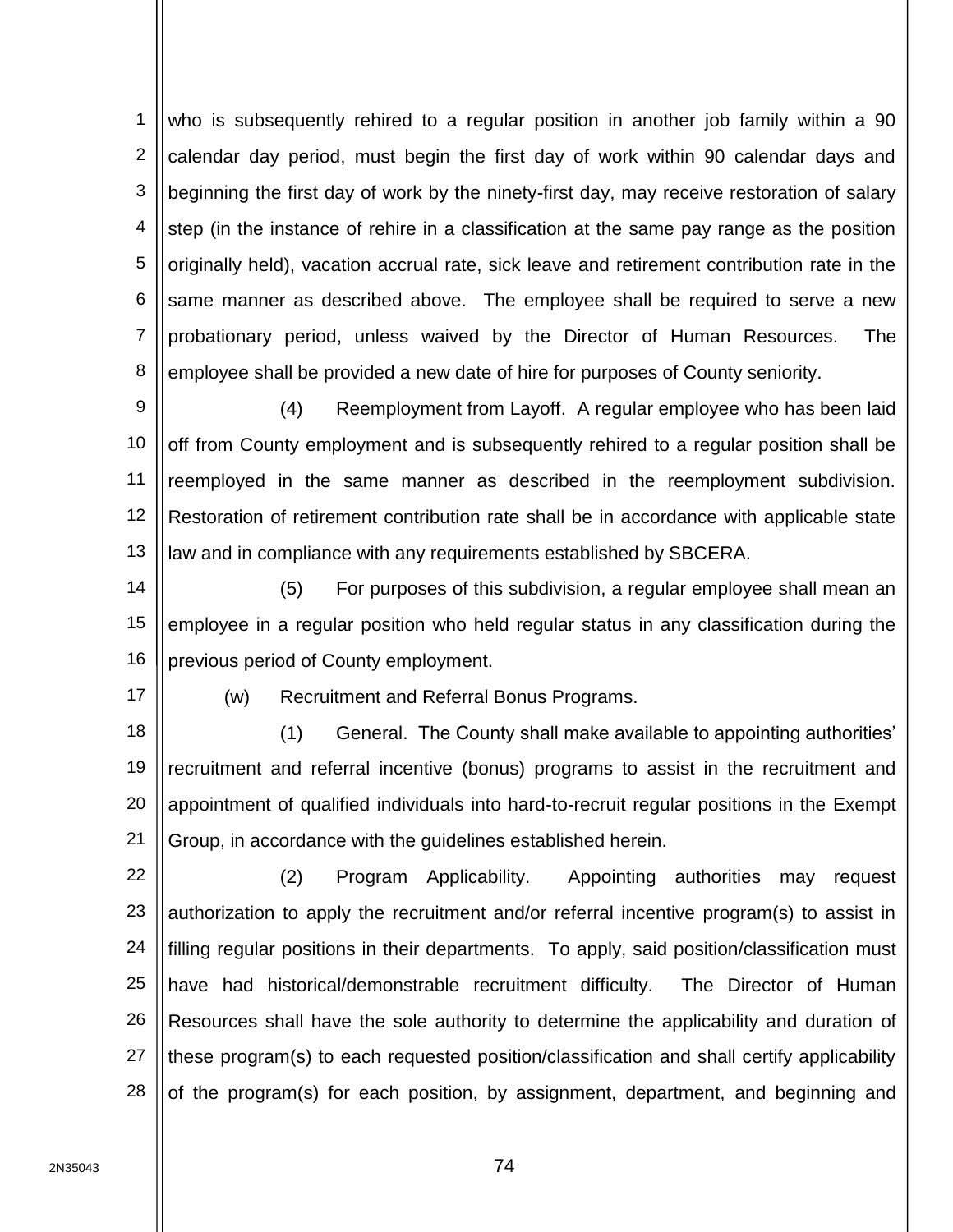1 ending dates. Such determinations shall not be subject to any review or appeal.

2 3 4 (3) Recruitment Bonus. An employee hired into a regular position/classification certified for participation in this program shall be eligible to receive recruitment bonuses in accordance with the following:

(A) Bonus Amount and Method of Payment.

6 7 8 9 10 (I) The eligible employee hired into a position/ classification that is a department head or for whom the Chief Executive Officer or Board of Supervisors is the appointing authority shall receive \$2,500.00 upon hire and an additional \$2,500.00 upon completion of 2,080 service hours in the position/classification for which the original bonus was granted.

11 12 13 14 15 (II) The eligible employee hired into a position/ classification in Benefit Group B or Benefit Group C, not covered by Subsection 13.0613(w)(3)(A)(I), shall receive \$1,500.00 upon hire and an additional \$1,500.00 upon completion of 2,080 service hours in the position/classification for which the original bonus was granted.

16 17 18 19 (III) The eligible employee hired into a position/ classification in Benefit Group D shall receive no less than \$500.00 and no more than \$1,000.00 upon hire and an additional \$1,000 upon completion of 2,080 service hours in the position/classification for which the original bonus was granted.

20 21 (IV) Each bonus payment shall be considered taxable income and subject to withholding.

22

5

(B) Limitations and Exclusions.

23 24 25 26 27 28 (I) No bonus will be paid for any candidate whose name was placed on the eligible list for positions in the classification prior to the beginning date certified by the Director of Human Resources for that classification to be eligible for participation in the referral bonus program. Similarly, no bonus will be paid for any candidate whose name was placed on the eligible list for positions in the classification after the ending date certified by the Director of Human Resources for that classification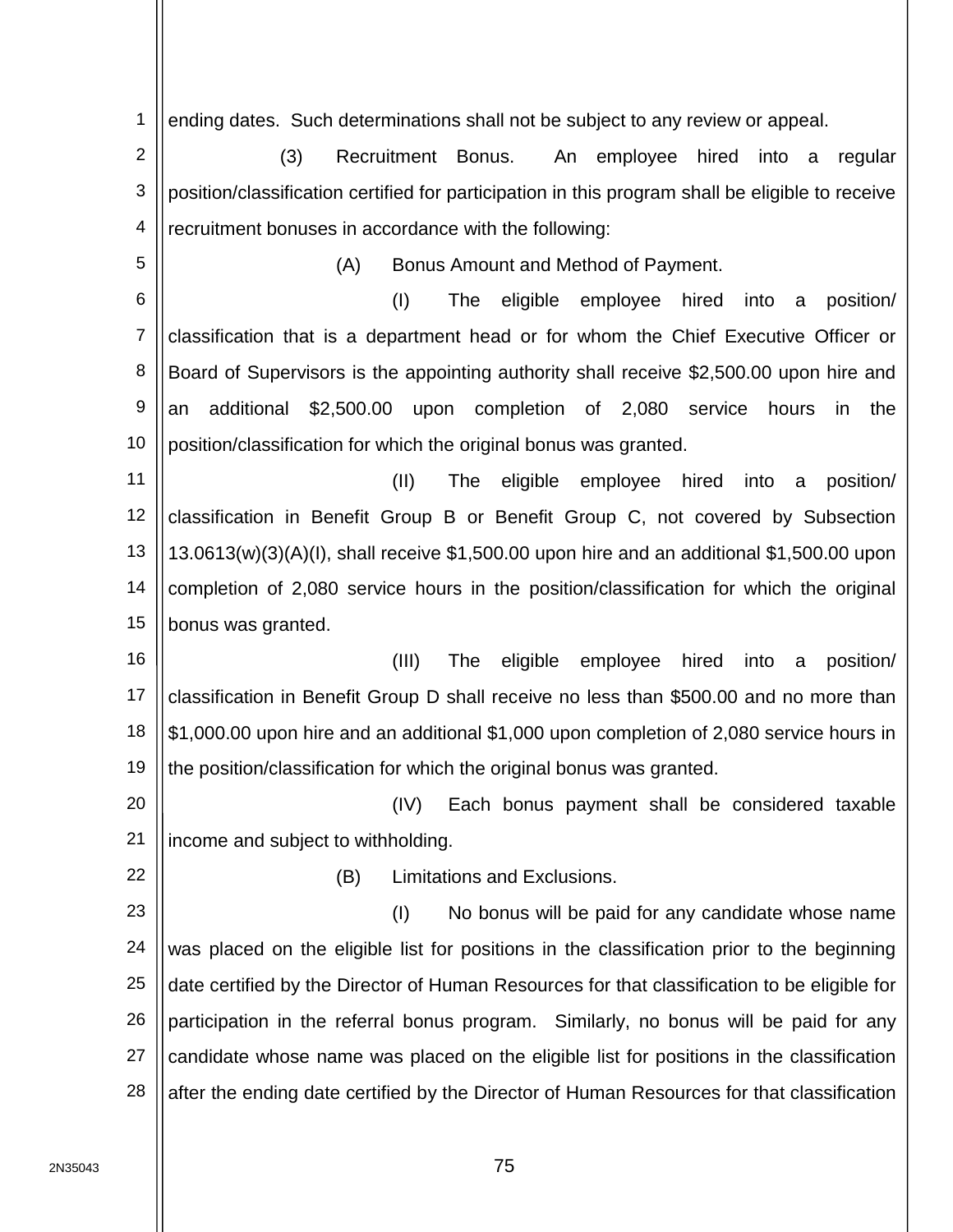1 to be eligible for participation in the referral bonus program.

2 3 (II) The bonus payment shall not be considered in determining regular rate of pay for purposes of computing overtime compensation.

4 5 6 (III) The appointing authority shall have sole responsibility and authority to determine eligibility for the second installment of the recruitment bonus. Such determination shall not be subject to review or appeal.

7 8 9 10 (4) Referral Bonus. Any employee in a regular position who refers a qualified candidate for a position/classification certified for participation in this program who is subsequently hired into the regular position may receive a referral bonus in accordance with the following:

11 12 13 (A) Method of Referral. To be eligible for the recruitment bonus, the County application for employment must contain the name of the referring employee on the application.

14 15 16 17 18 (B) Bonus Amount and Method of Payment. The referring employee shall receive a bonus of \$250.00 for each referred candidate actually hired into an eligible regular position. An additional \$500.00 shall be paid upon that new employee's completion of 2,080 service hours. Said bonus shall be considered taxable income and subject to withholding.

19

(C) Limitations and Exclusions.

20 21 22 23 24 25 26 (I) No bonus will be paid for any candidate whose name was placed on the eligible list for positions in the classification prior to the beginning date certified by the Director of Human Resources for that classification to be eligible for participation in the referral bonus program. Similarly, no bonus will be paid for any candidate whose name was placed on the eligible list for positions in the classification after the ending date certified by the Director of Human Resources for that classification to be eligible for participation in the referral bonus program.

27 28 (II) Individuals assigned to employee recruitment as a primary function of their position shall not be eligible to receive this bonus.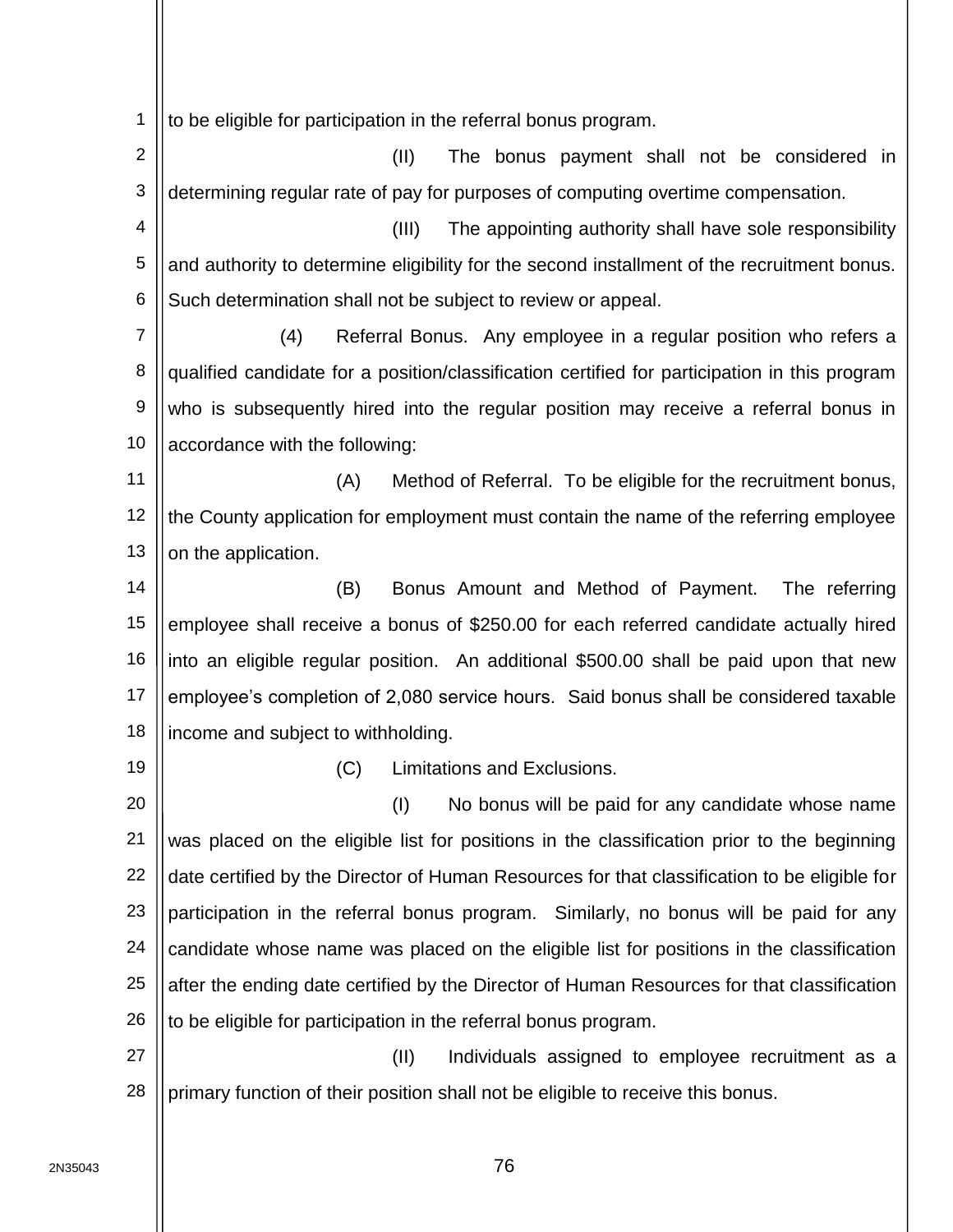1 2 3 4 5 6 7 8 9 10 11 12 13 14 15 16 17 18 19 20 21 22 23 24 25 26 27 28 (III) In cases where more than one employee is named as a "referring party," the referral bonus shall be equally split between the referring employees. (IV) In cases where the referred employee resigns, transfers out of the eligible position, or is terminated prior to completion of 2,080 service hours, the additional \$500.00 shall not be paid. (V) The referral bonus payment shall not be considered in determining regular rate of pay for purposes of computing overtime compensation. (VI) The appointing authority shall have sole responsibility and authority to determine eligibility for the second installment of the referral bonus. Such determination shall not be subject to review or appeal. (x) County Counsel Legal Service Classification. (1) Application. This section shall apply to all Deputy County Counsel classifications. (2) Service. The term "service" means service which the appointing authority finds to be good or superior in work performance and conduct. (3) Hiring. With the approval of the County Counsel, experienced attorneys may be hired in a classification and at a variable entrance rate commensurate with demonstrated experience, ability, and the needs of the County. Attorneys without experience may be hired as a Deputy County Counsel I at the appropriate entrance step of the applicable salary range. (4) Deputy County Counsel I. After a period of 1,040 hours of service in a Deputy County Counsel I classification, an attorney shall be advanced one step increment to the next step within the applicable salary range. After an additional 1,040 hours of service, the Deputy County Counsel I shall be promoted to a Deputy County Counsel II classification. The Deputy County Counsel I shall be terminated if it is found that such promotion is not merited. An attorney hired as a Deputy County Counsel I at some step other than step 1 because of experience, ability, or needs of the County may,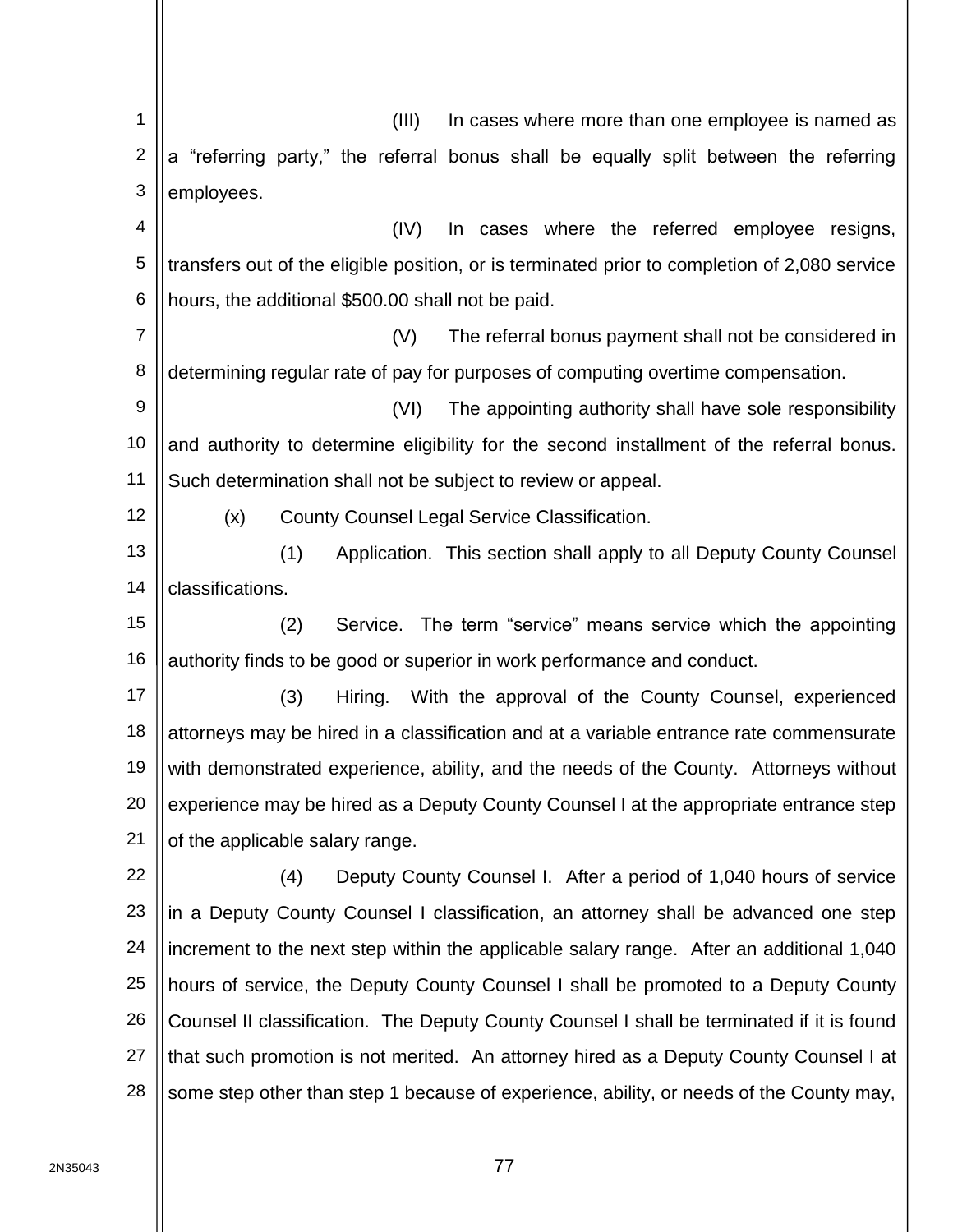1 2 after 1,040 hours of service, be promoted to a Deputy County Counsel II classification upon the recommendation of the appointing authority.

3 4 5 6 7 8 9 (5) Deputy County Counsel II. After a period of 1,040 hours of service in the Deputy County Counsel II classification, an attorney shall be advanced one step increment. After an additional period of 1,040 hours of service, the Deputy County Counsel II shall be advanced one step increment. After an additional period of not less than 1,040 hours nor more than 2,080 hours of service, the Deputy County Counsel II shall be promoted to a Deputy County Counsel III classification, or the Deputy County Counsel II shall be terminated if it is found that such promotion is not merited.

10 11 12 13 14 15 16 (6) Deputy County Counsel III. After a period of 1,040 hours of service in the Deputy County Counsel III classification, an attorney shall be advanced one step increment. After an additional period of 1,040 hours of service, the Deputy County Counsel III shall be advanced one step increment. After an additional period of not less than 1,040 hours nor more than 2,080 hours of service, the Deputy Counsel III shall be promoted to a Deputy County Counsel IV classification or the Deputy County Counsel III shall be terminated if it is found that such promotion is not merited.

17 18 19 20 21 (7) Deputy County Counsel IV. After a period of 1,040 hours of service in the Deputy County Counsel IV classification, an attorney shall be advanced one step increment. Step advancements shall be in one step increments after completion of each additional period of 1,040 hours of service until the top step for the classification is reached.

22 23 24 25 26 27 (8) Attorneys shall be on probation for the entire time of service below the Deputy County Counsel IV level. An attorney hired as a new employee in the Deputy County Counsel III or Deputy County Counsel IV classification shall serve a combined probationary and training period of 2,080 hours of service. Those promoted to Deputy County Counsel IV from Deputy County Counsel III shall immediately acquire regular status in the higher classification.

28

(9) Deputy County Counsel V. A Deputy County Counsel IV at the top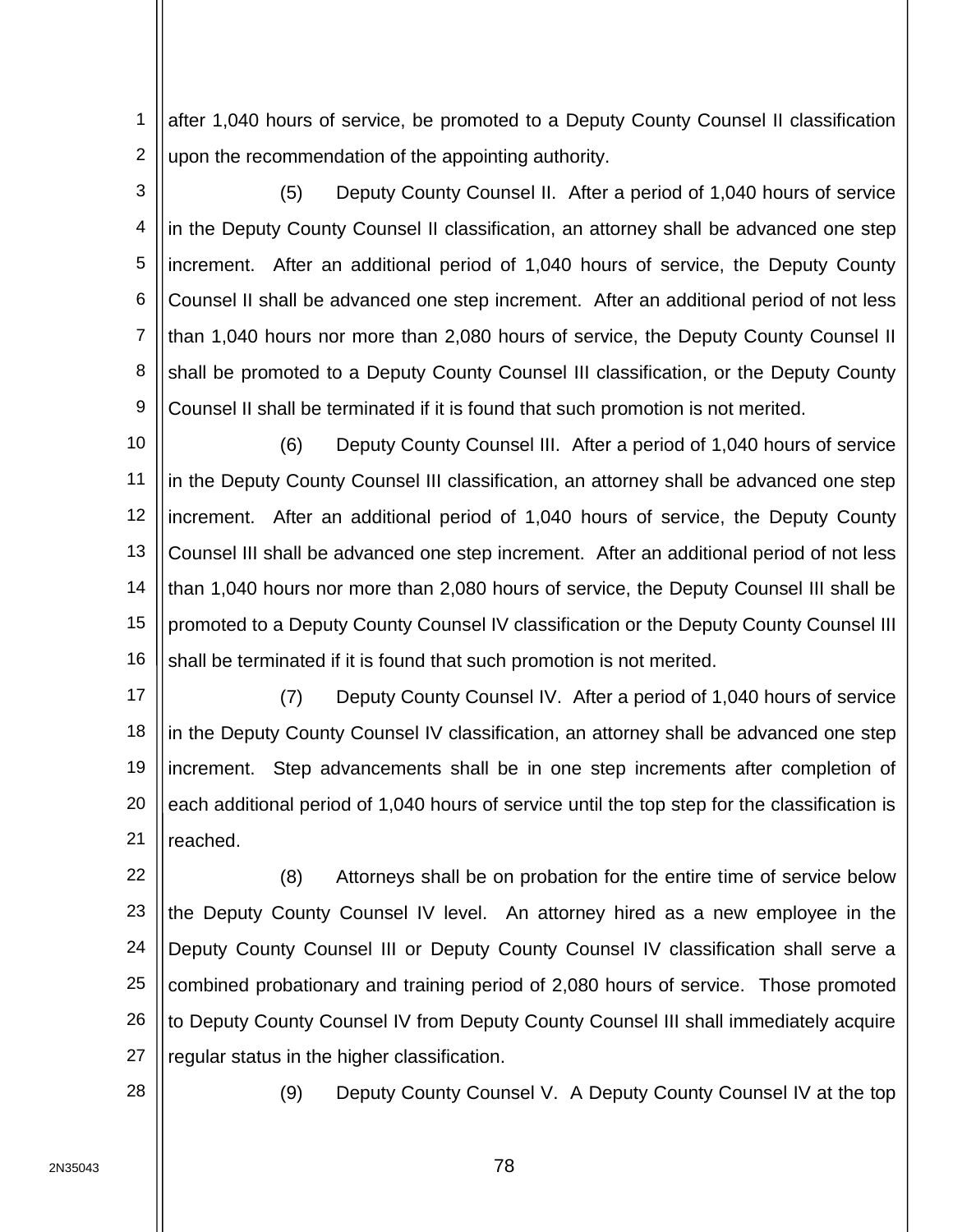1 2 3 4 5 6 7 8 9 10 11 12 step of the Deputy County Counsel IV level may be promoted to a Deputy County Counsel V. Eligibility for promotion to Deputy County Counsel V shall be pursuant to criteria approved by the appointing authority. Employees promoted to Deputy County Counsel V shall not obtain regular status as a Deputy County Counsel V as such employee shall serve in a probationary status for the duration of the appointment as a Deputy County Counsel V and may be removed from a Deputy County Counsel V classification by the appointing authority at any time without any right to review or appeal. Additionally, there shall be an annual review by the appointing authority of the performance of each Deputy County Counsel V, and it shall be discretionary with the appointing authority whether to continue each employee's Deputy County Counsel V status. An employee who is removed as a Deputy County Counsel V shall be returned to Deputy County Counsel IV status.

13 14 15 16 17 18 19 20 (10) Exceptional Service. An additional two range increase or an additional four range increase in salary may be paid to attorneys for outstanding ability or work for a period not to exceed 2,080 hours if such increase is: (1) jointly recommended by the appointing authority and the Chief Executive Officer, and (2) approved by the Board of Supervisors. Such additional compensation may be renewed each year and shall be designated Exceptional Service Compensation. Employees in the classification of Deputy County Counsel V shall not be eligible for compensation under this subdivision.

21 22 23 (11) Removal from Operation of Section. Upon request of the appointing authority and the approval of the Civil Service Commission, an attorney may be removed from the operation of this section.

24 25 26 27 28 (y) Bilingual Compensation. Upon the approval of the Director of Human Resources or designee, employees in the Executive Assistant category of the Exempt Group required by the appointing authority or designee to perform bilingual translation involving the use of English and a second language (including American Sign Language) as a condition of employment, shall be eligible for bilingual compensation in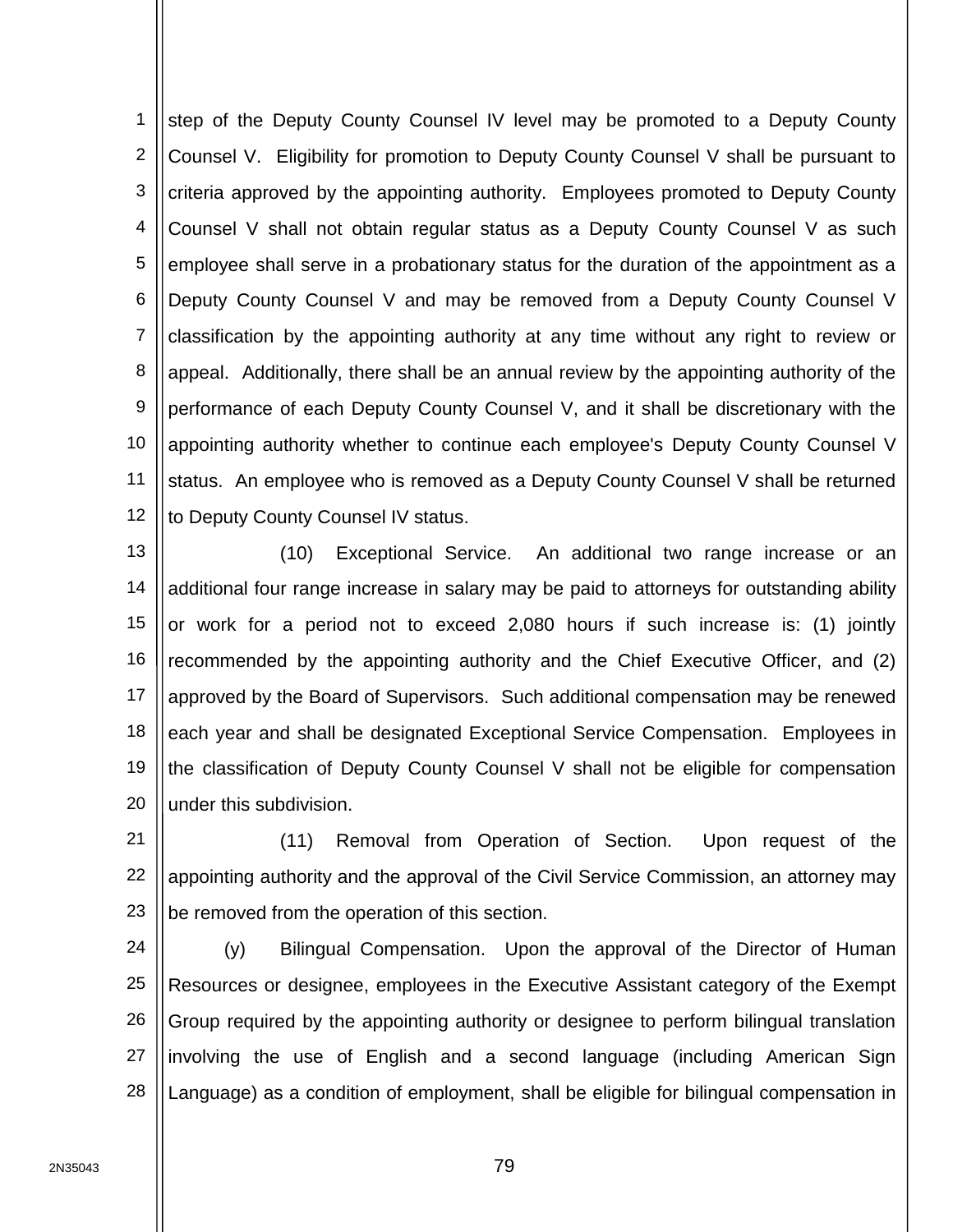1 2 3 the amount of \$45.00 per pay period. Such compensation shall apply regardless of the total time required per day for such translation. Such employees must be certified as competent in translation skills by Human Resources to be eligible for compensation.

4

 $(z)$  (Repealed by Ord. 4270, passed  $-2015$ ).

5

(aa) (Repealed by Ord. 4270, passed - -2015).

6 7 8 9 10 (bb) Portable Communication Device Allowance. All County employees in Benefit Groups A and B in a paid status, shall receive a biweekly portable communication device allowance in the amount of \$92.31. An employee who becomes eligible or ineligible for this benefit in the middle of the pay period will receive a prorated amount.

11 12 13 14 15 The employee shall purchase a portable communication device capable of sending and receiving cellular telephone calls, and capable of sending and receiving emails to and from the County e-mail system. The County shall pay for any license and set up expense for the device if any, and the employee shall pay for the equipment and monthly voice and data plans.

16 17 18 (cc) Probationary Period. Unless a longer probationary period is otherwise provided, all classified employees in the Exempt Group shall serve a probationary period of one year or 2,080 hours.

19

(dd) (Repealed by Ord. 4306, passed - -2016).

20 21 22 23 24 25 26 27 28 (ee) Perfect Attendance. Employees in regular, full-time positions in Benefit Groups C and D who do not utilize any sick leave, any leave (e.g., vacation) in lieu of sick leave, or benefits in lieu of sick leave (e.g., workers' compensation, short-term disability partial/full integration, etc.), in a payroll calendar year (i.e., pay period one through pay period 26 or 27, when applicable, of the same year), and who do not record any sick leave without pay or absent without pay, medical emergency leave, or military leave as provided by law during that year, shall accrue 16 hours of perfect attendance leave, for use in the next calendar year. Failure to utilize perfect attendance leave within the calendar year shall result in forfeiture of the same. Perfect attendance leave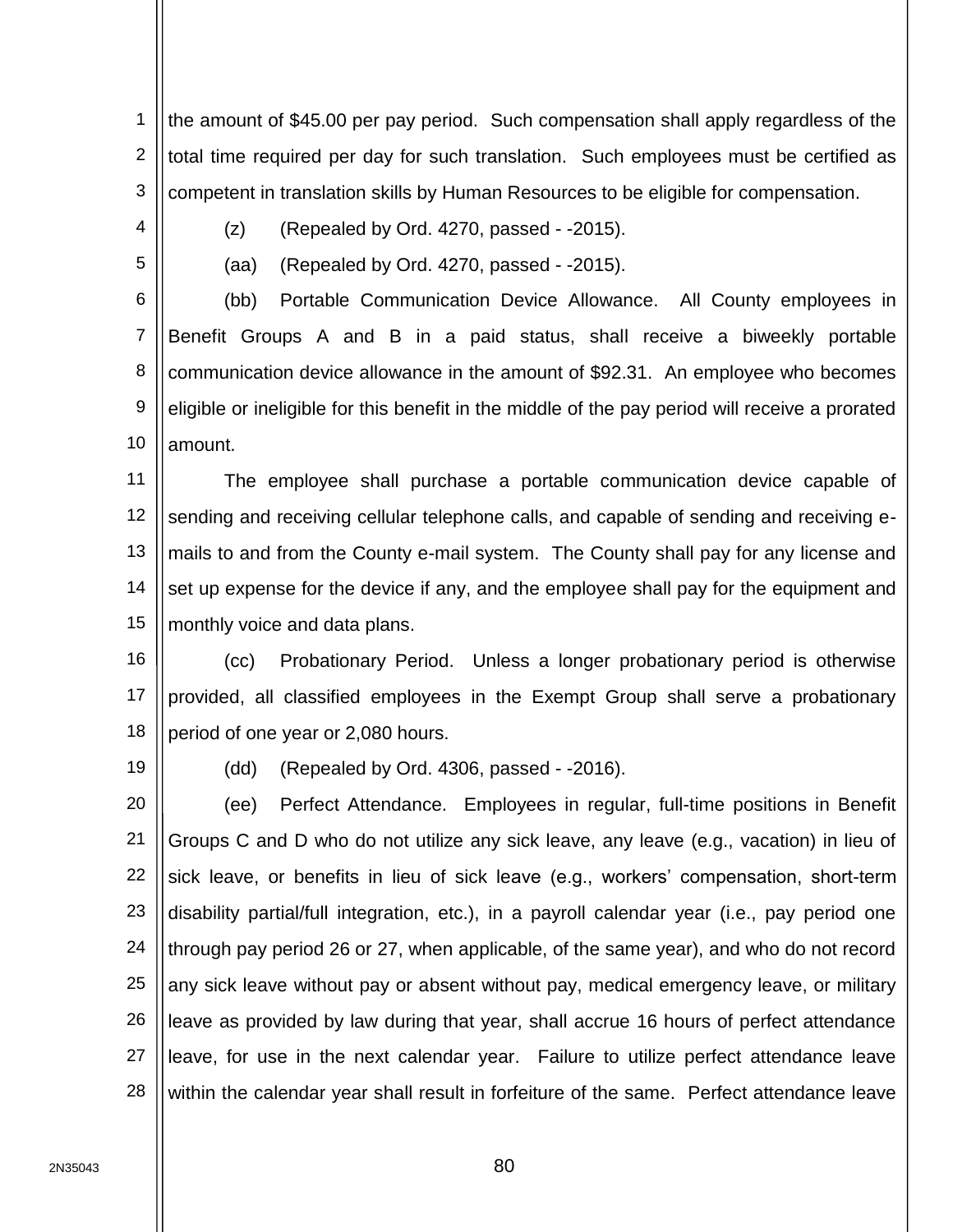1 may not be cashed out.

2 3 4 5 6 (ff) Healthy Lifestyles Program. The healthy lifestyle program is available to employees in the Exempt Group. Under this program, Exempt Group employees are eligible for reimbursement for health club membership up to \$324.00 on an annual basis. Exempt Group employees are also eligible for an annual physical examination through the Arrowhead Regional Medical Center.

7 8 9 10 11 12 (gg) Voluntary Time Off. The Voluntary Time Off (VTO) Program is intended to provide Exempt Group employees a means of taking unpaid (i.e., non-compensated) time off work, without losing the following benefits: medical premium subsidy, dental premium subsidy, opt-out/waive amount, vision care, retirement medical trust employer contribution, and life insurance which depend on the employee being in a paid status. The following conditions apply:

13 14 15 (1) VTO may be taken in the same manner as vacation time except that VTO must be used in one-hour increments and is limited to 80 hours per calendar year.

16 17 18 19 (2) When VTO is taken, leave accruals continue as if the employee was on paid time. VTO time counts as time worked toward satisfying the minimum hour requirement to receive benefits, such as medical premium subsidy, dental premium subsidy, opt-out/waive amount, County-paid life insurance, and County-paid vision care.

20 21 22 23 24 (3) VTO does not count as hours worked for purposes of computing overtime, if applicable. County contribution to the retirement system under the retirement system contributions subsection will only be paid if the employee is in a paid status in any pay period in which VTO is used and the employee receives enough earnings to pay his or her retirement contribution in that pay period.

25 26 27 Pursuant to applicable law, Tier 1 retirement system members are eligible for full service credit for the pay period in which VTO is used and the employer contribution would be based on the employees' normal compensation earnable.

Pursuant to applicable law, Tier 2 retirement system members are eligible

28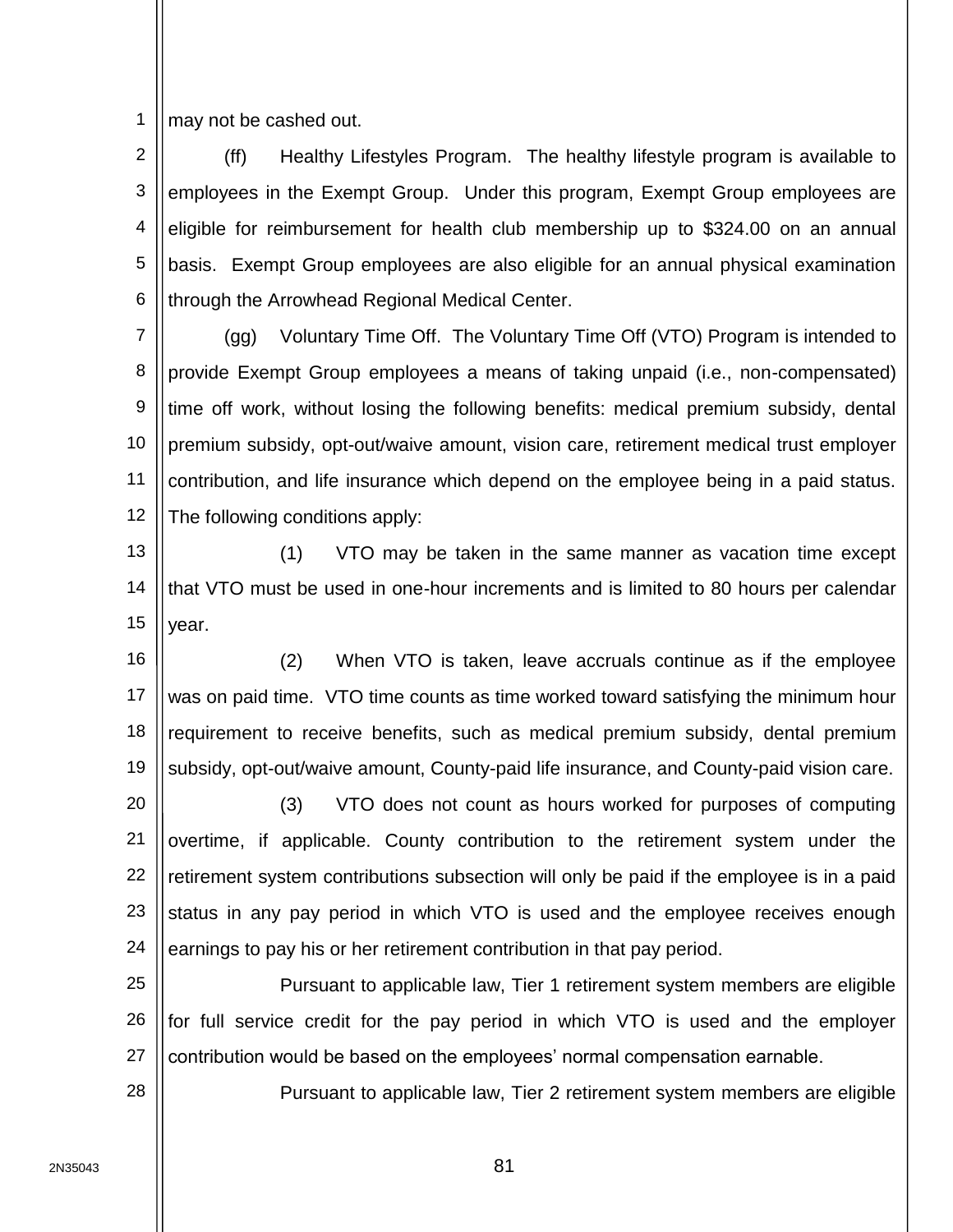1 2 3 for a reduced service credit amount for the pay period in which VTO was used and the employer contribution would be based on the employees' actual earnings for that pay period.

4 5 6 (4) VTO may not be used for situations that would otherwise require leave without pay, such as an employee on short-term disability, or in conjunction with leave without pay.

7 8 (5) VTO is an entirely voluntary program. No employee may be required to take VTO.

9 10 (6) VTO may be taken by request of the employee and upon approval of the appointing authority.

11 12 13 14 15 16 17 18 (hh) Retirement Incentive. Eligible employees in identified classifications that meet the requirements for a service retirement from the San Bernardino County Employees' Retirement Association (SBCERA) and who retired on or before June 30, 2009, are eligible to receive a retirement incentive in the amount of \$250.00 for each completed quarter of a year of current continuous service in a regular position with the County, payable in five annual payments after retirement. Such annual payments shall be made in July of each year. The Chief Executive Officer may exclude from eligibility classifications or positions assigned to organizational units that must remain filled.

19 20 21 22 Unless waived by the Chief Executive Officer, vacant positions created by those employees receiving the retirement incentive shall not be filled for a period of five years. Alternatively, departments may fill vacated positions if other positions with an equivalent cost savings remain vacant for a period of five years.

23 24 25 Payments to an eligible employee under this program who returns to work for the County in any capacity after retiring shall be temporarily suspended until the employee again separates from employment with the County.

26

 $(ii)$  (Repealed by Ord. 4306, passed  $-2016$ ).

27 28 (jj) Longevity Pay. Exempt Group employees, except those persons who qualify for transitional pay under Subsection 13.0613(nn), shall be eligible for longevity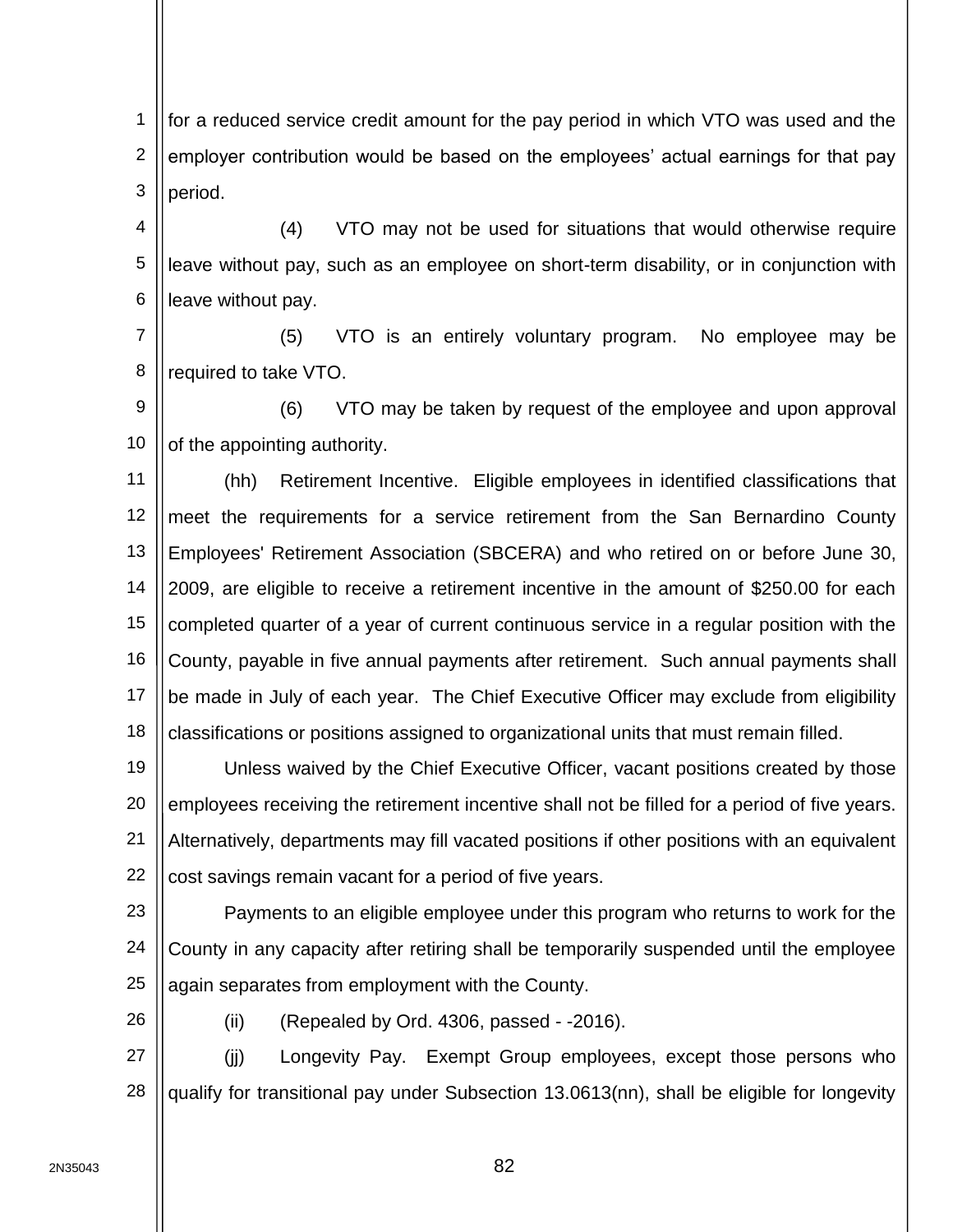1 2 3 4 pay above the base rate of pay, as indicated below, based on total hours of completed continuous service with the County. Longevity pay shall be paid on all paid hours up to an employee's standard hours, and shall not be considered when determining the appropriate rate of pay for a promotion or demotion.

|           |                                                                                    | Compensation                                                                                                                                                                                                                                                                       |
|-----------|------------------------------------------------------------------------------------|------------------------------------------------------------------------------------------------------------------------------------------------------------------------------------------------------------------------------------------------------------------------------------|
|           |                                                                                    | 2.0%                                                                                                                                                                                                                                                                               |
|           |                                                                                    |                                                                                                                                                                                                                                                                                    |
|           | For purposes of longevity pay only, a year of completed County service is          |                                                                                                                                                                                                                                                                                    |
|           |                                                                                    |                                                                                                                                                                                                                                                                                    |
|           | Certified Public Accountant Stipend. The County shall establish a \$750.00<br>(kk) |                                                                                                                                                                                                                                                                                    |
|           |                                                                                    |                                                                                                                                                                                                                                                                                    |
|           |                                                                                    |                                                                                                                                                                                                                                                                                    |
| ٠         | <b>Administrative Analyst I</b>                                                    |                                                                                                                                                                                                                                                                                    |
| ٠         | <b>Administrative Analyst II</b>                                                   |                                                                                                                                                                                                                                                                                    |
| ٠         | <b>Administrative Analyst III</b>                                                  |                                                                                                                                                                                                                                                                                    |
| $\bullet$ | <b>ARMC Chief Financial Officer</b>                                                |                                                                                                                                                                                                                                                                                    |
| ٠         | Assistant Auditor-Controller/Treasurer/Tax Collector                               |                                                                                                                                                                                                                                                                                    |
|           | <b>Assistant Executive Officer</b>                                                 |                                                                                                                                                                                                                                                                                    |
|           | Auditor-Controller/Treasurer/Tax Collector Division Chief                          |                                                                                                                                                                                                                                                                                    |
|           | Auditor-Controller/Treasurer/Tax Collector Manager                                 |                                                                                                                                                                                                                                                                                    |
|           | <b>Chief Administrative Analyst</b>                                                |                                                                                                                                                                                                                                                                                    |
| ٠         | <b>Chief Deputy Treasurer</b>                                                      |                                                                                                                                                                                                                                                                                    |
|           | <b>County Chief Financial Officer</b>                                              |                                                                                                                                                                                                                                                                                    |
|           | <b>Deputy Executive Officer</b>                                                    |                                                                                                                                                                                                                                                                                    |
|           | <b>HS Auditing Chief</b>                                                           |                                                                                                                                                                                                                                                                                    |
| ٠         | <b>Principal Administrative Analyst</b>                                            |                                                                                                                                                                                                                                                                                    |
| $\bullet$ | <b>Public Health Chief Financial Officer</b>                                       |                                                                                                                                                                                                                                                                                    |
| ٠         | <b>Public Works Chief Financial Officer</b>                                        |                                                                                                                                                                                                                                                                                    |
|           |                                                                                    | <b>Total Completed Service</b><br>31,200 continuous service hours (15 years)<br>defined as 2,080 service hours with the County.<br>annual Certified Public Accountant (CPA) Stipend for employees in the following<br>classifications who attain and maintain a valid CPA license: |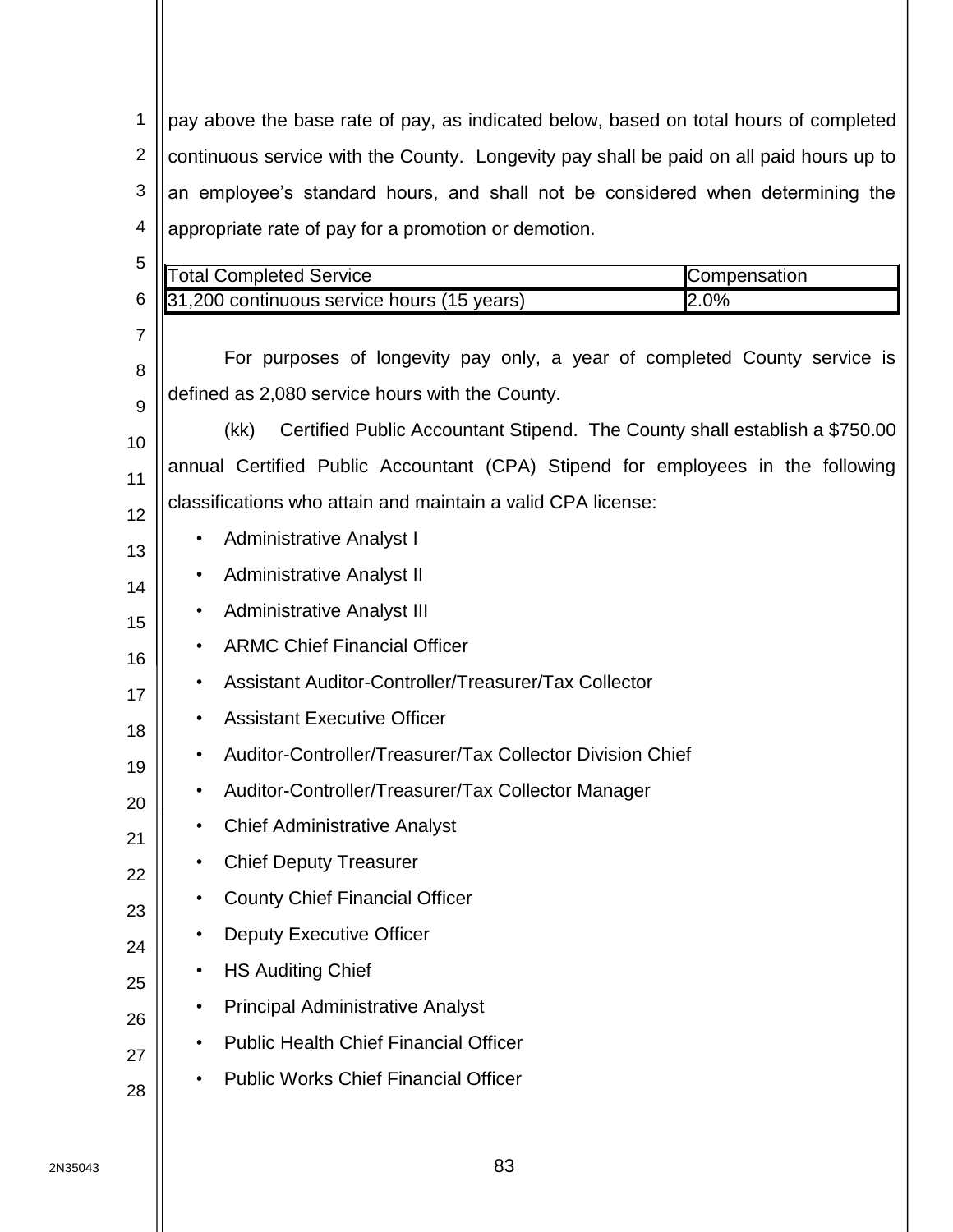## • Sheriff's Financial Manager

1

2 3 4 5 6 7 8 9 The annual CPA stipend shall be paid in a lump sum to eligible employees in regular positions who are licensed CPAs and are in paid status in the pay period that includes July 1 of each year. An eligible employee in a regular position who is part-time or job-sharing shall be eligible for a prorated lump-sum payment based on regularly scheduled hours. An employee who is licensed as a CPA after July 1, or who is appointed after July 1, shall receive a prorated CPA stipend payment at the time of licensure or appointment, as applicable. Such proration shall be based upon the remaining number of pay periods in the fiscal year nearest his or her appointment.

10 11 12 13 14 15 16 17 18 19 20 21 22 Eligible employees who are not in paid status (i.e., not coding paid hours) in the pay period that includes July 1 shall receive a prorated CPA stipend payment upon return to paid status. Such proration shall be based upon the remaining number of pay periods in the fiscal year nearest their return to paid status. However, an employee who is not in paid status during the entire fiscal year (i.e., not in paid status from pay period 15 of one year through pay period 14 of the following year) shall not receive the annual CPA stipend for the fiscal year(s) during which he or she was not in paid status at all. For example, if an employee is not in paid status from June 2016 through September 2017, and then returns to paid status in October 2017, the employee shall receive a prorated CPA stipend payment for FY 2017/2018 upon their return to paid status but shall not receive the FY 2016/2017 stipend because the employee was not in paid status for the entire 2016/2017 fiscal year. Any employee separating from County employment at the conclusion of a leave of absence shall not receive the CPA stipend.

23 24 25 26 (ll) Auditing Pay Differential. Employees in the classifications designated below who are required by the appointing authority to directly oversee the auditing functions shall receive a differential of two percent above the employee's base rate of pay for all hours actually worked, up to 80 hours per pay period:

- HS Auditing Chief
	- Auditor-Controller/Treasurer/Tax Collector Manager

27

28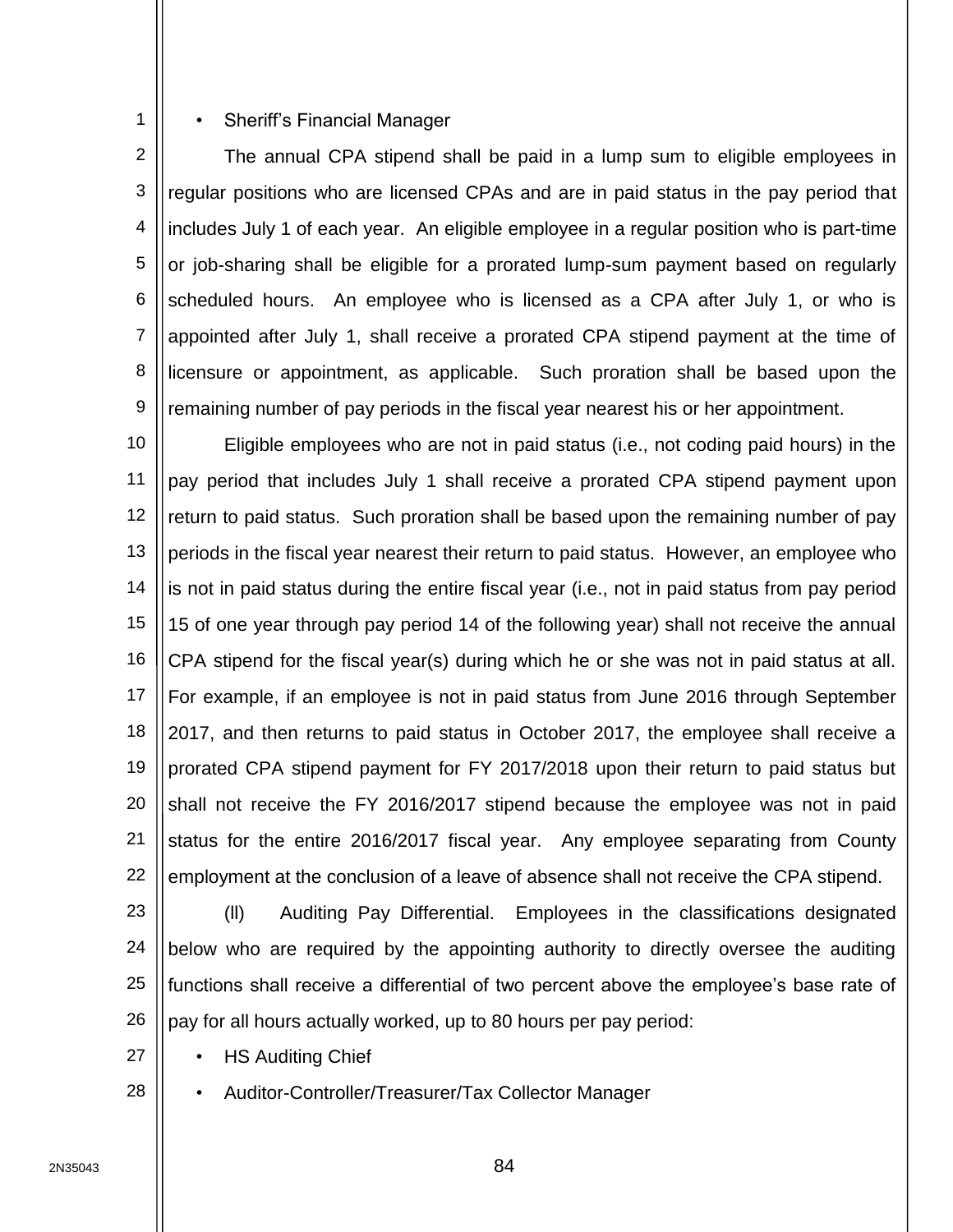• Auditor-Controller/Treasurer/Tax Collector Division Chief

2 3 4 5 6 Audits must have resulted in the preparation of reports indicating the audits were conducted in accordance with the AICPA, IIA, IFAC, GAGAS, SSAE or PCAOB or other comparable national or international organization or state or federal regulation standards and/or regulations. Eligibility for this differential is at the discretion of the appointing authority.

7 8 9 10 11 (mm) Behavioral Health Medical Director Differential. The Behavioral Health Medical Director shall receive a five percent differential above the employee's base rate of pay provided such employee is certified as a Diplomate by the American Board of Psychiatry and Neurology. The differential shall be paid for all hours actually worked up to 80 hours per pay period.

12 13 14 15 16 17 18 19 20 21 (nn) Transitional Pay. The Chief Probation Officer, Assistant Chief Probation Officer and Deputy Chief Probation Officers who fall within the definition of "safety member" under Government Code section 31469.4 and have completed 15 or more years of continuous completed service hours in a regular position shall receive transitional pay above their base rate of pay, as indicated below, based on the total hours of continuous completed service in a regular position with the County. Transitional pay shall be paid on all paid hours up to an employee's standard hours and shall be excluded when determining the appropriate rate of pay for promotion or demotion. Employees who qualify for transitional pay shall begin to receive the pay following completion of the required service hours.

| 22 |                                                                                          |                                        |
|----|------------------------------------------------------------------------------------------|----------------------------------------|
|    | Completed Continuous Service Hours                                                       | Compensation                           |
| 23 | 31,200 continuous service hours (15 years)                                               | 2.0%                                   |
| 24 | 41,600 continuous service hours (20 years)<br>52,000 continuous service hours (25 years) | An additional 2.0% for a total of 4.0% |
|    |                                                                                          | An additional 4.0% for a total of 8.0% |
| 25 | For purposes of transitional pay, a year of completed continuous service hours is        |                                        |
| 26 | defined as 2,080 service hours with the County.                                          |                                        |
|    |                                                                                          |                                        |

28 (oo) Direct Deposit (Electronic Funds Transfer). All employees must make and maintain arrangements for the direct deposit of paychecks and reimbursements into the

1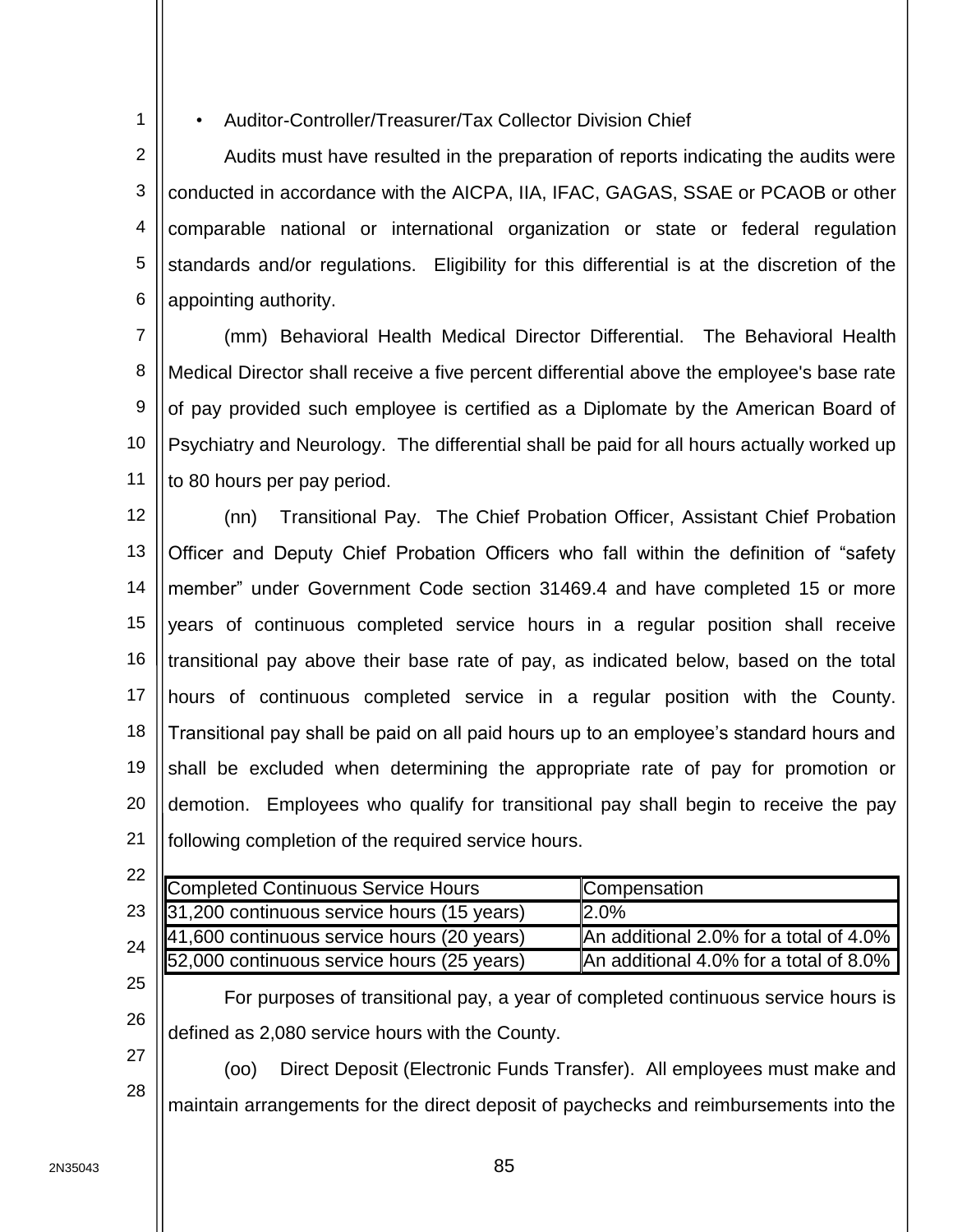1 2 3 4 5 6 financial institution of their choice via electronic fund transfer. Employees who have not made such arrangements by the end of the 4th pay period after their date of hire shall be subject to disciplinary action. In cases where an employee is unable to make arrangements for electronic fund transfer, the Director of Human Resources may allow an exception to this subsection. Any exceptions granted may be reviewed periodically for continuation, subject to the approval of the Director of Human Resources.

7 8 Employees who fail to make arrangements for direct deposit shall receive paychecks and reimbursements via pay card.

9

(pp) Modified Benefit Option (MBO).

10

(1) General Provisions.

11 12 13 14 (A) All full-time employees in regular Exempt Group positions shall be provided an opportunity to convert from a regular positon with traditional benefits (i.e., traditional benefit option) to a regular position with modified benefits and a wage differential.

15 16 17 (B) Employees may choose to enroll in the MBO at hire or during the annual open enrollment period, and may choose to change to the traditional benefit option during subsequent open enrollment periods.

18 19 (C) Employees who select the Modified Benefit Option must commit to work a minimum of 1,560 hours per calendar year.

20 21 (D) In order to receive the benefits and wage differential of the MBO, the employee must specifically choose the Option.

22 23 24 (2) Modified Benefit Option Wage Differential. (A) Employees who select the MBO shall receive a wage differential of 4% above the base rate of pay. The wage differential shall be paid on all

25 paid hours (e.g., REG, PTO, etc.).

26 27 28 (B) The wage differential shall be considered as part of the base hourly rate when calculating the following: County contribution to the employee's Retirement Medical Trust (RMT) account, County match to employee's contribution to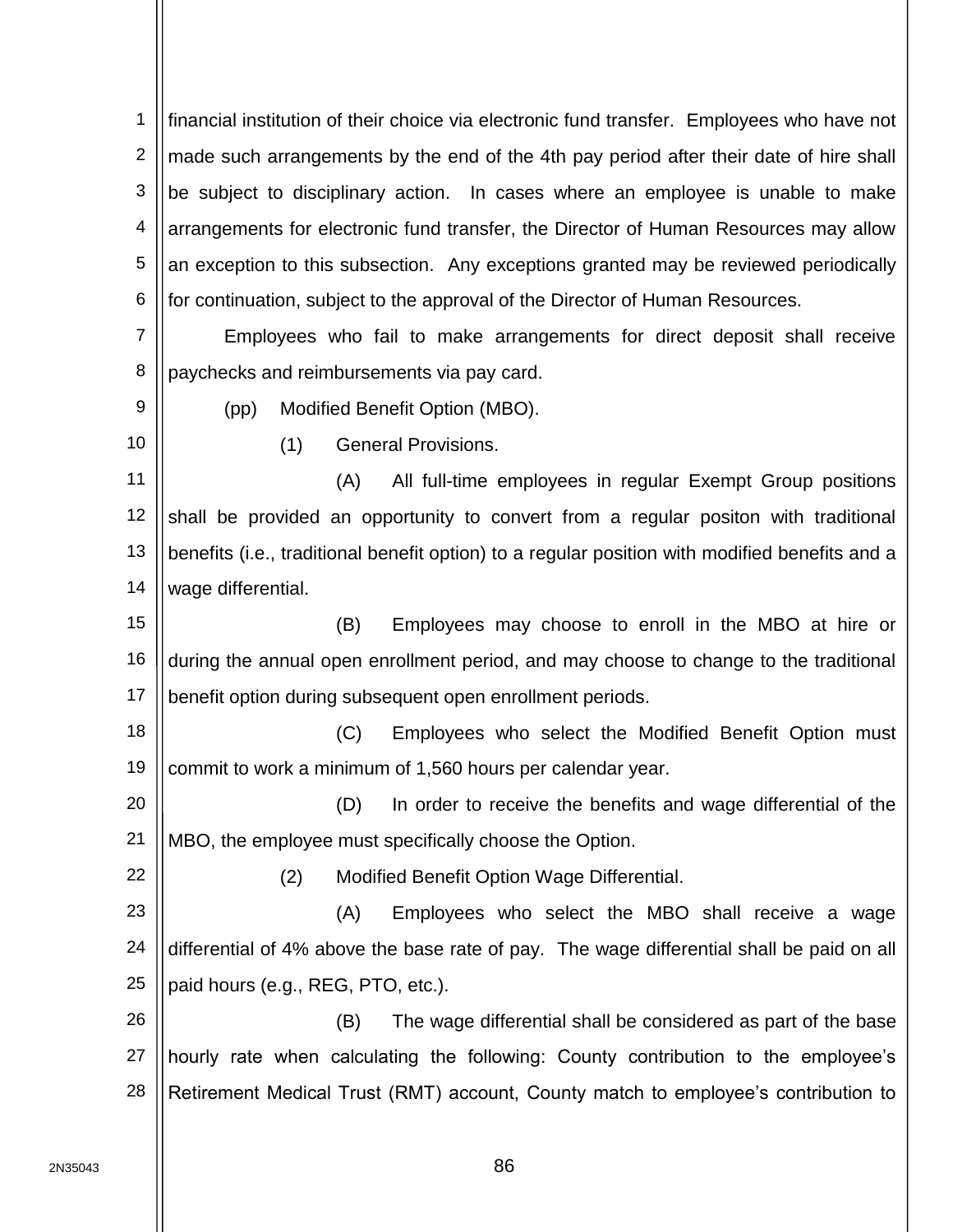| $\mathbf 1$    | 457(b) Deferred Compensation Plan, County match to employee's contribution to                |
|----------------|----------------------------------------------------------------------------------------------|
| 2              | County's 401(k) Defined Contribution Plan, differentials paid on a percentage basis          |
| 3              | (e.g., longevity, POST), sick leave conversion cash-out pursuant to Subsections              |
| 4              | $13.0613(g)(1)(l)$ and $13.0613(k)(4)$ , and other leave cash-outs if any. Provided below is |
| 5              | an example of how the County's contribution to the RMT would be calculated:                  |
| 6              | Example: Employee with 17 years of continuous County service                                 |
| $\overline{7}$ | and an 80-hour per pay period schedule selects the MBO. The employee's base hourly           |
| 8              | rate is \$70 per hour. This employee is eligible for a County contribution to the RMT        |
| 9              | equal to 3.75% of the employee's base bi-weekly salary. The County contribution to the       |
| 10             | RMT is calculated as follows:                                                                |
| 11             | 80 hours X (\$70.00 per hour X 1.04 MBO Wage Differential) =                                 |
| 12             | \$5,824 base bi-weekly salary for purposes of County contribution to the RMT                 |
| 13             | \$5,824 X 3.75% Contribution Rate = \$218.40                                                 |
| 14             | The County will contribute \$218.40 to the RMT on behalf of the                              |
| 15             | employee that pay period.                                                                    |
| 16             | (3)<br>Benefits and Leaves.<br>Except as provided in Subsection                              |
| 17             | 13.0613(pp)(3), employees who select the MBO shall receive the same benefits and             |
| 18             | leaves that employees who select the traditional benefit option receive.                     |
| 19             | Medical Coverage. Employees who select the MBO shall<br>(A)                                  |
| 20             | have the same medical plan options as employees who select the traditional benefit           |
| 21             | option (e.g., Blue Shield HMO, Kaiser HMO, Blue Shield Access + HMO, Kaiser Choice           |
| 22             | HMO, and Blue Shield PPO).                                                                   |
| 23             | Medical Premium Subsidy (MPS).<br>(B)                                                        |
| 24             | (1)<br>Employees who select the MBO shall receive MPS in                                     |
| 25             | the following amounts per pay period:                                                        |
| 26             | <b>MPS</b><br>Coverage Type                                                                  |
| 27             | \$172.76<br><b>Employee Only</b>                                                             |
| 28             | Employee + 1<br>\$310.80<br>$Employee + 2$<br>\$434.55                                       |
|                |                                                                                              |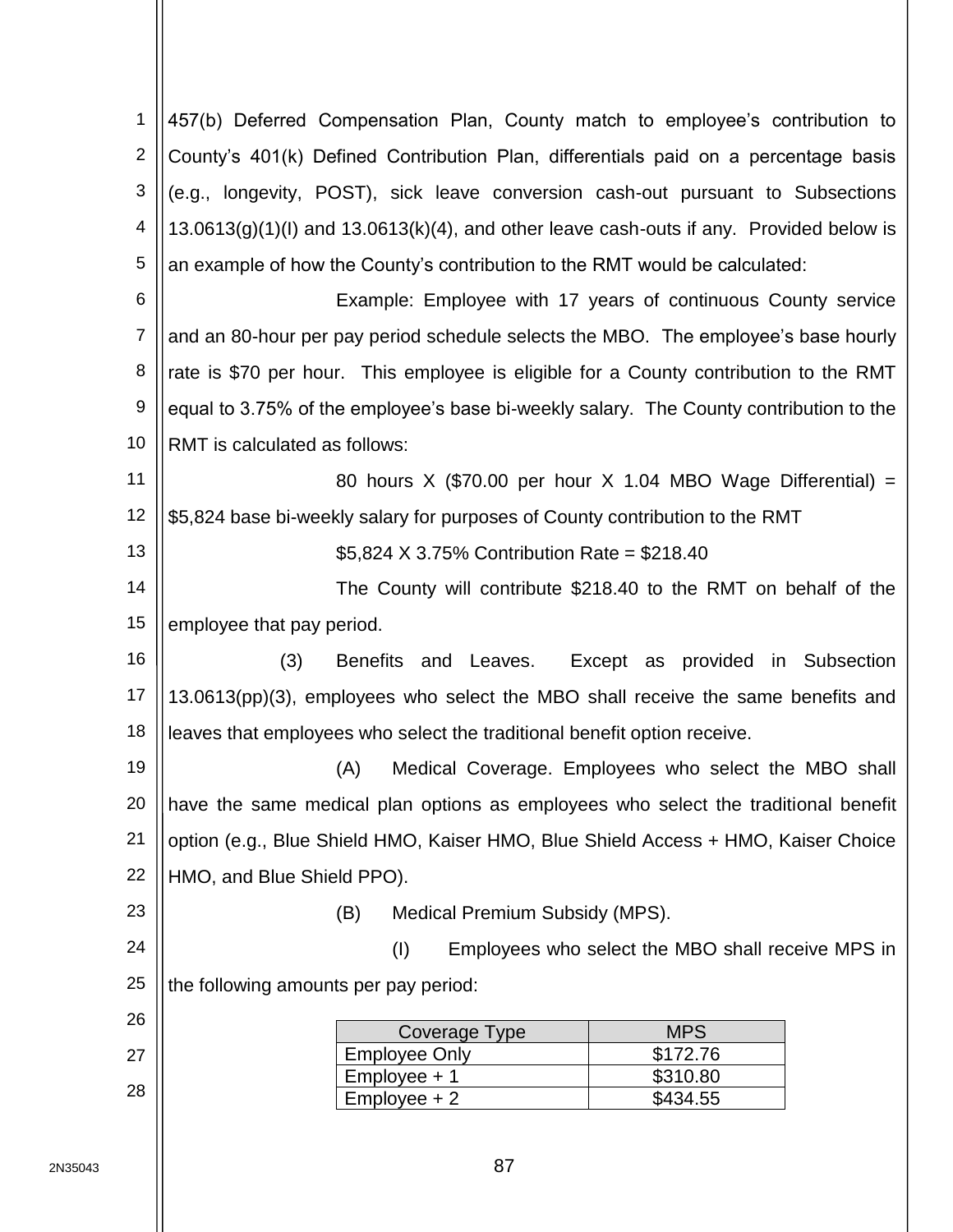| 1              | (II)                                                                                     | Effective July 18, 2020, the MPS amounts for              |
|----------------|------------------------------------------------------------------------------------------|-----------------------------------------------------------|
| $\overline{2}$ | employees who select the MBO shall increase to the following amounts per pay period*:    |                                                           |
| 3              | Coverage Type                                                                            | <b>MPS</b>                                                |
| 4              | <b>Employee Only</b>                                                                     | \$179.86                                                  |
| 5              | Employee + 1<br>$Employee + 2$                                                           | \$327.20<br>\$459.15                                      |
| 6              | *The initial granting of this MPS increase is subject to the discretion of the Chief     |                                                           |
| $\overline{7}$ | Executive Officer based on the availability of financial resources.                      |                                                           |
| 8              | (III)                                                                                    | Effective July 17, 2021, the MPS amounts for              |
| 9              | employees who select the MBO shall increase to the following amounts per pay period:     |                                                           |
| 10             |                                                                                          | <b>MPS</b>                                                |
| 11             | Coverage Type<br><b>Employee Only</b>                                                    | \$185.26                                                  |
| 12             | Employee + 1                                                                             | \$337.02                                                  |
|                | $Employee + 2$                                                                           | \$472.93                                                  |
| 13             | (IV)                                                                                     | Effective July 16, 2022, the MPS amounts for              |
| 14             | employees who select the MBO shall increase to the following amounts per pay period:     |                                                           |
|                |                                                                                          |                                                           |
| 15             |                                                                                          |                                                           |
| 16             | Coverage Type                                                                            | <b>MPS</b>                                                |
|                | <b>Employee Only</b><br>$Employee + 1$                                                   | \$190.82<br>\$347.13                                      |
| 17             | $Employee + 2$                                                                           | \$487.11                                                  |
| 18             | (C)                                                                                      | Dental Premium Subsidy (DPS). Employees who select the    |
| 19             | MBO and are enrolled in both County-sponsored medical and dental coverage whose          |                                                           |
| 20             | premium costs for medical and dental exceeds the MPS shall be eligible to receive DPS    |                                                           |
| 21             | up to \$9.46 per pay period, but not to exceed the combined total of the employee's out- |                                                           |
| 22             | of-pocket premium expenses.                                                              |                                                           |
| 23             | Paid Time Off (PTO).<br>(4)                                                              |                                                           |
| 24             | (A)                                                                                      | Definition. Employees who select the MBO shall be granted |
| 25             | Paid Time Off (PTO) in lieu of any other Vacation or Sick accrual leave provisions.      |                                                           |
| 26             | However, employees shall continue to be eligible to receive Administrative Leave as      |                                                           |
| 27             | provided in Subsection 13.0613(o). Additionally, employees shall receive holiday pay in  |                                                           |
| 28             | accordance with Subsection $13.0613(g)(3)$ , except that employees shall not be eligible |                                                           |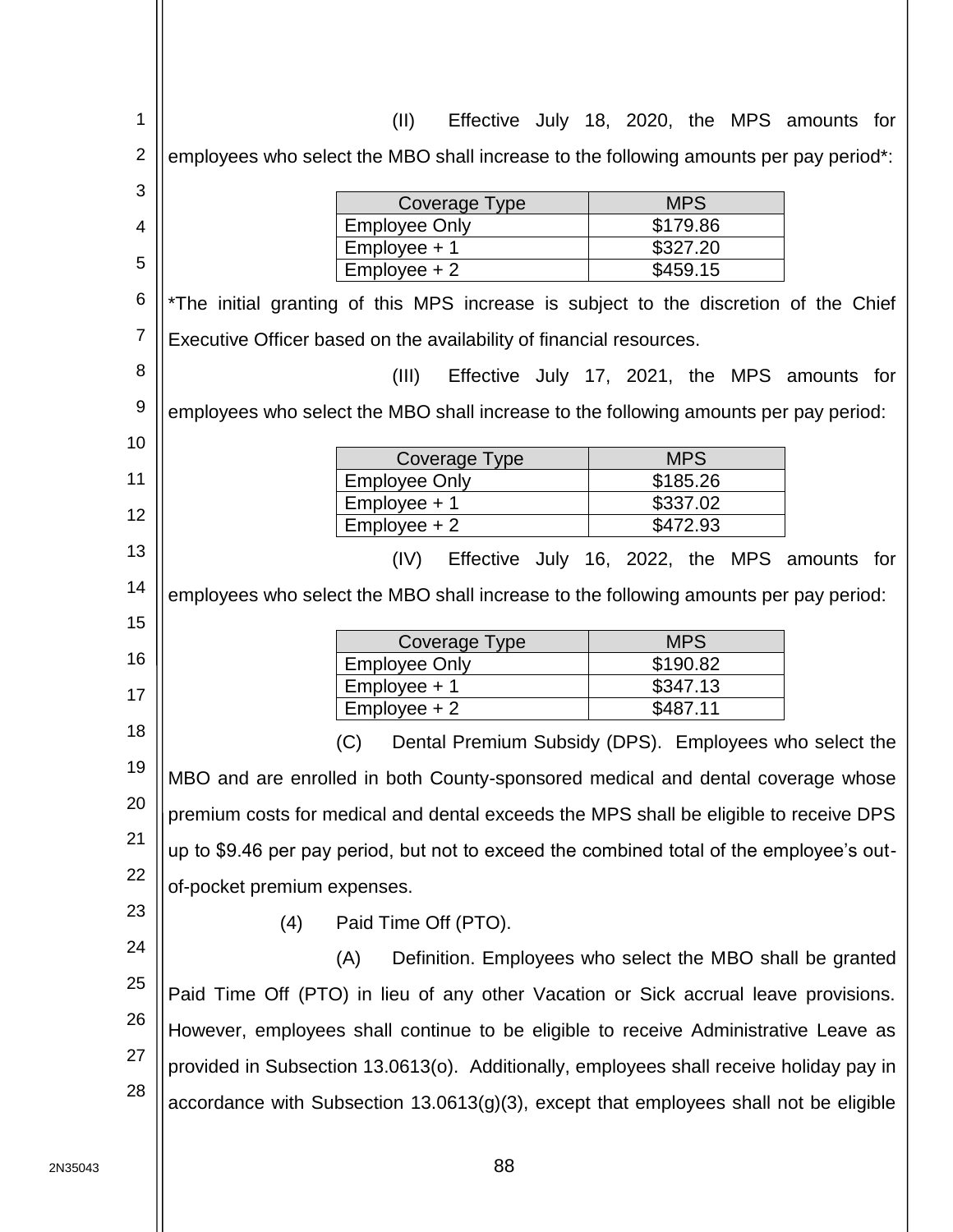1 for the floating holiday.

2 3 4 5 6 7 8 (B) Accumulation. Employees who select the MBO shall accrue PTO each pay period as provided in the chart below and shall be eligible for prior service credit in accordance with Subsection 13.0613(g)(2)(D). Employees who have standard hours of less than eighty (80) hours per pay period shall accumulate PTO on a pro-rata basis; provided, however, that the maximum combined vacation and PTO accrual that may be carried over to future calendar years shall not be prorated. PTO shall be available for use on the first day following the pay period in which it is earned.

| -9 |                      |            |                 |                     |                         |
|----|----------------------|------------|-----------------|---------------------|-------------------------|
|    |                      |            |                 | Maximum             | Maximum                 |
| 10 |                      |            |                 | <b>PTO Accrual</b>  | Combined                |
|    |                      |            |                 | That May Be         | Vacation and            |
| 11 |                      |            | Approximate     | <b>Carried Over</b> | <b>PTO Accrual That</b> |
| 12 |                      | Annual     | Accrual         | to a Future         | May be Carried          |
|    |                      | <b>PTO</b> | <b>Rate Per</b> | Calendar            | Over to a Future        |
| 13 | <b>Service Hours</b> | Allowance  | Pay Period      | Year                | <b>Calendar Year</b>    |
|    | 0 through $8,320$    | 120 hours  | 4.62 hours      | 272 hours           | 374 hours*              |
| 14 | service hours        |            |                 |                     |                         |
| 15 | Over 8,320           |            |                 |                     |                         |
|    | through 18,720       | 160 hours  | 6.15 hours      | 362 hours           | 480 hours*              |
| 16 | service hours        |            |                 |                     |                         |
|    | Over 18,720          | 200 hours  | 7.69 hours      | 452 hours           | 586 hours*              |
| 17 | service hours        |            |                 |                     |                         |

18 19 20 21 22 23 24 25 26 27 28 \*The employee's maximum PTO accrual that may be carried over to a future calendar year may not exceed 272, 362, or 452, as applicable. Additionally, the maximum combined vacation and PTO accrual that may be carried over to a future calendar year for an employee who has a grandfathered maximum vacation accrual balance of more than 480 hours as allowed in Subsection 13.0613(g)(2)(B) shall be this employee's grandfathered maximum vacation accrual balance plus 106 PTO hours. For example, if employee's grandfathered maximum vacation accrual balance is 600 hours, the maximum combined vacation and PTO accrual that may be carried over to a future calendar year shall be 706 hours (600 vacation hours plus 106 PTO hours). As indicated in Subsection 13.0613(g)(2)(B), the grandfathered maximum vacation accrual balance shall be adjusted annually at the end of each calendar year and shall never be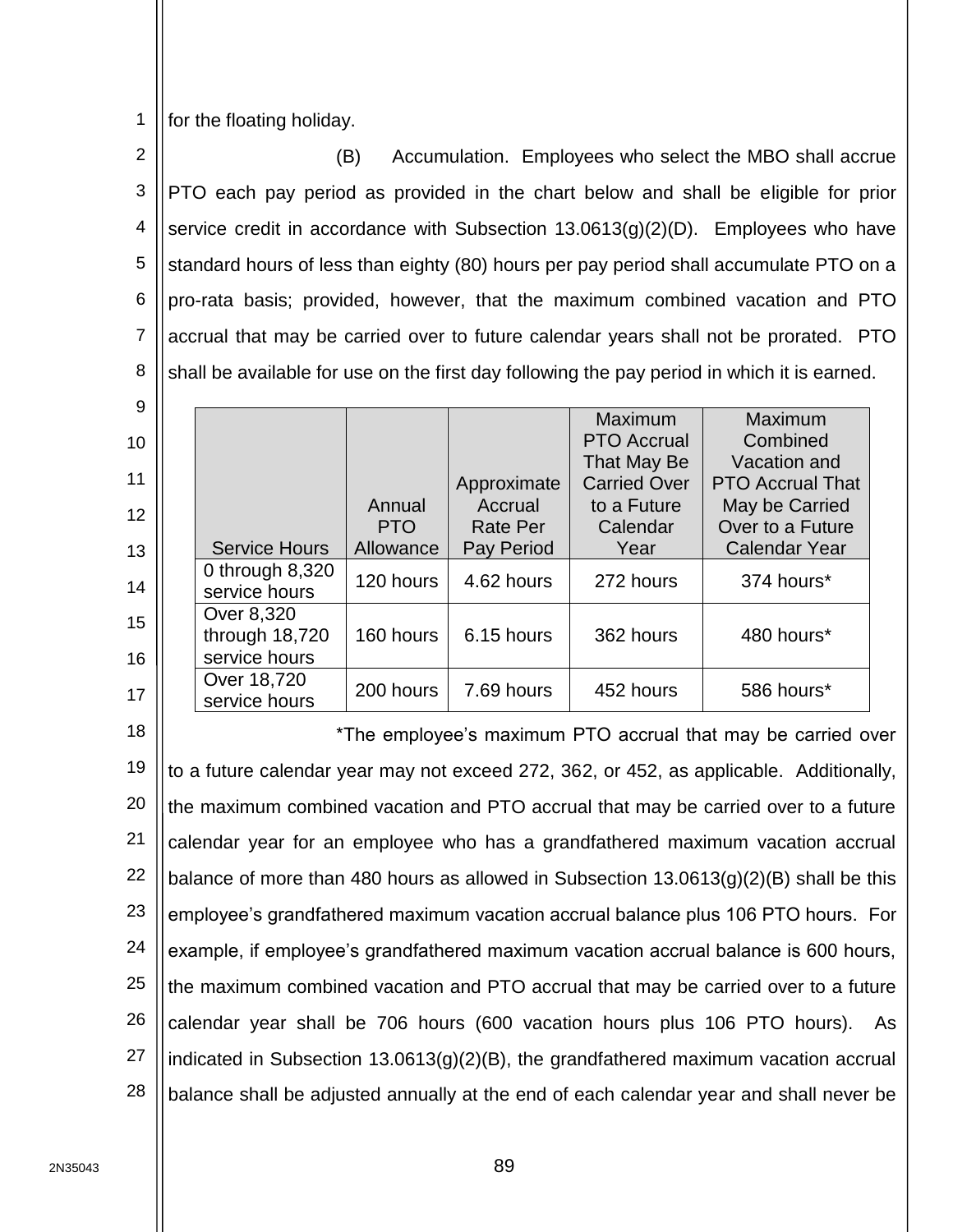1 increased.

| $\overline{2}$ | Any PTO accrual balance at the end of the calendar year in excess                       |
|----------------|-----------------------------------------------------------------------------------------|
| 3              | of employee's maximum PTO accrual that may be carried over to a future calendar year    |
| 4              | be automatically cashed out and paid in accordance with Subsection<br>shall             |
| 5              | 13.0613(pp)(4)(E)(II). Additionally, any combined vacation/PTO accrual balance at the   |
| 6              | end of the calendar year in excess of the employee's allowed maximum combined           |
| $\overline{7}$ | vacation/PTO balance, in which vacation accruals do not exceed employee's allowed       |
| 8              | maximum vacation accrual balance, shall be cashed out in PTO hours paid in              |
| 9              | accordance with Subsection $13.0613(pp)(4)(E)(II)$ . For example, if an employee with a |
| 10             | maximum combined accrual balance of 586 has 480 vacation hours (i.e., employee's        |
| 11             | vacation maximum accrual balance) and 200 PTO hours for a combined accrual              |
| 12             | balance of 680 hours, 94 PTO hours shall be automatically cashed out in accordance      |
| 13             | with Subsection $13.0613(pp)(4)(E)(II)$ .                                               |
| 14             | (C)<br>Administration.                                                                  |
| 15             | (1)<br>PTO for Vacation Leave Purposes. When PTO has                                    |
| 16             | been requested for vacation leave purposes, PTO shall be administered according to      |
| 17             | Subsection 13.0613(g)(2)(C).                                                            |
| 18             | (II)<br>PTO for Sick Leave Purposes. When PTO has been                                  |
| 19             | requested for sick leave purposes, PTO shall be administered according to Subsection    |
| 20             | $13.0613(g)(1)(D)$ .                                                                    |
| 21             | (D) Separation. Employees separating from County                                        |
| 22             | employment shall have any unused PTO administered in the same manner that               |
| 23             | Vacation<br>Leave<br>administered at separation<br>is<br>according<br>Subsection<br>to  |
| 24             | 13.0613(g)(2)(C)(IV).                                                                   |
| 25             | Exempt employees who are subsequently hired into a position in a                        |
| 26             | bargaining unit that does not contain the MBO, shall carry over their existing PTO      |
| 27             | balance and begin accruing vacation, floating holiday, and sick leave immediately.      |
| 28             | PTO Cash-Out.<br>(E)                                                                    |
|                |                                                                                         |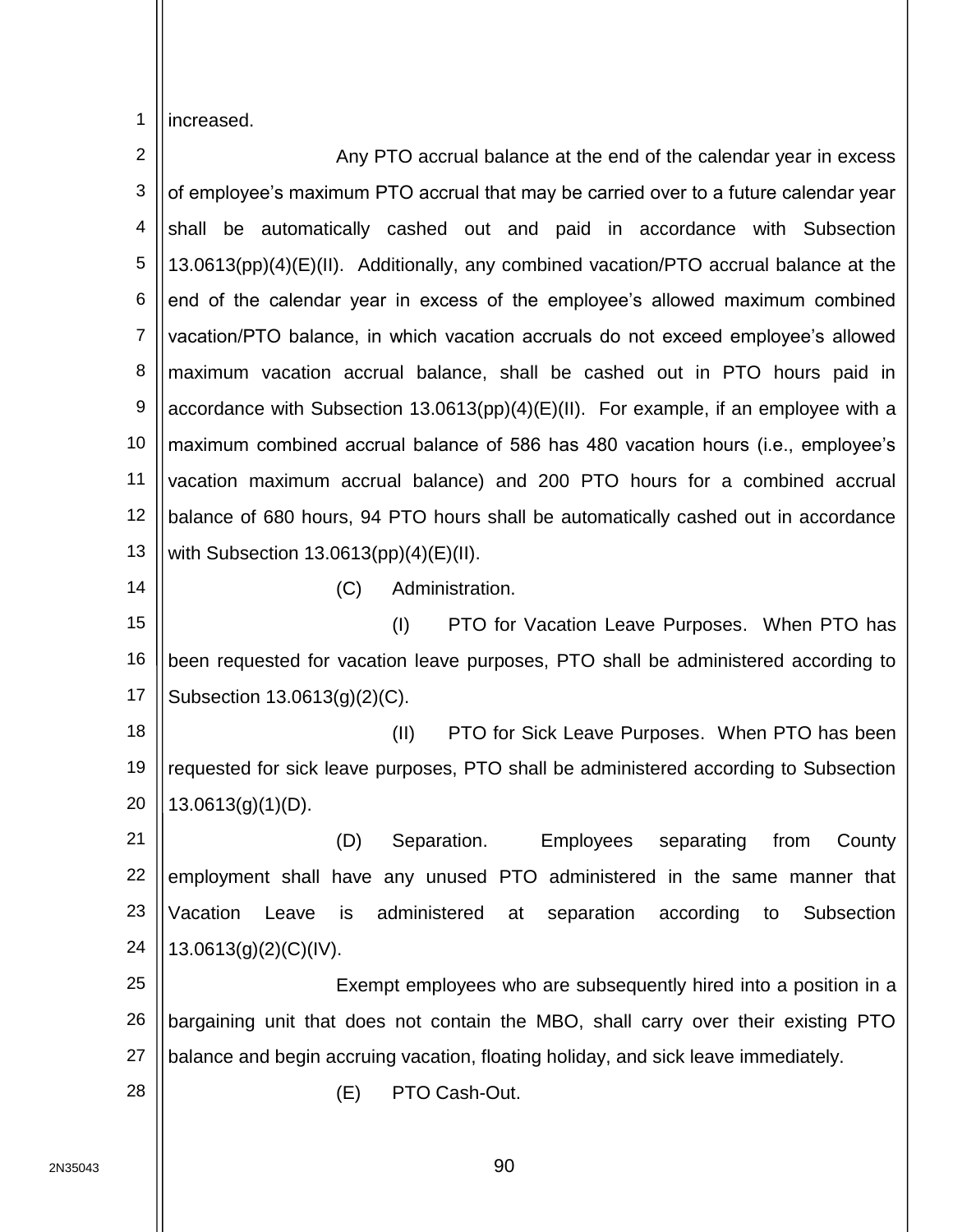1 2 3 4 5 6 7 8 9 10 11 12 13 14 15 16 17 18 19 20 21 22 23 (I) Elective Conversion. An employee may sell back PTO at the base hourly rate of the employee as hereinafter provided, upon approval of the appointing authority. Eligible employees may exercise these options under procedures established by the Director of Human Resources. In lieu of cash, the employee may designate that part or all of the value of PTO be contributed to the County's 401(k) Defined Contribution Plan or 457(b) Deferred Compensation Plan. In order to sell back PTO prior to termination or retirement, an employee may exercise the following options: Option 1. Future Accruals. An employee must make an irrevocable election during the month of December, specifying the number of PTO hours to be sold back from the next calendar year's PTO accrual. Such election must be made in increments of not less than ten hours and may not exceed 160 hours. All designated hours remaining at the end of the pay period 25 will automatically be converted into cash in the last period of the calendar year. Option 2. Existing Accruals. Existing PTO accruals may be cashed out in whole hour increments with a minimum cash out of ten hours and will be subject to a ten percent penalty. (II) Automatic Conversion. At the end of the last pay period of the calendar year, an employee shall automatically have any PTO accruals in excess of the employee's maximum PTO accrual balance converted to cash. Such automatic PTO cash out shall be paid in pay period 1 of the next calendar year. (F) Accrual Carryover Following Benefit Change. (I) Traditional Benefit Option to Modified Benefit Option.

24 25 26 27 28 (i) Employees who convert from the traditional benefit option to the MBO shall carry over and may utilize their existing vacation, holiday, and sick leave balances; provided, however, that the employee shall no longer accrue vacation leave, sick leave, and a floating holiday after converting to the MBO. After converting to the MBO the employee shall be immediately eligible to accrue PTO.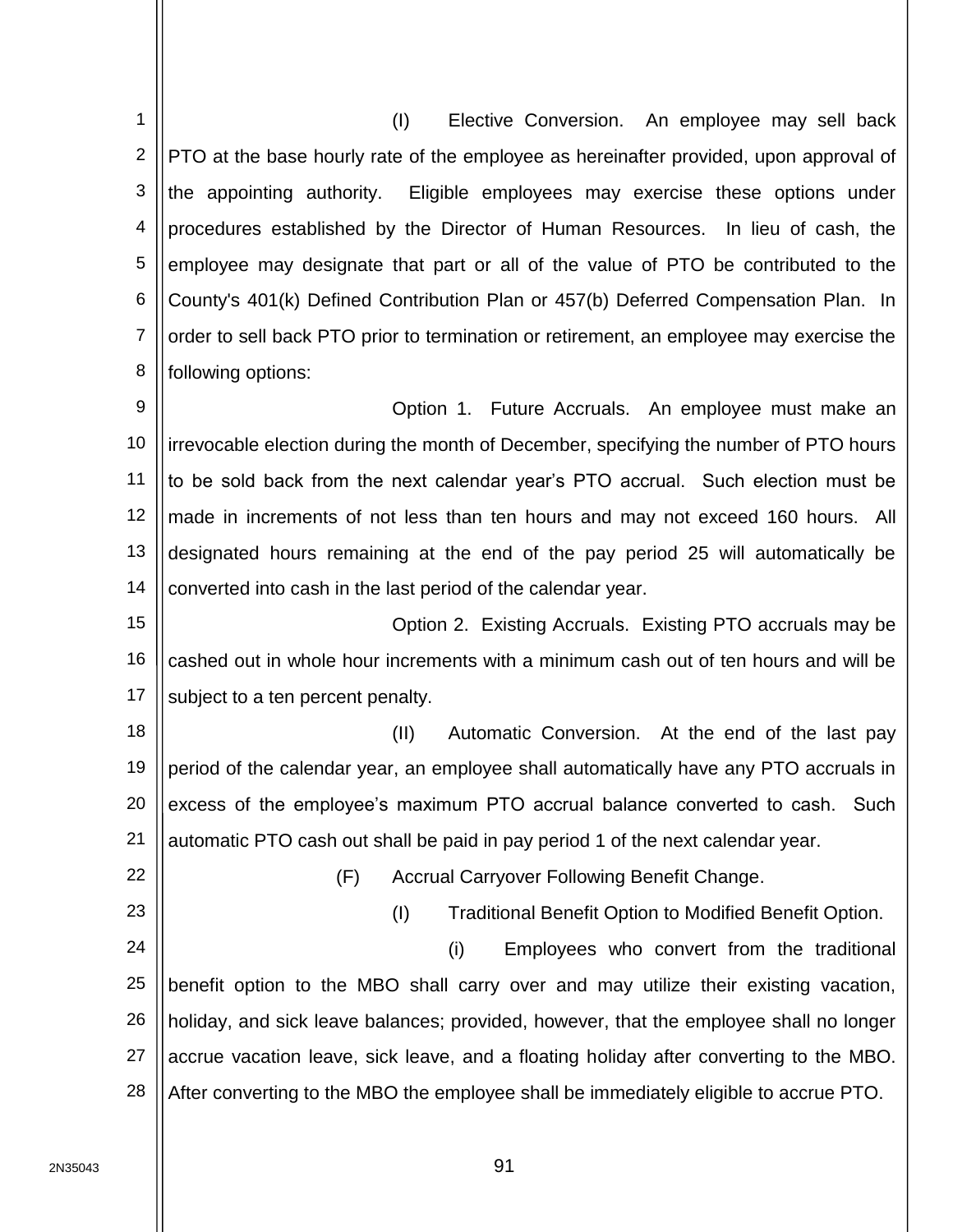1 2 3 4 5 6 7 8 9 10 Any vacation leave accrual balance carried over to the MBO that is in excess of the employee's allowed maximum vacation leave accrual balance at the end of the calendar year shall be cashed out and paid in accordance with Subsection  $13.0613(g)(2)(E)(II)$ . For example, an employee with a maximum vacation leave accrual balance of 480 hours begins MBO in pay period 16 and carries over 572 vacation hours. This employee then uses 20 vacation hours and has 552 vacation hours at the end of the last pay period of the calendar year. In this example, 72 vacation hours shall automatically cash out in pay period 1 of the next calendar year such that 480 vacation hours carries over to the next calendar year (552 hours – 72 hours  $=$  480 hours).

11 12 13 14 15 16 17 18 (ii) Vacation Cash-Out. Employees who met the eligibility requirements for the vacation cash-out prior to selecting the MBO, and predesignated to cash-out vacation leave during the required pre-designation period while in the traditional benefit option, shall remain eligible to cash-out vacation leave. However, employees enrolled in the MBO shall not be eligible to pre-designate to cashout vacation leave while enrolled in the MBO unless employee intends to convert to the traditional benefit option during next calendar year's open enrollment period and start accruing vacation that calendar year.

19 20 21 Additionally, employees who select the MBO will continue to have the option to cash-out existing vacation accruals according to Subsection 13.0613(g)(2)(E).

22

(II) Modified Benefit Option to Traditional Benefit Option.

23 24 25 26 27 28 (i) Employees who convert from the MBO to the traditional benefit option shall carry over and may utilize their existing PTO balance (if any) and begin accruing vacation, floating holiday, and sick leave immediately; however, the maximum combined PTO and vacation accrual that may be carried over to a future calendar year shall not exceed this employee's allowed maximum vacation accrual balance at the end of the calendar year as established in Subsection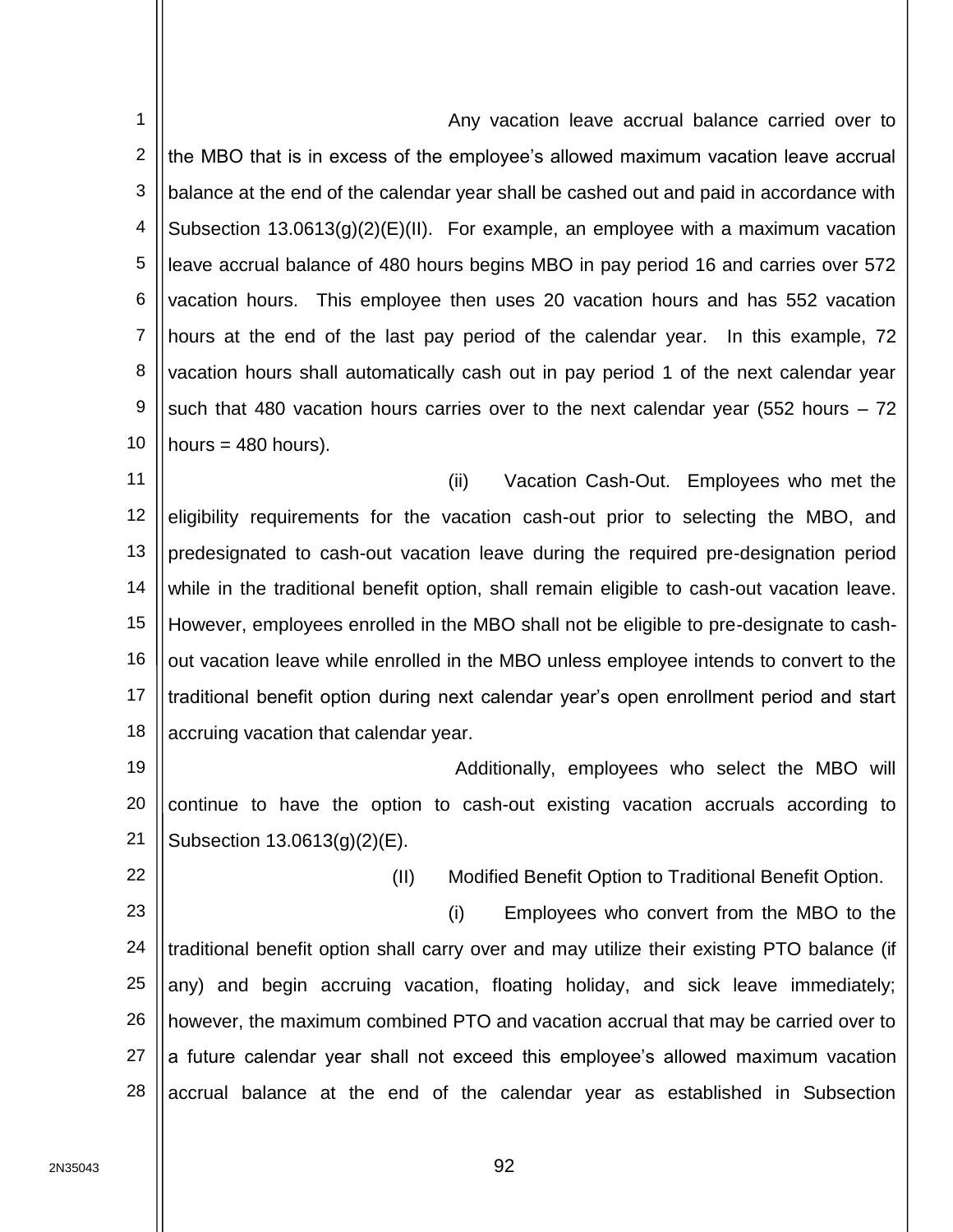1 2 3 4 5 6 7 8 9 10 11 12  $13.0613(q)(2)(B)$ . Any combined excess leave hours at the end of the calendar year shall be cashed out as PTO hours and paid in accordance with Subsection 13.0613(pp)(4)(E)(II). For example, an employee with a maximum vacation accrual balance of 480 hours begins the traditional benefit option in pay period 16 and carries over 150 PTO hours and 375 Vacation Leave hours and accrues an additional 68 vacation hours through pay period 26 (i.e., total combined leave at the end of calendar year equals 593 hours). In this example, 113 PTO hours shall automatically cash out in pay period 1 of the next calendar year such that 480 total combined vacation/PTO hours carries over to the next calendar year  $(593$  hours – 113 hours = 480 hours). If employee has a grandfathered maximum vacation accrual balance, the grandfathered vacation accrual balance shall be the maximum combined vacation and PTO balance that may be carried over.

13 14 15 16 17 18 19 20 (ii) PTO Cash-Out. Employees who met the eligibility requirements for the PTO cash-out prior to converting from the MBO to the traditional benefit option, and predesignated to cash-out PTO during the required predesignation period while in the MBO, shall remain eligible to cash-out PTO. However, employees enrolled in the traditional benefit option shall not be eligible to pre-designate to cash-out PTO while enrolled in the traditional benefit option unless employee intends to convert to the MBO during next calendar year's open enrollment period and start accruing PTO that calendar year.

21 22 23 Additionally, employees who convert from the MBO to the traditional benefit option will continue to have the option to cash-out existing PTO according to Subsection 13.0613(pp)(4)(E)(I).

24 25 26 27 qq The Director of Human Resources shall have the authority, with the approval of the County's Chief Executive Officer, to provide Exempt Group employees who participated in major COVID-19 initiatives up to the 40 hours of COVID Leave consistent with the COVID leave provided to the represented bargaining units.

rr. The Director of Human Resources shall have the authority, with the

28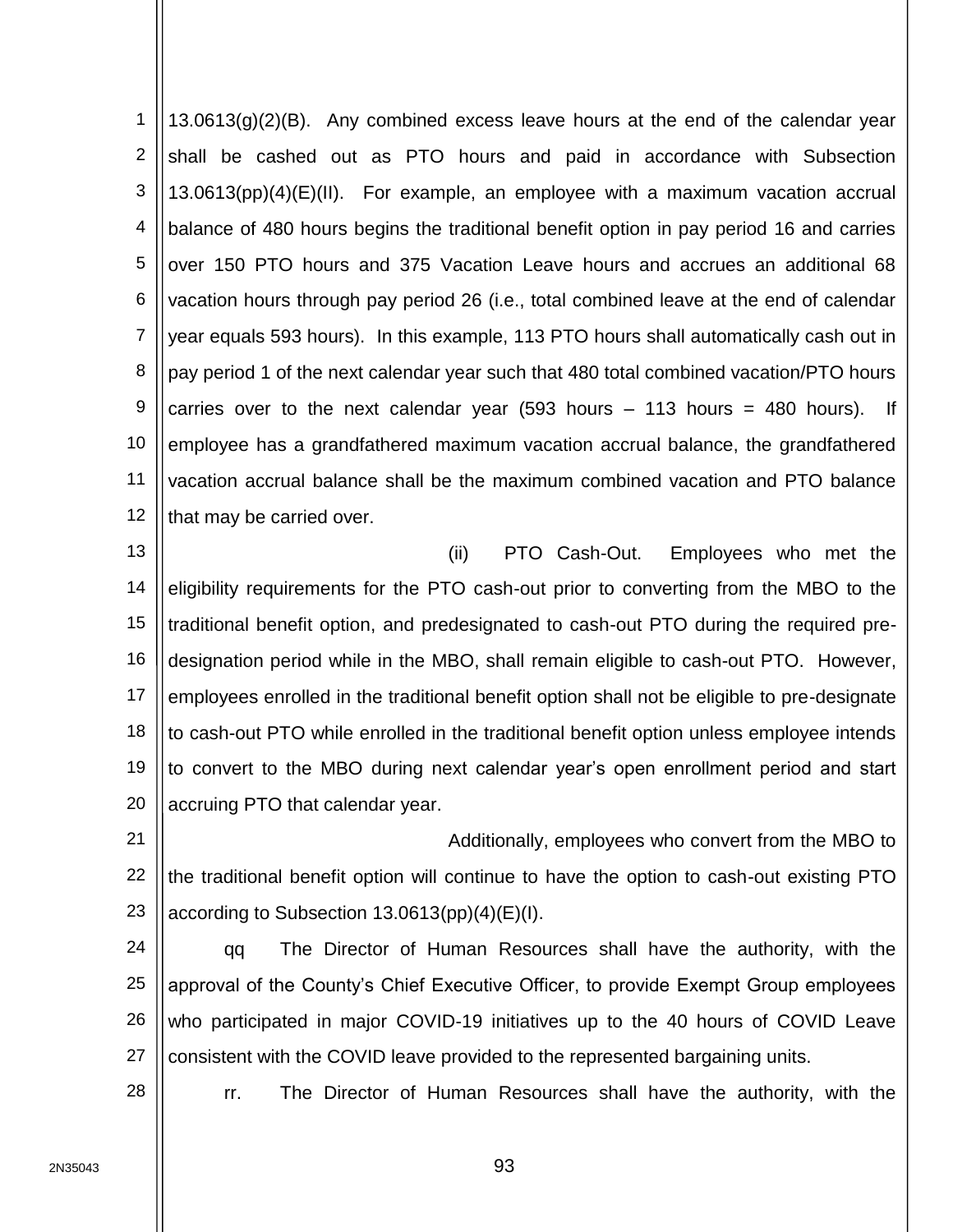1 2 3 4 approval of the County's Chief Executive Officer, to provide Exempt Group employees who provide proof of vaccination up to 32 hours of COVID Vaccine Leave Incentive consistent with the COVID Vaccine Leave Incentive provided to the represented bargaining units.

5

8

9

6 7 SECTION 2. Section 13.0614 of the San Bernardino County Code is amended, to read in its entirety as follows:

**13.0614 Salaries and Working Conditions of the Elected Officials.**

(a) Compensation.

10 11 12 13 (1) Board of Supervisors. Section 1 of Article VI of the County Charter establishes the annual compensation (including salary and benefits) of members of the Board of Supervisors and provides that compensation is re-evaluated, and adjusted if necessary, every four years.

14 15 16 17 (2) County-Wide Elected Officials. Section 1 of Article VI of the County Charter establishes the annual salaries of County-wide elected officials, as defined in section 13.0613(b), except that of the Superintendent of County Schools, and provides that salary is re-evaluated, and adjusted if necessary, every year.

18

(b) Benefits—County-Wide Elected Officials.

19 20 21 22 23 (1) Notwithstanding any other provisions of the County Code, Countywide elected officials shall receive the same benefits provided to Exempt Group employees in Benefit Group A, or as otherwise specified, in Subsections (f), (j), (k), (l), (n), (p), (s), (bb), (ff) and (rr) of Section 13.0613, and as otherwise specified by law or the County Code and as modified below.

24 25 26 27 (A) County-wide elected officials are not required to enroll in County-sponsored medical and dental coverage as described in Subsection 13.0613(f)(1). A County-wide elected official who does not participate in a Countysponsored medical plan will receive an amount of \$161.54 per pay period.

(B) County-wide elected officials shall not receive the benefits

28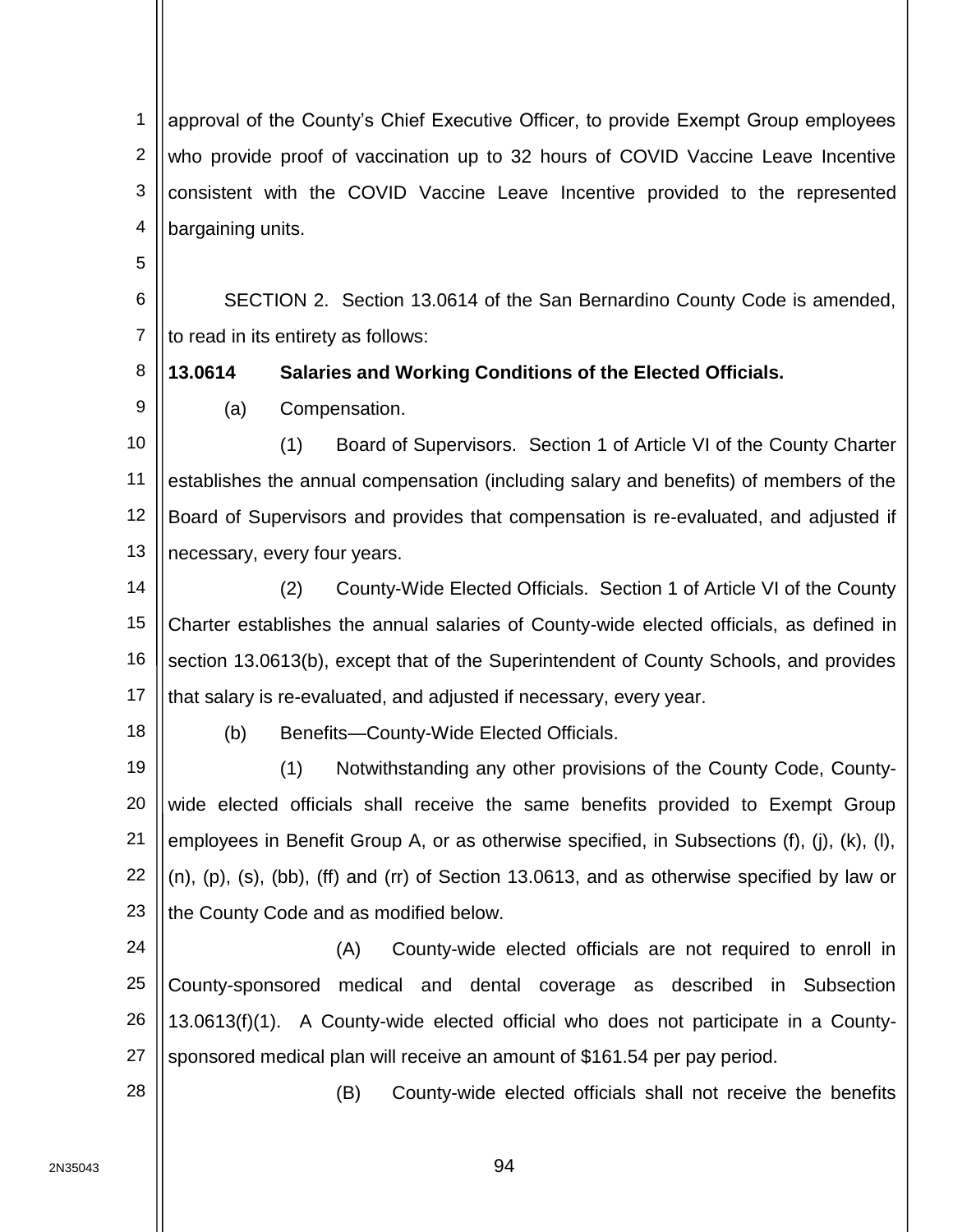1 described in Subsection 13.0613(f)(6) related to short term disability.

2 3 4 (C) County-wide elected officials shall not receive the benefits described in Subsection 13.0613(k)(1)(B)(III) related to eligibility for MPS and DPS while on leave.

5 6 7 8 9 (D) County-wide elected officials shall not receive the benefits described in Subsections 13.0613(k)(4)(A) and 13.0613(k)(4)(B) related to sick leave conversion to Retirement Medical Trust Fund (RMT). County-wide elected officials shall be eligible to participate in the RMT upon taking office. The County will contribute to the RMT as follows for County-wide elected officials:

10 11 12 13 14 15 16 17 18 19 20 21 22 23 24 25 26 Years of Service **Percentage of Base Salary\***  $Electred - 0.9$  years  $2.00\%$  $Electred - 10-15$  years  $2.75\%$  $Elected - 16$  or more years  $3.75\%$ \*For purposes of the RMT contribution, base salary is as defined in the RMT plan document. (E) In addition to the benefits described in Subsection 13.0613(n)(1) related to automobiles, County-wide elected officials shall be entitled to have a Category I County vehicle assigned to them for use on County business and they will not be required to reimburse the County for occasional personal use. Countywide elected officials shall be taxed for any such personal use in accordance with state and federal tax law and regulation. County-wide elected officials shall not receive the automobile allowance described in Subsection 13.0613(n)(3) and will receive the \$561.54 per biweekly pay period. (I) In lieu of other benefits provided to Exempt Group employees, County-wide elected officials shall have five percent of their base salary contributed by the County on their behalf on a biweekly basis to either (1) the County's 457(b) Deferred Compensation Plan, or (2) the County's 401(a) Defined Contribution

27

Plan.

28

(II) Tier 1 County-wide elected officials shall have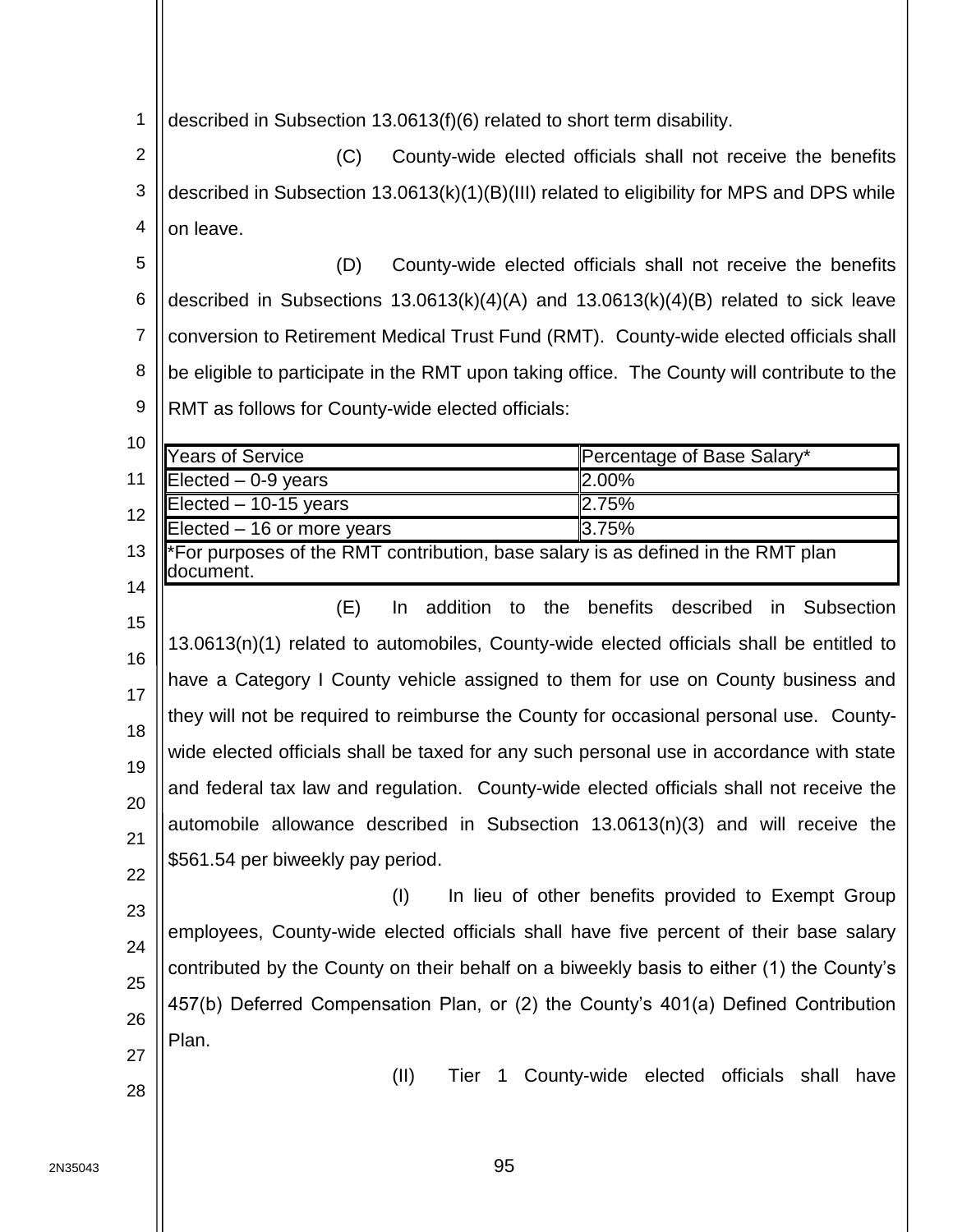1 2 3 \$442.53 contributed by the County on their behalf on a biweekly basis to either (1) the County's 457(b) Deferred Compensation Plan, or (2) the County's 401(a) Defined Contribution Plan.

4 5 (c) Benefits—Board of Supervisors. Members of the Board of Supervisors shall receive only the following benefits.

6

(1) Retirement System Contributions.

7 8 9 10 (A) The County will contribute to the San Bernardino County Employees' Retirement Association (SBCERA) all required employer contributions for members of the Board of Supervisors. All mandatory employee retirement contributions shall be paid by the Board members.

11 12 13 14 15 16 17 18 19 20 21 22 23 24 25 (B) All such mandatory employee retirement contributions made to SBCERA, although designated as employee contributions under the County Employees Retirement Law of 1937 and although deducted from the compensation of Board members, shall be picked up by the County for tax purposes in accordance with Internal Revenue Code section 414(h)(2) and shall be treated by the County as paid by the County to SBCERA in lieu of contributions by Board members who are members of SBCERA, as authorized by County Resolution 2008-249. The amounts picked up by the County under this subsection shall be treated as compensation paid to Board members for all other purposes. County paid employer contributions to the County's Retirement System under this subsection shall be paid from the same source of funds used in paying the salaries of the affected Board members. No Board member shall have the option to receive the Retirement System contribution amounts directly instead of having them paid to the County Retirement System. Until retirement or separation, all contributions picked up under this subsection will be considered for tax purposes as employer-paid contributions.

26 27 28 (C) Survivor Benefits are payable to employed general retirement members with at least 18 months continuous retirement membership pursuant to Government Code section 31855.12. An equal, non-refundable employer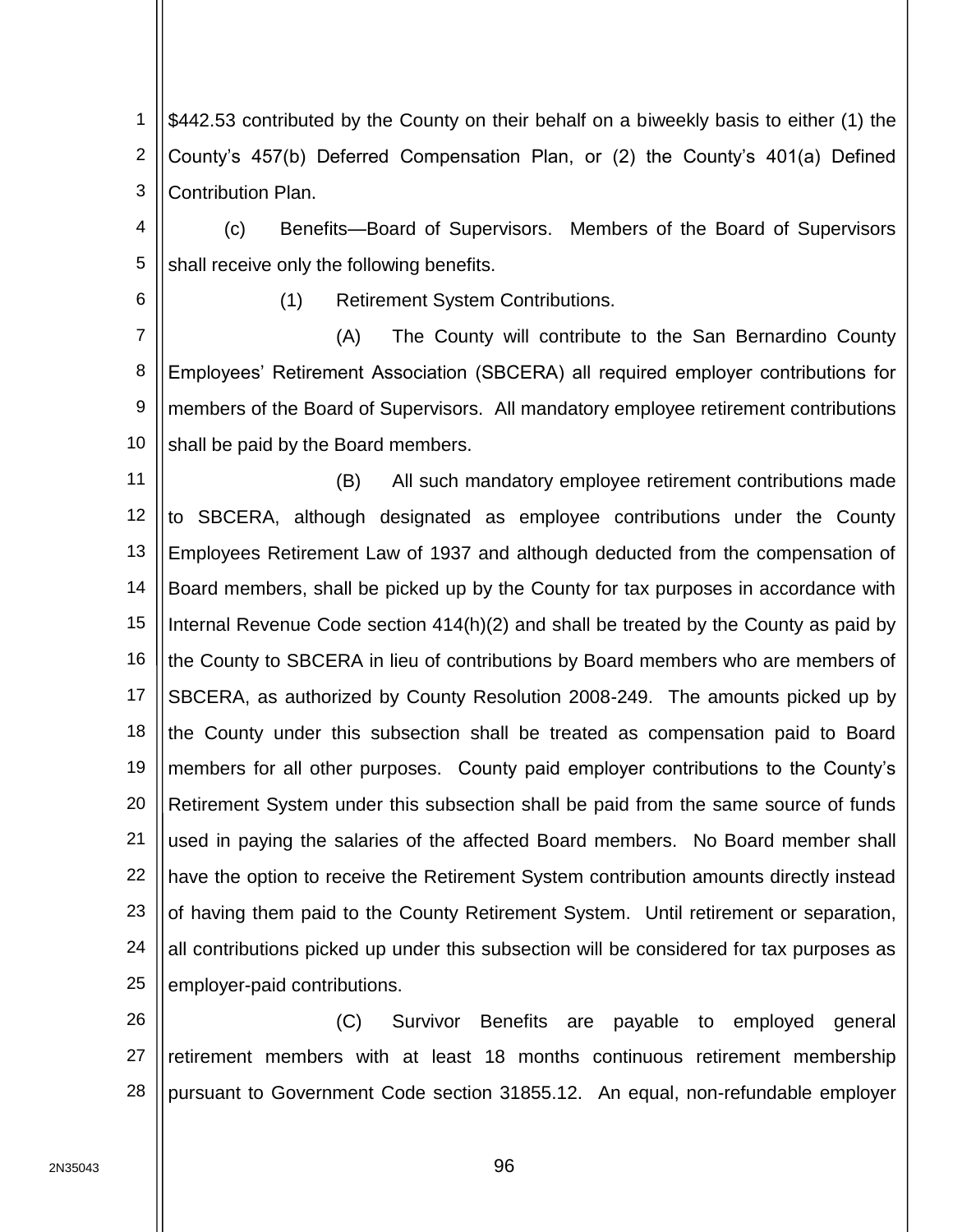1 2 and employee biweekly contribution will be paid to SBCERA as provided in the annual actuarial study.

3

(2) Medical and Dental Coverage Insurance.

4 5 6 7 8 (A) Except as provided in subsection (C) below, all Board members must enroll in a medical and dental plan offered by the County. Board members who fail to elect medical and dental plan coverage will be automatically enrolled in the medical and dental plan with the lowest biweekly premium rates available in the geographical location of the Board member's primary residence.

9 10 11 12 13 14 15 16 17 18 19 20 21 22 23 (B) Enrollment elections must remain in effect for the remainder of the plan year unless a Board member experiences an IRS qualifying event. Board members may elect to enroll their dependent(s) upon initial eligibility for medical and dental insurance. Thereafter, newly eligible dependents may be enrolled within 60 days of obtaining dependent status, such as birth, adoption, marriage, or registration of domestic partnership. Notification of a mid-year qualifying event must be submitted to Human Resources, in accordance with procedures adopted by the County. Board members are responsible for notifying the County within 60 days of dependent's change in eligibility for the County plans. Dependent(s) must be removed mid-plan year when a dependent(s) becomes ineligible for coverage under the insurance plan eligibility rules, for example, divorce, over-age dependent, or gain of coverage on spouse's or domestic partner's employer-provided insurance, or termination of domestic partnership. Premiums for coverage will be automatically deducted from the Board member's pay warrant. Failure to pay premiums will result in loss of coverage for the Board member and/or the dependents.

24 25 26 27 28 (C) Board members eligible for medical plan coverage who are also enrolled in comparable group medical plan sponsored by another employer or are covered by a spouse or domestic partner who is also employed with the County may elect to discontinue enrollment in County-sponsored medical plan (opt-out or waive). Board members who either elect to opt-out of County-sponsored medical plan coverage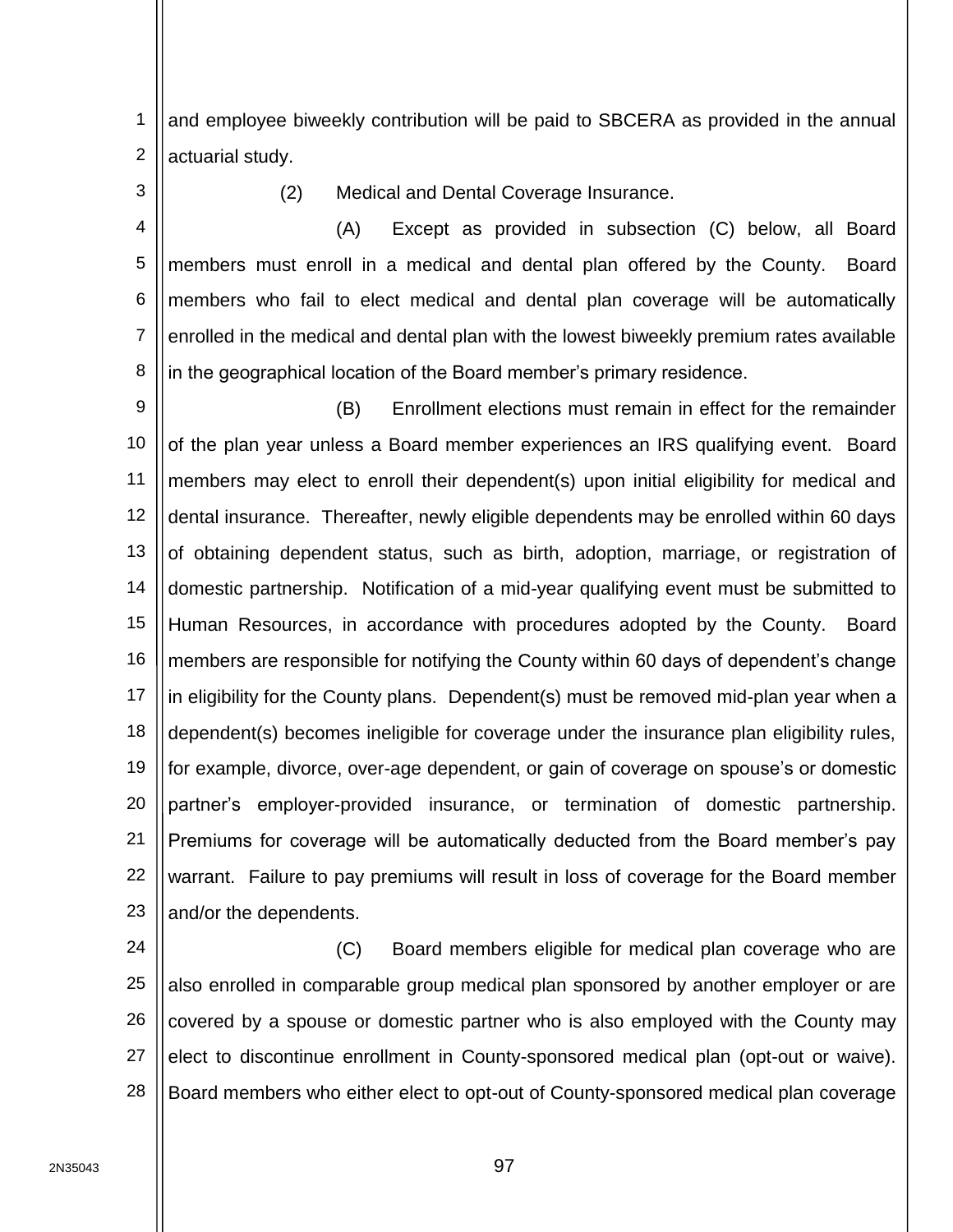1 2 3 4 5 6 7 or waive coverage to a spouse or domestic partner who is also employed with the County will not receive any medical premium subsidy, and will instead receive the biweekly amount of \$40.00 per pay period. Board members eligible for dental plan coverage who are also enrolled in a comparable group dental plan sponsored by another employer may elect not to participate in a County-sponsored dental plan. The rules and procedures for electing to opt-out of County-sponsored medical and dental plan coverage are established and administered by Human Resources.

8

(3) Medical and Dental Subsidies.

9 10 11 12 13 14 15 16 17 18 (A) The County will establish a medical premium subsidy (MPS) to offset the cost of medical and dental plan premiums charged to Board members. The MPS shall be applied first to medical insurance premiums and then to dental plan premiums. The applicable MPS amount shall be paid directly to the providers of the County-sponsored medical and dental plans in which the Board member has enrolled. The MPS shall not be considered compensation earnable for purposes of calculating benefits or contributions for the San Bernardino County Employees' Retirement Association. In no case, shall the MPS exceed the total cost of the medical and dental insurance premium for the coverage selected. The County will establish a MPS, if applicable, in the following amounts:

| 19 |                                  |                   |  |
|----|----------------------------------|-------------------|--|
|    | <b>Coverage Level</b>            | <b>MPS Amount</b> |  |
| 20 | <b>Board member only</b>         | \$230.00          |  |
| 21 | Board member + 1                 | \$352.23          |  |
|    | $\sqrt{\text{Board member} + 2}$ | \$482.64          |  |

22 23 24 25 26 27 28 (B) The County has established a dental premium subsidy (DPS) for Board members whose premium costs for medical and dental insurance exceeds the MPS, in an amount up to \$9.46 but not to exceed the combined total of the Board member's out-of-pocket expenses. For example, a Board member who selects "Board member only" coverage for medical and dental with a combined per pay period premium cost of \$234.00 will receive a DPS in the amount of \$4.00 per pay period.

(4) Vision Insurance. Subject to carrier requirements, the County will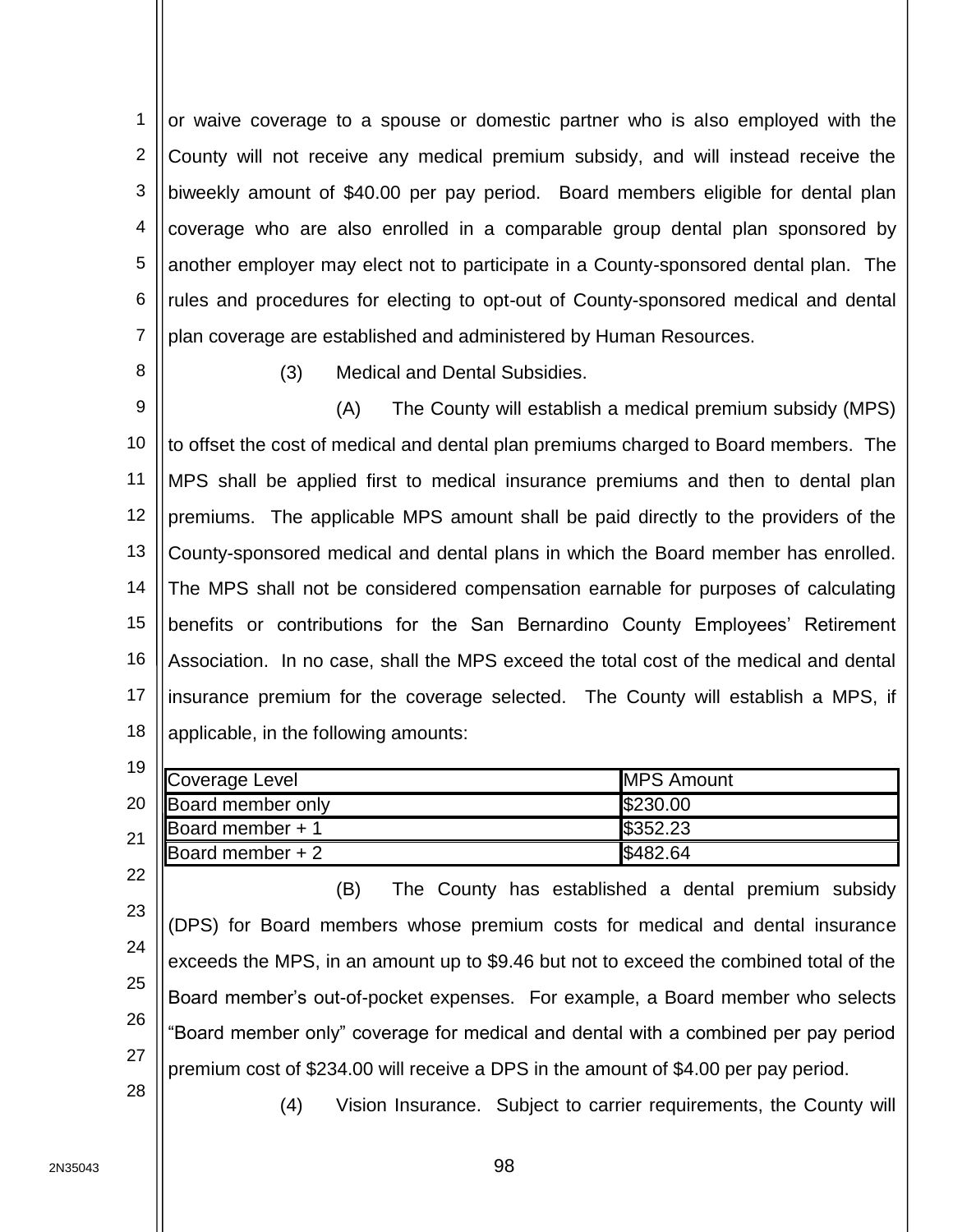1 2 3 4 5 6 7 8 9 10 11 12 13 14 15 16 17 18 19 20 21 22 23 24 25 26 27 28 pay the premiums for vision care insurance for Board members and their dependents. (5) Expense Reimbursement. (A) General Provisions. The purpose of this subsection is to define the policy and procedures by which Board members shall report and be reimbursed for necessary expenses incurred on behalf of San Bernardino County. As elected officials, Board members shall assure that expenses submitted for reimbursement are reasonable and necessary expenditures. No other approval is required. (B) Records and Reimbursements. (I) Requests for expense reimbursements should be submitted once each month, except if the amount claimable for any month does not exceed \$25.00, the submission may be deferred until the amount exceeds \$25.00 quarterly, or until June 30 during the current fiscal year, whichever occurs first. At the end of the fiscal year, expense reimbursement claims for July 1 and beyond, must be on a separate claim from those expenses claimed for June 30 or earlier. (II) Receipts or vouchers which verify the claimed expenditures will be required for all items of expense, except: (i) Subsistence, except as otherwise provided in this subsection; (ii) Private mileage; (iii) Taxi, streetcar, bus, and ferryboat fares; bridge and road tolls; and parking fees; (iv) Telephone and other communication – related charges; (v) Other authorized expenses of less than \$1.00. (III) Claims for expense reimbursement totaling less than \$1.00 in any fiscal year shall not be paid. (IV) Reimbursement shall not be made for any personal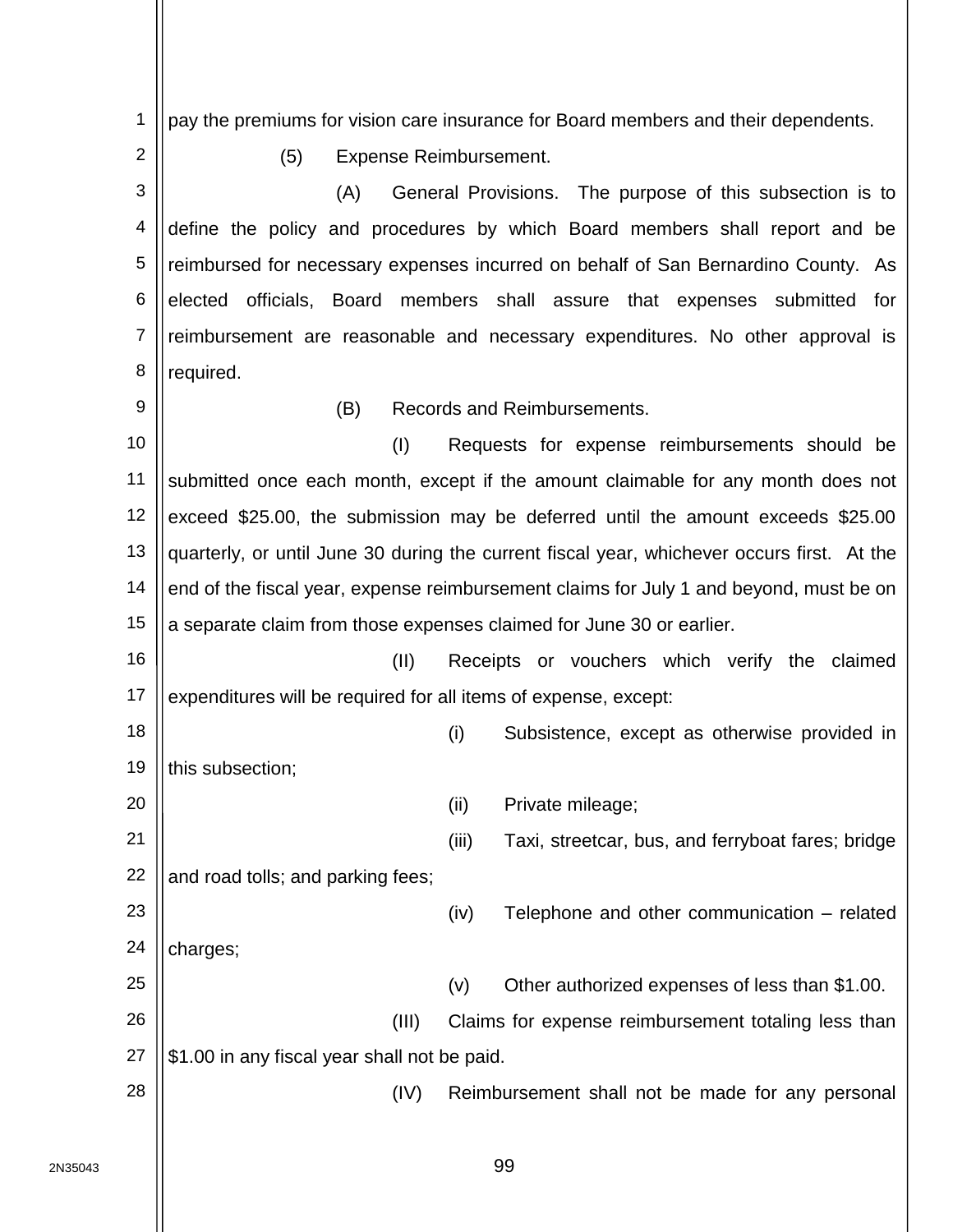1 2 3 4 5 6 7 8 9 10 11 12 13 14 15 16 17 18 19 20 21 22 23 24 25 26 27 28 expenses such as, but not limited to: entertainment, barbering, etc. (V) Except as otherwise provided in this subsection, expense reimbursements shall be made on an actual cost basis. (C) Transportation Modes. (I) The general rule for selection of a mode of transportation is that mode which represents the lowest expense to the County. (II) Travel via Private Automobile. Board members who travel by use of a private automobile for which they receive an automobile allowance or who use a County-provided vehicle pursuant to Subsection 13.0614(c)(6) below, will not also be reimbursed for mileage. (III) Travel via Air. All travel that requires air transportation shall be made by commercial aircraft. When commercial aircraft transportation is approved, the "cost of public carrier" shall mean the cost of air coach class rate including tax and security surcharges. Travel via charter aircraft shall not be allowed, unless other types of transportation are impractical or more expensive. (IV) Travel via Rental Vehicles. Reimbursement will be provided for the cost of a rental vehicle used for business purposes. Rental vehicles are covered for liability and vehicle physical damage under the County's self-insurance program. Reimbursement will not be provided for the additional costs incurred if any Board member purchased any additional insurance or signs a collision damage waiver (CDW) when renting a vehicle for County business. Requests for reimbursement for gasoline for rental vehicles must be accompanied by a copy of the rental agreement or rental receipt and gasoline receipt. (D) Subsistence. (I) Claims for lodging and meals which do not exceed the allowances listed below do not require receipts. (II) The allowance for lodging is the maximum lodging rate identified in the Maximum Federal Per Diem Rates table in IRS Publication 1542.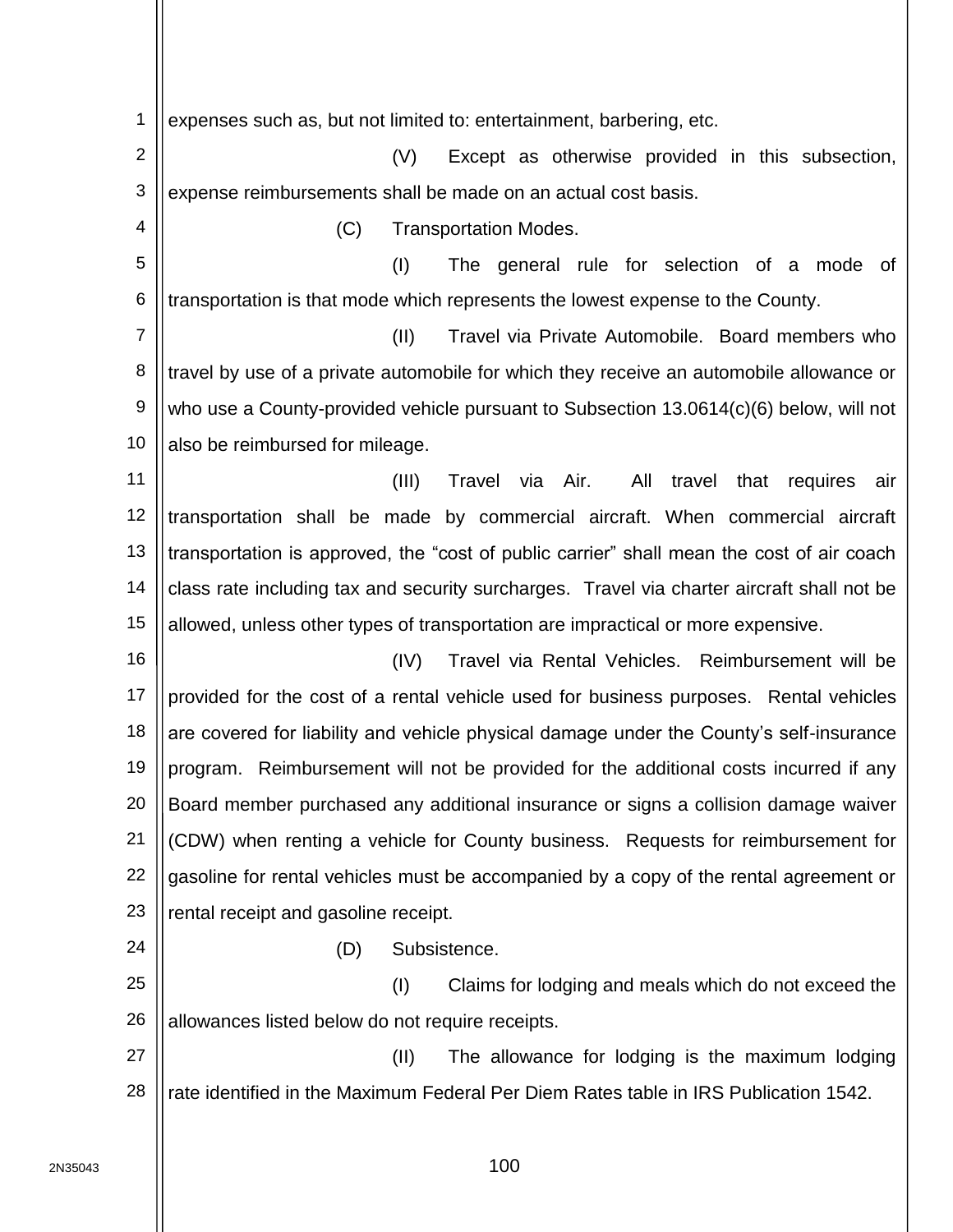1 2 3 4 5 6 7 8 9 10 11 12 13 14 15 16 17 18 19 20 21 22 23 24 25 26 27 28 (III) The allowance for meals is the Meal and Incidental Expense (M&IE) Rate identified in the Maximum Federal Per Diem Rates table in IRS Publication 1542. If less than three meals in a day are being claimed, the allowance per meal is 22 percent of the M&IE Rate for breakfast, 30 percent of the M&IE Rate for lunch, and 48 percent of the M&IE Rate for dinner. (IV) Meal allowances for a business meeting/conference including meals are the actual costs. (E) Expense Advances. (I) Advancement of funds for business expenses can be obtained from the Auditor-Controller/Treasurer/Tax Collector through submission of the appropriate form. Advancements shall not exceed the per diem allowances set forth herein. The minimum amount to be advanced is \$50.00. (II) County Credit/Debit Cards. The County may issue a County credit or debit card to a Board member and require business expenses be paid for with said card. If unauthorized charges are placed on the card, the Board member shall be required to reimburse the County. If the Board member fails to reimburse the County within 15 calendar days, the Auditor-Controller/Treasurer/Tax Collector may recover any unauthorized charges from the Board member's pay. (F) Compliance. The following provisions and policies comply with Government Code section 53232 et seq.: (I) When reimbursement is otherwise authorized by statute, the County may reimburse Board members for actual and necessary expenses incurred in the performance of official duties. (II) The types of occurrences that qualify a Board member to receive reimbursement of expenses relating to travel, meals, lodging, and other actual and necessary expenses include the following: (i) Communicating with representatives of regional, state and national government on County adopted policy positions;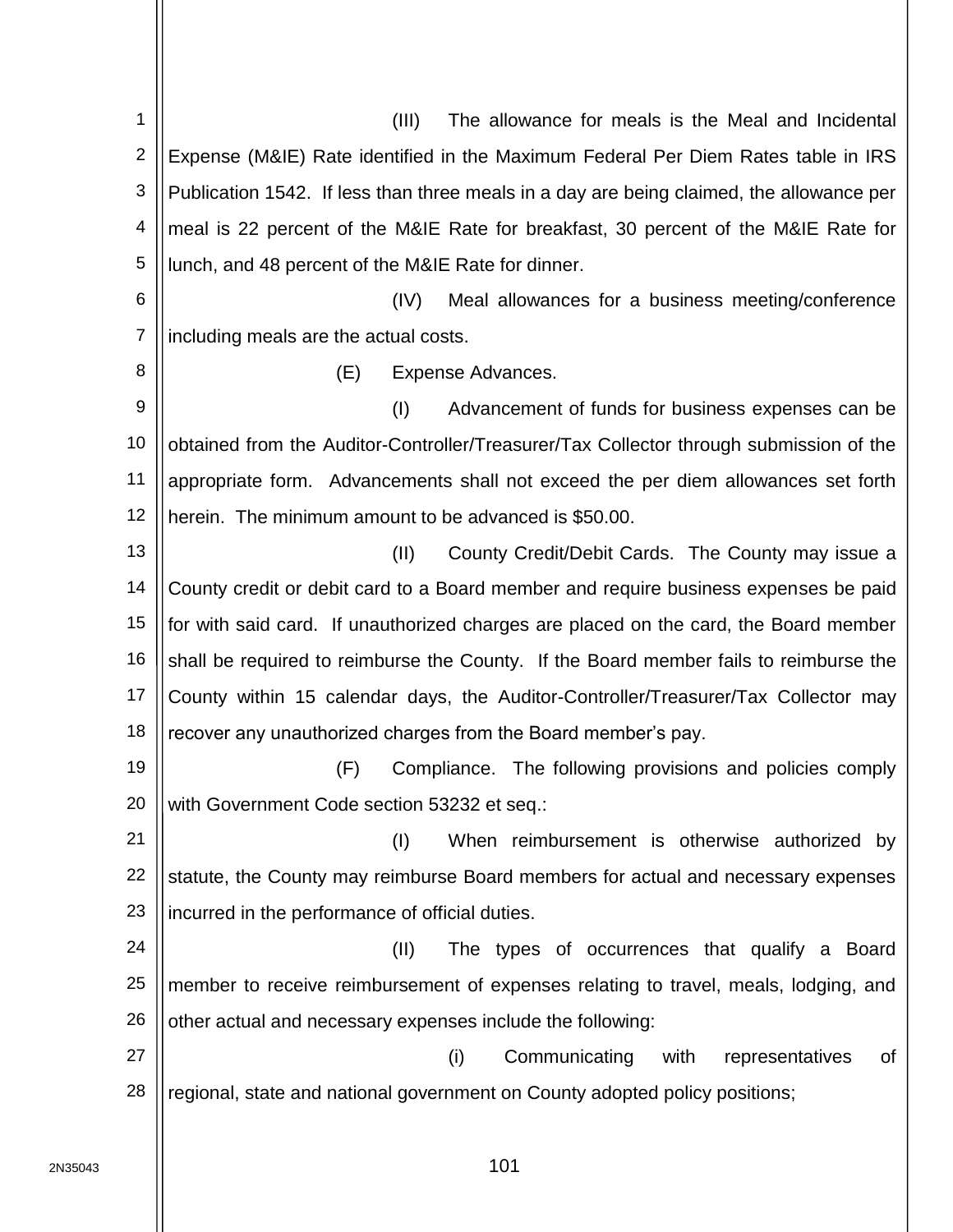1 2 3 4 5 6 7 8 9 10 11 12 13 14 15 16 17 18 19 20 21 22 23 24 25 26 27 28 (ii) Attending educational seminars designed to improve officials' skill and information levels; (iii) Participating in regional, state, and national organizations whose activities affect the County's interests; (iv) Attending County events; (III) All other expenditures require approval by the Board of Supervisors. (IV) The reasonable reimbursement rates for travel, meals, and lodging, and other actual and necessary expenses are those set out in San Bernardino County Code Subsection 13.0614(c)(5). (V) If the lodging is in connection with a conference or organized educational activity, lodging costs shall not exceed the maximum group rate published by the conference or activity sponsor, provided that lodging at the group rate is available to the Board member at the time of booking. If the group rate is not available, the Board member shall use comparable lodging. (VI) Board members shall use government and group rates offered by a provider of transportation or lodging services for travel and lodging when available. (VII) All expenses that do not fall within this policy or the IRS reimbursable rates shall be approved by the Board of Supervisors, in a public meeting before the expense is incurred, or ratified after the expense is incurred, when prior action is not possible due to the urgency of the requirement for the expense. (VIII) Expense Reports. The County Auditor Controller/Treasurer/Tax Collector shall provide expense report forms to be filed by the members of the Board of Supervisors for reimbursement of actual and necessary expenses incurred on behalf of the local agency in the performance of official duties. (i) The expense reports shall document that expenses meet this policy, and all other applicable County policies, for expenditure of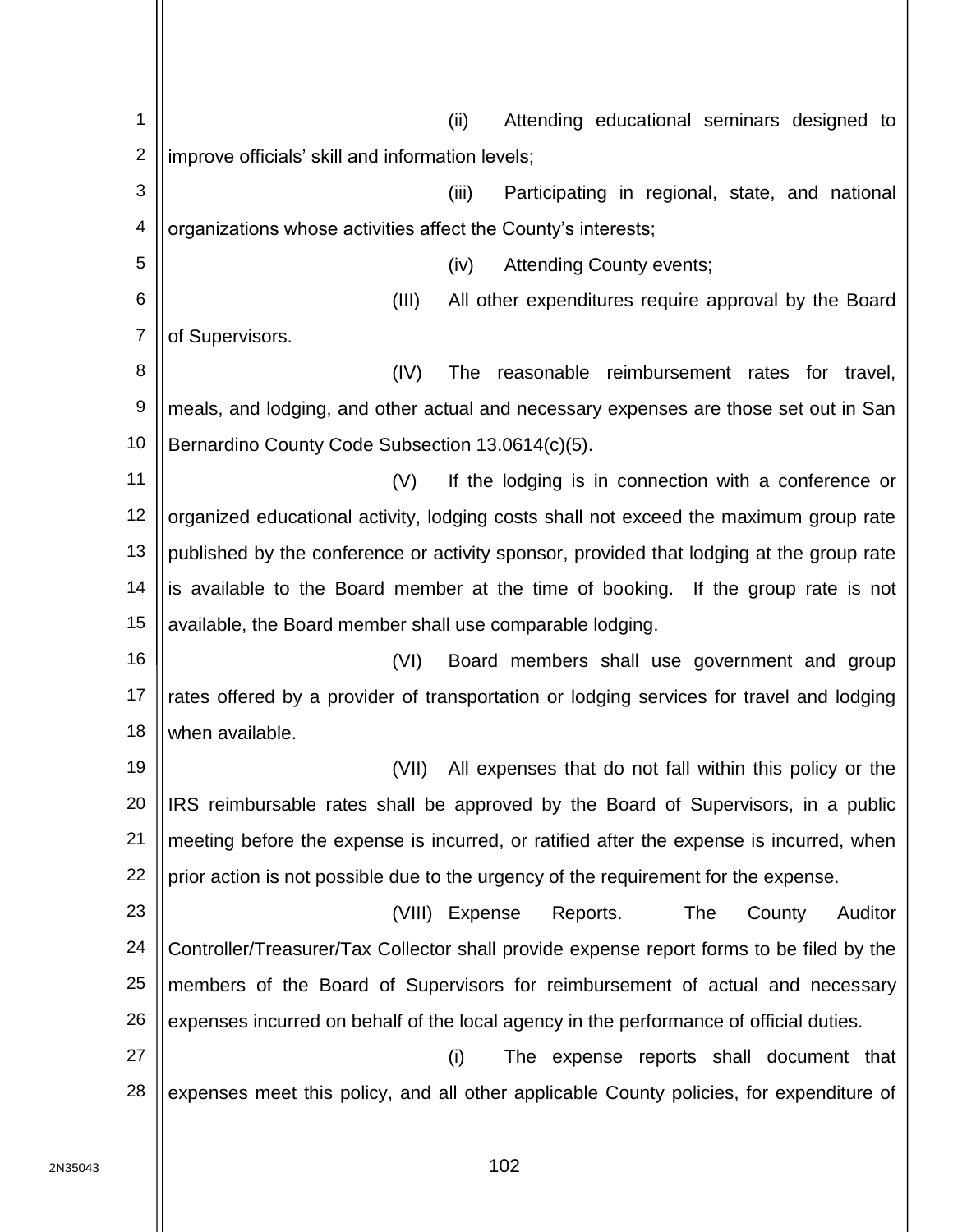1 public resources.

2 3 4 5 6 7 8  $\mathbf{Q}$ 10 11 12 13 14 15 16 17 18 19 20 21 22 23 24 25 26 27 28 (ii) Board members shall submit expense reports to the County Auditor-Controller/Treasurer/Tax Collector within a reasonable time after the expense is incurred, and the reports shall be accompanied by the receipts documenting each expense. (iii) Board members shall provide brief reports on any meeting, as defined in the Ralph M. Brown Act under Government Code section 54952.2, attended at the expense of the County at the next regular Board meeting. (iv) All documents related to reimbursable County expenditures are subject to disclosure under the California Public Records Act, Government Code section 6250 et seq. (IX) Penalties. Penalties for misuse of public resources or falsifying expense reports in violation of Subsection 13.0614(c)(5) or other applicable law may include, but are not limited to, the following: (i) The loss of reimbursement privileges; (ii) Restitution to the County; (iii) Civil penalties for misuse of public resources, pursuant to Government Code section 8314; (iv) Prosecution for misuse of public resources pursuant to Penal Code section 424. (6) Automobiles. (A) All Board members shall be entitled to have a Category I County vehicle assigned to them for use on County business. Board members may use such vehicles for occasional personal use provided they reimburse the County at the current motor pool variable rate per mile for such use. (B) Board members electing not to obtain a County vehicle pursuant to the previous paragraph shall receive a biweekly automobile allowance in the amount of \$561.54 with no mileage reimbursement, provided they provide a private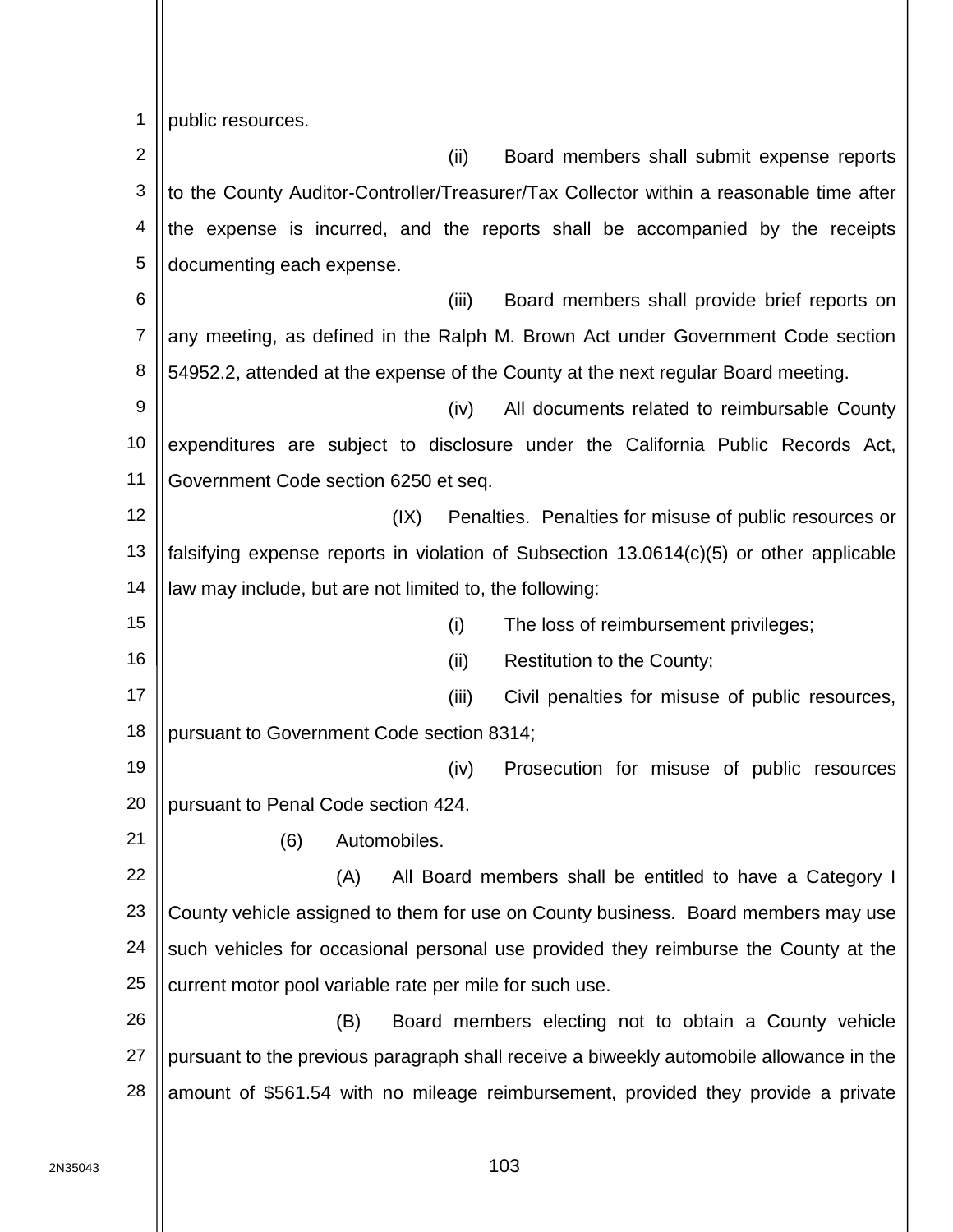1 2 3 4 5 6 vehicle for their own use on County business. The First District Supervisor shall receive a 50 percent addition to the biweekly amount provided to Board members. Board members selecting this allowance shall be required to have a vehicle available at all times for use on County business. This allowance shall be considered complete reimbursement for the acquisition, insurance, maintenance, repair, upkeep, fuel, and all other costs for the required vehicle.

7

(7) Flexible Spending Account (FSA) for Medical-Related Expenses.

8 9 10 11 12 13 (A) General. The County has established a Medical Expense Reimbursement Plan, also known as a Flexible Spending Account (FSA). This plan has been established in accordance with the provisions of Internal Revenue Code section 125. Human Resources will serve as the FSA Plan administrator and will administer the FSA in accordance with the County's plan document. The FSA's plan year will coincide with the County's benefit plan year.

14 15 16 17 18 19 20 21 22 23 24 25 26 27 (B) Board members may contribute to the FSA, on a pre-tax basis, an amount up to the Internal Revenue Code's annual maximum. This annual contribution is made by the board member via equal biweekly payroll deductions. The County will not make any matching contributions on behalf of Board members. Board member participants must elect to enroll each year in order to continue participation. Upon enrolling in the FSA, Board members may not change their designated biweekly contribution amount or discontinue making contributions for the remainder of the plan year except as permitted by the Internal Revenue Code. Any unused amounts remaining in a board members FSA account at the end of the Plan year shall be forfeited except as permitted by the Internal Revenue Code and the County's plan document. Contributions made to the FSA may be used for receiving non-taxable reimbursements of eligible medical expenses not covered by insurance. Eligible reimbursable expenses are those medical expenses that qualify as determined under Internal Revenue Code section 213.

28

(8) Defined Contribution and Deferred Compensation Plans. Board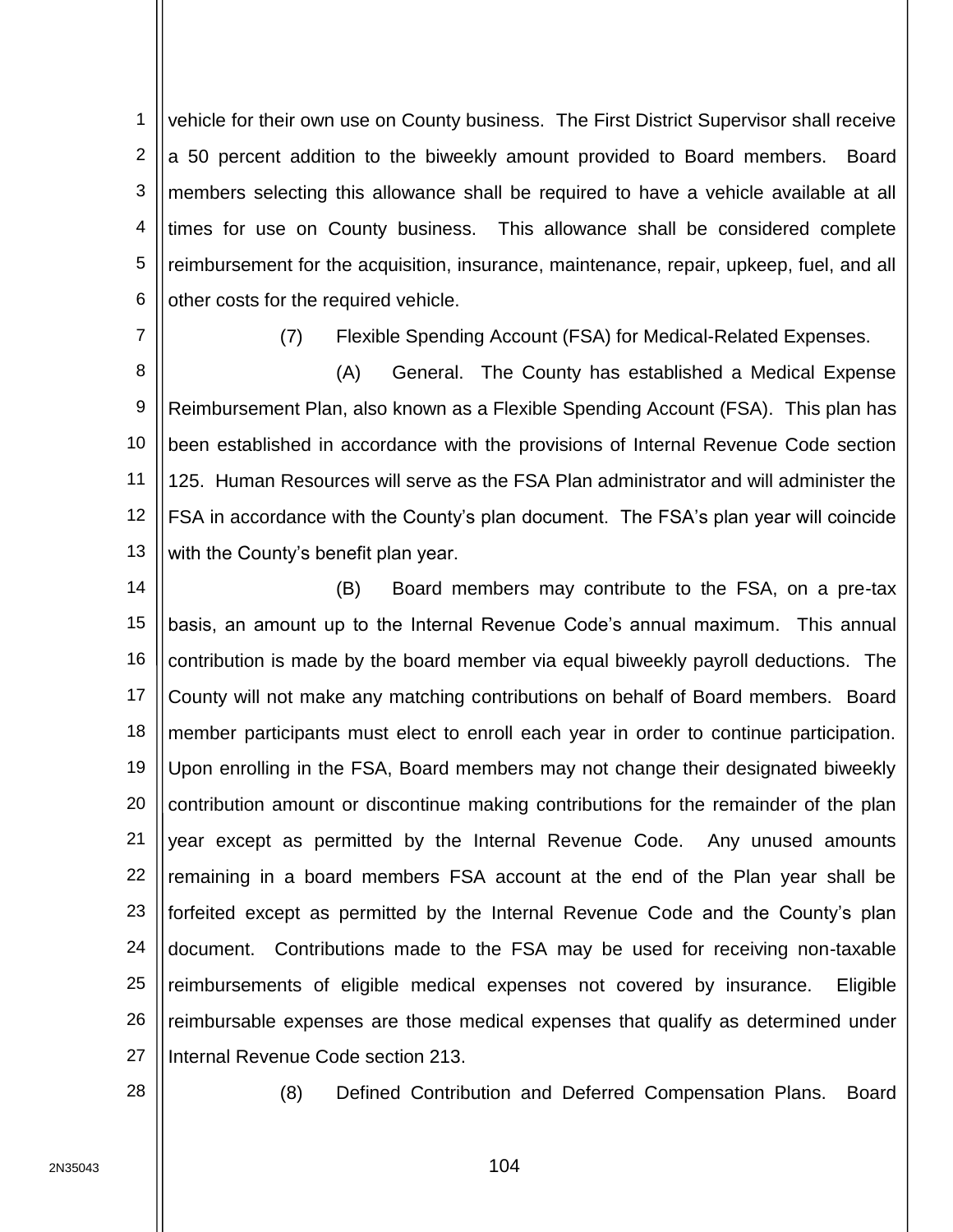1 2 3 members shall be eligible to contribute to the County's 401(k) Defined Contribution Plan and 457(b) Deferred Compensation Plan. The County shall not make any matching contributions to any defined or deferred contribution plan on behalf of Board members.

4 5 6 7 8 9 10 11 12 13 14 (9) Voluntary Insurance Programs. In accordance with the procedures established by the Human Resources Division Chief, Board members may purchase, through payroll deductions, term life insurance in \$10,000.00 increment amounts to a maximum benefit of \$700,000.00. Board members may purchase amounts of accidental death and dismemberment insurance coverage for themselves and dependents through payroll deduction. Board members may purchase, through payroll deductions, variable group universal life insurance subject to carrier requirements and approval. The benefit levels for such insurance shall be equivalent to no more than three times the Board member's annual base salary. There shall be no County contribution toward the Board member's purchase of variable group universal life insurance.

15 16 17 18 19 20 (10) Healthy Lifestyles Program. The Healthy Lifestyle program is available to Board members. Under this program, Board members are eligible for annual prepaid memberships with health clubs that participate in the program, or reimbursement for other comparable health club membership up to \$324.00 on an annual basis. Board members are also eligible for an annual physical examination through the Arrowhead Regional Medical Center.

21 22 23 24 25 26 (11) Tuition Reimbursement and Membership Dues. The County shall establish an individual fund in the amount of \$1,000 for each fiscal year for each Board member to reimburse Board members for tuition costs incurred for job-related education or career development or to reimburse membership dues in professional organization(s), providing each expenditure enhances furtherance of County or continuing education goals.

27 28 (12) Dependent Care Assistance Program. Board members are eligible to participate in the Dependent Care Assistance Program (DCAP). The purpose of the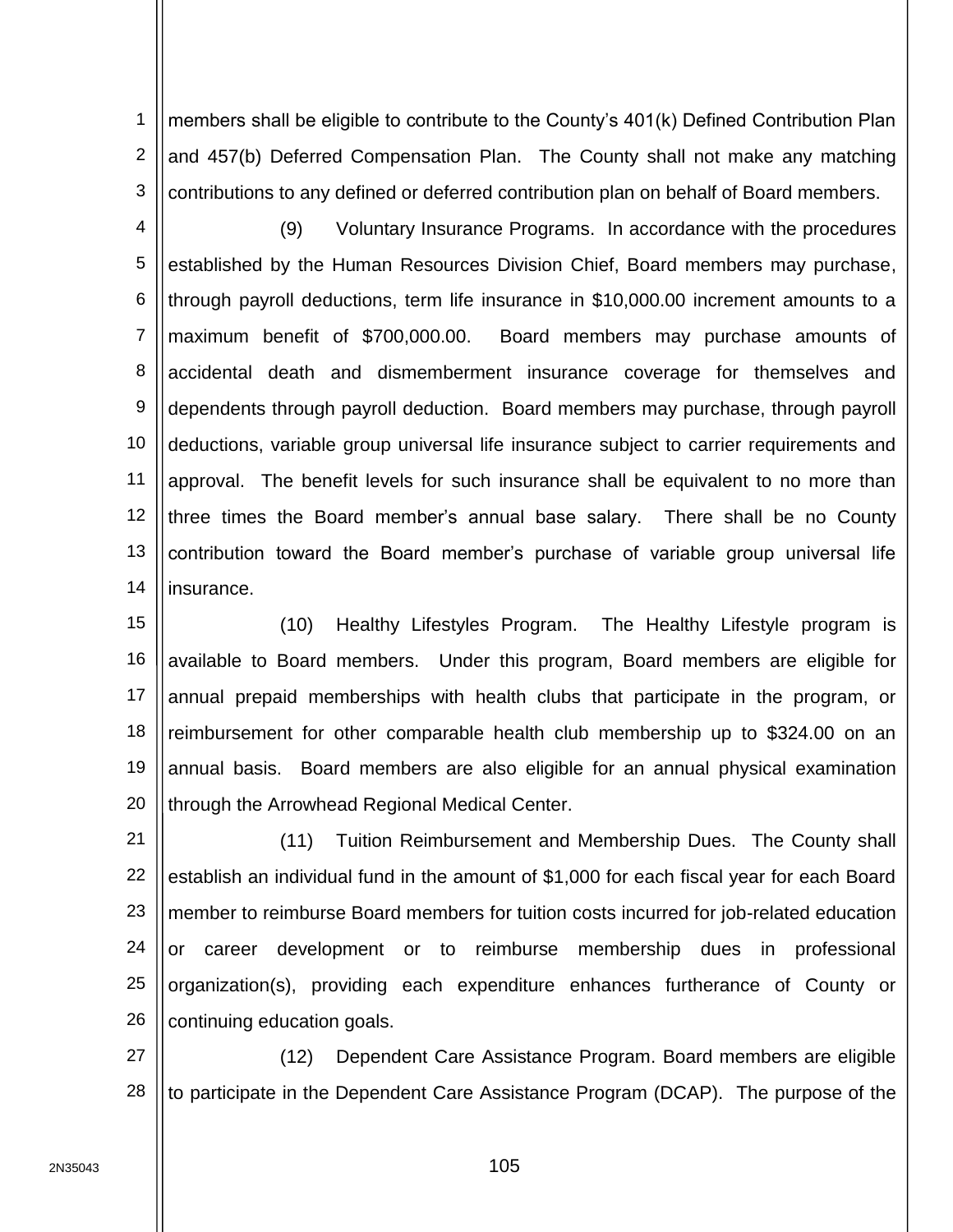1 2 3 4 5 6 7 8 DCAP is to permit Board members and eligible County employees to make an election to pay for certain dependent care expenses with salary reduction from compensation contributed to the plan before federal income taxes are paid to the IRS ("Salary Reduction") in accordance with Internal Revenue Code sections 125 and 129 and regulations pursuant thereto. The DCAP shall be construed to comply with said code sections and to meet requirements of any other applicable provisions of law. The DCAP will be administered in accordance with procedures established by Human Resources, and consistent with the plan document.

9 10 (13) Term Life Insurance. The County will pay the premium for a term life insurance policy with \$50,000 in coverage for Board members.

11 12 13 14 (14) Long-Term Disability Insurance. The County will provide Board members with long-term disability insurance subject to carrier requirements and approval. The benefit levels for such insurance shall be those approved by the Director of Human Resources.

15 16 17 18 19 20 21 22 23 24 (15) Portable Communication Device Allowance. Board members shall receive a biweekly portable communication device allowance in the amount of \$92.31, if the following conditions are met: (1) The Board member shall purchase a portable communication device capable of sending and receiving cellular telephone calls, and capable of sending and receiving e-mails to and from the County e-mail system; (2) Any portable communication device to be utilized for sending and receiving e-mail shall be selected from a list as approved by the Information Services Department; and, (3) The County shall pay for any license and set up expense for the device, if any, and the Board member shall pay for the equipment and all monthly charges including all voice, text, and data plans.

25 26 27 28 (16) Retirement Medical Trust. The County will contribute to the San Bernardino County Retirement Medical Trust one percent of an eligible Board member's biweekly salary for Board members with zero to nine years of participation in SBCERA, one and three-quarters percent of an eligible Board member's biweekly salary for Board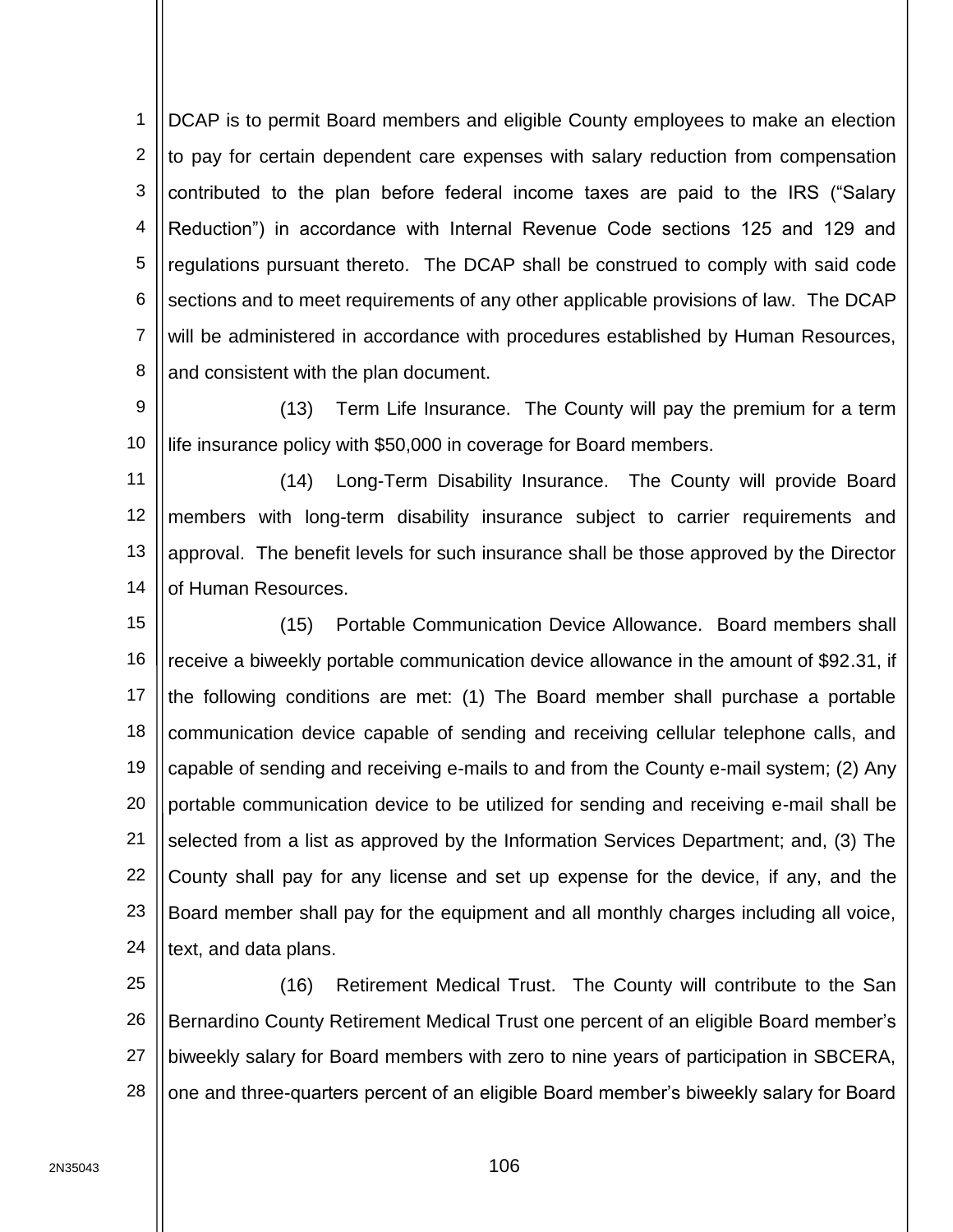1 2 3 4 5 6 7 8 9 10 members with 10 to 15 years of participation in SBCERA, and two and three-quarters percent of an eligible Board member's biweekly salary for Board members with 16 or more years of participation in SBCERA. The trust will establish individual accounts for each Board member. All of the contributions to the trust fund will be treated for tax purposes as employer, non-elective contributions. The purchase of additional retirement credit or other retirement service credit shall count as years of participation for determining eligibility. Participation in other public sector retirement systems may also be counted towards the service requirement provided that the Board member has not withdrawn his or her contributions from that system and is also a participant in SBCERA.

11

(c) (Repealed by Ord. 3953, passed - -2005).

12

(d) (Repealed by Ord. 3953, passed - -2005).

13 14 15 16 17 18 19 20 21 22 23 24 (e) Employment Status. A County employee in a regular County position becoming an elected official of San Bernardino County shall be compensated, at the time of termination from regular employment to the time of assuming office, for unused vacation, holidays, and sick leave conversion, if eligible. Should such an elected official return to County employment in a regular position, such employee shall be treated as a new employee and receive a new benefit date except as hereinafter provided. A person that has served as an elected official of the County and who returns or has returned to County employment in a regular position within 90 days after leaving an elected office of the County, shall be entitled for purposes of vacation accrual rates to count all prior County employment, including the time as an elected official of the County. The effective date of any vacation accrual rate adjustment shall not precede the effective date of this amendment.

25 26 27 28 (f) Salary Adjustments. The County Administrative Office, in concurrence with County Counsel, shall conduct the compensation and salary surveys required in Section 308 of Article III of the County Charter, and shall report to the Auditor-Controller/Treasurer/Tax Collector and the Board of Supervisors concerning appropriate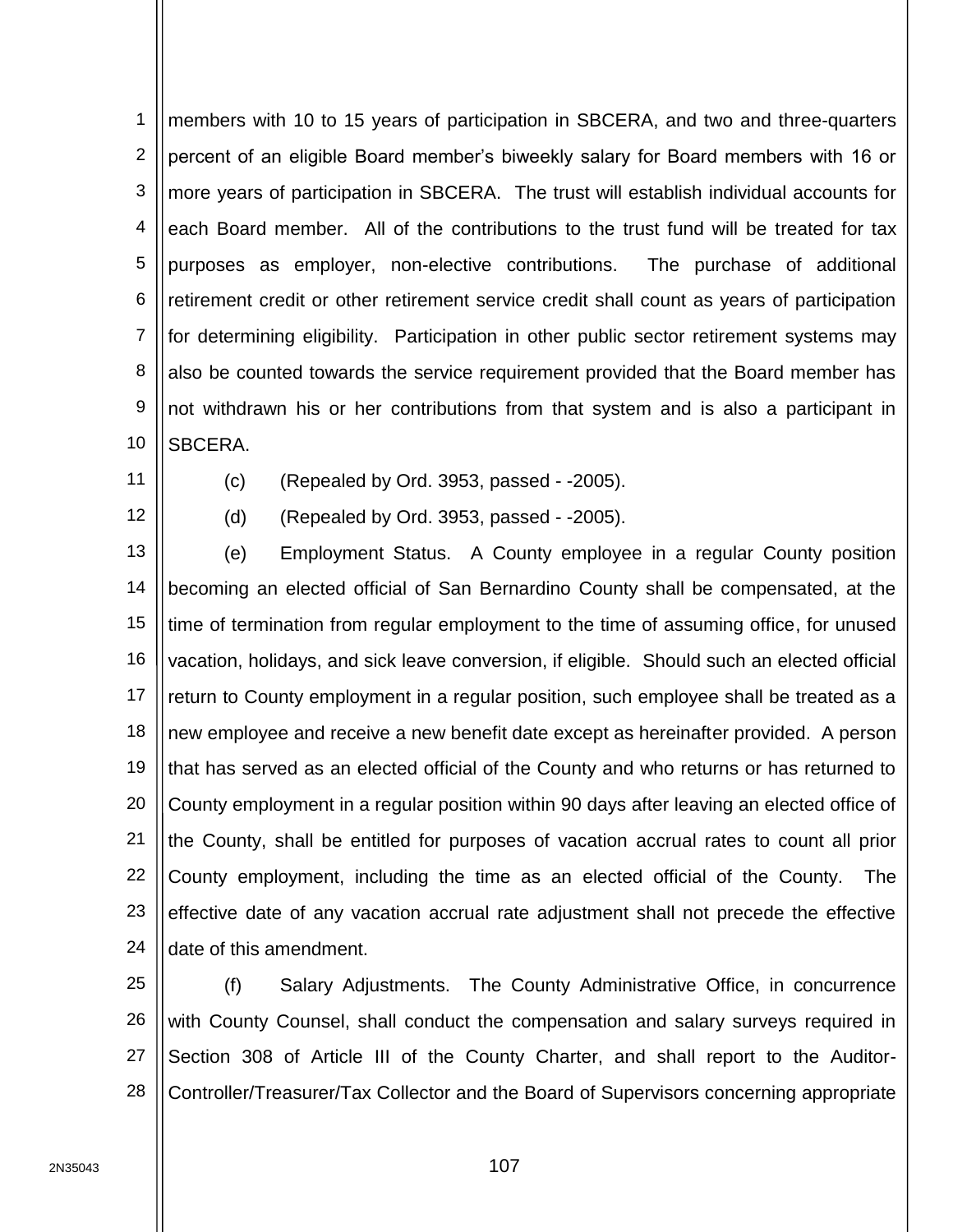| 1                        | adjustments to be implemented as required by Section 308 of Article III of the County |
|--------------------------|---------------------------------------------------------------------------------------|
| $\overline{2}$           | Charter. The Auditor-Controller/Treasurer/Tax Collector shall implement any required  |
| $\sqrt{3}$               | adjustments effective December 1 of the applicable year based on the report of the    |
| $\overline{\mathcal{A}}$ | County Administrative Office.                                                         |
| 5                        |                                                                                       |
| $\,6$                    | SECTION 3. This ordinance shall take effect immediately from the date of              |
| $\overline{7}$           | adoption.                                                                             |
| 8                        |                                                                                       |
| 9                        | <b>CURT HAGMAN, Chairman</b>                                                          |
| 10                       | <b>Board of Supervisors</b>                                                           |
| 11                       |                                                                                       |
| 12                       | SIGNED AND CERTIFIED THAT A COPY<br>OF THIS DOCUMENT HAS BEEN DELIVERED               |
| 13                       | TO THE CHAIRMAN OF THE BOARD                                                          |
| 14                       | LYNNA MONELL, Clerk of the                                                            |
| 15                       | <b>Board of Supervisors</b>                                                           |
| 16                       |                                                                                       |
| 17                       |                                                                                       |
| 18                       |                                                                                       |
| 19                       |                                                                                       |
| 20                       |                                                                                       |
| 21                       |                                                                                       |
| 22                       |                                                                                       |
| 23                       |                                                                                       |
| 24                       |                                                                                       |
| 25                       |                                                                                       |
| 26                       |                                                                                       |
| 27                       |                                                                                       |
| 28                       |                                                                                       |
|                          |                                                                                       |